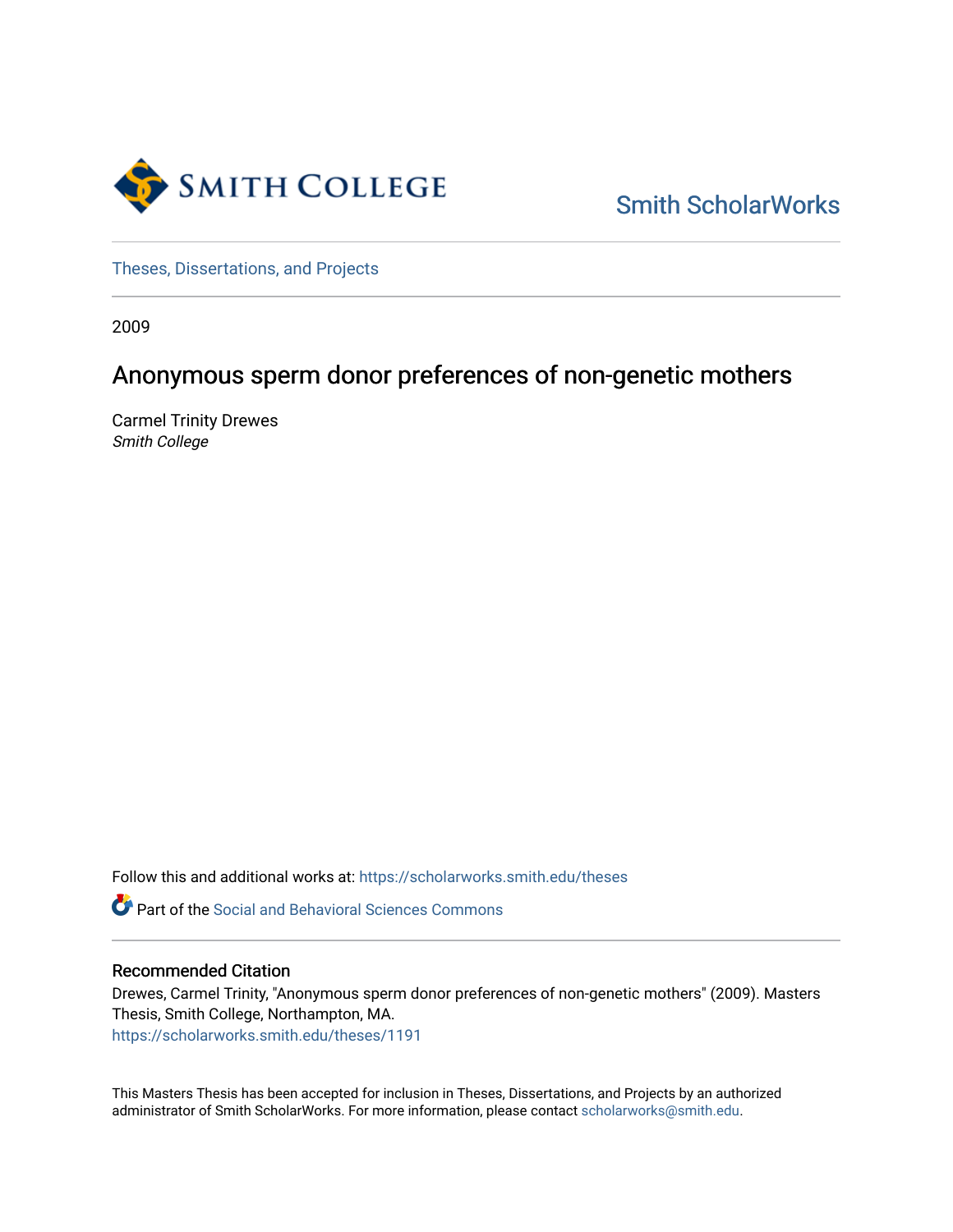Carmel T. Drewes Anonymous Sperm Donor Preferences of Non-Genetic **Mothers** 

#### ABSTRACT

This research explored the preferences and priorities of women selecting an anonymous sperm donor in order to start a family; it focused exclusively on the preferences of the non-genetically related parent in families headed by a two-woman couple. The study explored participants' views about the importance of 19 categories commonly used by cryobanks to classify sperm donors as well as the participants' rationale for their specific preferences. The researcher asked participants to rate their perception of the similarity of both preferred and avoided donor traits to themselves and their partners, as well as inquiring into any differences of opinion that the couple may have had when selecting a donor. Participants also were asked about some of their views and experiences specific to family, ethnicity, gender expression, and sexual orientation identity in order to determine possible correlations between these variables and donor preferences.

The findings demonstrated three main themes: (1) there is great variety in which donor characteristics are prioritized and why, (2) participants often matched donor traits to themselves, but with some exceptions; and (3) participants' preferences, for the most part, followed general societal norms and perceptions of success. These three main themes were derived from qualitative and descriptive data collected from the participants.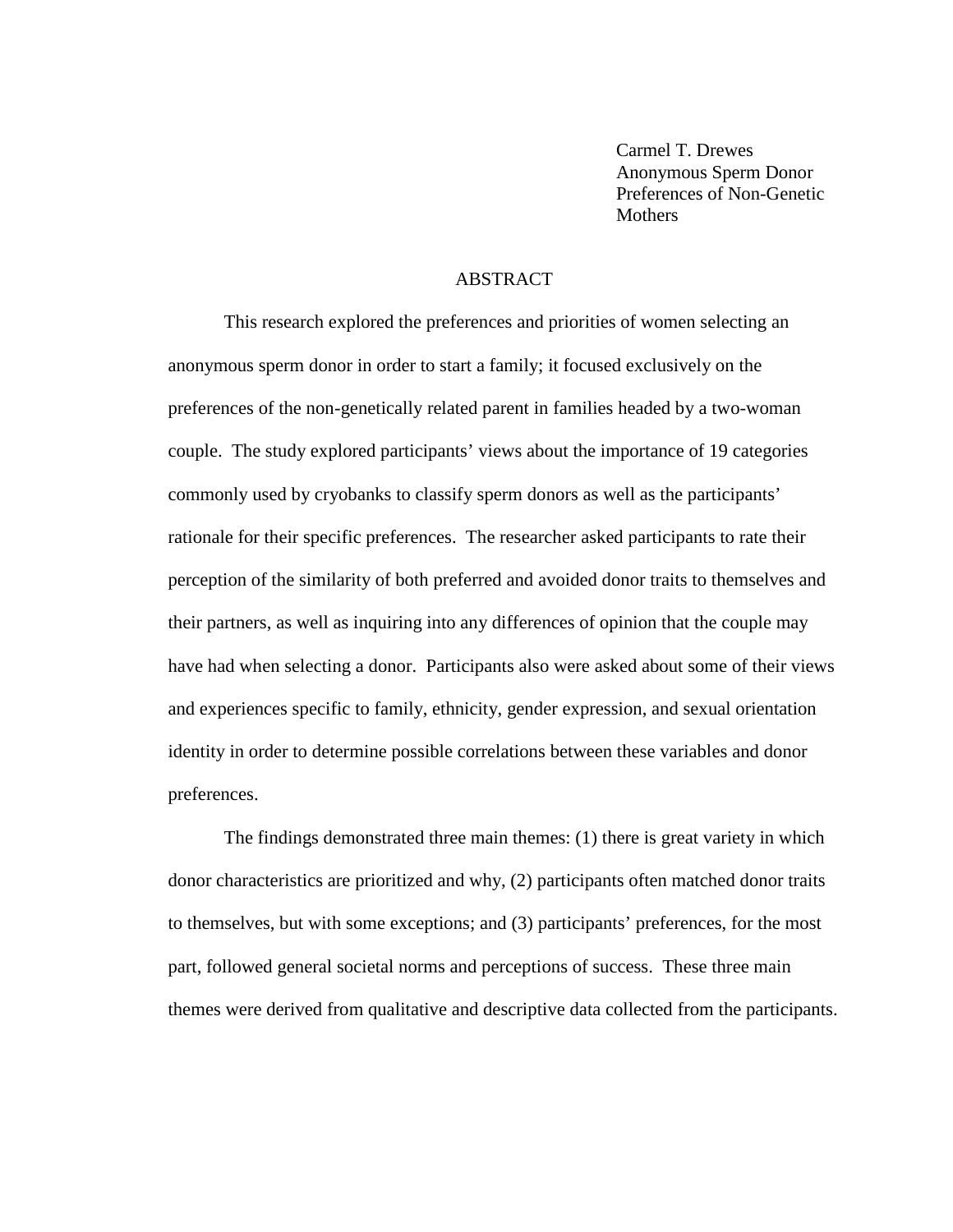### ANONYMOUS SPERM DONOR PREFERENCES

### OF NON-GENETIC MOTHERS

A project based on an independent investigation, submitted in partial fulfillment of the requirements for the degree of Master of Social Work

Carmel T. Drewes

Smith College School for Social Work Northampton, Massachusetts 01063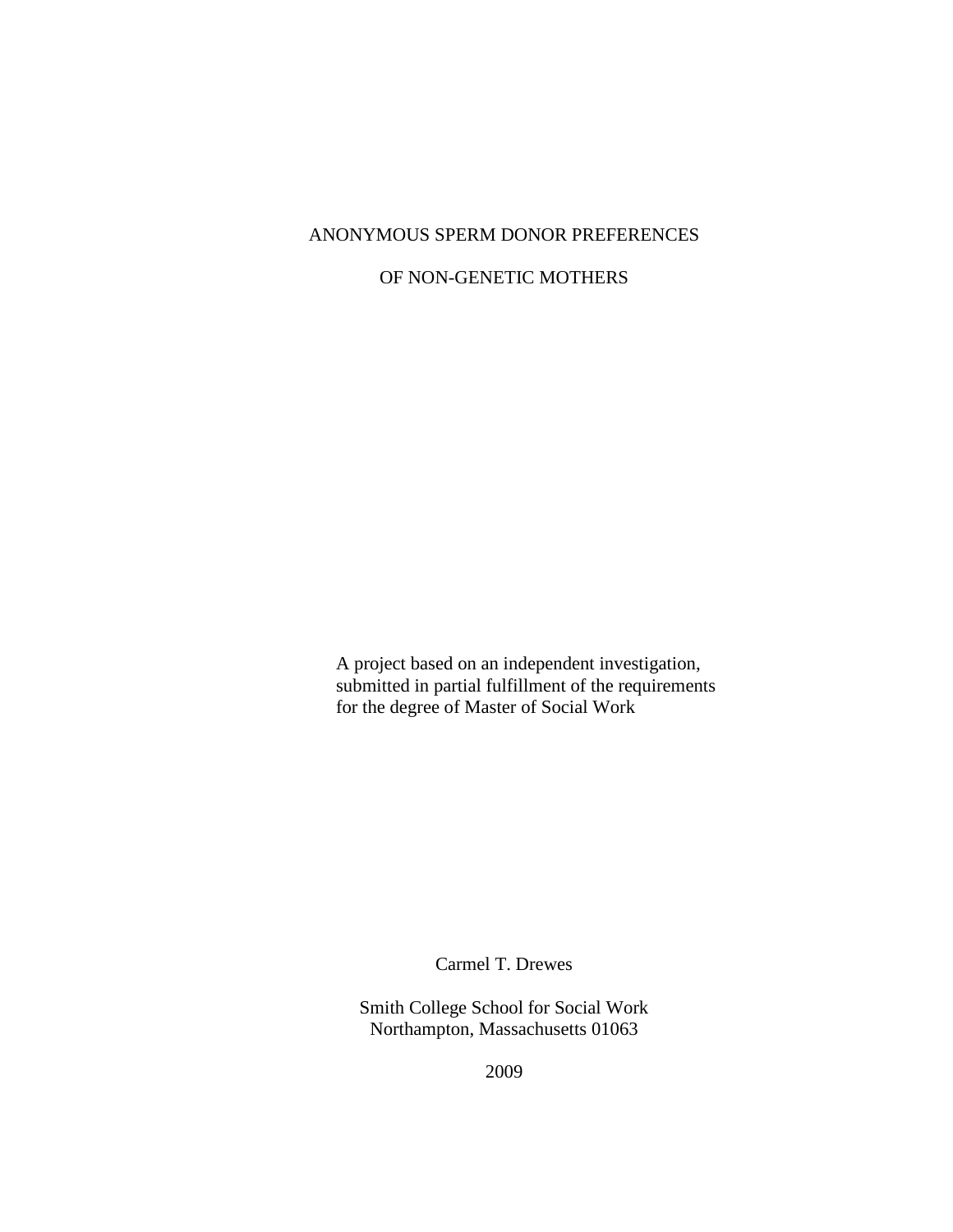#### ACKNOWLEDGEMENTS

Thank you to so many people who helped me to start, continue, and finish this project.

First, thanks to the many friends with whom I had casual conversations about donor selection processes; discussing the similarities and differences that we experienced sparked the idea for this research.

My summer research workgroup, Dana, Emily, Kristin, and Lindsay, encouraged the initial formulation of my ideas and Dr. Joanne Corbin helped me pull those ideas into a research proposal.

My research advisor, Dr. Narviar Calloway, gave a firm, and much needed, push towards narrowing my broad thoughts into a workable project. Her support and guidance throughout the entire process kept my work schedule on track and brought clarity to the project in its final form.

Lisa, Maisha, and Nat reviewed an early version of the data collection tool and provided wonderful feedback on how to improve the clarity of my questions.

Many, many friends and colleagues helped me to distribute the data collection tool to potential participants; thanks especially to Mari for being my link to the queer parenting blogosphere.

Gina, the data fairy, read through my findings chapter and offered suggestions of additional analyses that I had not included. She also helped me think through the findings and consolidate my ideas about what to include in the discussion.

Finally, and most importantly: thank you Jess, for your continued support throughout the thesis research and the entire graduate school experience. Without your willingness to bear with the challenges the last two and a half years have brought to our lives, I never would have been able to do it.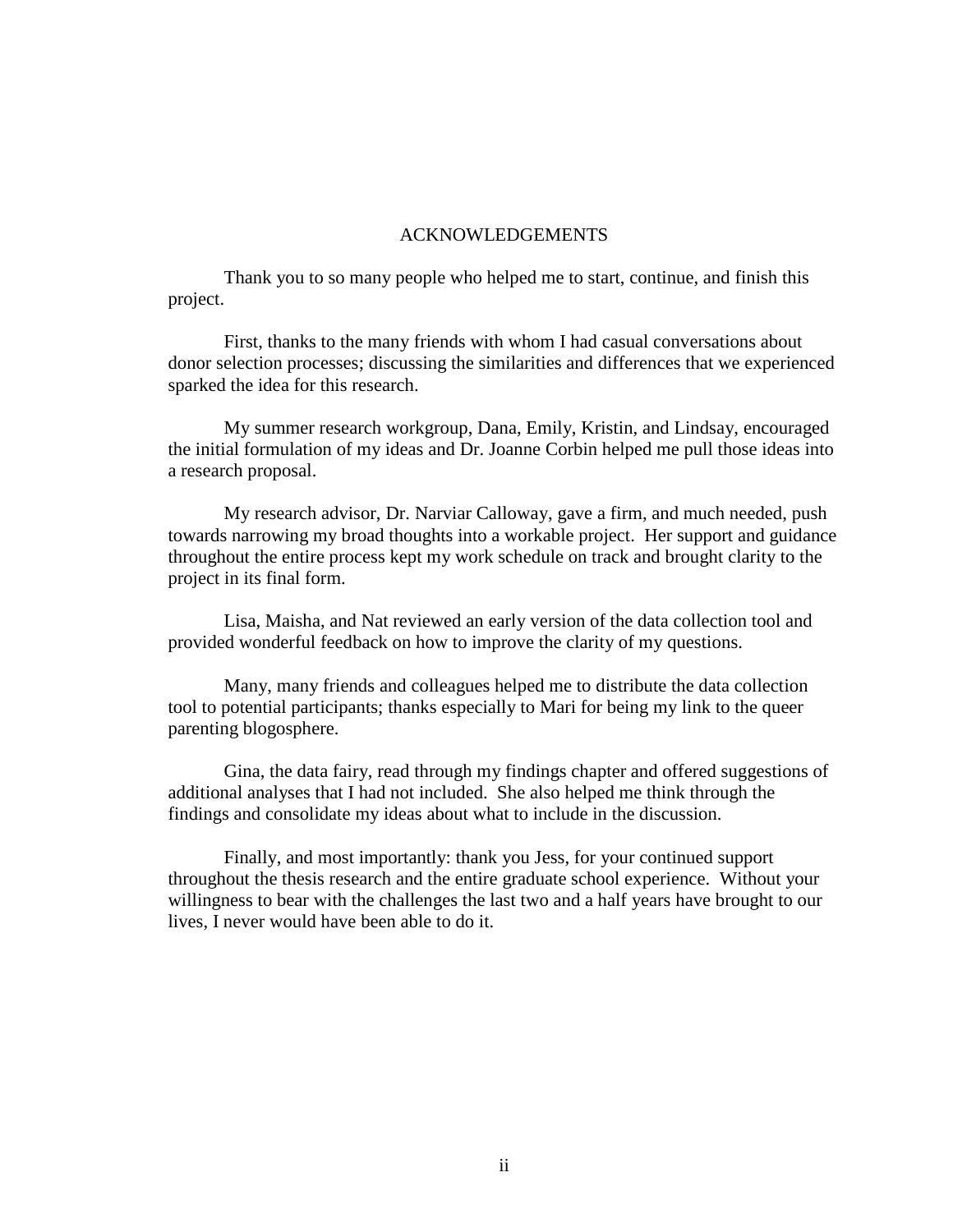# TABLE OF CONTENTS

| 111 |
|-----|
|     |
|     |

## **CHAPTER**

|  | 31 |
|--|----|
|  |    |
|  | 71 |
|  | 88 |

### **APPENDICES**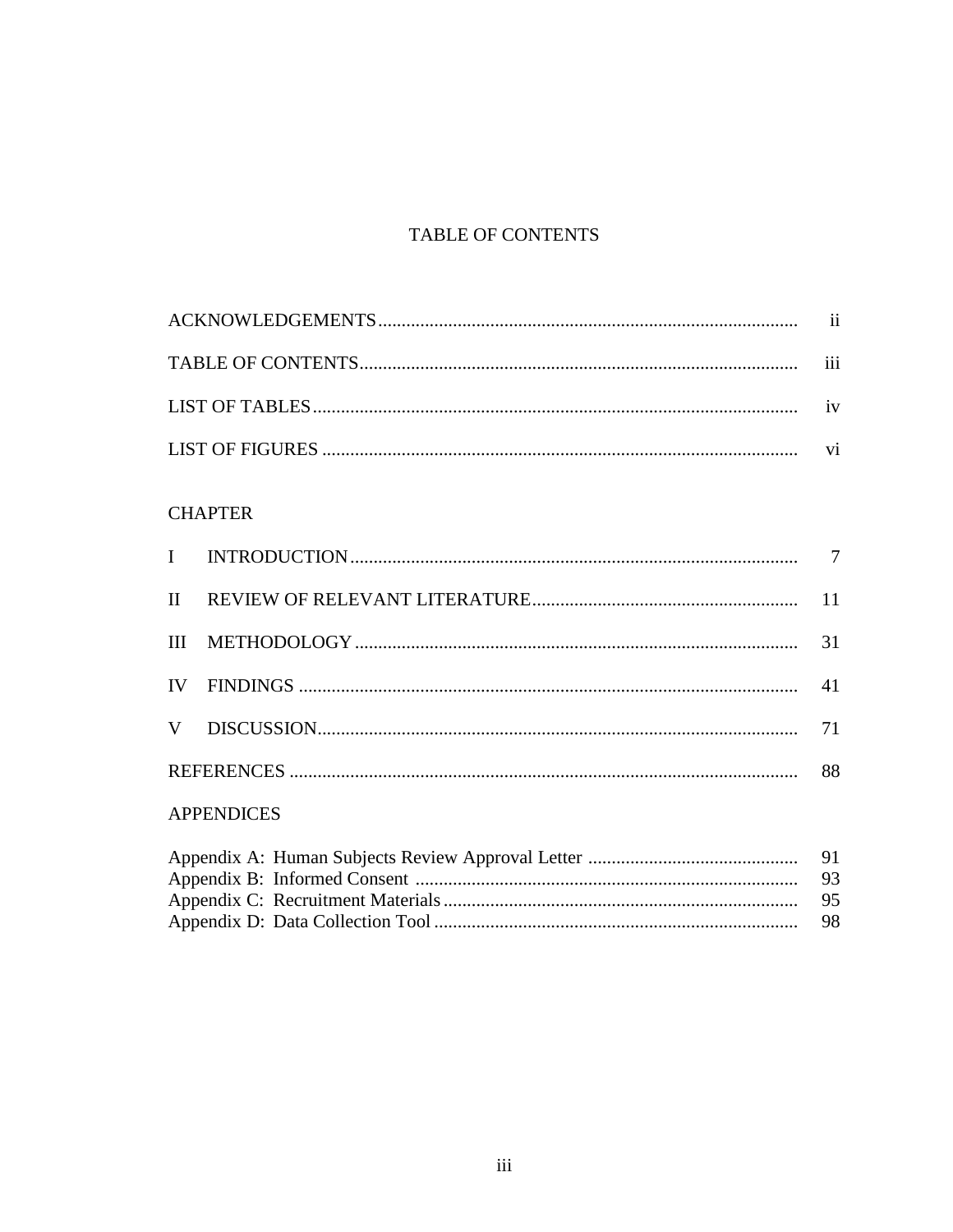### LIST OF TABLES

| <b>Tables</b> |                                                                                           |    |
|---------------|-------------------------------------------------------------------------------------------|----|
| 1.            |                                                                                           | 43 |
| 2.            |                                                                                           | 45 |
| 3.            | Frequency for Reporting Categories for the Five Most Important                            | 47 |
| 4.            |                                                                                           | 49 |
| 5.            | Frequency with Which Rationale were Given for Specific Donor                              | 50 |
| 6.            | Preferred Characteristics: Frequency of Reporting Similarity to Participant               | 51 |
| 7.            | Avoided Characteristics: Frequency of Reporting Similarity to Participant                 | 51 |
| 8.            | Perceived Similarity of Preferred Donor Traits to Self and Partner                        | 53 |
| 9.            | Perceived Similarity of Avoided Donor Traits to Self and Partner                          | 53 |
| 10.           | Preferred Characteristics: Similarity to Participant, Partner, Neither, or<br><b>Both</b> | 53 |
| 11.           | Avoided Characteristics: Similarity to Participant, Partner, Neither, or<br><b>Both</b>   | 54 |
| 12.           |                                                                                           | 58 |
| 13.           | Interest in Donor Contact and Average Instances of Selecting Physical                     | 63 |
| 14.           | Interest in Donor Offspring Contact and Average Instances of Selecting                    | 63 |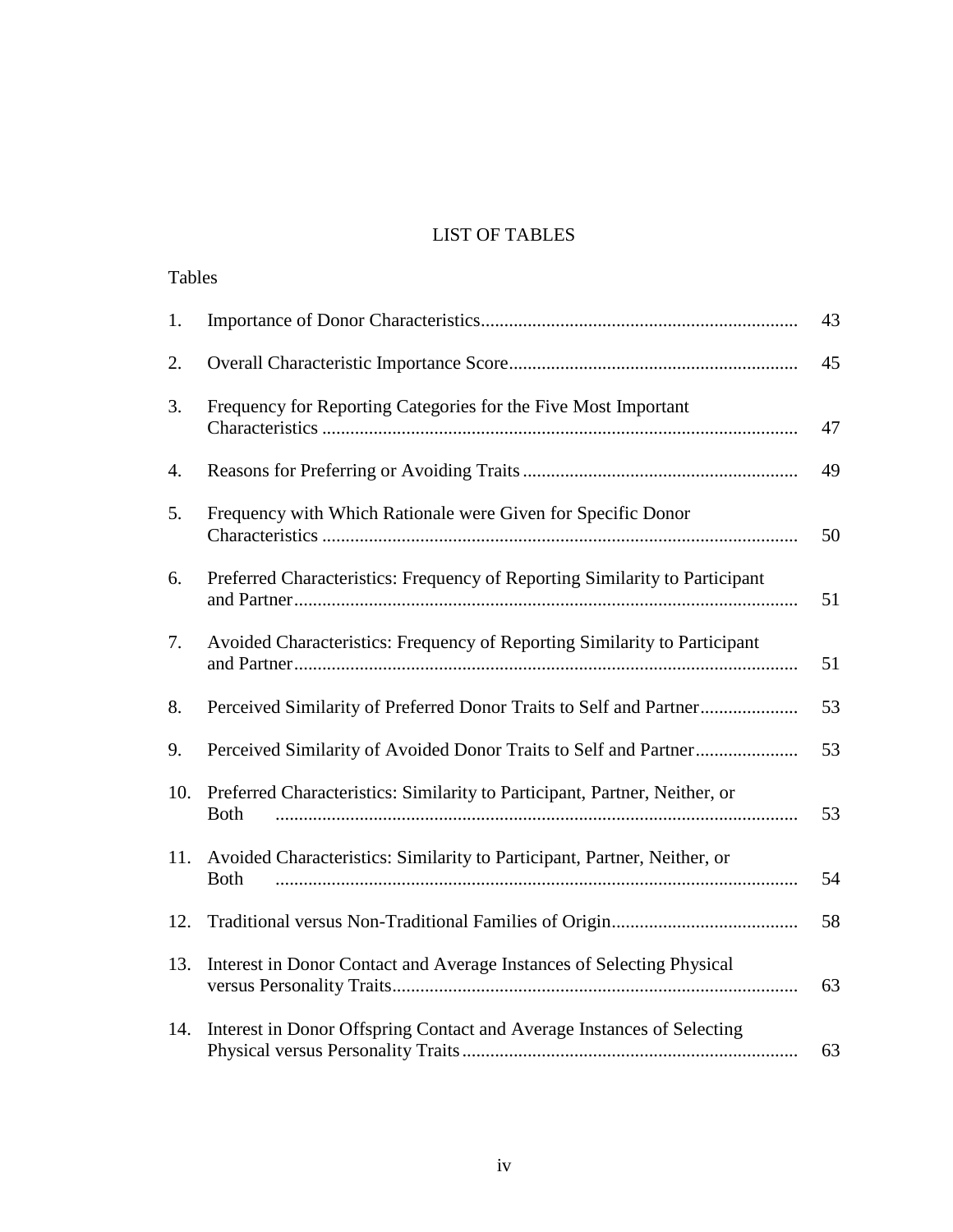| 15. Interest in Donor Contact and Citing "Gut Feeling or Donor Traits" as | 64 |
|---------------------------------------------------------------------------|----|
|                                                                           | 66 |
|                                                                           |    |
|                                                                           |    |
|                                                                           |    |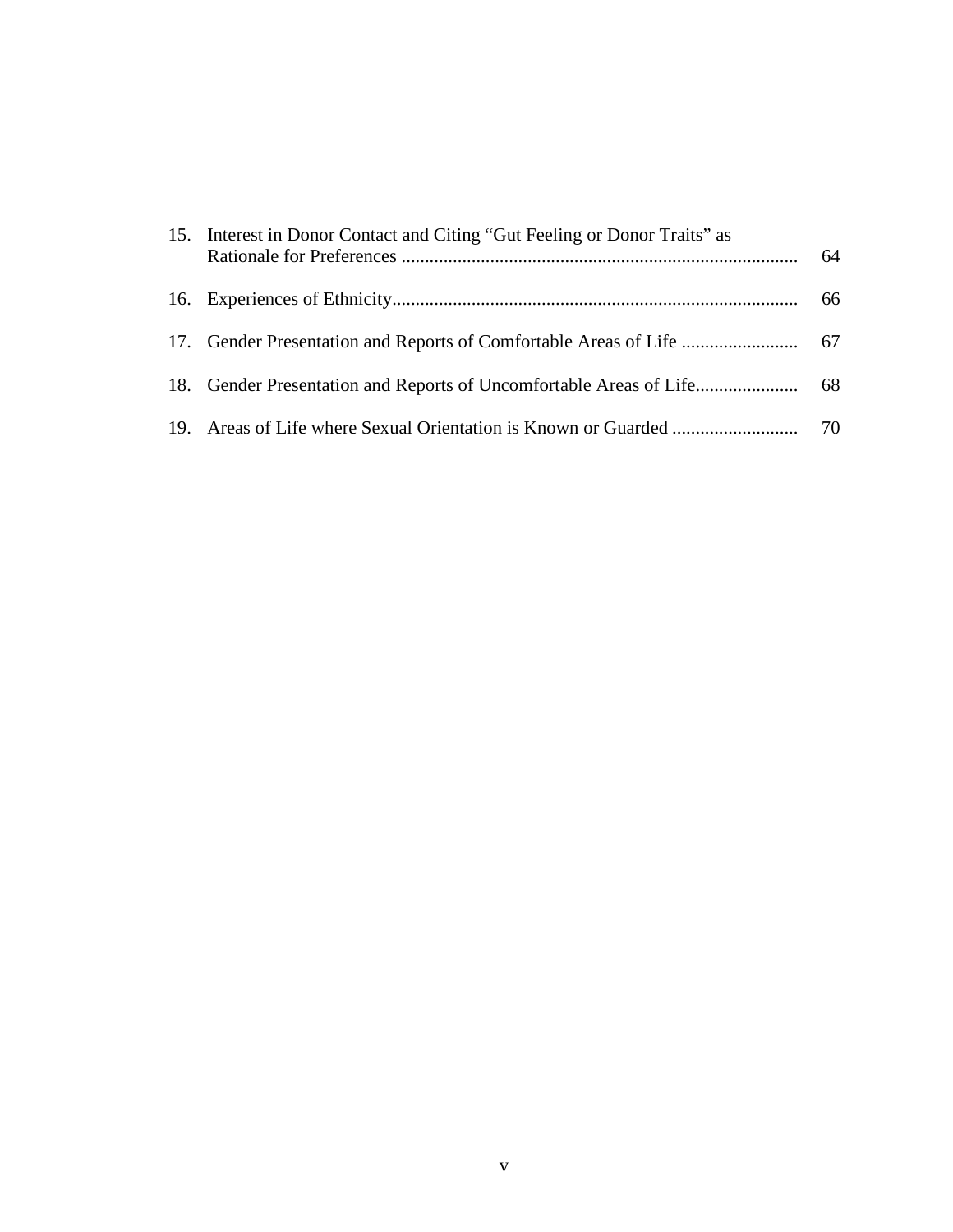### LIST OF FIGURES

| Figures |                                                                   |     |
|---------|-------------------------------------------------------------------|-----|
|         | 1. Interaction of Legal, Genetic, and Social Parent/Child Kinship | -16 |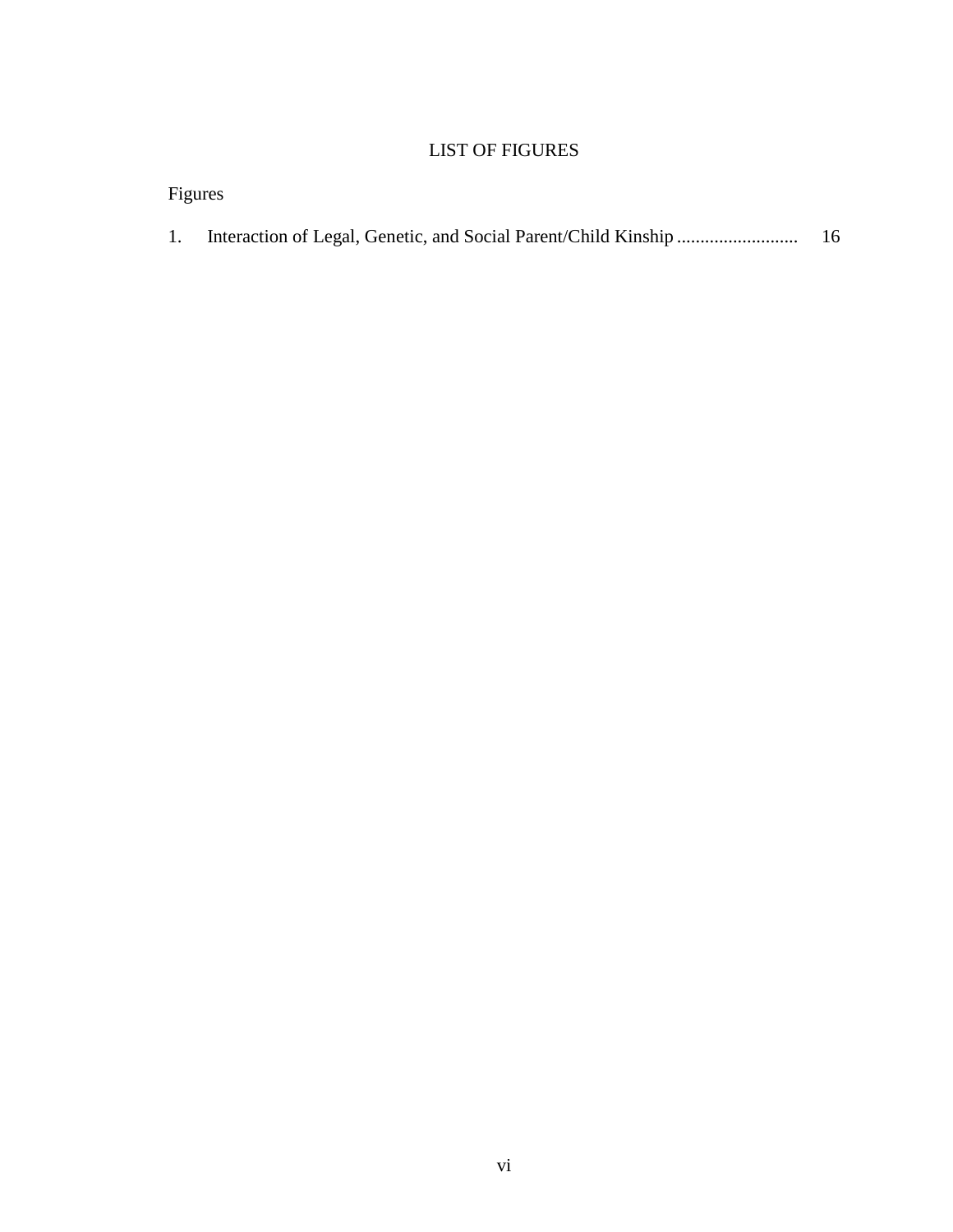#### CHAPTER I

#### INTRODUCTION

This research study examined the preferences of non-genetic mothers when selecting an anonymous sperm donor. It focused exclusively on women starting families in partnership with another woman<sup>[1](#page-8-0)</sup>. The traditional concept of "family" in the United States has been a married man and woman with biologically-related offspring but different family structures are increasingly more common and more visible. As social workers, and members of the society-at-large, we have a responsibility to understand how non-traditional family structures function.

Traditional family structures have intertwined legal, genetic, and social elements: one person is the legal/genetic/social father while one is the legal/genetic/social mother. New family structures tease apart these elements and question the necessity of their previous overlap. Many new family structures define themselves by the roles that their participants play in relation to each other, rather than legal or genetic connections. Looking at legal, genetic, and social elements in isolation from each other brings to light the many factors that contribute to our understanding of family.

<span id="page-8-0"></span><sup>&</sup>lt;sup>1</sup> Selecting language to describe the participants in this study is challenging because identity is such a personal issue. The word "lesbian" leaves out those who identify as bisexual, queer, or use another term. "Two-mom families" leaves out those who feel they have a parental relationship which is not maternal. "Women partnered with women" leaves out those who identify as transgender. Since there is not one, all-inclusive term,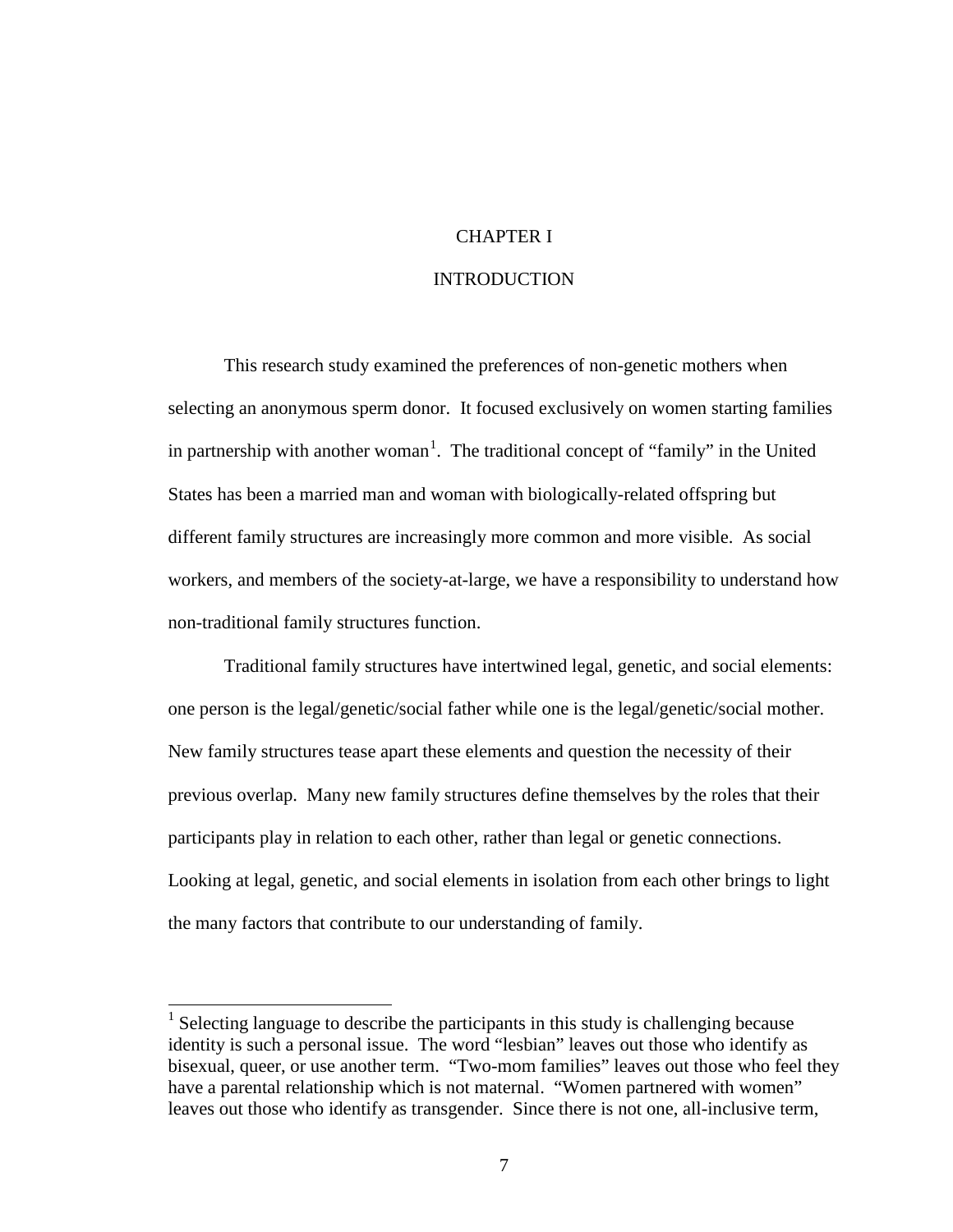This researcher was interested in giving voice to women who are planning parenthood and are not in the role of genetic parent. These women are in a construction of family which separates the legal, genetic, and social spheres. Unlike men in heterosexual couples using anonymous-donor insemination, women in this study are not necessarily legally recognized as parents. Unlike adoptive-parent couples where neither parent has a genetic connection to the child, for women in the current study, their partners will have a genetic link to their child. Yet, despite the lack of inherent legal or genetic connection, these parents are actively involved in the process of starting their families and raising their children.

The research for this study focused specifically on preferences in anonymous donor characteristics because the donor has a genetic link to the child which the nongenetic mother does not have. The researcher wondered how these women make decisions about an unknown individual whose genes will be present in her child. Understanding the nuances of selecting an anonymous donor is important for clinicians who counsel couples during or after this process. It is also valuable information for medical professionals who work with these couples and for the women themselves.

The researcher had four primary research questions: When selecting an anonymous sperm donor, which donor characteristics are most important to non-genetic mothers?Do non-genetic mothers view preferred donor characteristics as being similar to herself, her partner, neither, or both? Do non-genetic mothers view avoided donor characteristics as being similar to herself, her partner, neither, or both? Do non-genetic

 $\overline{a}$ 

the researcher uses a variety of terms throughout the writing. Specific terms that the participants used to identify themselves can be found in the results section (Chapter IV).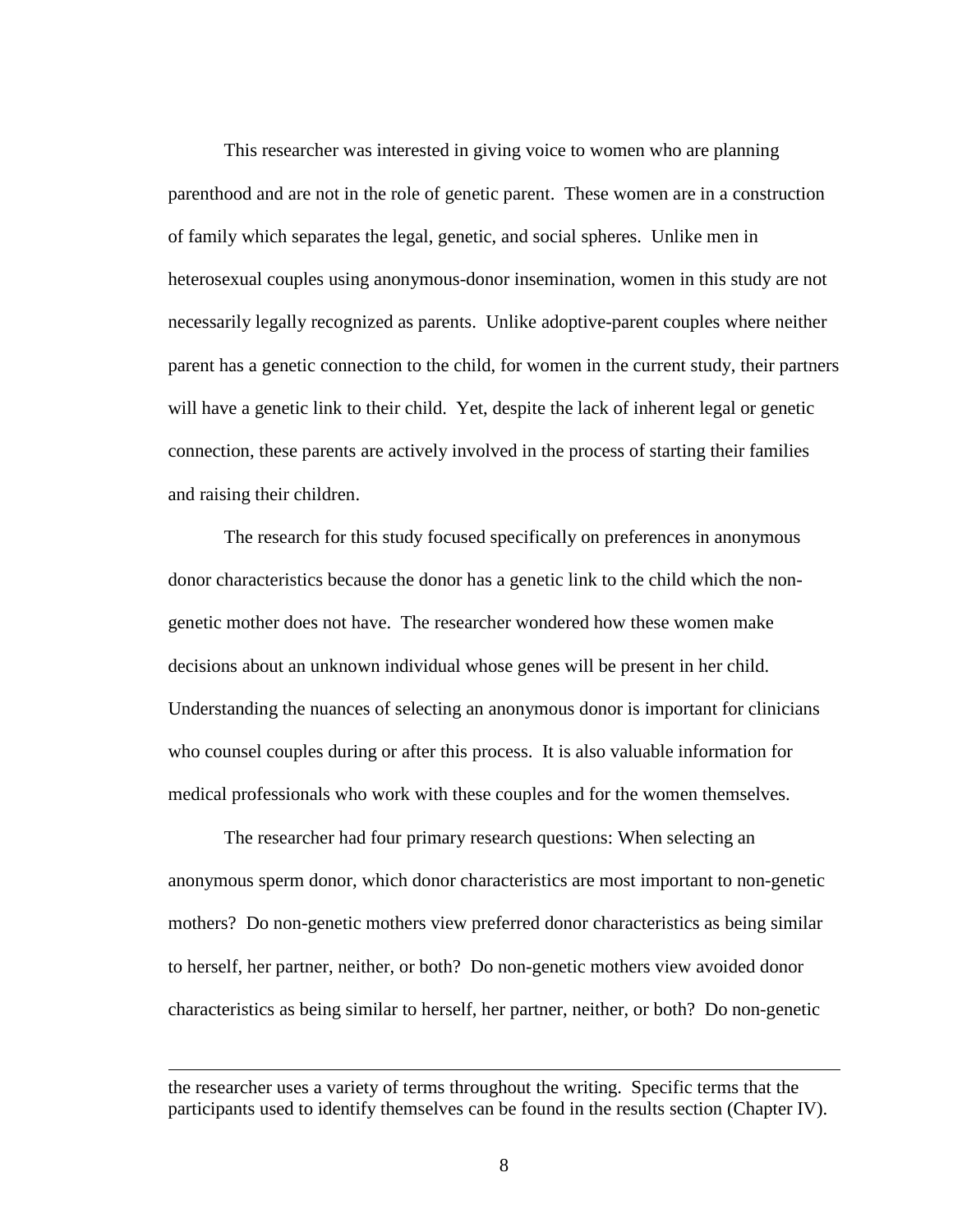mothers report that they and their partners had different donor characteristic preferences and, if so, how were those differences resolved?

This research also investigated correlations between the participants' donor preferences and aspects of her life-experience, specifically: a traditional or nontraditional family of origin; views about being a parent; interest or lack of interest in someday meeting the donor or other offspring of the donor; experiences of pride or discrimination based on ethnicity; feelings of inclusion or exclusion based on gender expression; and level of comfort or discomfort publicly expressing sexual orientation.

The researcher's definitions of several concepts which form the basis of this research are listed below.

- (1) "Non-genetic mother" refers to an individual who self-identifies as a woman and as a parent to a child with whom she does not have a genetic relationship (i.e. her ovum was not used for conception). For the purposes of this study, all nongenetic mothers were partnered with the woman who is/would be the genetic mother.
- (2) "Start a family" is a short phrase encompassing what it means to conceive a child with two women as intimate partners and does not negate previous family structures (e.g. families of origin, social families, previous intimate relationship families, and families comprised of a couple without children); nor does it prioritize families with biologically related children over families with foster, kinship, or adopted children. The limitation to biologically related children conceived by the couple is due to the focus of this research, not researcher's views of the legitimacy of one type of family versus another.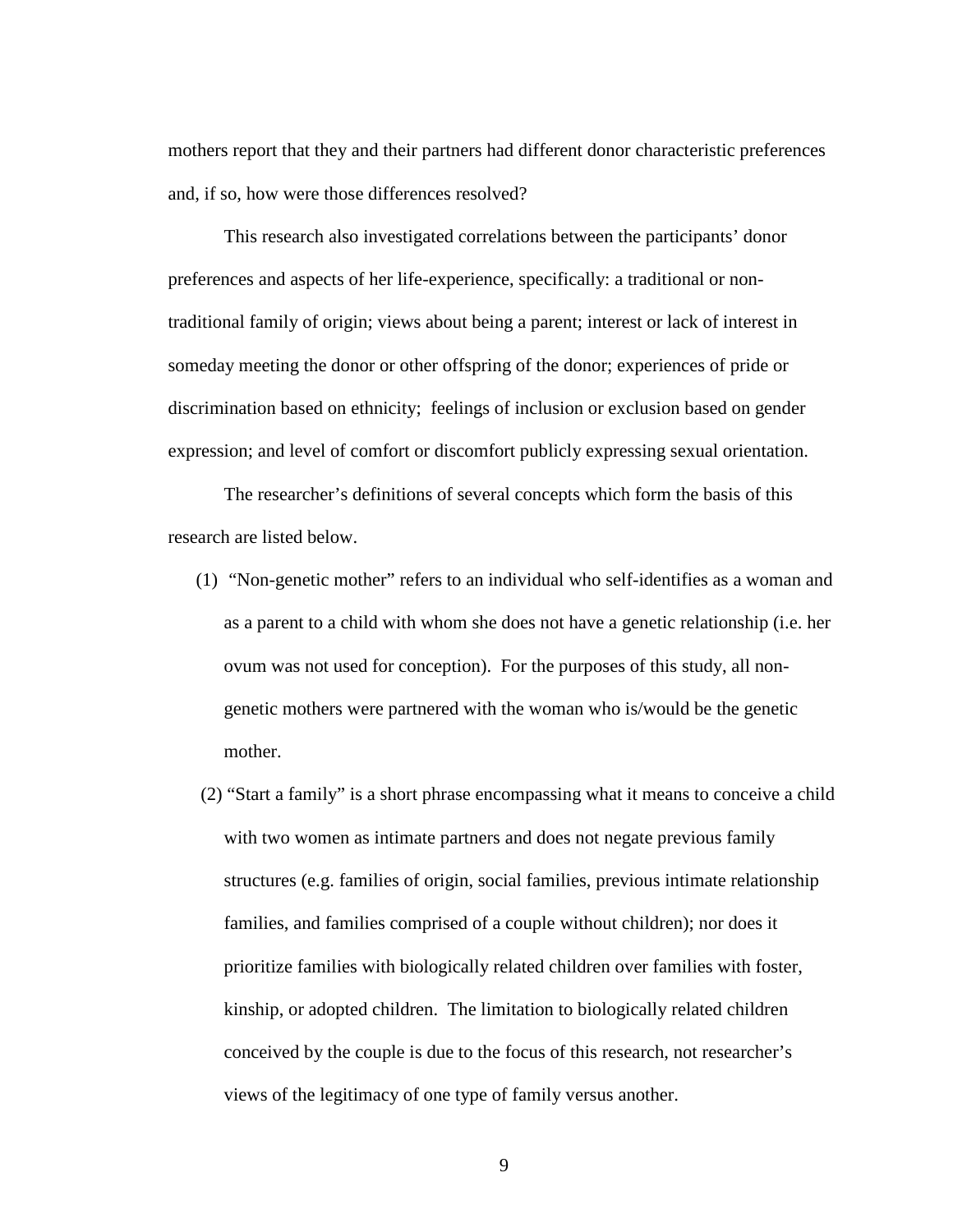- (3) "Family" (in "start a family") refers to two women who are in an intimate relationship to which they are adding (or trying to add) a child.
- (4) "Start" (in "start a family") means that the donor selection process took place within the 36 months prior to this study and that neither of the women has children from a previous relationship.
- (5) "Anonymous donor selection" refers to the process by which one selects an unknown donor for insemination. Selection of anonymous donors was the focus of the current study because many other factors come into play when selecting a known donor.

The following chapter provides background information about anonymous donor insemination processes and presents a framework for viewing family through genetic, legal, and social ties. An overview of queer theory and theoretical views of queer families is followed by a review of the literature on two-mom families, specifically pertaining to non-genetic mothers, and anonymous donor selection.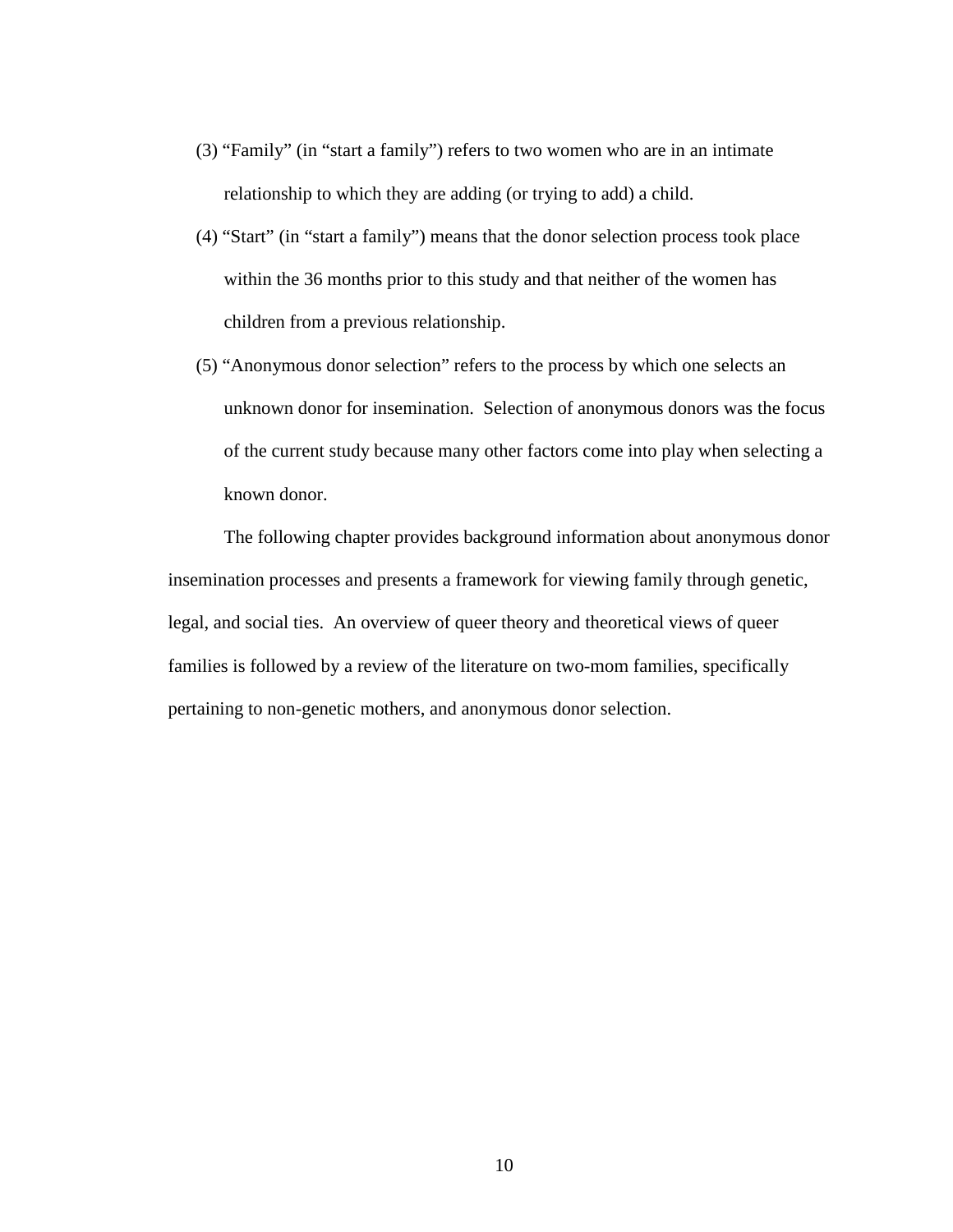#### CHAPTER II

#### REVIEW OF RELEVANT LITERATURE

While one could argue that, for as long as there have been women who identified as "lesbians," there have been "lesbian mothers", the more recent increase in rates of visible "lesbian" motherhood is considered to be a result of increased access to alternative fertility methods and increased social and legal acceptance for women coupled with women (Kranz & Daniluk, 2006). Studies of two-mom families have routinely found that the family structure and presence of two women as parents is not detrimental to children (Millbank, 2003) and this researcher takes the stance of Agigian (2004, p. xiii) that,

I feel no need to present the voluminous research regarding lesbians' fitness as mothers. Instead, I submit that all ideas to the contrary (and they are legion) are based not in fact but in prejudice. For the purposes of this [research], the fitness of lesbian mothers is a given.

Instead, this review of literature will focus on the logistics of anonymous donor insemination; genetic, legal, and social kinship; theoretical views of non-heterosexual families; considerations of non-genetic mothers; and selection of anonymous donors.

#### *Anonymous Donor Insemination*

A basic understanding of donor insemination is germane to this study. The following overview was compiled using information from the websites of California Cryobank (2008) and Fairfax Cryobank (2008), which are among the largest and most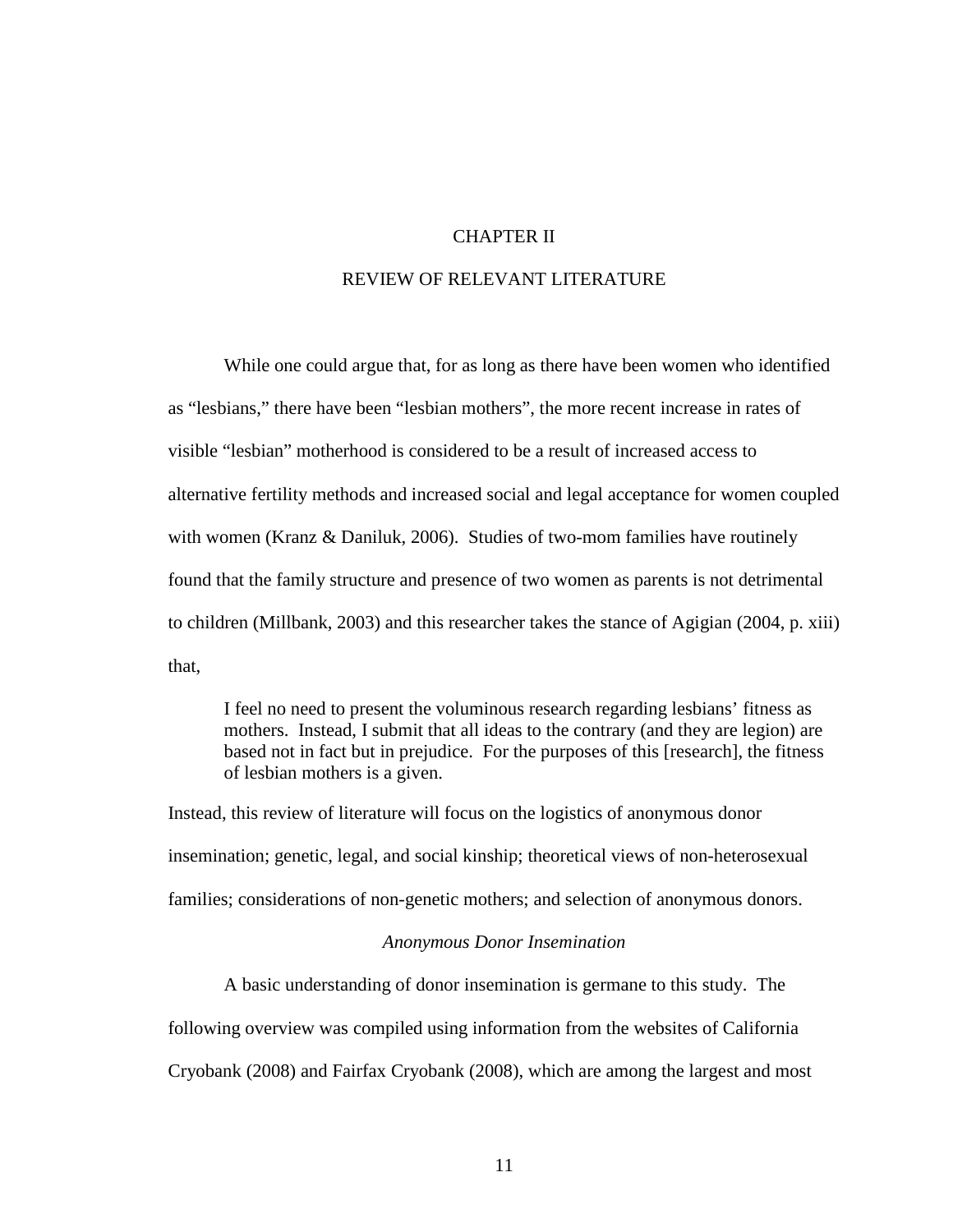commonly used cryobanks in the United States, as well as the "how-to" books *The Ultimate Guide to Pregnancy for Lesbians* (Pepper, 2005) and *The Essential Guide to Lesbian Conception, Pregnancy, and Birth* (Toves & Brill, 2002). Laws governing assisted reproduction policies and procedures are state-based making it difficult to provide detailed information that would be accurate in all geographic locations, but the following procedures are similar to many, if not most, donor insemination programs. This overview also illustrates how legal, medical, and financial gatekeepers exercise control over women's reproduction and limit the women who access anonymous donor insemination programs.

Both Fairfax and California Cryboanks require that a woman <sup>[2](#page-70-0)</sup> first must attain a registered, physician-approved statement of eligibility to receive any vials of sperm (often referred to as "specimens"). Once documented, the woman can open an account with the cryobank online or over the phone. Access to online donor lists is available to anyone visiting the cryobank's website but only account holders may purchase specimen vials. Both cryobanks have an initial screening page where a woman can choose donor characteristics in a number of categories (nine for Fairfax, twenty-one for California). A secondary table provides donor numbers and additional information about donors who matched the initial search criteria. The woman can then select the donor identification number and view a complete profile. Some information in the profile is provided at no charge while other information (such as childhood photos, audio-clips, and extended personal information) may have a fee attached. Both Fairfax and California Cryobanks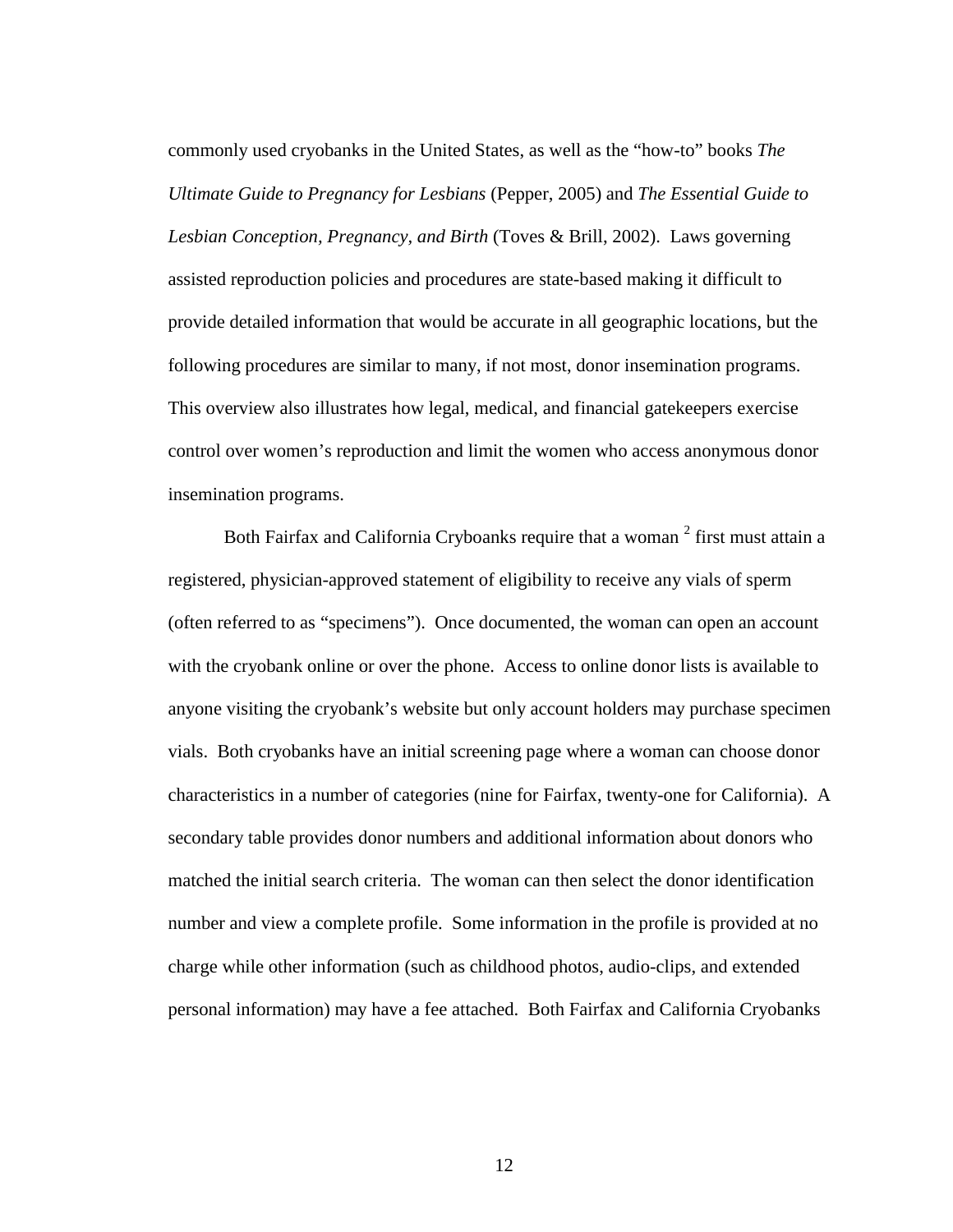offer a matching service in which a staff member assists the couple in finding a donor who is a good "match" for the couple based on physical appearance ("photo matching"), characteristics ("donor selection consultation"), or genetics ("genetic consultation").

There are three common types of specimens available through cryobanks: those for intracervical insemination (ICI), intrauterine insemination (IUI), and in vitro fertilization (IVF). Intracervical insemination occurs when sperm is placed directly into the vagina using a syringe. In some states, this type of insemination may be performed at home without the assistance of a medical provider, in other states that is illegal<sup>3</sup>. Intrauterine insemination occurs when sperm is placed directly into the uterus using a catheter passed through the cervix. This type of insemination is most frequently performed in a doctor's office by a medical professional. In vitro fertilization occurs when sperm and egg are joined together in a laboratory and then the fertilized zygote is implanted in the woman's uterus; this type of insemination always involves assistance from a medical professional.

Fertility clinics in the United States were originally created to help married, heterosexual couples conceive children and traditionally refused their services to "single women" (which includes partnered lesbians who cannot legally marry). Now most clinics offer their services to single women and lesbians and some specifically advertise their services to lesbians. Homophobic views still limit some women's access to assisted

 $2^2$  The singular "woman" is used throughout this section for ease of reading, despite the fact that many women, including those in this research study, pursue donor insemination with a partner.

<sup>&</sup>lt;sup>3</sup> Women using known donors often perform ICIs at home, regardless of legality, but a woman using an anonymous donor in a state where ICI by a non-medical provider is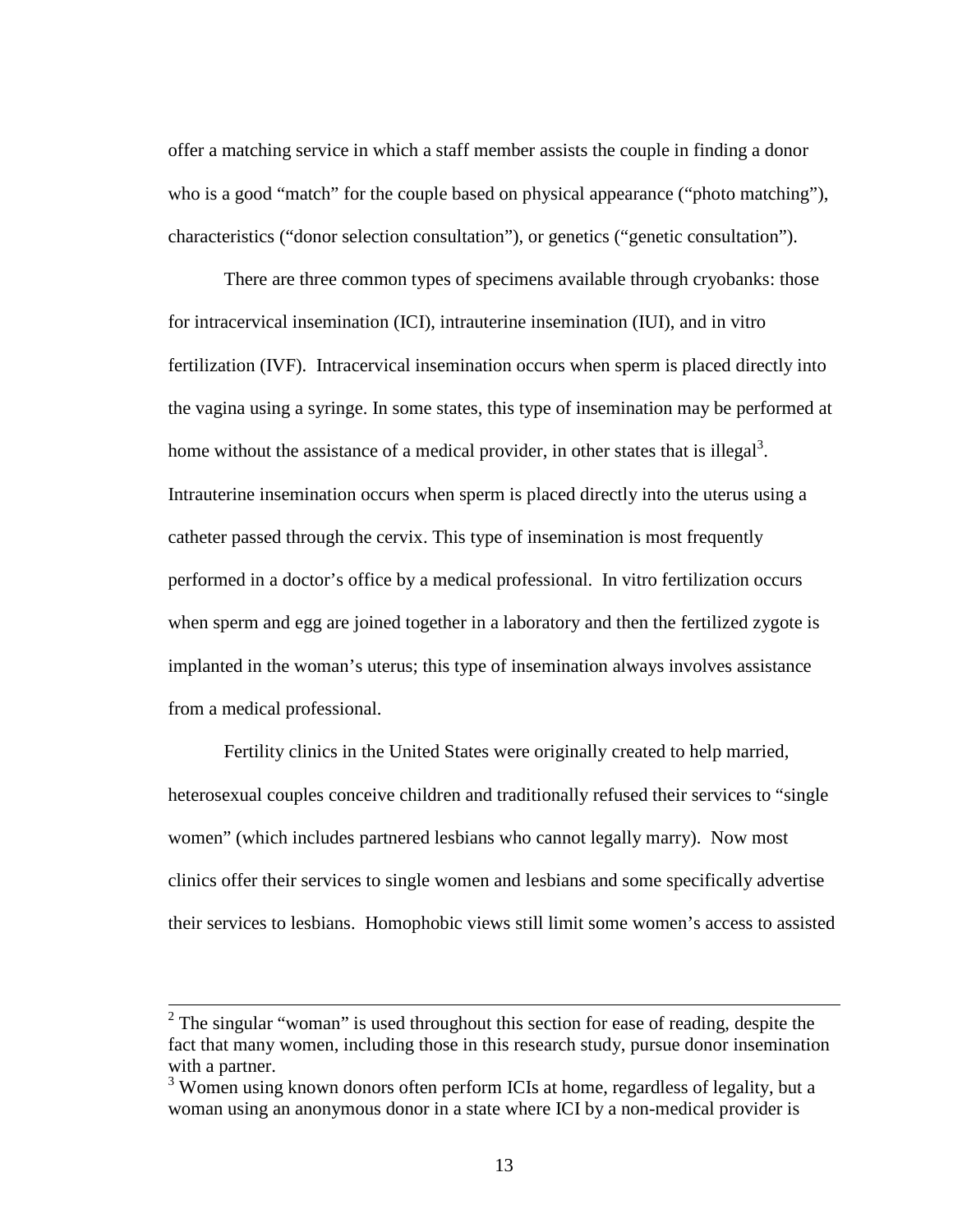reproductive technology as shown by a recent California court case which challenged whether fertility clinics could legally refuse to provide donor insemination to women who self-identified as lesbians (Leff, 2008).

When using ICI or IUI, women often purchase a number of vials at one time, enough for several attempts with the same donor since it usually takes more than one try for a successful conception. These vials may be stored at the cryobank's central location or shipped to a local cyrobank storage facility in the woman's area of residence. If they are stored at the central location and the woman does not live in the vicinity, she must contact the cryobank in advance of ovulation each month and have vials shipped (via an overnight shipping company) to her home or doctor's office. If the vials are shipped to a local storage facility, the woman herself may be able to pick up the vials prior to her ovulation each month, or they may be delivered directly to her doctor's office. Specimens are transported in liquid nitrogen tanks where they remain frozen for up to seven days. They can be returned to a storage facility within those seven days if they are not used. Specimens are thought to be viable indefinitely when properly stored in a cryobank facility. Women who are involved in assisted reproduction must track their fertility and, immediately prior to ovulation, use the ICI or IUI insemination techniques, either at home or at a doctor's office. When using IVF, the vials are sent directly to the lab where they will be combined with the women's (or her partner's) eggs which have been extracted. The fertilized embryos are then stored at the cryobank or clinic until they are implanted.

 $\overline{a}$ 

illegal may find it challenging, if not impossible, to have specimens released directly to her.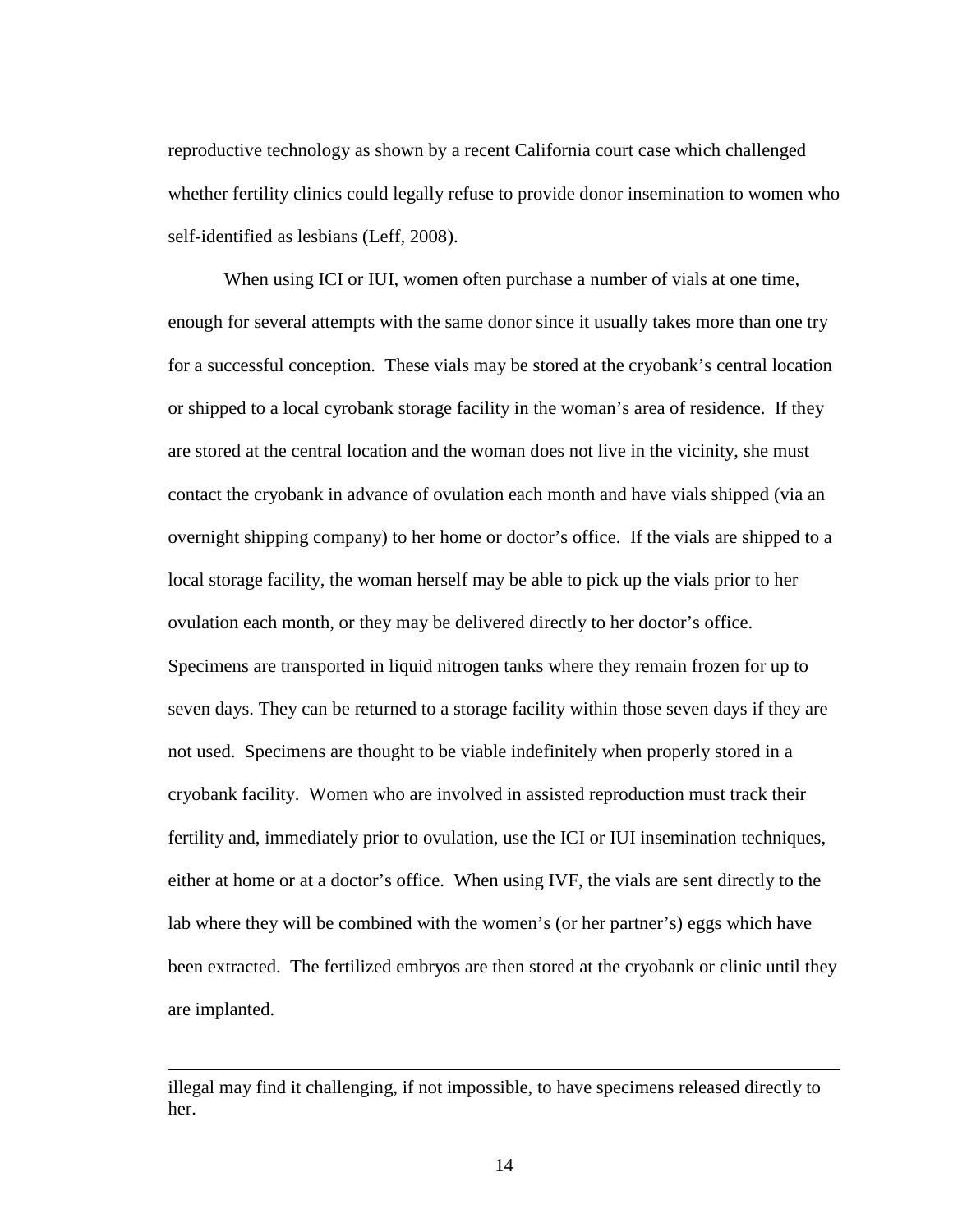Medically assisted reproduction is expensive and few health insurance companies cover these costs. Vials of sperm cost hundreds of dollars each and, as previously noted, most pregnancies require multiple attempts. As well, some medical professionals advocate using more than one specimen per attempt. Most cryobanks require a monthly payment for storing specimens. Women who are pursuing a medically-supervised conception are required to have numerous laboratory tests which can cost hundreds of dollars. A woman may need to visit her doctor several times over the course of a cycle during which she is inseminated (for a pre-screening, one or more insemination attempts, and a follow-up visit for pregnancy confirmation or disconfirmation); each of these visits may cost over one-hundred dollars.

Given the very deliberate nature of every step of this process, a woman pursuing donor insemination is keenly aware of all that goes into the conception of her child; but, in some cases, there is not only one woman. The current research seeks to illuminate the preferences of the non-genetic mother – the partner not mentioned throughout the overview above because she is often considered to be "peripheral" to the medical process (unless she is the one carrying the pregnancy). Sometimes, when there are not queerfriendly conception and pregnancy services available, she may truly be invisible throughout this process, viewed as a friend or family member, not as a parent-to-be.

#### *Genetic, Legal, and Social Kinship*

As previously stated, views of "family" in the United States, specifically the familial relationship between parents and children, rely on a threefold matrix of genetic, legal, and social connections. It can be helpful to use a Venn diagram to conceptualize how these three components fit together (Figure 1).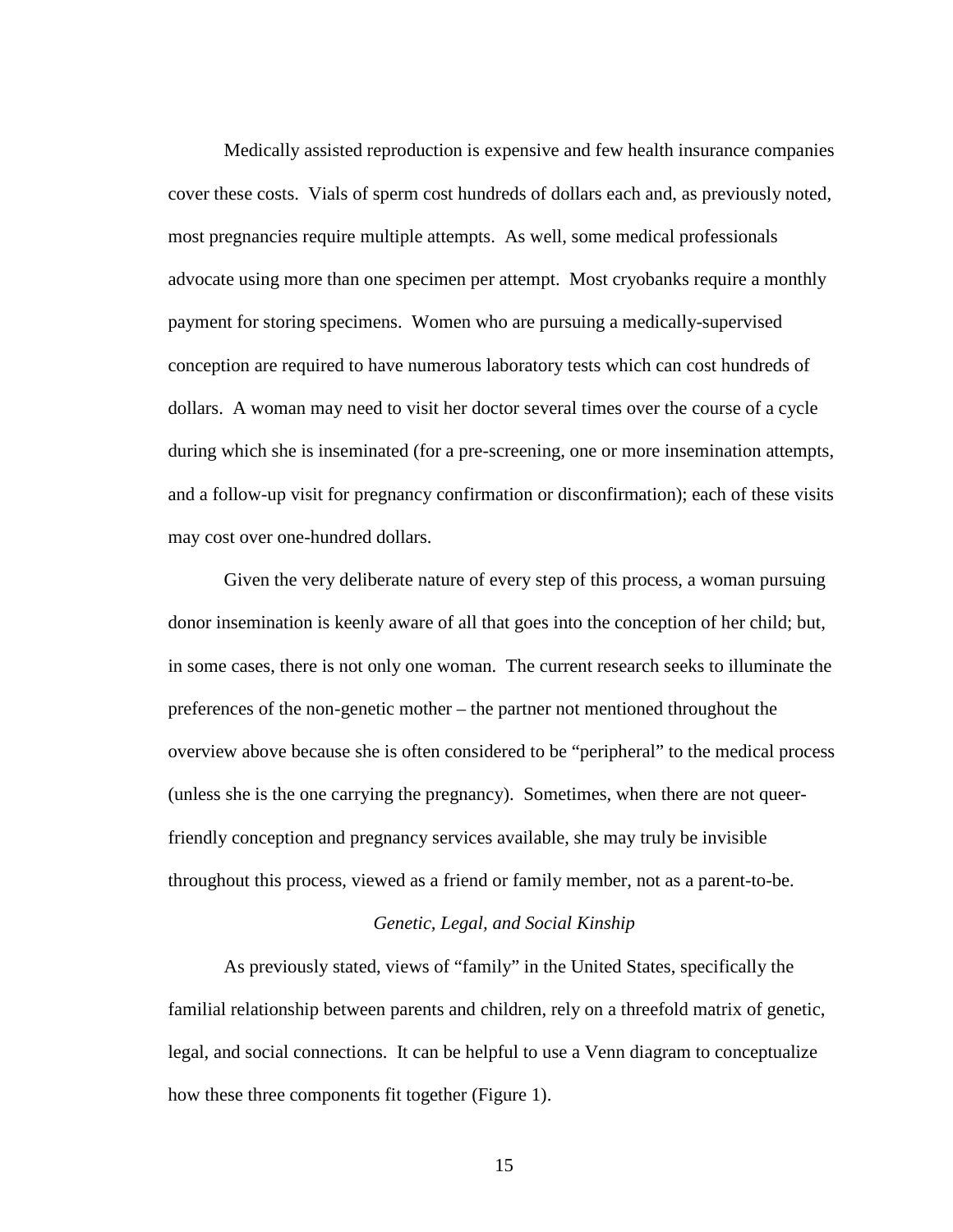

Figure 1: Interaction of legal, genetic, and social parent/child kinship.

In the center (area 1), combining genetic, legal, and social elements, are the biological offspring of married, heterosexual couples. In most states, the biological offspring of unmarried heterosexual couples are included in this area, but not all. For example, in the state of Georgia, a man must go through a legal process called legitimation in order to hold legal rights to his biological child if he is not married to the child's mother (Judicial Branch of Georgia, 2009).

Area 2 includes legally-recognized biological offspring who are not being parented by one of their parents (e.g. children with "deadbeat dads"). Area 3 includes a small number of families because under many state laws genetic ties equate to legal ties, but there are some instances, such as the example of Georgia above. This category also includes some known sperm and egg donors who have a genetic connection to a child and are acknowledged as "mom" or "dad" but do not have parent status under the law.

In area 4 are legally adopted children, including adopted step-children. In states where second-parent adoption by same-sex parents is legal, area 4 includes the non-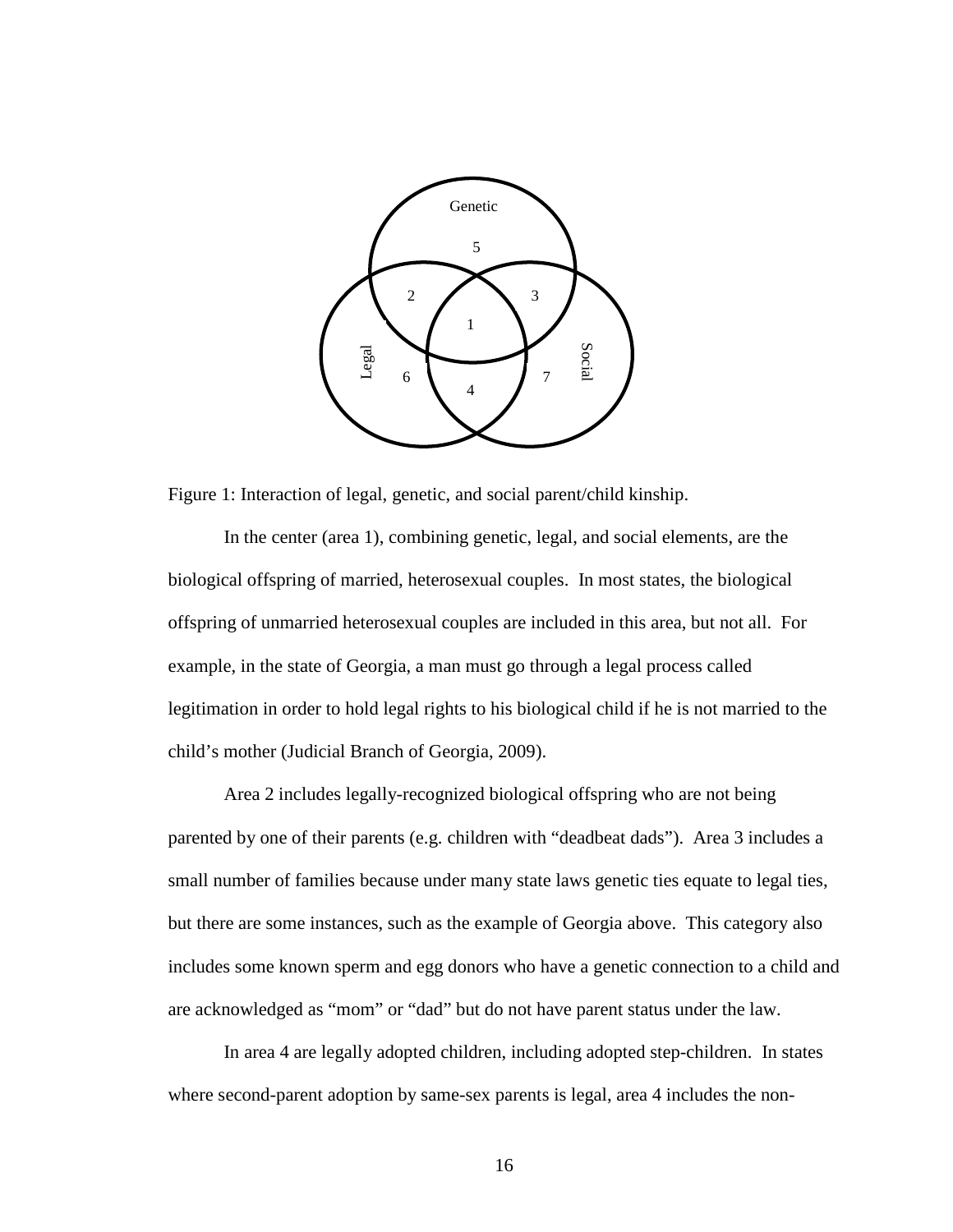genetic parent in families headed by two women or two men, as well as both same-sex parents who co-adopt a child unrelated to either of them. In all states, area 4 encompasses both heterosexual parents who co-adopt a child. Area 4 also includes offspring conceived during a married woman's extramarital affair since family law considers married men to be the legal fathers of their wives' children. This area also includes children conceived using a sperm and/or egg donor. In such instances, both parents in a married heterosexual couple fall into this category, but only the genetic/biological parent in a same-sex couple may be in area 4 while the other is in area 7.

Area 5 includes birth parents of adopted children, as well as genetic fathers who were never aware of, or involved in, a pregnancy. It also includes anonymous sperm and egg donors, as well as some known donors who do not play a parenting role with their genetic offspring. Area 6 includes any parent from area 4 who stops playing a parenting role in a child's life. At times, the legal status of such parents may be revoked (such as if a new step-parent wants to second-parent adopt a child).

Finally, area 7 includes some step-parents, unmarried partners of parents, friends and family members who act in a parenting role towards a child, and many same-sex parents who are not afforded legal rights to their children. It can be argued that parents in this category are the most deliberate, they have all come to parenting through their own choice and they parent without legal or biological obligation.

Parents in families headed by two women fall into all of the areas listed above and they have diverse views of the importance of each category. It can, at times, seem confusing and contradictory to present the myriad of views found in two-mom families,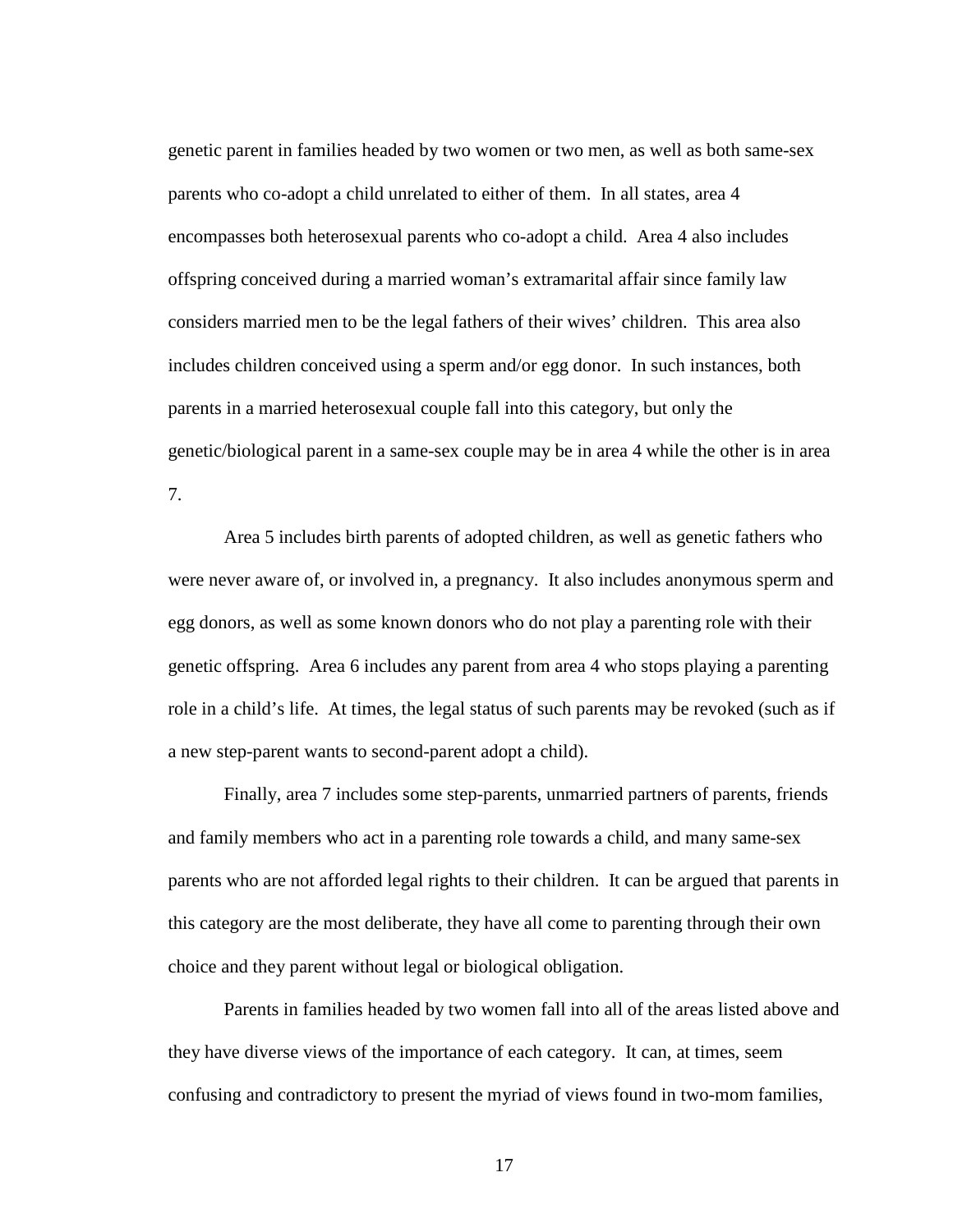but it is important to resist a binary with "heterosexual family" on one side and "samesex parent family" on the other. A more accurate representation includes a variety of family concepts and constructions, regardless of the sexual orientation of the parent(s) involved.

Many parents seek a legal connection to their children and are frustrated when that option is not available to them. Some advocate the availability of second-parent adoption (McClellan, 2001) while others argue that the law should consider a partner to be a parent, regardless of legal marriage status (Agigian, 2004). On the other hand, some within the queer community resist the idea that the state should have any say in recognizing families. For these individuals, working within the legal system provides validation to a system which they see as inherently problematic and grounded in heteronormative and patriarchical ideals. As Lehr (1999, p. 14-15) writes, "The extension of marriage and family rights to gays and lesbians would serve to foreclose serious questioning of the values imbedded within current understandings of marriage and family. Such foreclosure would mean that the extension of rights will have taken away the possibility of enhancing freedom." Individuals who share this view act in resistance by forging and legitimizing family structures that challenge the current power structure.

Genetic and biological connection is given different, sometimes seemingly contradictory value, in families headed by two women. The importance of genetic connection is often downplayed because no more than one parent will have a genetic connection to each child (unless a male family member of the non-genetic mother is the donor). The genetic relationship of the donor and/or donor-siblings in other families is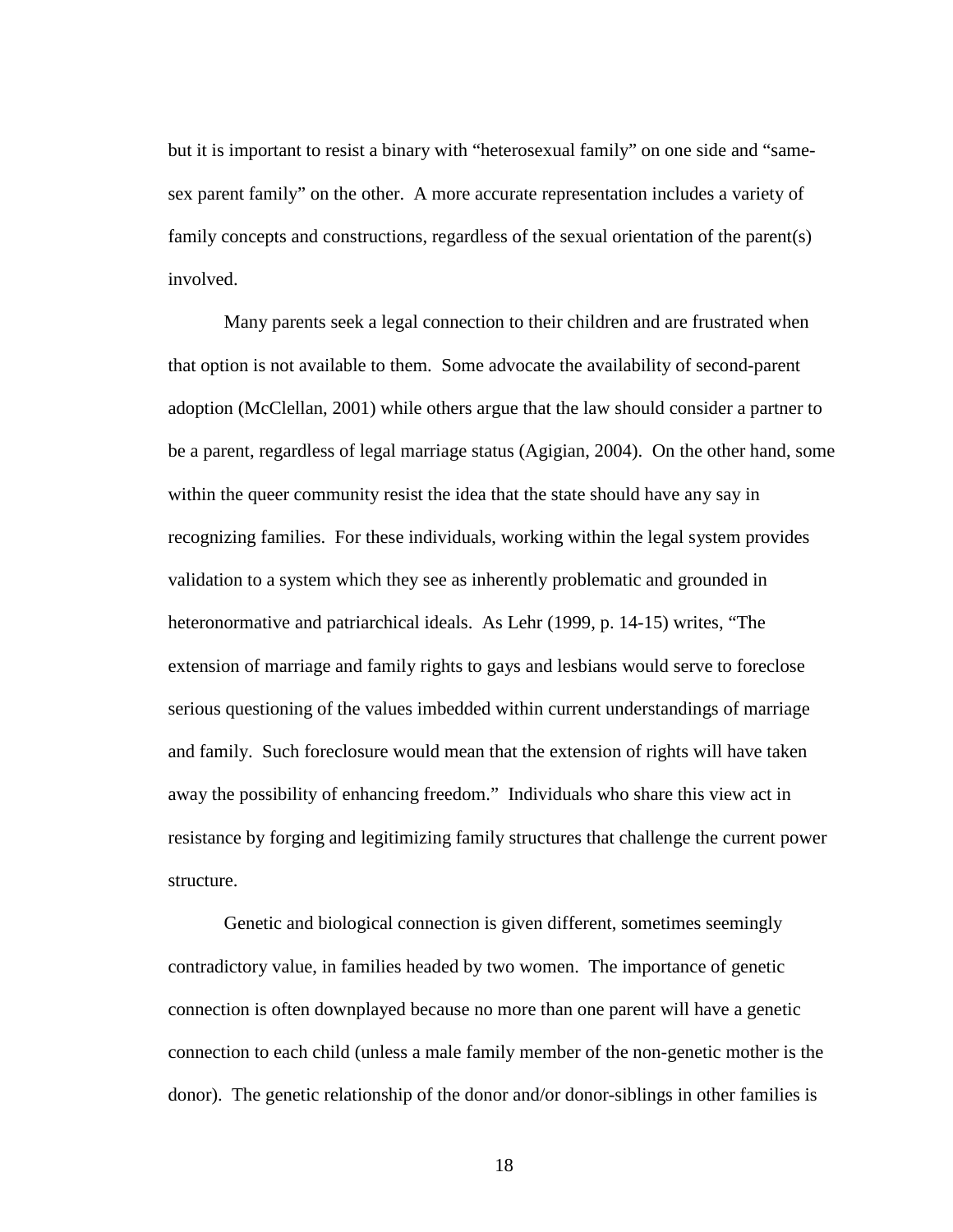often clearly delineated as genetic but not familial (e.g. using the term "donor" rather than the term "father").

At the same time, genetic connection is given credence by parents who feel it is important to have the same sperm donor for each child. Given the amount of time, energy, and money selecting a donor, there is a high value placed on genetic input, if not genetic connection. Additionally, adding a biological connection is important to some couples where one woman gestates a pregnancy using the other woman's implanted egg.

Social connection, defined by the roles that family members play with each other, receives a great deal of value, perhaps because it is one of these three areas over which women in two-mom families have the most control; they may not be able to be genetic or legal parents but they certainly can act as parents. The gay / lesbian / bisexual / transgender / queer (LGBTQ) community also has a history of redefining "family" in a social context, due to many individuals creating social families after being rejected by their families of origin when they identified as LGBTQ or selected a same-sex or transgendered partner (see Lehr, 1999). In fact, the coded language that someone "is family" is often used to indicate that someone identifies as LGBTQ.

Social connection of siblings in a two-mom family is recognized, and generally given priority over genetic connection to other siblings outside the family unit. In a study of lesbian-headed families' interactions with donor-siblings, two participants spoke of the importance of that social connection: "We have thought about adopting or that maybe (partner) would have a baby and that would be their sibling in a more real way." And "I don't want them to get the feeling that because there is biology over here in this extended line that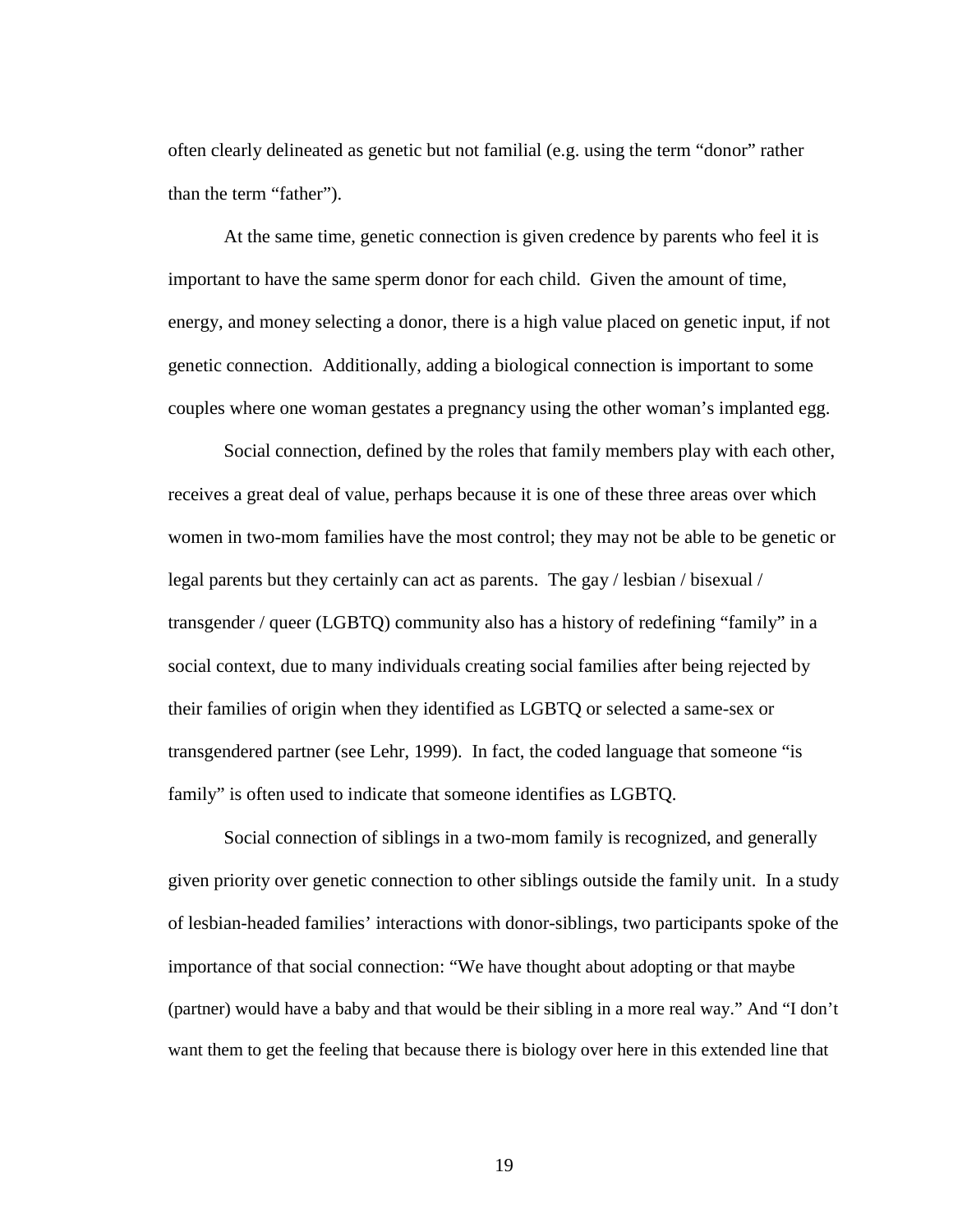that is somehow more important than who they are living with on a daily basis." (Turnbull, 2007, p. 26)

#### *Queer Theory, Queer Families, and Queer Reproduction*

Queer theory provides a framework for the current research not only because the research focuses on families headed by same-sex parents, but because, as the previous section illustrates, this research area seeks to break down assumptions about "natural" social structures. Queer theory differentiates itself from gay / lesbian studies by its attention to fluidity within the categories of biological (chromosomal or physical) sex, gender, and sexual desire and/or action (Jagose, 1996). To this end, queer theory addresses issues of intersex, transgender, and otherwise non-gender-conforming individuals, as well as those who sexually desire, or engage in sexual behaviors with, members of the same sex. The boundaries of queer theory can be challenging to define with precision because of the very nature of its emphasis on fluidity and resistance to categorization.

In questioning the "natural" category of sex, as determined by biological, chromosomal, and/or physical characteristics, queer theorists bring to light the grey areas and the exceptions to the categories of male and female. Many individuals identify as intersex because they have ambiguous physical sex organs or both male and female sex organs. When babies are born with ambiguous or combination external sex organs, there has been a tendency to assign a sex to the child, often through surgical procedures. There is increasing advocacy to refrain from any surgical procedures that are not necessary for the physical health of the child and to allow individuals to exist in a state of being neither female nor male, or both female and male. Other intersex conditions are attributed to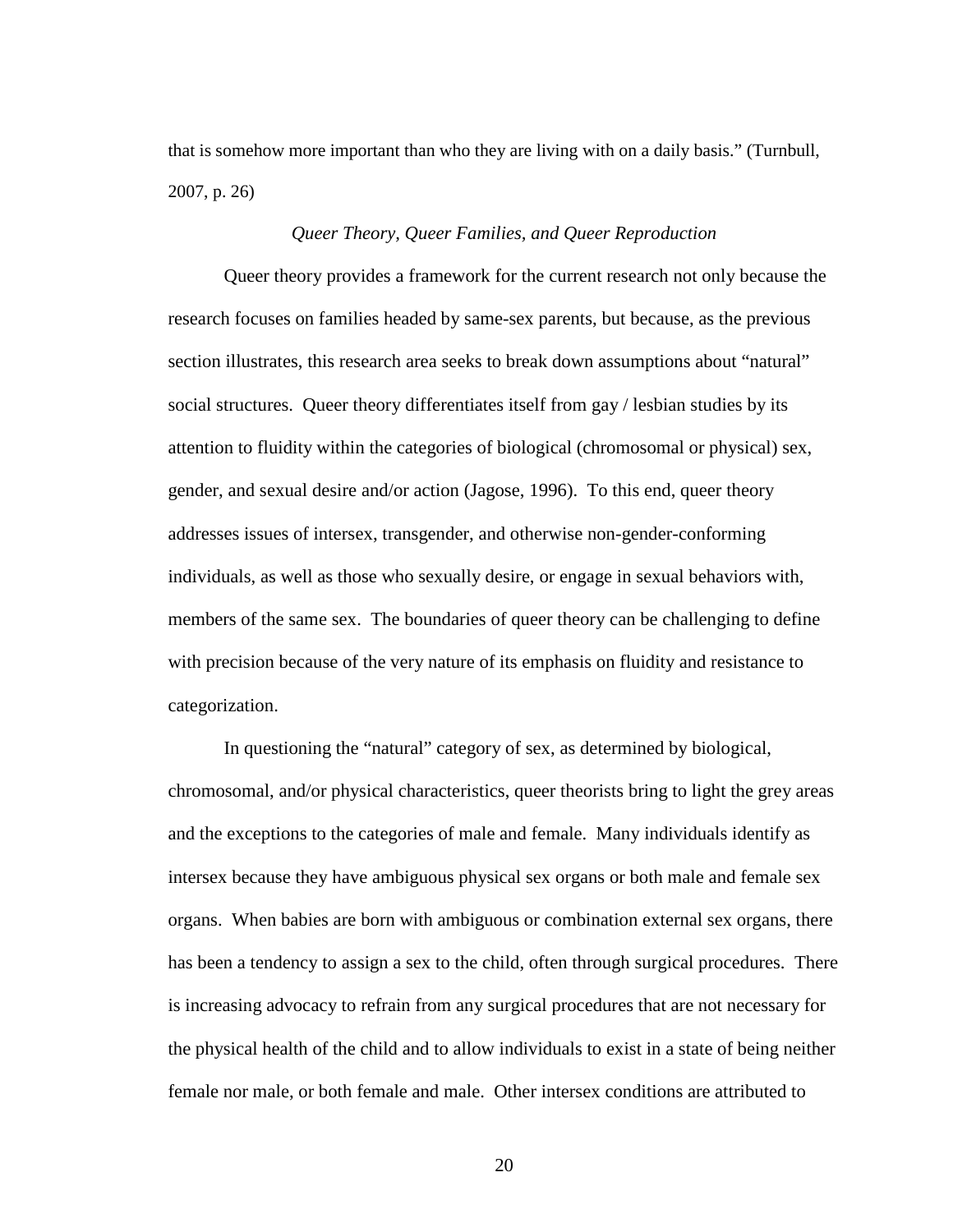internal physical or hormonal issues and may not show themselves until puberty or attempts at reproduction.

Binary categories of gender and rigid ideas of proper or appropriate gender expression also are called into question by queer theorists. The terms "transgender" and "gender-queer" are increasingly used to identify individuals who do not identify as traditionally female or traditionally male. Some of these individuals have transitioned from one gender/sex to the other and "pass" while some live in a middle-space and retain varying levels of ambiguity with regards to their gender classification. When gender presentation breaks from the traditional structure, women act / dress / appear in unfeminine or masculine ways, and men act / dress / appear in unmasculine or feminine ways. Individuals who break from gender norms may do so as part of their daily lives or may do so only on some occasions (such as drag performances). There are some who argue that non-confirmative behavior expands our definitions of femininity and masculinity while there are others who argue that non-confirmative behavior intentionally erodes these categories altogether.

Queer theory also addresses issues of sexual desire and sexual action towards a member of the same sex. This includes people who identify as lesbian, gay, or bisexual (regardless of their sexual behaviors) as well as those who engage in same-sex sexual behaviors but do not identify as lesbian, gay, or bisexual. Of course, identifying a "same sex" relationship becomes much more nuanced when one takes into account individuals who identify as intersex or transgender / gender-queer. Many people consider their romantic relationship to fall into the category of "queer" if they or their partner (or both)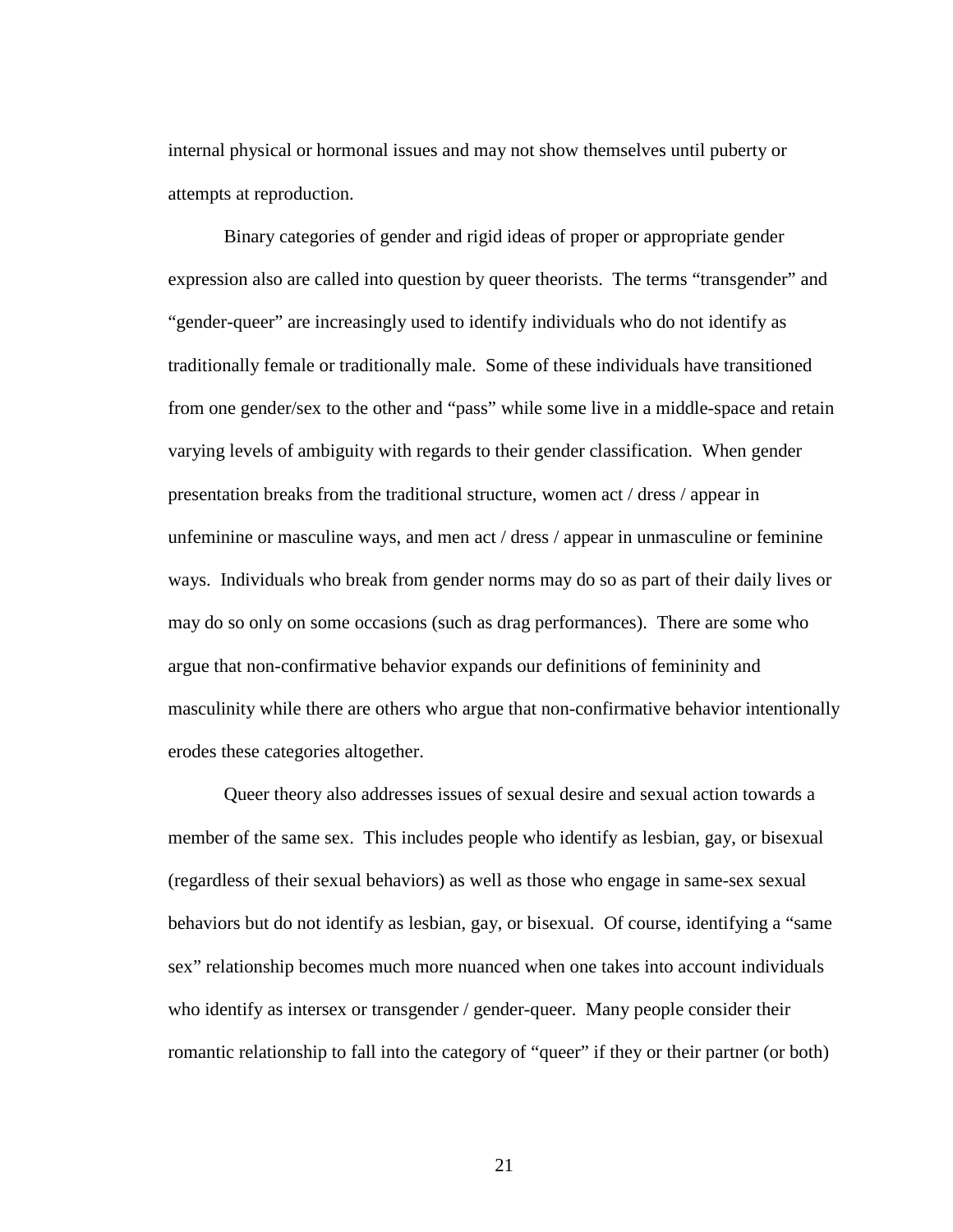identify as intersex or transgender/gender-queer, even if they may appear to the outside world to be a male / female (i.e. straight) couple.

Families headed by two women, such as those in the current research, challenge views of a "natural" family, one where the parents are male / masculine / father and female / feminine / mother. Mano (2007, p. 59) illustrates some of the questions that women face as they disrupt that heteronormative view of family:

For each woman, the decision to pursue parenthood required a convergence of identities that may seem, at times, irreconcilable. What would it mean to be a lesbian and a mother? Or, for women who identify differently, to be queer and a mother, or a dyke and a mother, or transgendered and a mother-father-parent? How feminine do you have to be to be motherly?

Breaking away from former assumptions of what makes a family, or what makes a mother, involves the areas of sex, gender, and sexual attraction. Our culture places a lot of weight on reproduction to define a woman (e.g. use of the phrase "becoming a woman" to signify the beginning of menstruation). Non-genetic mothers may go through the process of "becoming a mother" without ever conceiving, gestating, and birthing a child. For some, this causes their own internal questioning of the validity of their claim to motherhood while for others the questioning comes from others. Gender-based familial roles (e.g. mother is nurturer, father is disciplinarian) are redefined when both parents are of the same gender. And parents in two-mom couples provide same-sex parental sexual attraction as the norm, while also acknowledging the homophobia that their children will encounter due to their mothers' identities.

#### *Non-Genetic Parents in Two-Mom Families*

Few research studies could be found which were devoted specifically to the experiences of non-genetic parents in two-mom families. More commonly, references to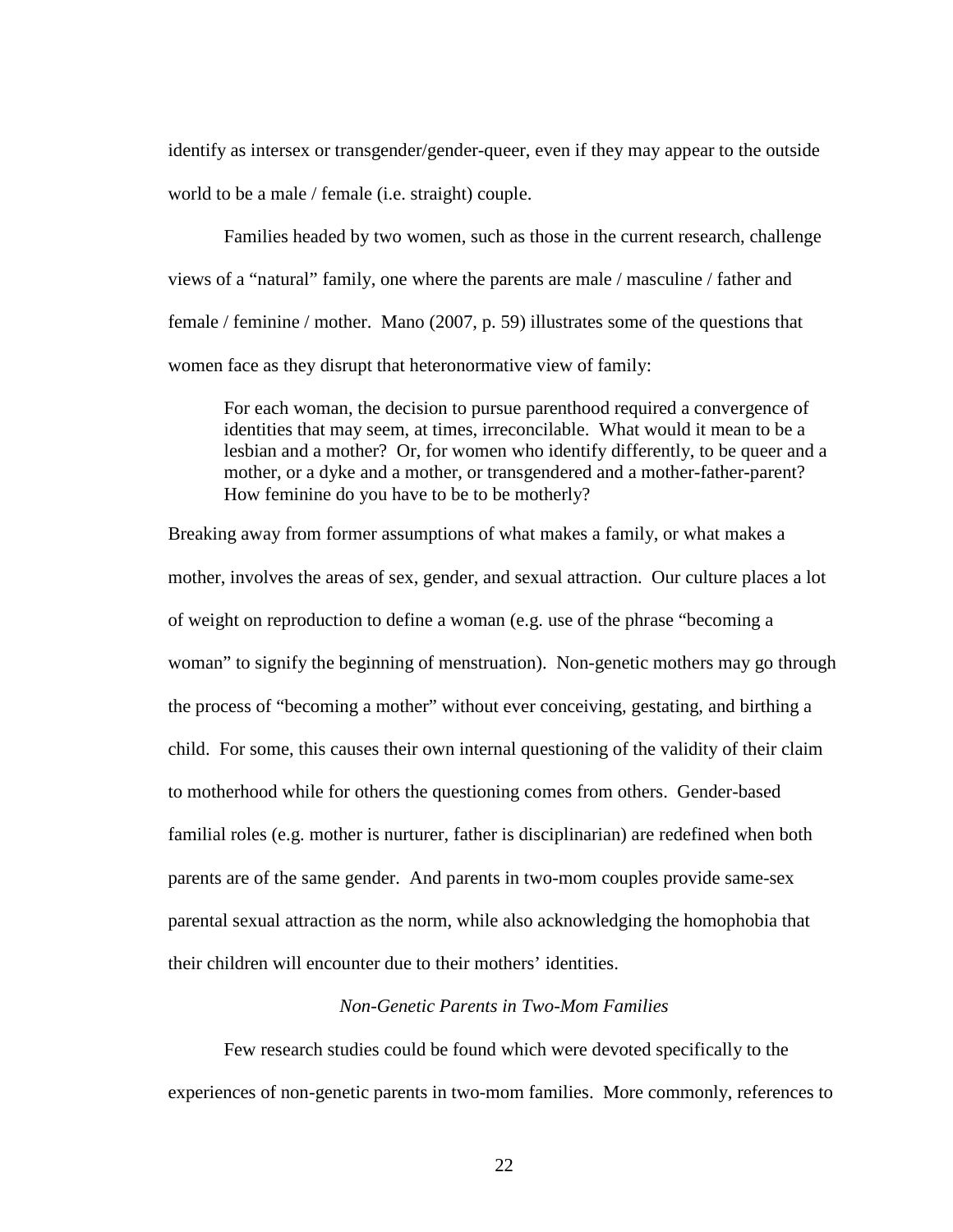the roles and experiences of non-genetic mothers occurred in the analysis of studies more generally devoted to planned lesbian families. Anecdotal and theoretical writings pertaining to non-genetic mothers were also found.

In a study of parent child relationships in lesbian-parented families versus heterosexual-parented families, Vanfraussen, Ponjaert-Kristoffersen, and Brewaeys, (2003) found that children reported being more likely to talk about emotional issues with "social mothers"<sup>4</sup> than with fathers and social mothers were reported to be more involved in children's activities than fathers. In most ways, though, the author found that, "in lesbian as well as in heterosexual families, both parents' (biological mother vs. social mother or father) interactions are very similar." (p. 87)

The National Lesbian Family Study (NLFS) is a longitudinal study of 84 lesbian families who have been tracked from preconception through their children's tenth years. Additional sets of data are scheduled to be collected from parents and children when the children reach ages seventeen and twenty-five. Amongst other findings, the NLFS reports have included the views and experiences of the "co-mothers" and "birthmothers".

Data was initially collected from self-identified lesbians who were pregnant or attempting pregnancy (Gartrell, Hamilton, Banks, Mosbacher, Reed, Sparks, et al. 1996). In this study, there were no significant differences reported between the views of the comother and the birthmother; rates concern about bonding with their children-to-be and rates of expectation that the mother's parents would acknowledge the child and act as

<sup>&</sup>lt;sup>4</sup> Throughout this section, an author's original term to describe a parent in a two mom household is first presented in quotes to signify that it is the original language.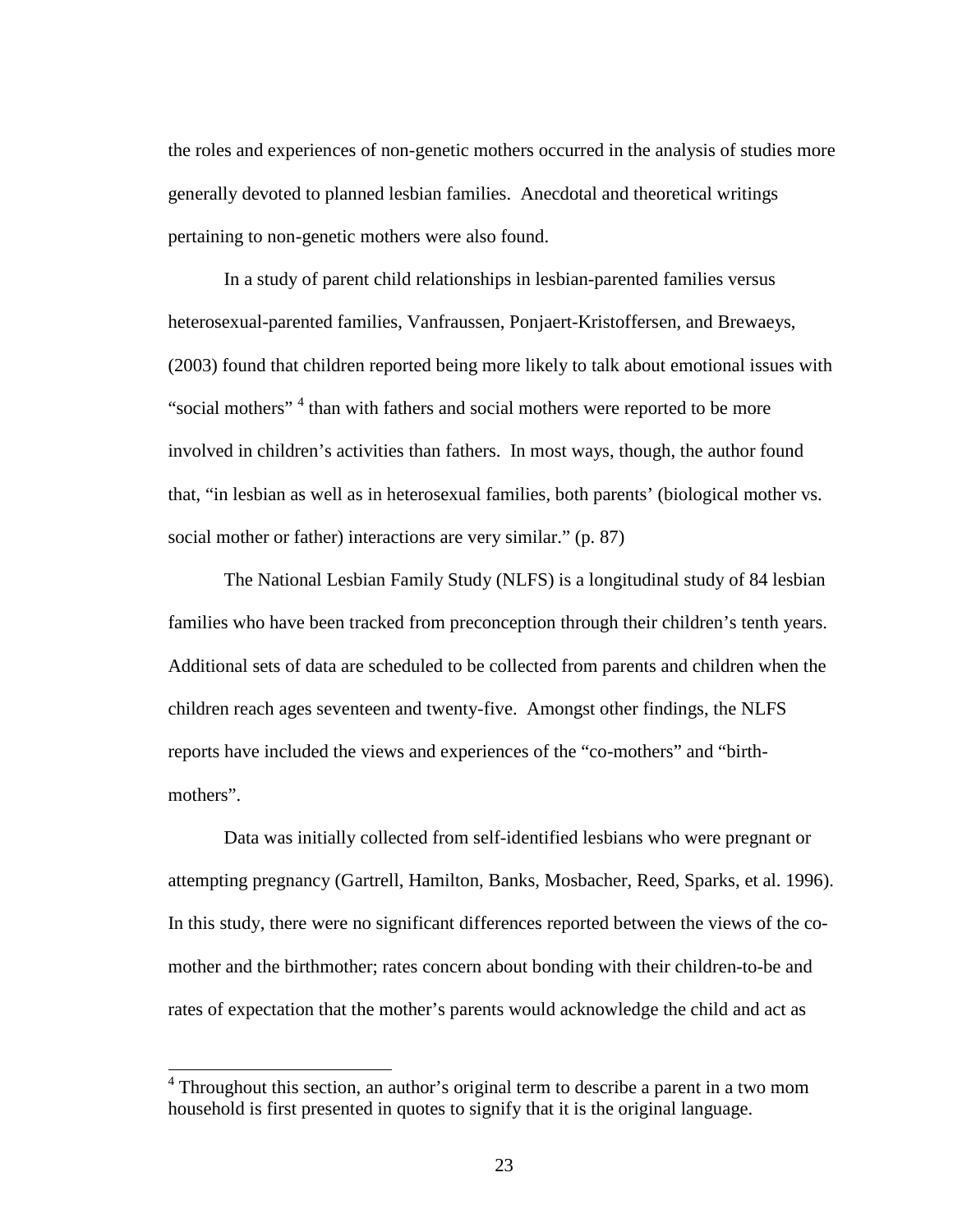grandparents were both specifically mentioned as not differing based on the mother's absence or presence of genetic/biological connection to the child.

The second NLFS report pertained to data collected when the children were twoyears old (Gartrell, Banks, Hamilton, Reed, Bishop, & Rodas, 1999). Although in most families both mothers reported sharing parenting and household tasks equally, the authors note that some co-mothers reported feeling frustrated and excluded if the child was breastfeeding with the birthmother. Of the families in this study, all who were eligible for co-parent adoption (n=16) had done so; "the adoptive co-mothers unanimously agreed that the adoption provided both internal and external validation of their parenting role" (p. 367) and "significantly enhanced the legitimacy of their parenting role" (p. 368).

By the third NLFS report, with data collected when the children were five-yearsold, 35 of the co-mothers had legally adopted their children (Gartrell, Banks, Reed, Hamilton, Rodas, Deck, 2000). There was a decrease in reports of jealousy by the partnered parents (from a report rate of 70% in the toddler study to 48% in this study), likely due to decreased physical dependency on the birthmother (e.g. breastfeeding). In 50 families the birthmother reported that her parents did not acknowledge the co-mother as a parent to their grandchild. Between the birth of the child and this study, one-third of the couples had separated; in these instances, the birthmother was more likely to be granted legal custody of the child if the co-mother had not legally adopted the child.

For the most recent NLFS reports, the researchers conducted separate interviews with the children (Gartrell, Deck, Rodas, Peyser, & Banks, 2005) and their mothers (Gartrell, Rodas, Deck, Peyser, & Banks, 2006) when the children were ten-years-old. In the child interviews, the authors do not report any of the children's perceptions of their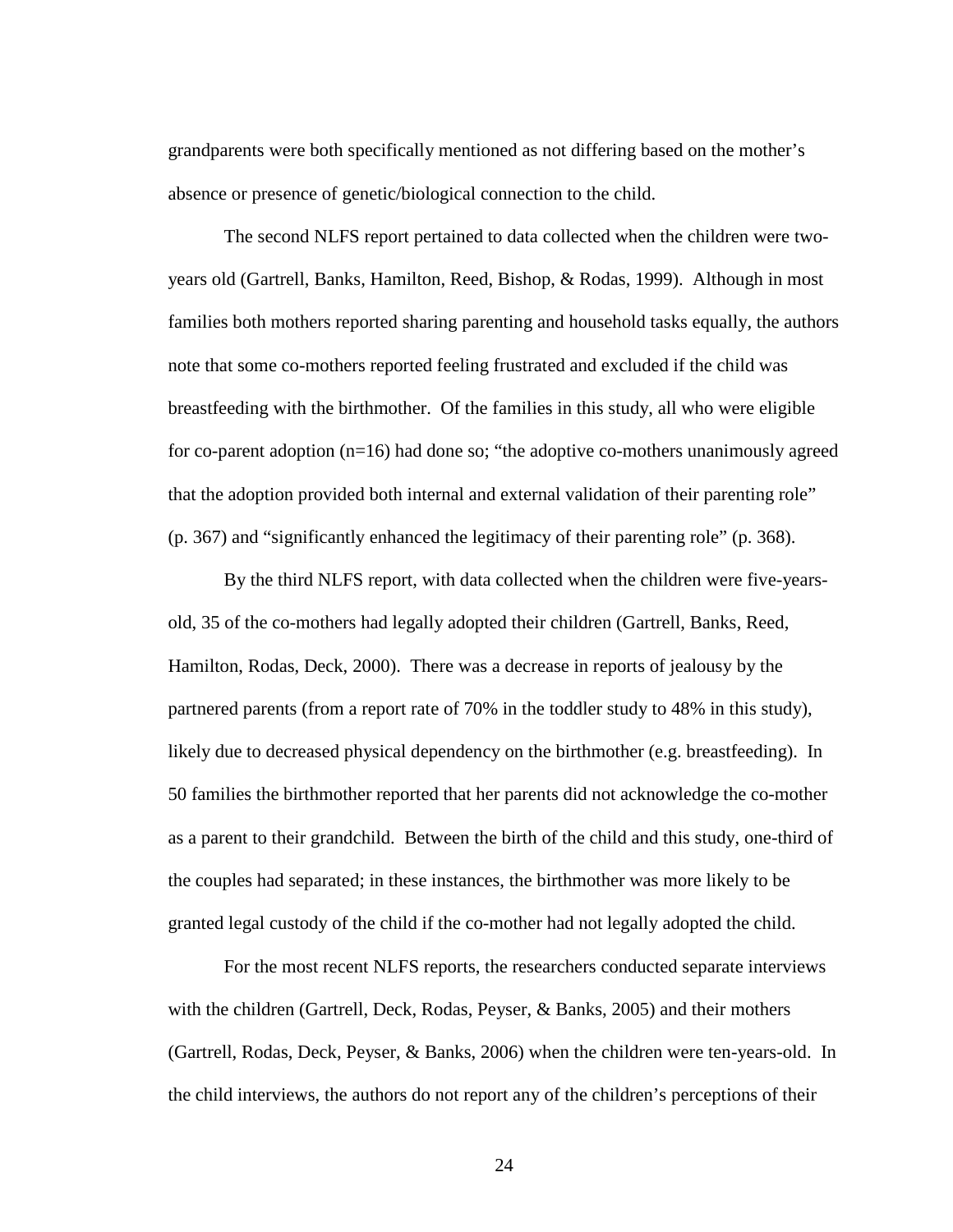relationships with their mothers and do not note any distinctions between co-mothers and birthmothers. In the interviews with the mothers, the 37 couples who had been parenting together since the birth of the child reported that the child was equally bonded to both parents in 19 families and more bonded to the birthmother in three families. They did not report a difference in years of full-time or part-time employment between co-mothers and birthmothers. When this study occurred, 48% of the original couples had separated and the authors state that "co-mothers who had limited or lost custody of their children were resentful." (p. 182). The authors reiterated the view that legal co-adoption increased likelihood that a co-mother would stay involved in a child's life following a separation.

The NLFS is the first longitudinal study of its kind and provides a unique, longterm view of lesbian families. At the same time, it is important to note that the mothers who participated in this study were a fairly homogeneous group. Most (94%) identified as white, more than half (67%) were college educated, most (82%) were middle and uppermiddle class, and most were Judeo-Christian (33% Jewish, 56% Christian) (Gartrell, et al. 1996). It is possible that a more diverse group, or a group which faces social stigma beyond the stigma attached to being a non-heterosexual family, would have different experiences of family and parenting, including different views of "co-mothering" versus "birthmothering".

#### *Anonymous Donor Selection*

Literature is limited on how women in two-mom families select an anonymous donor once they have chosen this method to conceive a child. There are many options to consider; as Mamo (2007, p. 87) notes in a chapter titled Choosing a Donor: Gaining, Securing, and Seeking Legitimacy: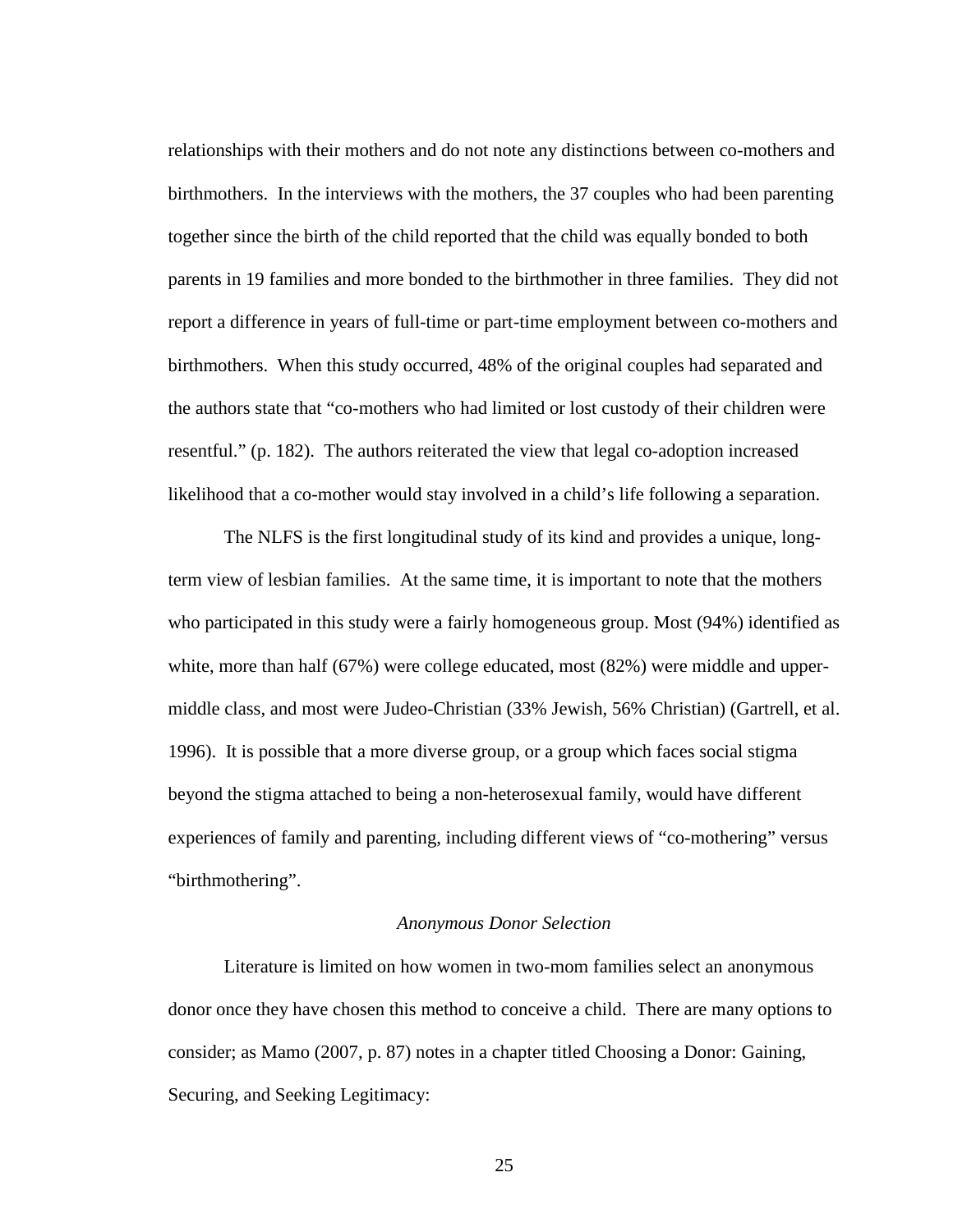In selecting a donor, which criteria matter most? Do individual donor characteristics matter most, or should the donor's extended family be considered? How are health issues factored in? Who will the baby look like – and how much does that matter? What about race, ethnicity, or religious affiliation?

Women selecting an anonymous donor often incorporate feelings about both the donor himself and about his genetic material into the selection process.

Research has also looked into whether women make decisions about an anonymous donor differently than they do about a potential mate since the donor would only be passing along genetic material while the mate would be present in the family. When comparing heterosexual women's preferences for a hypothetical anonymous donor versus a hypothetical mate (who would father their children), women placed more importance on traits related to character in their mates than anonymous donors and placed more importance on health, physical attributes, and abilities when selecting a donor (Scheib, 1994). Although character was shown to be significantly more important to women selecting a hypothetical mate, the women selecting hypothetical donors did rate character traits as more important than abilities and physical characteristics. This led the author to conclude that psychological processes involved in mate choice are at work when women select an anonymous donor, even though the women may consciously acknowledge that character traits are not likely to be biologically inherited.

#### *Matching the non-genetic parent*

One prevalent idea is that the donor's race should match the non-genetic parent's race. In a study of heterosexual couples in the United States, Szkupinski Quiroga (2007) found that the medical regulation of assisted reproduction, specifically access to donor sperm, reinforces ideas of racial purity and privileges whiteness. A similar study, looking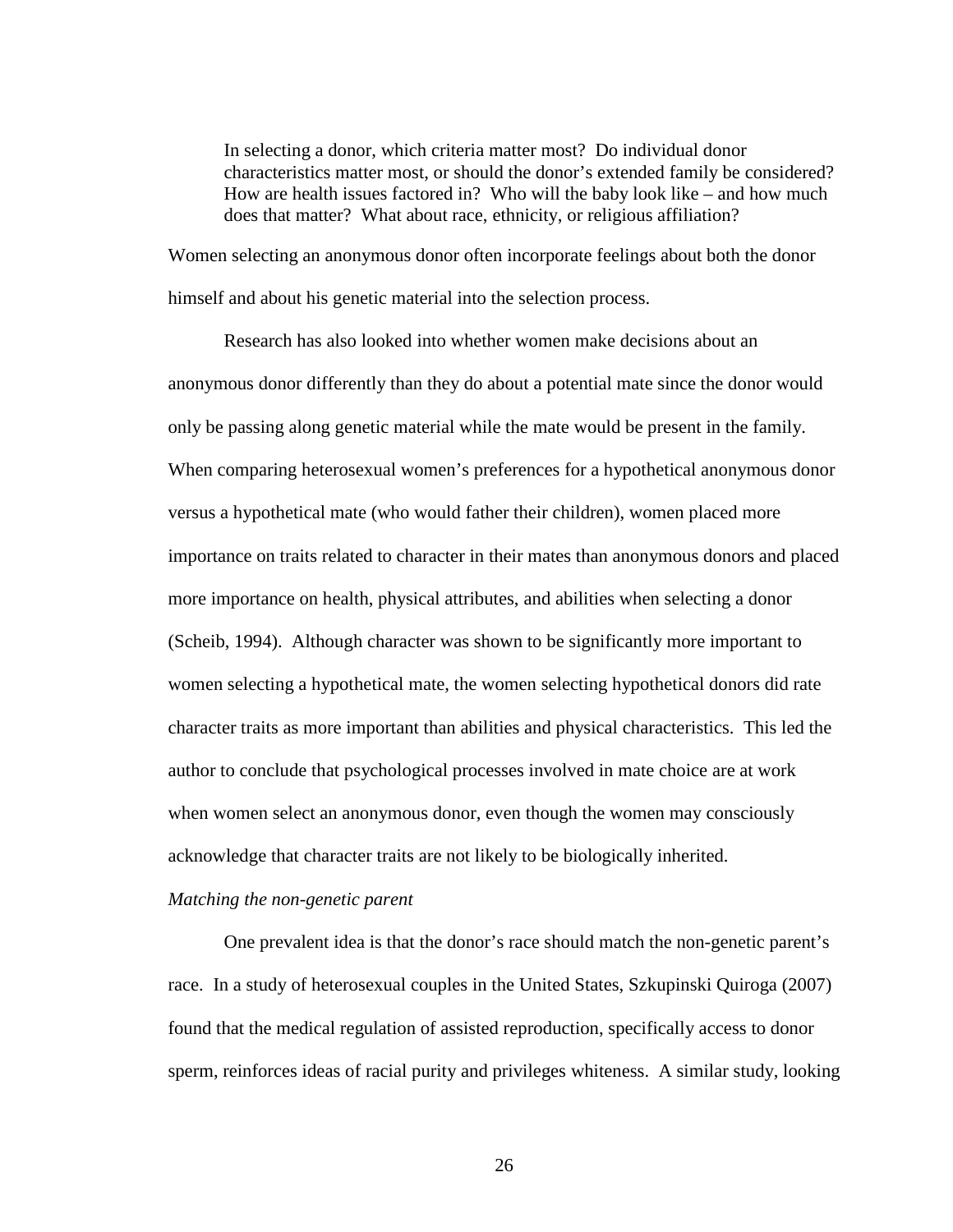at issues of donor insemination and race, this time in the context of Brazilian clinics (Gomes Costa, 2007), also demonstrated that the medical establishment reinforces societal concepts of race and the importance of matching donor to father along racial categories. Interestingly, in both of the aforementioned studies, the parents seemed to have less control than their doctors in making the choice of their donor, and Szkupinski Quiroga reported instances of the mother disagreeing with her doctor's insistence on racial matching.

The idea of passing along traits similar to the non-biological parent is not limited to heterosexual couples. Koeplin (2008) studied women in interracial lesbian couples using donor insemination to conceive a child. She found that, for these women, matching the donor to the "non-biological" mother, in terms of race and physical characteristics was important, especially when the non-biological mother was a person of color. As one participant stated,

We discussed it at length, but it was not the most important factor in our donor selection process, and we did consider donors who did not match my race and ethnicity. . . . We wanted our kids to look like "our" kids. That said, with the biological mom being mixed, the donor was less important, if that makes sense . . . if I were to be the biological mom, I think our criteria for finding a donor would be very different and we would have far fewer options. (p. 58)

As alluded to in the above, the participants in this study reported challenges finding donors of color and sometimes had to select a donor who did not match the nonbiological mother, despite feeling that match was important.

Scheib, Riordan, and Shaver (2001) interviewed 97 individuals who had used The Sperm Bank of California for donor insemination. They found that 61% of lesbian couples in their study matched their donor to the non-genetic parent. The authors note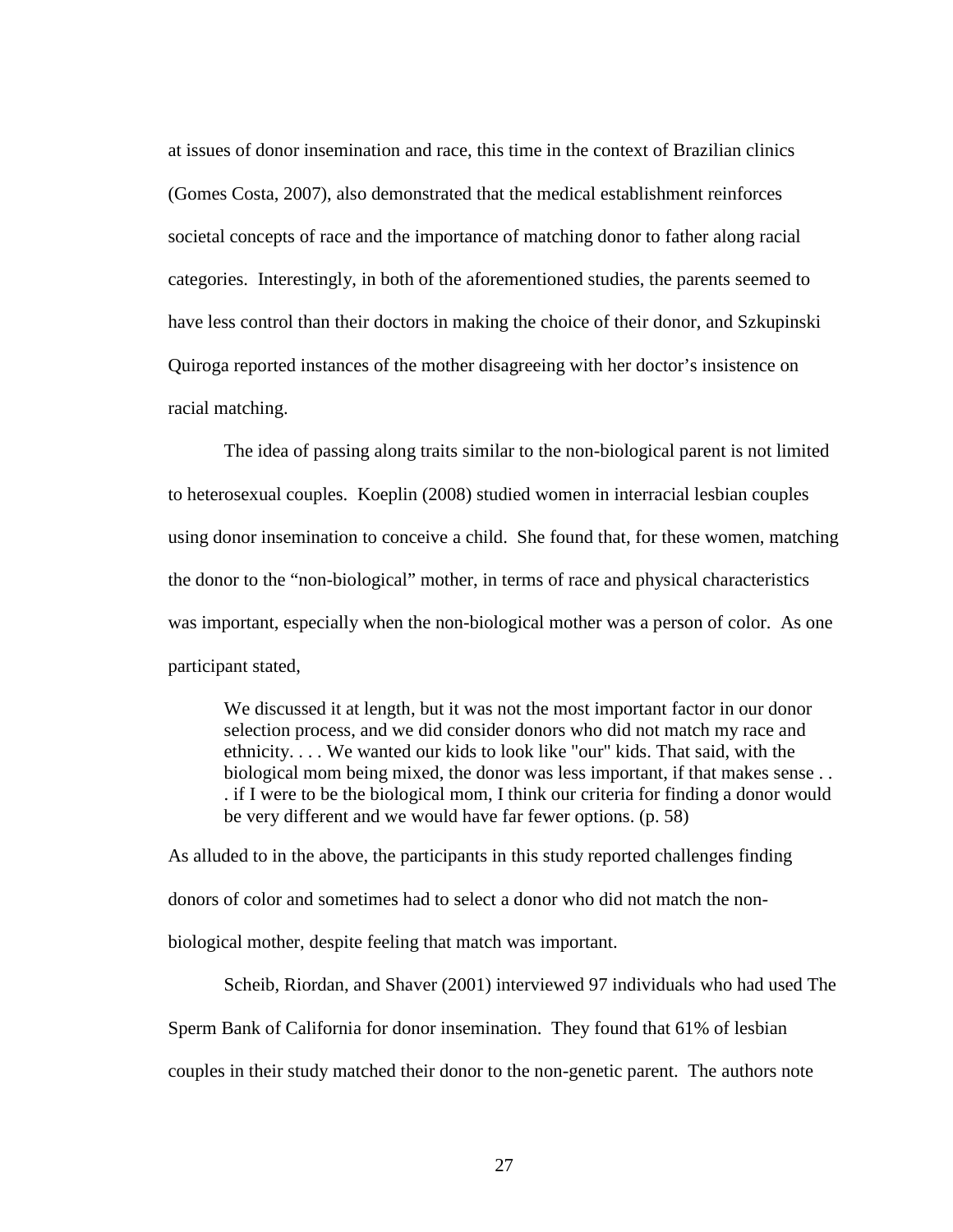that this matching can be helpful in easing social interactions since the child might resemble both mothers and might increase affinity between the non-genetic mother and the child. In fact, of 36 participants who responded to the question "why match?", 38.9% reported that matching the donor to the non-genetic parent increased that parent's involvement in the donor insemination process. Within all of their research participants (heterosexual, bisexual, and lesbian), 86.6% cited donor's physical attributes as a selection criteria while 71.1% cited character traits, 58.8% cited health, 33.0% cited height, and 26.8% cited the donor's description giving a "positive impression" to the prospective parents. They did not find a significant difference in criteria that lesbian women cited in comparison to non-lesbian identified women.

Kranz and Daniluk (2006) found similar patterns of matching the non-genetic parent when they interviewed ten lesbian couples living in a major metropolitan Canadian city, all of whom conceived children through anonymous donor insemination. The authors reported that, "to mitigate non-birth mothers' feelings of invisibility, these mothers used a variety of strategies including . . . choosing donors that were in some way similar to the non-gestational mothers (e.g. cultural background, physical features)" (p. 16). This finding was further illustrated by the fact that the women were primarily of European descent (n=19) with one of Asian descent and that nine families used donors of European descent while one used a donor of Asian descent. The women also cited nonphysical traits such as donor career choices that matched the mothers' career as influencing their decisions.

In a study investigating perceptions of the importance of bio-genetic continuity, Jones (2005) interviewed five British women (representing three couples) about their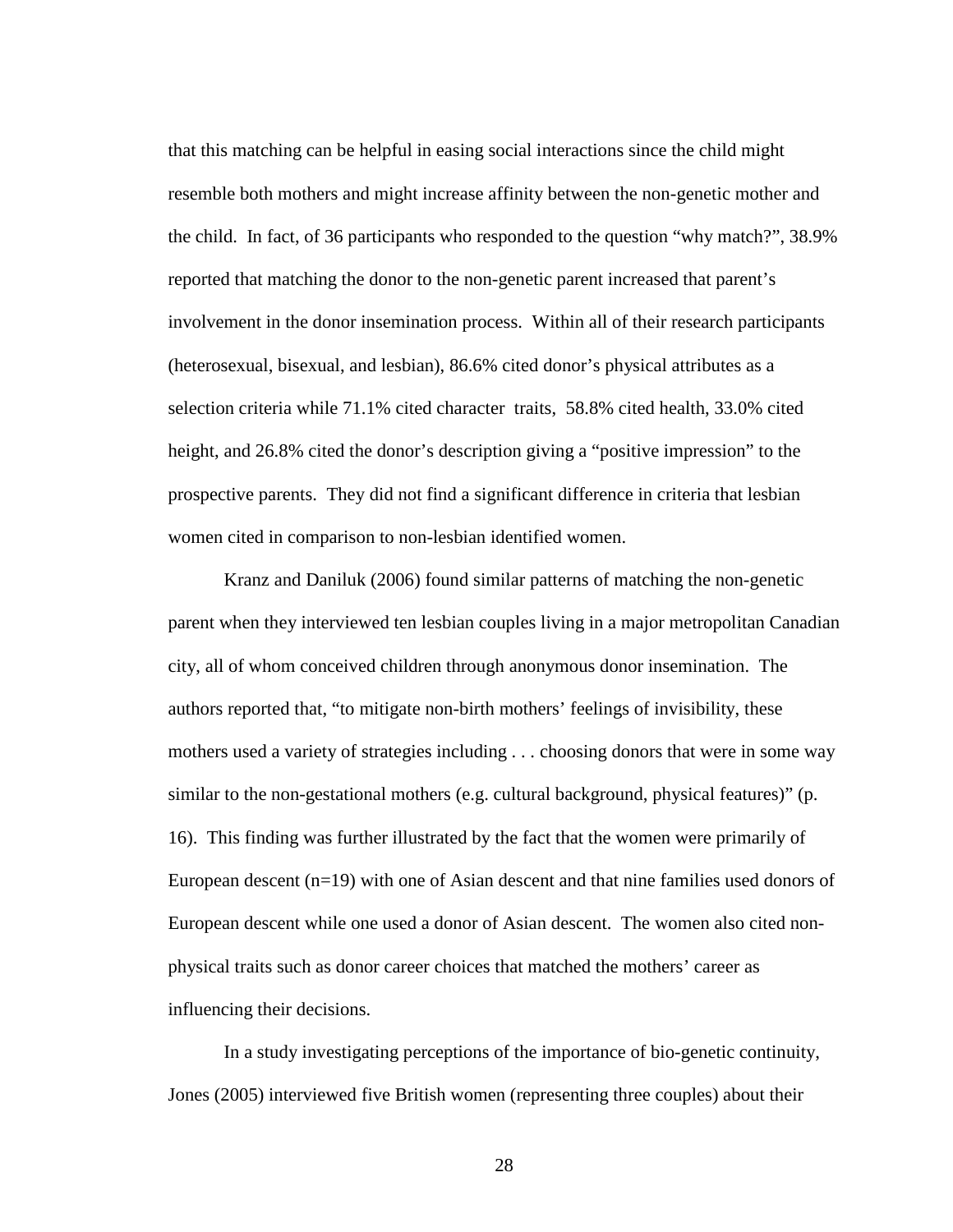experiences in selecting a donor based on a racial or ethnic category. Of the couples studied, one reported selecting an African-Caribbean donor because of the non-biological mother's cultural heritage. Jones wrote that this process "highlights the assumed desirability of visible physical similarity" (p. 226) and the importance of "an *implied* biogenetic tie between the co-mother and the donor-conceived child" (p. 227) (emphasis hers). A second couple spoke of how they selected a Jewish donor in order to have a cultural tie to the non-genetic mom and her extended family. Jones concluded that lesbian women use the donor selection process in ways that follow traditional heteronormative patterns (i.e. selecting a donor who is like the non-biological mother) but that in doing so, they also subvert heterosexual culture by the very creation of two-mom families.

#### *Matching the genetic parent*

The researcher did not find references in the literature to couples matching donor characteristics to the genetic parent, but it is possible that in circumstances where the genetic mother has a recessive trait that the couple would like to see passed to the child, they would select for a donor matching that trait. It is also likely that in some health circumstances couples match the donor's blood type, RH factor, or other health traits to the genetic mother.

#### *Matching both genetic and non-genetic parents*

Sometimes couples search for a donor who will be similar to both the genetic and non-genetic parent. This may be because both women intend to have a genetic child using the same donor or may be related to a general feeling of familiarity with the donor. Ehrensaft (2005, p. 84) provides the following anecdotal example: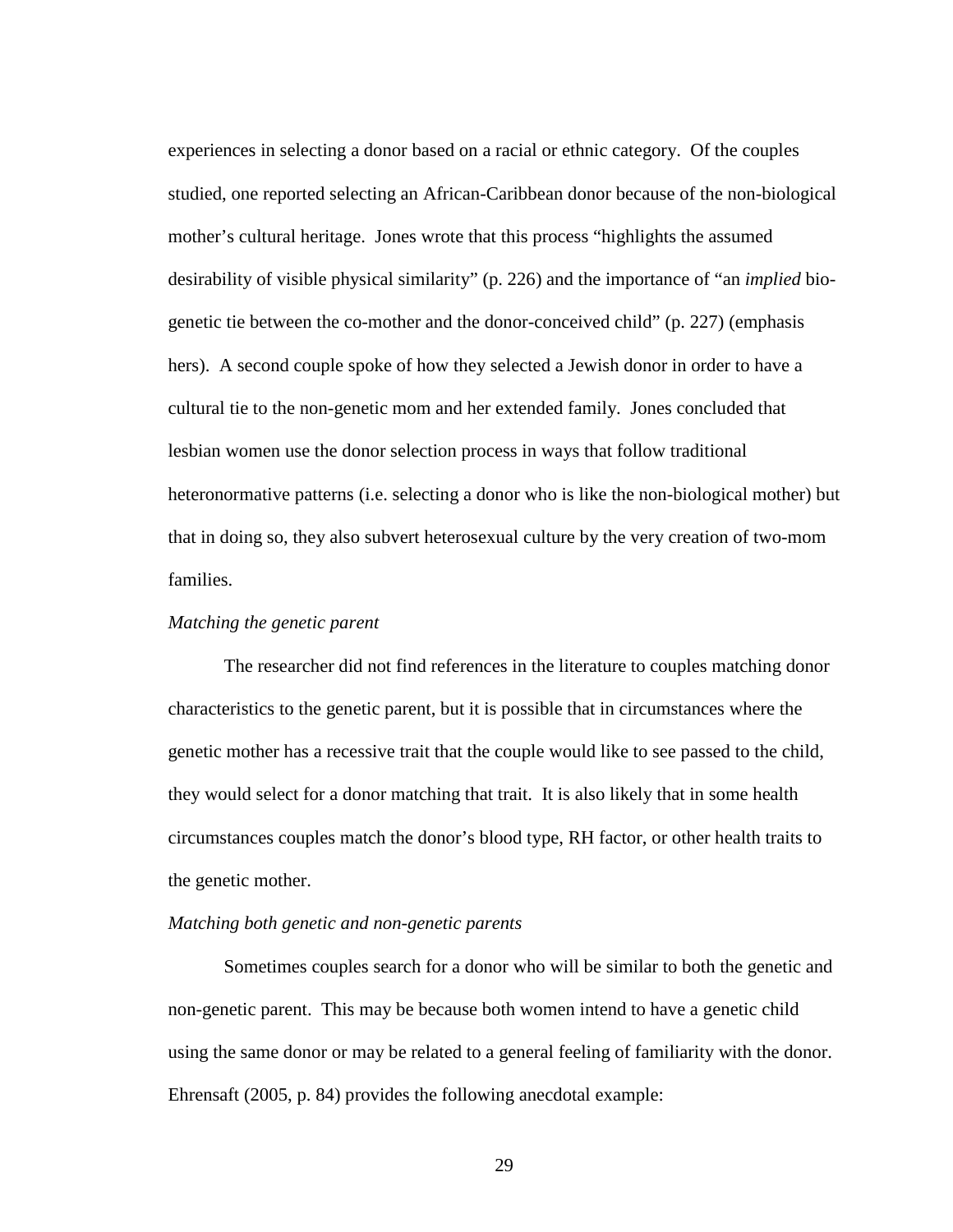Sophie Cabot Black describes her and her partner's search through sperm banks for just the right donor: "We looked for those [donors] who had characteristics of each of our heritages, facial features, even personalities. We also tried to read between the lines of their answers to questions about favorite color, desire for travel, long-term goals, SAT scores." Even though Sophie's partner, D., would never be a biological mother of this child, both Sophie and D. went on a quest for a donor who would be similar to *both* of them. (emphasis original)

#### *Matching neither parent*

References to couples specifically selecting donor traits different from both parents were not found in the literature. The researcher believes that some couples do select for traits different from both parents in some circumstances; these may be healthrelated (such as trying to avoid health problems that both parents have) or based on physical traits or skills/abilities that the parents do not have but hope their child will have. Future research into this area is needed to shed more light on how some couples may try to "correct" for things that they find less desirable about themselves by selecting for different traits in a donor.

The following chapter further describes the purpose of this research and the methods used to investigate this topic. The research design, description of the sample, and methods of data collection and analysis are presented.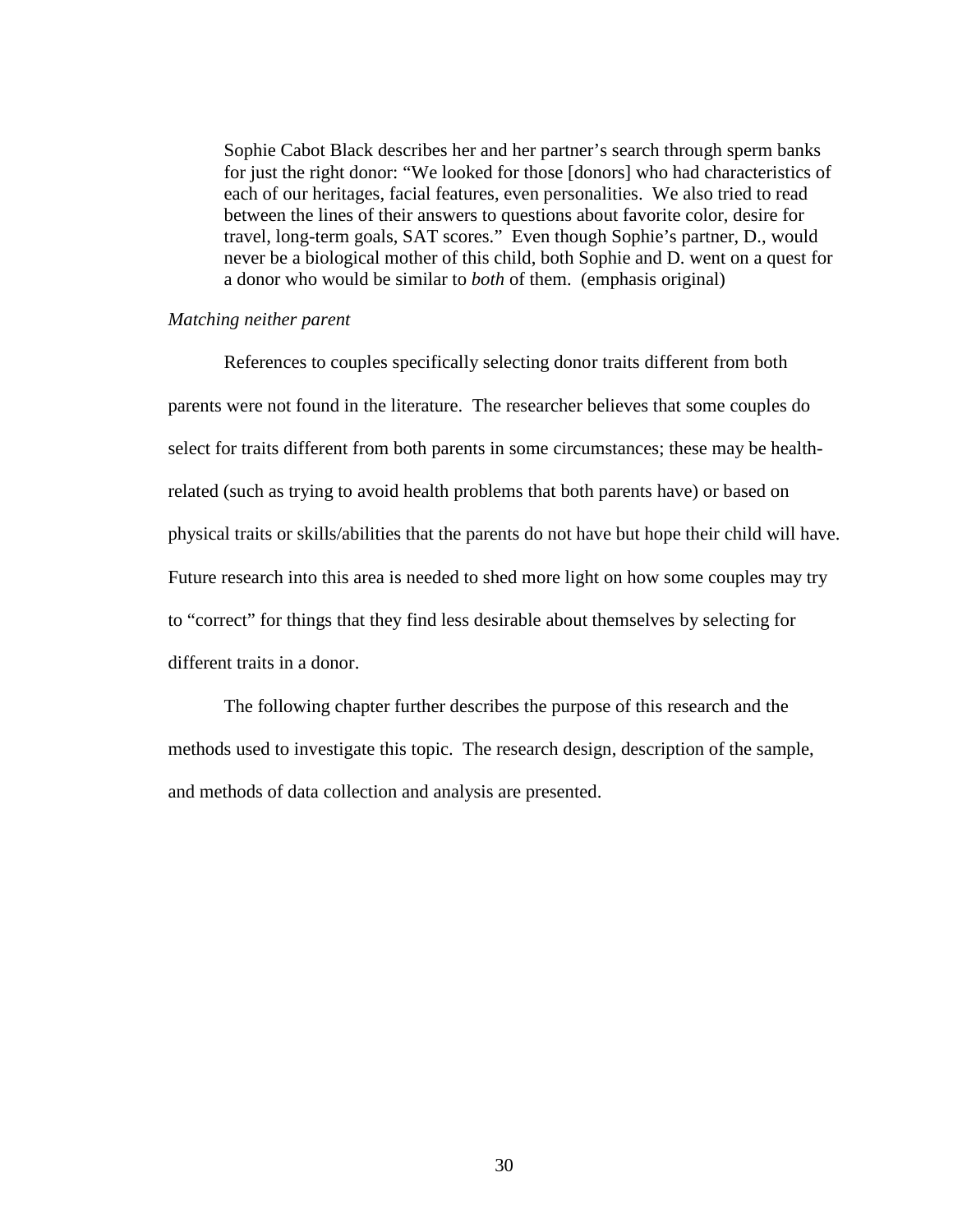#### CHAPTER III

#### METHODOLOGY

The purpose of this study was to investigate the preferences and priorities of nongenetic mothers when selecting an anonymous donor, specifically: When selecting an anonymous sperm donor, which donor characteristics are most important to non-genetic mothers?Do non-genetic mothers view preferred donor characteristics as being similar to herself, her partner, neither, or both? Do non-genetic mothers view avoided donor characteristics as being similar to herself, her partner, neither, or both? Do non-genetic mothers report that they and their partners had different donor characteristic preferences and, if so, how were those differences resolved? The researcher was also interested in how a woman's experience and views of family, ethnicity, gender, and sexual orientation might influence her preferences.

#### *Research Design*

The current research used a fixed-method, mixed-method, relational model design with a cross-sectional approach. This design was deemed the most appropriate method for investigating non-genetic mothers' donor preferences. There was no need for an experimental method, with manipulation of variables, as the research focused on the participants' views and past experiences rather than reactions or decisions made during the course of the study. A mixed-method approach was used in order to collect quantitative data because much of the previous research in this area has been qualitative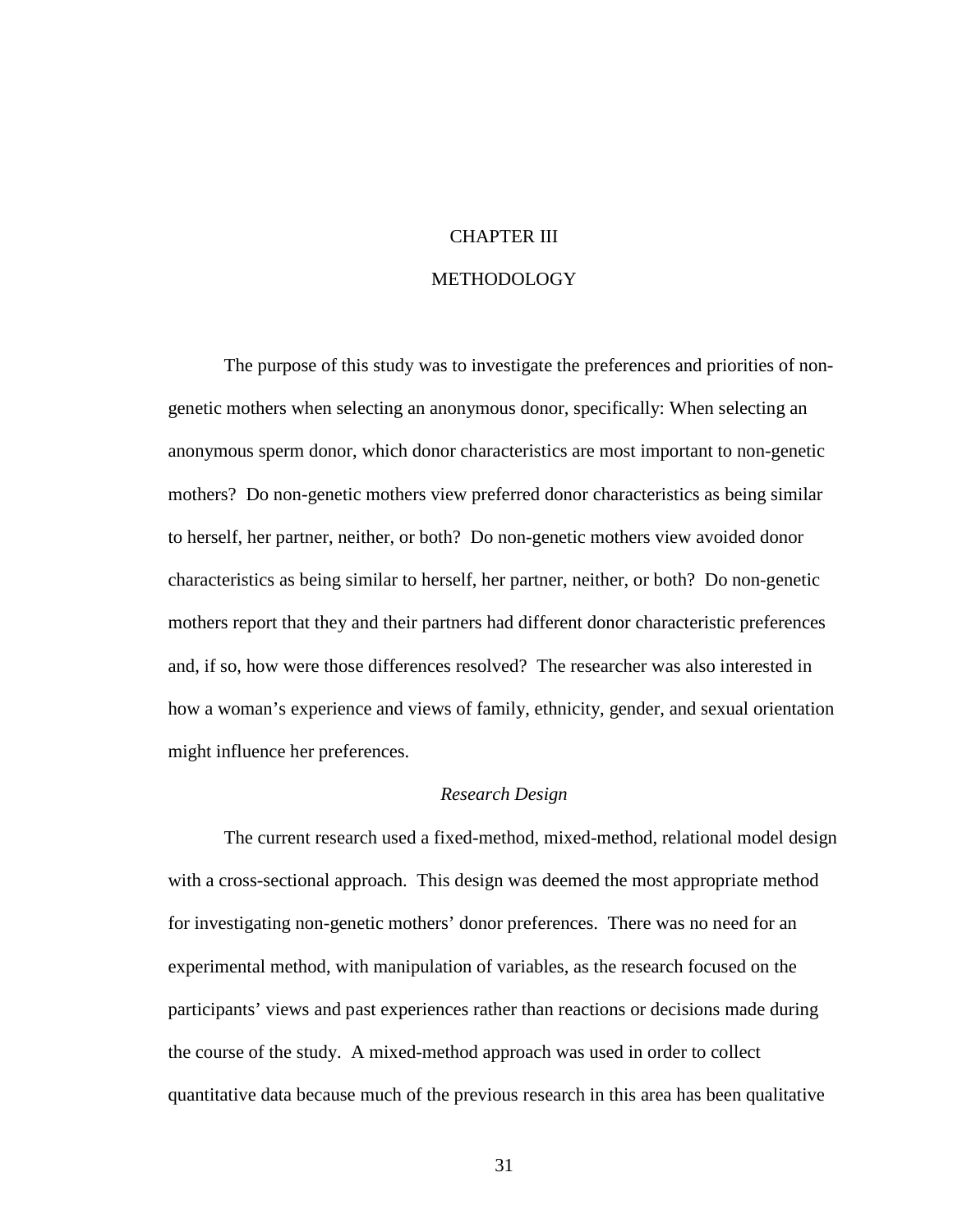and descriptive (for example, see Agigian, 2004; Jones, 2005; and Koeplin, 2008). The current researcher was interested in seeing whether trends or patterns could be found when using a larger sample and quantitative data analysis. At the same time, descriptive data was collected using open-ended questions in order to capture the nuances of the participants' responses. A cross-sectional approach was appropriate as a starting-point for investigating preferences of non-genetic mothers; areas for further research include longitudinal investigations of how donor preferences change over time if the conception process requires selecting multiple donors and how the perceived importance of donor traits changes from the time of donor selection through the time that a child starts to display (or not display) the chosen characteristics.

#### *Sample*

This research had a sample size of fifty participants ranging in age from 26 to 44 with a mean age of 34.28 and a median age of 33. Participants were recruited using a snowball sampling technique. The researcher used professional and personal contacts to recruit participants from throughout the United States (see Appendix C for recruitment materials). Participants were recruited via word-of-mouth, email, online bulletin boards, and paper flyers. The researcher sent emails to friends and colleagues requesting their assistance in forwarding the participant solicitation. Notices about the survey were posted on the "Mombian" website (which focuses on advice and information for lesbian parents) and the announcement section of the website of the Sperm Bank of California. The researcher contacted twenty women's and feminist bookstores throughout the country asking whether they would post information on community bulletin-boards; six of the bookstores responded saying that they would and so paper flyers were mailed to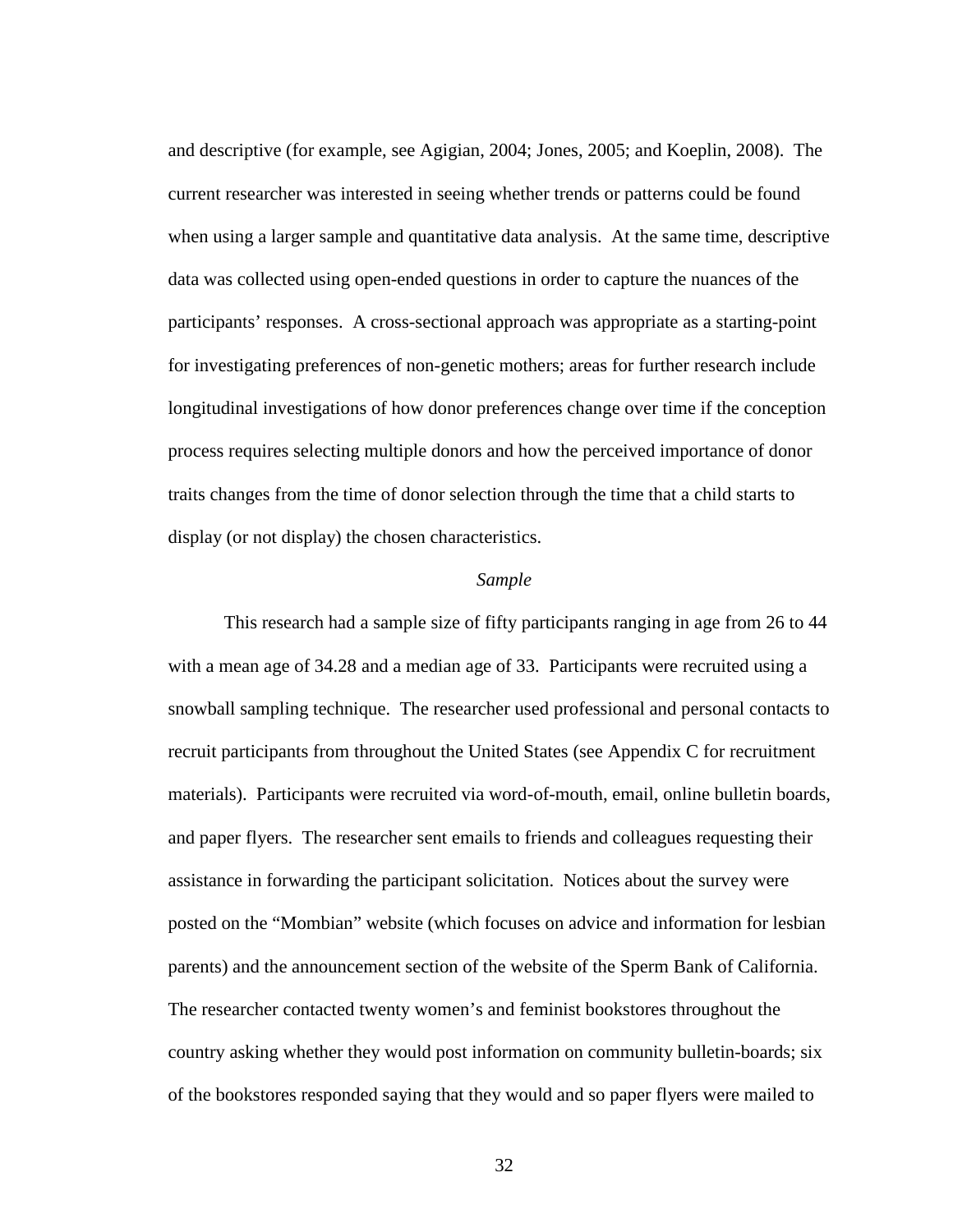each of those locations. The researcher also contacted five organizations dedicated to queer people of color, in an attempt to receive more responses from women of color, but none of these organizations responded to the inquiry email.

This sampling technique resulted in a non-random convenience sample. The specificity of the eligibility criteria made recruiting a random sample impractical yet the researcher acknowledges that a convenience sample only represents the views of participants who are interested in sharing these views. Therefore, the results of this study cannot necessarily be generalized to all non-genetic mothers; those who choose not to share their views may have different preferences about anonymous donors.

The method of data collection also limited participants to those who had access to the internet and felt comfortable completing an online survey. These factors sway participation in favor of individuals who have higher socio-economic statuses and higher education levels. A great majority of participants in this survey (88%) indicated that their socioeconomic status was middle-class (31), upper middle-class (11), or wealthy (2). Only one participant reported a working-class socioeconomic status. The education levels of this sample were also higher than would be found in a random sample of the general population; over half (56%) reported having a Master's Degree or higher. As a result, the results may not represent the views of women from lower socioeconomic statuses and education levels. It is also important to remember that anonymous donor insemination is only one method that two-mom families utilize; the views and experiences of participants in this research cannot be generalized to women who start families using a known donor, adoption, foster-care, or kinship care.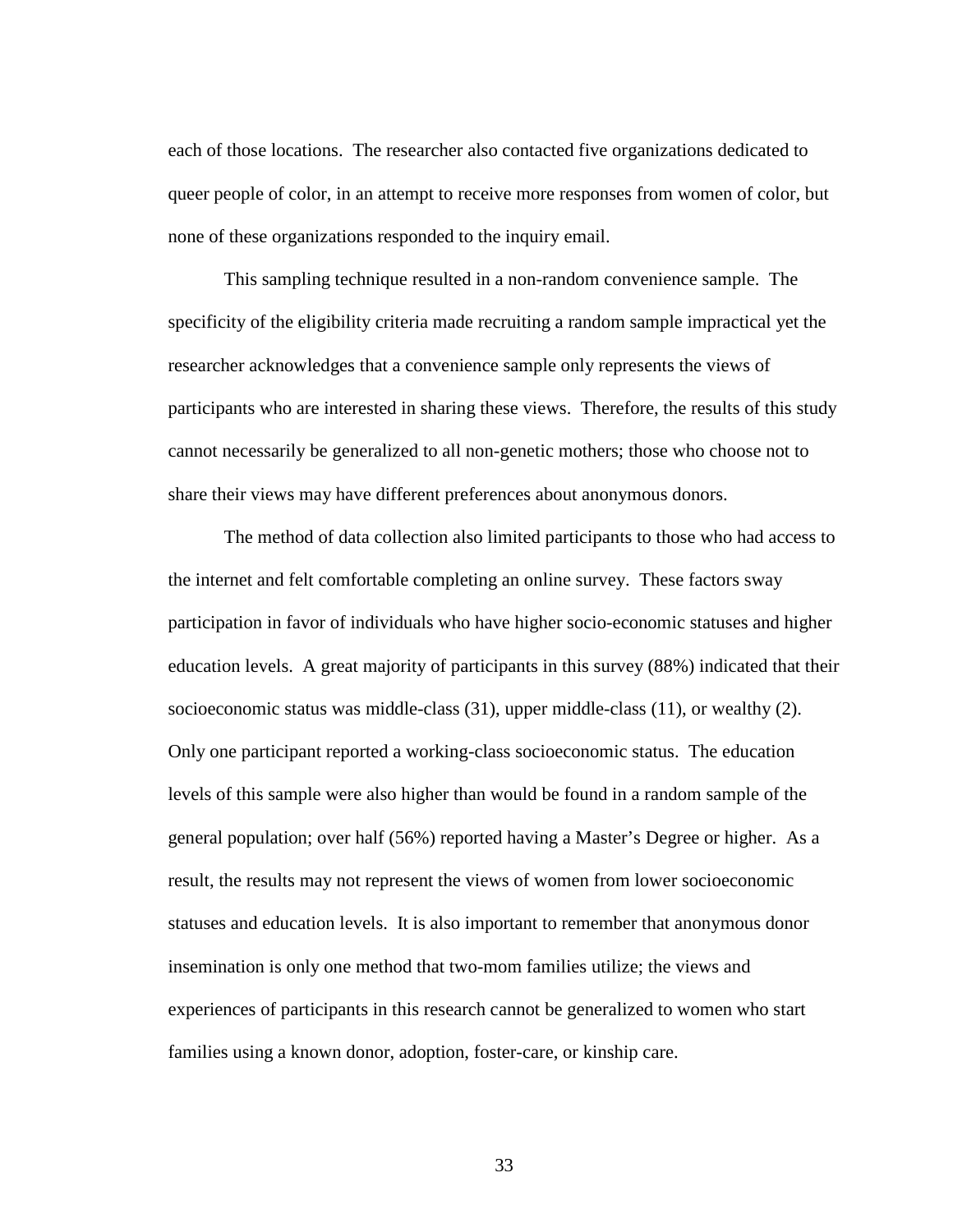The eligibility criteria specified that participants needed to be women partnered with other women yet self-identifying terms varied. All participants self-identified their gender as female (43) or woman (6), with none identifying themselves as transgender or genderqueer. Most participants identified as lesbian (31) but others identified as gay (5), gay/lesbian (4), bisexual (3), queer (2), queer/lesbian (2), homosexual (1), bisexual/lesbian (1), and "committed" (1).

Participants reported that they had been in their relationships from 3.5 to 15 years with a mean of 7.44 and a median of 7. When asked what intimate-partner term they use for their partners, 35 participants stated "partner", 27 stated "wife", 8 stated "spouse", and one each stated "significant other", "lover", and "girlfriend" (19 stated more than one term). Thirty participants reported that they had a legal relationship with their partners (18 married and 12 otherwise legally partnered), sixteen reported that they were "informally partnered" meaning that they had a commitment to each other but no formal ceremony, and four stated that they had a formal ceremony although it was not legally binding.

Participants were also asked to identify their ethnicities. The vast majority (47) identified themselves as white, Caucasian, European (many listed specific European countries), or Jewish. Only three identified as people of color: 1 as African American, 1 as Latino, and 1 as Mexican. As with previous research on donor insemination, people of color were underrepresented in this study. It is not clear whether this is due to different rates of using donor insemination or due to sampling strategies which are more accessible to white individuals.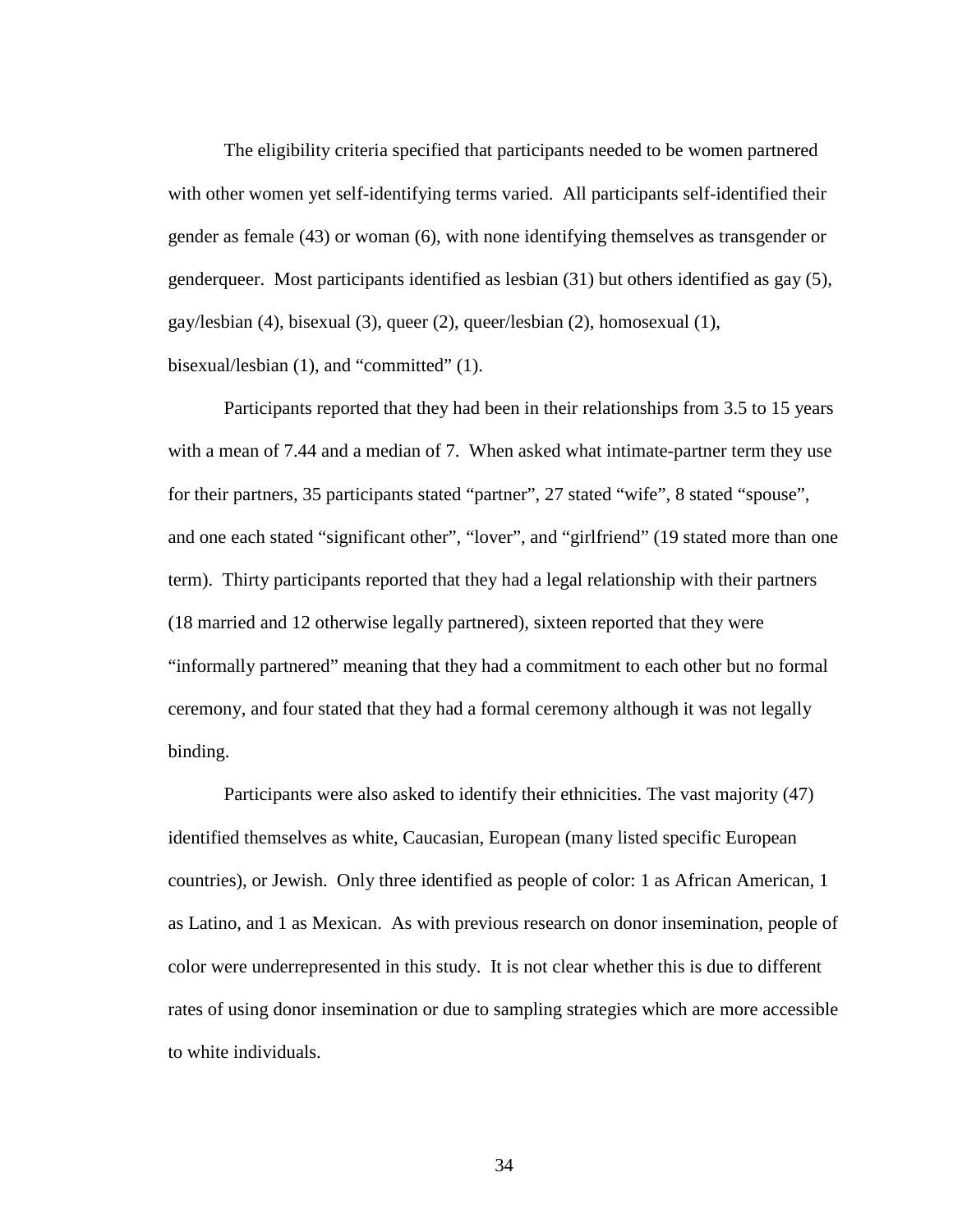All participants in this research were non-genetic parents; three of them were the ones carrying or planning to carry the pregnancy while forty-seven were neither genetic nor gestational parents. The majority of the participants (29) had children who were already born. Ten of the participants were in the process of attempting conception and eleven had achieved pregnancy (either themselves or their partners). Participants were asked about the method of assisted reproduction they had used. Ten had used intracervical insemination (ICI), thirty-nine intrauterine insemination (IUI), and eight invitro fertilization (IVF). Three participants reported that they had used more than one of these methods.

Most of the participants stated that they thought they and their partner would have more children: twenty-one stated "definitely", nine stated "probably", and ten stated "maybe" while only five stated "probably not" and five stated "definitely not". When asked whether they thought they would be the genetic parent to future children, most participants (20) stated no; of the others who responded, fifteen stated yes and eight stated maybe.

Participants stated a variety of reasons for why their partners had been selected as the genetic parent. Many participants (24) stated that the decision of who would be the genetic parent was based primarily on each woman's level of interest. Some referenced their own low level of interest in carrying a pregnancy, while others referenced a partner's strong desire to do so. Others (22) stated that age impacted the decision, although there was variety in what role age played. For some couples, the younger partner was the one to try to conceive as she was seen as "younger and healthier" while others saw the older partner as having "limited time" and so a need to try to conceive first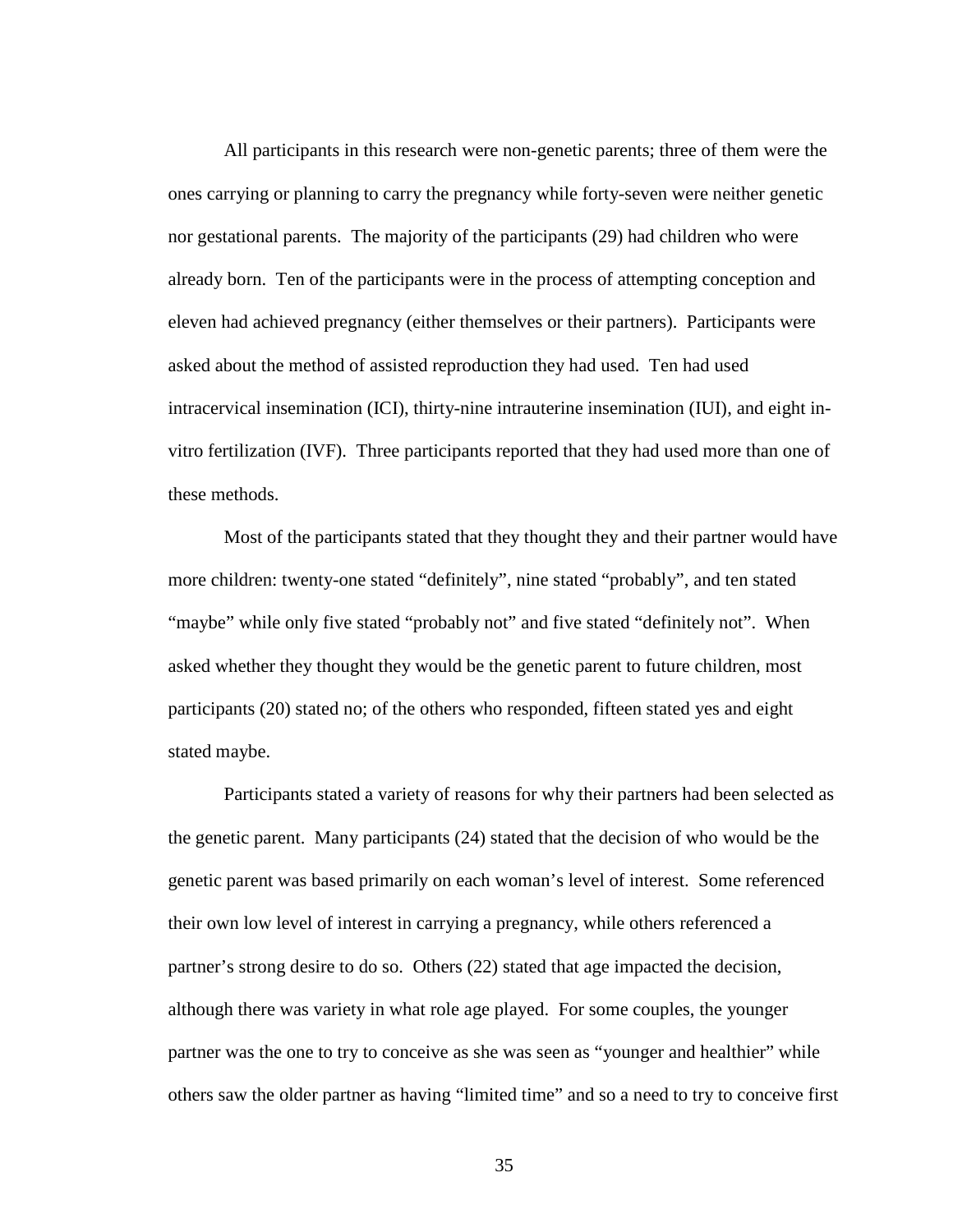to "capitalize on her fertility." Twelve participants references physical health and three referenced mental health as factoring into the decision of who would be the genetic parent. Again, there was some variety in the health category: most participants referenced the better physical or mental health of the genetic parent, but one stated that her partner's Polycystic Ovary Syndrome prompted them to select the partner so that they would have more time for her to try to conceive, as it might be more difficult. Six participants referenced how employment factored into the decision. For some, the partner with the better job was selected as it would provide more benefits or flexibility while others felt that the one with the better paying job should not have to take time off for pregnancy. One participant specifically referenced gender presentation stating that her partner "is the more 'femme' of the two", presumably making it more socially and / or personally comfortable for her to carry a child. One referenced her partner's family as taking slightly longer than her own to get used to the non-heterosexual relationship and so they felt that it would help that side of the family to be biological grandparents first. One referenced legal issues in her partner's past which might make it hard for her to adopt children as a factor in deciding that the partner should be biologically related to the child. And one stated her strong desire to carry a child but her difficulty in conceiving, which led to her carrying a pregnancy after in-vitro fertilization using her partner's eggs.

Participants represented many geographic locations throughout the United States and abroad: California (8), Massachusetts (6), New York (6), Illinois (5), Pennsylvania (4), Minnesota (3), Texas (3), Georgia (2), Maryland (2), Connecticut (1), New Jersey (1), Ohio (1), Oregon (1), Vermont (1), Washington state (1), Canada (3) and European countries (2). Most participants (68%) reported that they lived in a medium or large city;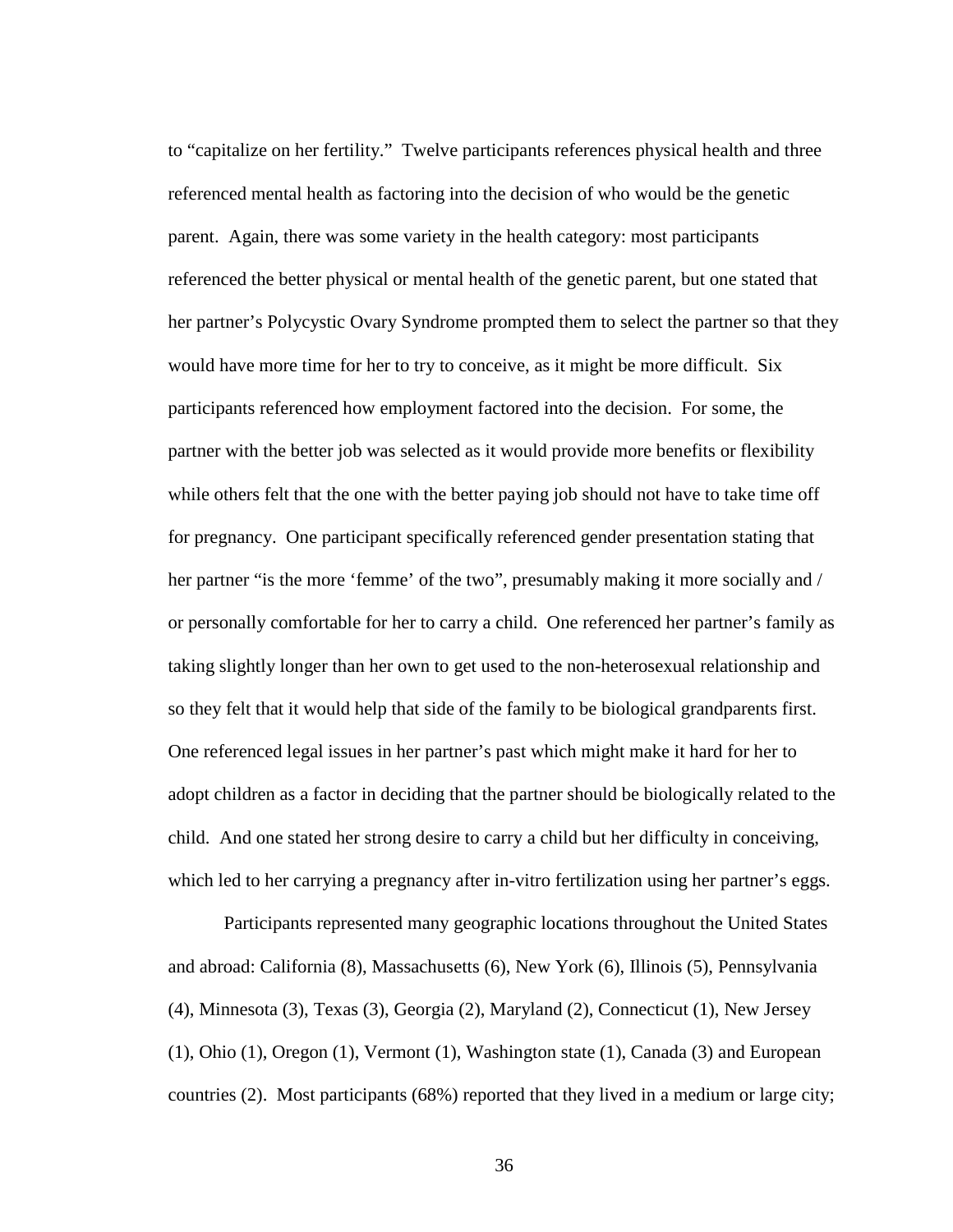only one reported living in a rural area. The geographic distribution is weighted in favor of the states where queer families receive greater recognition. At the time of this writing, gay marriages, civil unions, or domestic partnerships were recognized in seven of the above listed states (National Conference of State Legislatures, 2009) and the National Gay and Lesbian Task Force (2009) reports that second-parent adoption was available to same-sex parents in 13 of the above states<sup>5</sup>. This may indicate that families who have access to legal protections are more likely to use donor insemination but it may also have been a result of the snowball sampling technique which resulted in a fairly homogeneous sample.

## *Data Collection*

Data was collected using an online survey tool called Survey Monkey. Survey Monkey allows data to be collected in a completely anonymous manner which safeguards the identities of the participants and allows them to complete the survey at their convenience. Since the survey is conducted online, it also allows for participants in diverse geographic locations to be involved in the research. One potential drawback to this method is that it relies completely on the participants' honest response to the eligibility criteria whereas another method, where the researcher had personal contact with the participants, might allow for additional methods of verifying eligibility. The research tool was active online from February 3, 2009 to March 31, 2009; most responses (40) were received in the first two weeks that the survey was active.

 <sup>5</sup> This researcher also personally knows of couples who have been granted second-parent adoptions in Georgia, although it was not included as an adoption-permitting state in the Task Force report; that would bring the total to 14 of the 15 states above permitting second parent adoptions.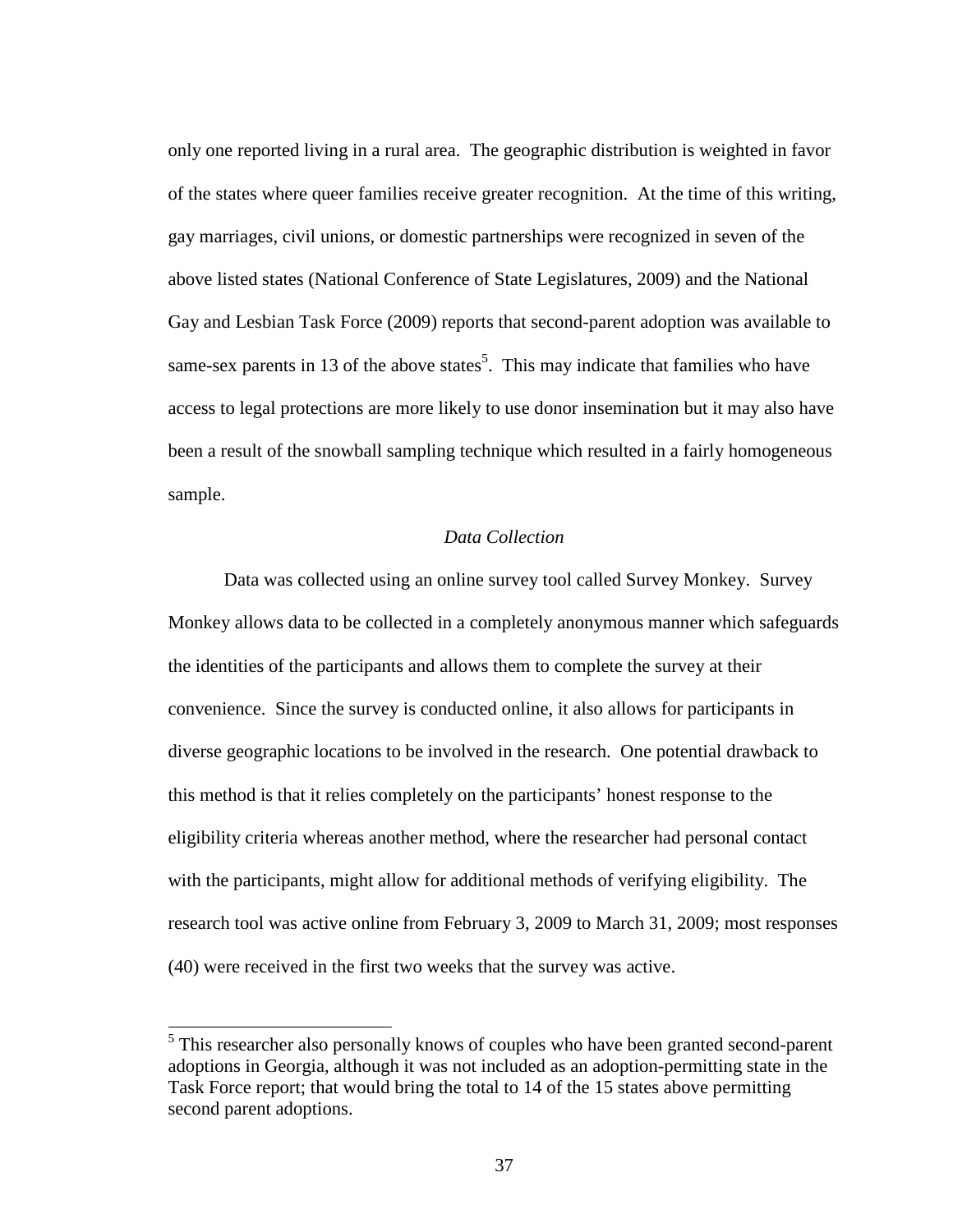The research tool consisted of six sections (see Appendix D for the research tool). The first section focused on the anonymous donor selection process. Participants were asked to rate the importance of 19 categories frequently used by cryobanks to describe donors. These categories included physical characteristics (e.g. hair color, skin tone, height), interests and abilities (e.g. profession, musical ability, hobbies), health information (individual and familial), and categories that are often viewed as both physically and socially important (e.g. race, ethnicity). Following that rating, participants were asked more in-depth questions about the five categories they considered most important. For each of these categories, they provided additional information about which traits or characteristics they preferred or avoided. They also indicated the degree to which they saw these traits and characteristics as similar to themselves and to the genetic mother. This first section also included questions about the method of conception and how the genetic/non-genetic mother roles were chosen.

The second section asked participants to provide information about their experiences of their current family as well as their family of origin. Participants indicated the length of their current relationships, the legal or social status of the relationship, and the term they most commonly use for their partner (e.g. wife, partner, lover). The intent of these questions was to ascertain whether the respondent was following a traditional pattern for parental relationships (i.e. marriage or formal commitment ceremony). Participants also commented on whether or not they viewed their family of origin as traditional. Participants were asked about their views of parenting as well as their role with regards to their child, including whether or not they were the one to carry the pregnancy and whether or not they would have a legal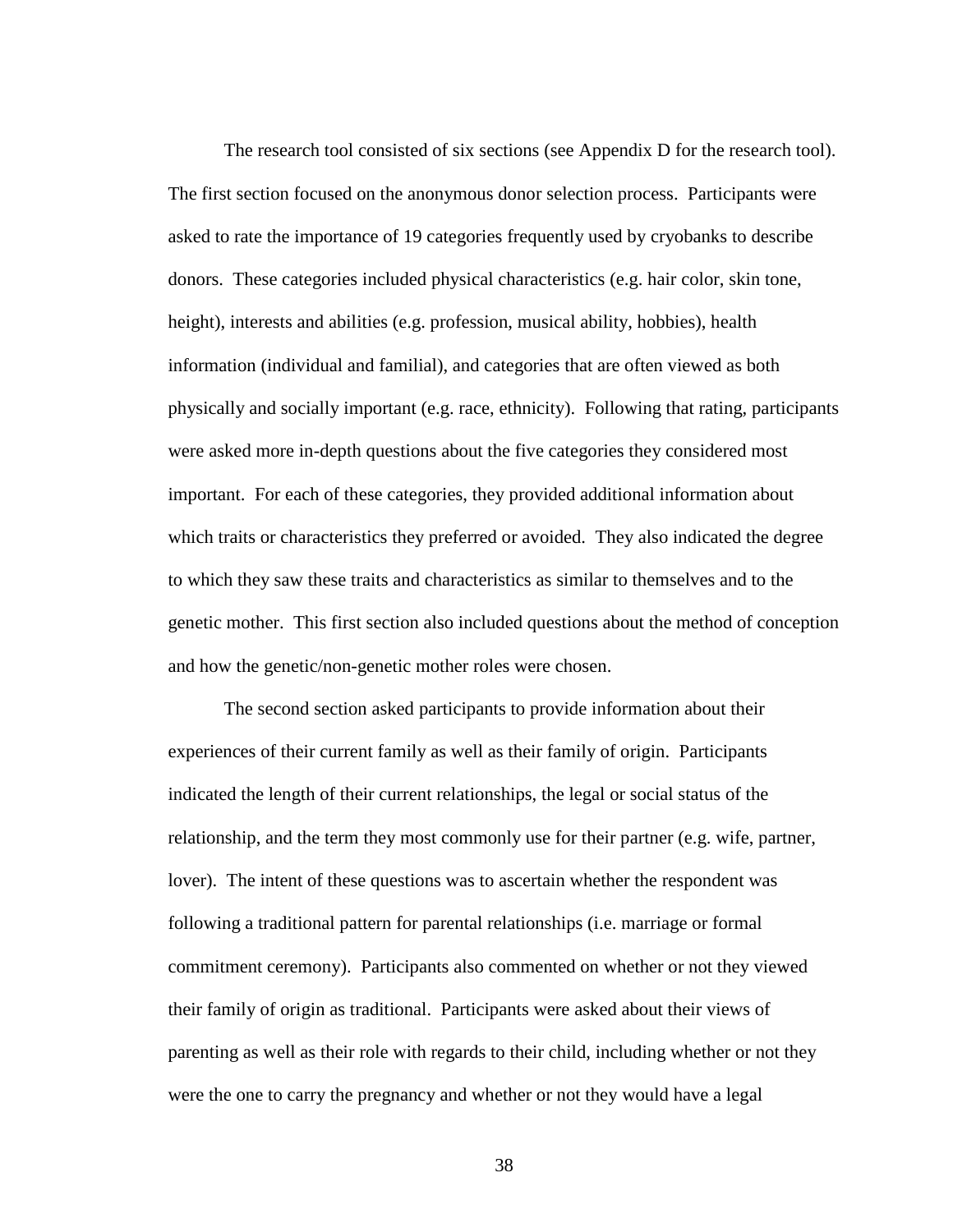relationship to the child. Two questions asked about the participant's level of interest in someday meeting the donor or any other children conceived by the donor. All of these questions were used to determine whether correlations could be found between views and experiences of family and donor preferences.

A third section asked participants to identify their own ethnicity and rate their perception of how important this ethnicity was in defining who they are. They were also asked about the level of discrimination against people of their ethnicity as well as their own experiences of discrimination. The researcher hypothesized that the more a woman's ethnicity was viewed as an important part of her identity and a source of pride, the stronger a preference she would show for a donor who shared this ethnicity. The researcher hypothesized that viewing ones' ethnicity as a source of discrimination would also influence preferences for a donor with this shared ethnicity, manifesting either as an avoidance of this characteristic in order to protect the child from discrimination or as preference for this characteristic as a demonstration of resistance to societal discrimination.

Section four asked the participants about their gender identity and gender presentation. The researcher was interested in seeing whether any trends could be found between a more non-traditional (i.e. more masculine) gender presentation and preference for or avoidance of physical traits that the participant viewed as similar to herself. Participants were also asked about their level of comfort and inclusion (or discomfort and exclusion) in different areas of their lives (e.g. family, neighborhood, employment). The researcher hypothesized that feeling discomfort and exclusion could contribute to non-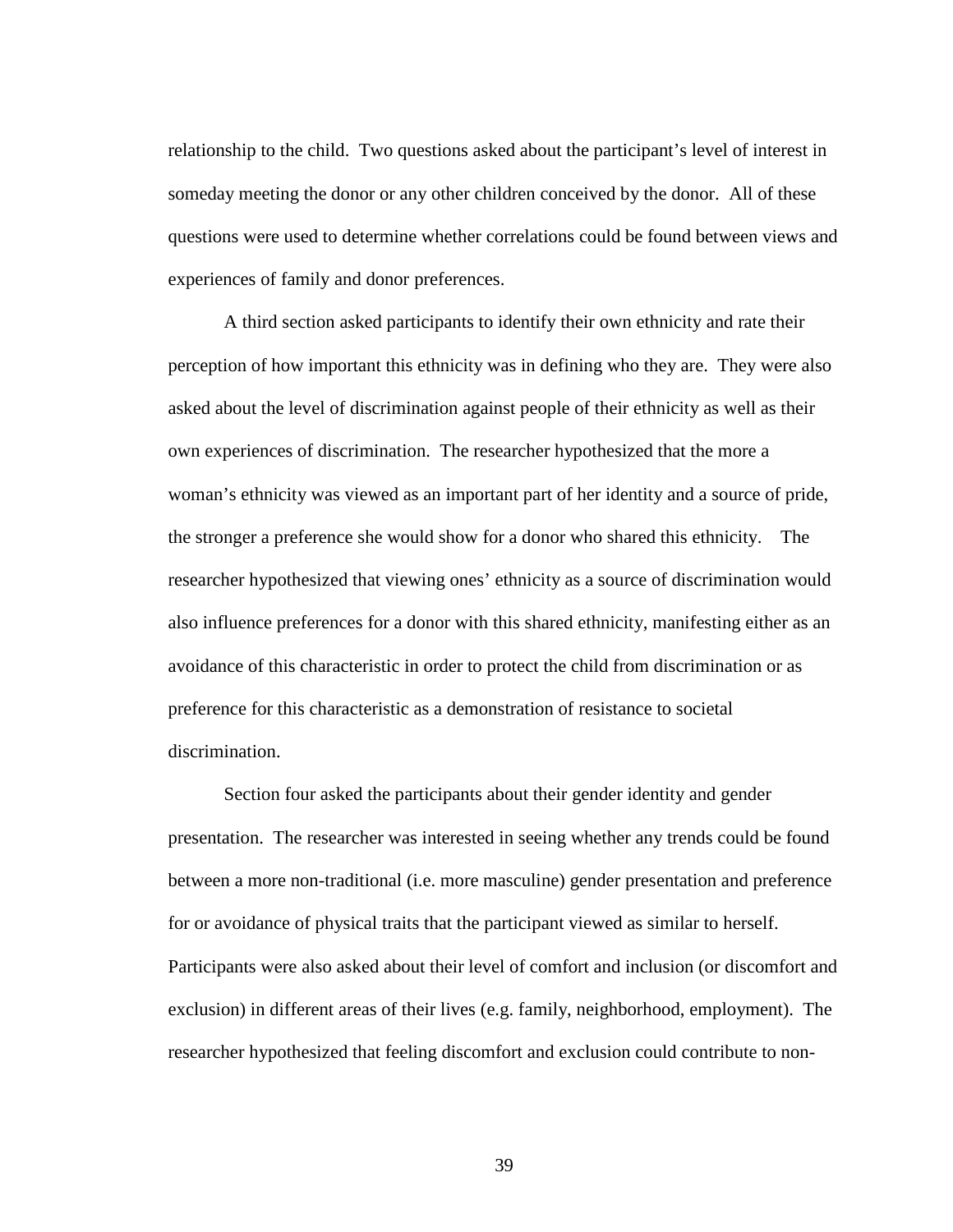genetic mothers preferring physical donor characteristics similar to themselves as a means of visually appearing related to their children.

The fifth section asked questions about the participant's sexual orientation identity and level of comfort disclosing that identity to others. Similar to the hypothesis about gender presentation, the researcher hypothesized that feeling less comfortable disclosing one's sexual orientation could make a woman more interested in having a shared physical resemblance with her child. A physical resemblance could make questions about one's relationship to her child less frequent.

A final section asked participants to provide demographic information such as age, geographic location, socio-economic status, level of education, and employment.

#### *Data Analysis*

Data was coded and analyzed by the current researcher using the program Microsoft Excel, after consultation with the Smith College School for Social Work Data Analyst.

The following chapter presents the findings of this research beginning with a descriptive overview of the importance of various donor traits and continuing on with an analysis of correlations between aspects of the non-genetic mother's views and experiences and her donor preferences.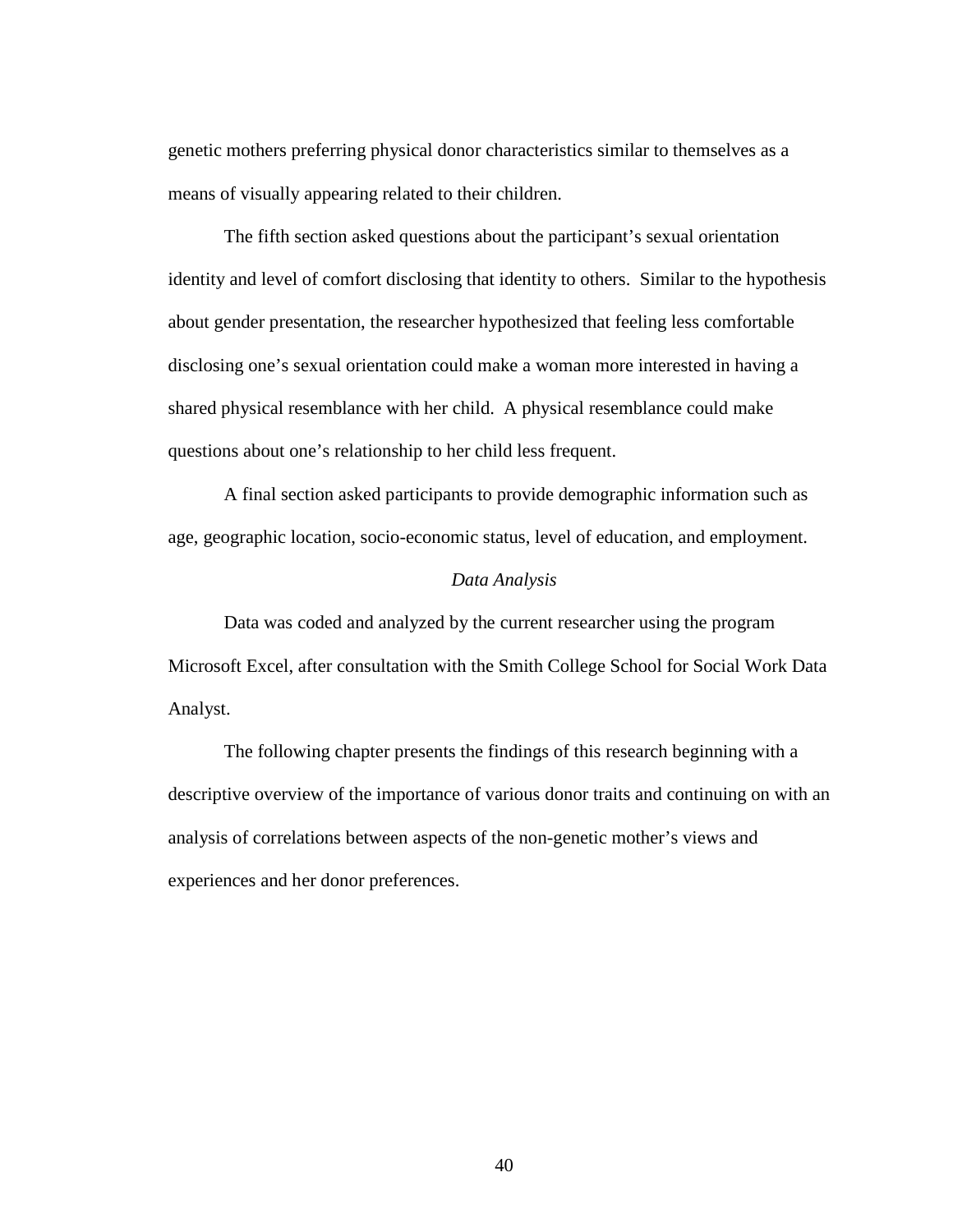#### CHAPTER IV

#### FINDINGS

The primary purpose of this study was to investigate the preferences of nongenetic mothers when selecting an anonymous sperm donor. A secondary purpose was to look for trends related to the participants' personal experiences and views which influenced donor preferences. The cumulative preferences of all participants are presented first, followed by trends or patterns related to subgroups are presented.

#### *Importance of Donor Characteristics*

Participants were asked to rate the importance, from "not important" to "very important", of 19 categories frequently used by cryobanks as search criteria when viewing donor catalogues. These responses are presented in Table 1. Participants were also given the option to respond "other" and provide a category not on the list. The "other" categories, and their frequency of being noted, were: personality (six times), overall impressions (once), being an identity release donor (twice), previous pregnancies recorded (twice), RH factor (once), alcohol or drug use (twice), the donor's photo (three times), and gut feelings (once).

Another way to view the importance of each donor characteristic is to provide a numeric score by giving 4 points for each "very important" response, 3 for "fairly important", 2 for "somewhat important", 1 for "slightly important", and 0 for "not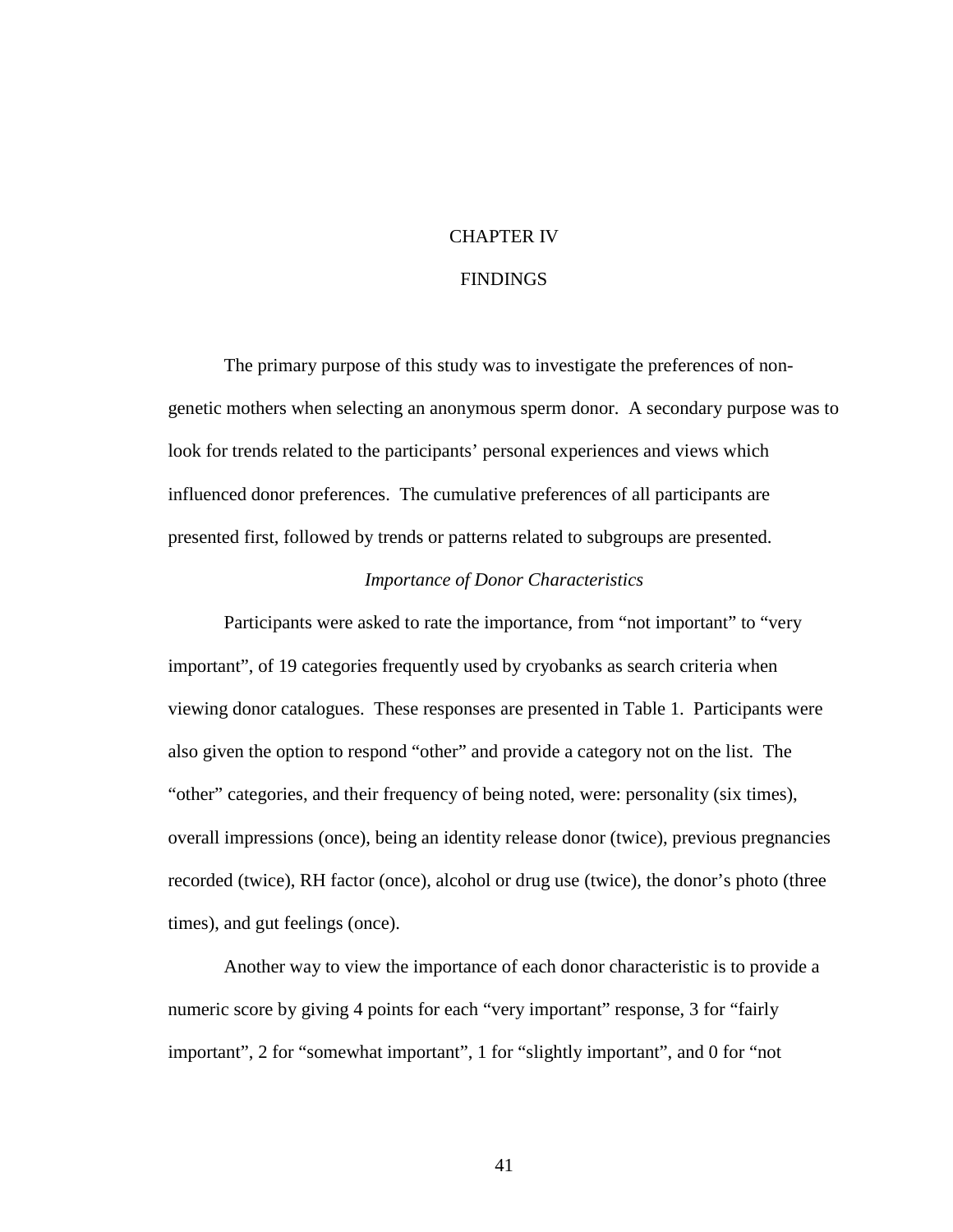important". Using that scoring system, the donor categories are listed in Table 2 in order of importance.

When examined this way, four of the first five most important categories (except race) are all subjective: they rely on the woman's perception of the donor to reflect "good enough" health or intelligence. These categories also are not searchable variables like height, eye color, or hair color, where one can narrow a search by entering in specific parameters. Further research into the decision-making process of women selecting an anonymous donor may provide more information, but at least for the women in this study, "getting to know" the donor through reading his responses to more open-ended questions may have been considered more valuable than the categorical information collected by the cryobank. As stated by a participant in this study, "Our lab has audio interviews and essays by the donors, which I found very helpful in getting a sense of this person as a person rather than a spread sheet. We had donors who looked good on paper but really turned us off when we listened to the interview, and vice versa." This statement supports Scheib (1994) who found many of the same psychological processes at work in donor selection as in mate selection. Even though women who use an anonymous donor may never actually meet this individual, they still express the desire to like him and to have a sense of connection, as this donor will have a genetic link to their child.

## *Five Most Important Characteristics*

Participants were asked to provide information about the five categories that were most important to them while selecting their donor; they were presented with a list of the 19 categories shown in Tables 1 and 2 and also given the option to respond "other" and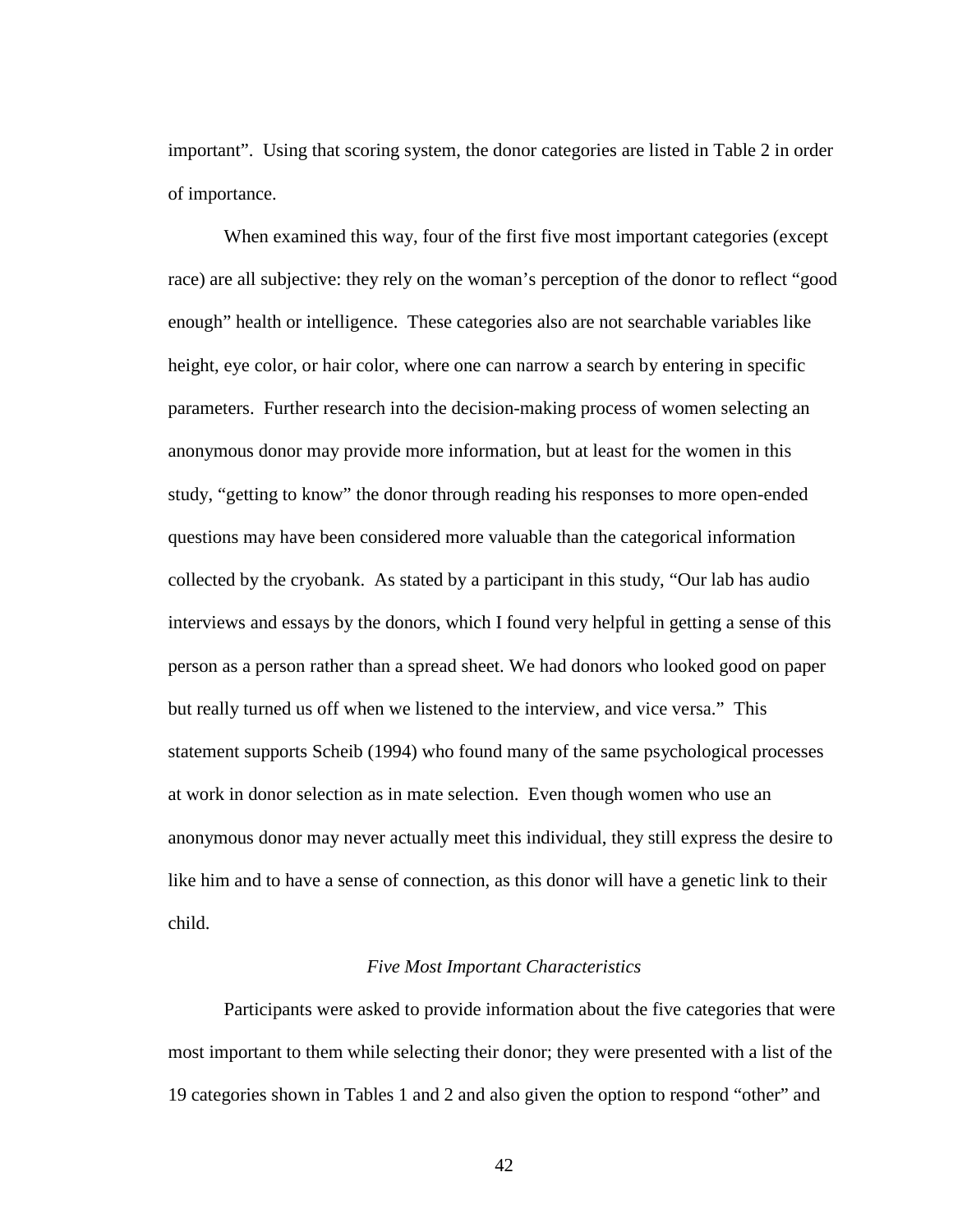# *Importance of Donor Characteristics*

| Category     | Number of Participants Giving each Rating |           |           |         |                |          |           |          |                |            |
|--------------|-------------------------------------------|-----------|-----------|---------|----------------|----------|-----------|----------|----------------|------------|
|              | Very                                      |           |           | Fairly  |                | Somewhat |           | Slightly |                | <b>Not</b> |
|              |                                           | Important | Important |         | Important      |          | Important |          |                | Important  |
|              | $\mathbf N$                               | Percent   | ${\bf N}$ | Percent | $\mathbf N$    | Percent  | ${\bf N}$ | Percent  | ${\bf N}$      | Percent    |
| Personal     | 39                                        | 78%       | 9         | 18%     |                | 2%       |           | 2%       | $\theta$       | 0%         |
| Health       |                                           |           |           |         |                |          |           |          |                |            |
| Family       | 34                                        | 68%       | 13        | 26%     |                | 2%       |           | 2%       | $\mathbf{1}$   | 2%         |
| Health       |                                           |           |           |         |                |          |           |          |                |            |
| Race         | 22                                        | 44%       | 15        | 30%     | 8              | 16%      | 3         | 6%       | $\overline{2}$ | 4%         |
| Intelligence | 20                                        | 40%       | 20        | 40%     | 6              | 12%      | 3         | 6%       |                | 2%         |
| Family       | 18                                        | 36%       | 14        | 28%     | 11             | 22%      | 3         | 6%       | $\overline{4}$ | 8%         |
| Longevity    |                                           |           |           |         |                |          |           |          |                |            |
| Ethnicity    | 14                                        | 28%       | 13        | 26%     | 12             | 24%      | 8         | 16%      | 3              | 6%         |
| Education    | 14                                        | 28%       | 18        | 36%     | 9              | 18%      | 6         | 12%      | 3              | 6%         |
| Level        |                                           |           |           |         |                |          |           |          |                |            |
| Height       | 10                                        | 20%       | 16        | 32%     | 11             | 22%      | 5         | 10%      | 8              | 16%        |
| Eye Color    | 9                                         | 18%       | 12        | 24%     | 8              | 16%      | 5         | 10%      | 16             | 32%        |
| Weight*      | 8                                         | 16.3%     | 13        | 26.5%   | 11             | 22.4%    | 10        | 20.4%    | 7              | 14.3%      |
| Profession*  | 6                                         | 12.2%     | 10        | 20.4%   | 7              | 14.3%    | 18        | 36.7%    | 8              | 16.3%      |
| Interests /  | 6                                         | 12%       | 10        | 20%     | 13             | 26%      | 12        | 24%      | 9              | 18%        |
| Hobbies      |                                           |           |           |         |                |          |           |          |                |            |
| Athletic     | 5                                         | 10.2%     | 13        | 26.5%   | $\overline{7}$ | 14.3%    | 6         | 12.2%    | 18             | 36.7%      |
| Ability*     |                                           |           |           |         |                |          |           |          |                |            |
| Hair Color   | 4                                         | 8%        | 14        | 28%     | 14             | 28%      | 7         | 14%      | 11             | 22%        |
| Musical      | 4                                         | 8%        | 12        | 24%     | 14             | 28%      | $\tau$    | 14%      | 13             | 26%        |
| Ability      |                                           |           |           |         |                |          |           |          |                |            |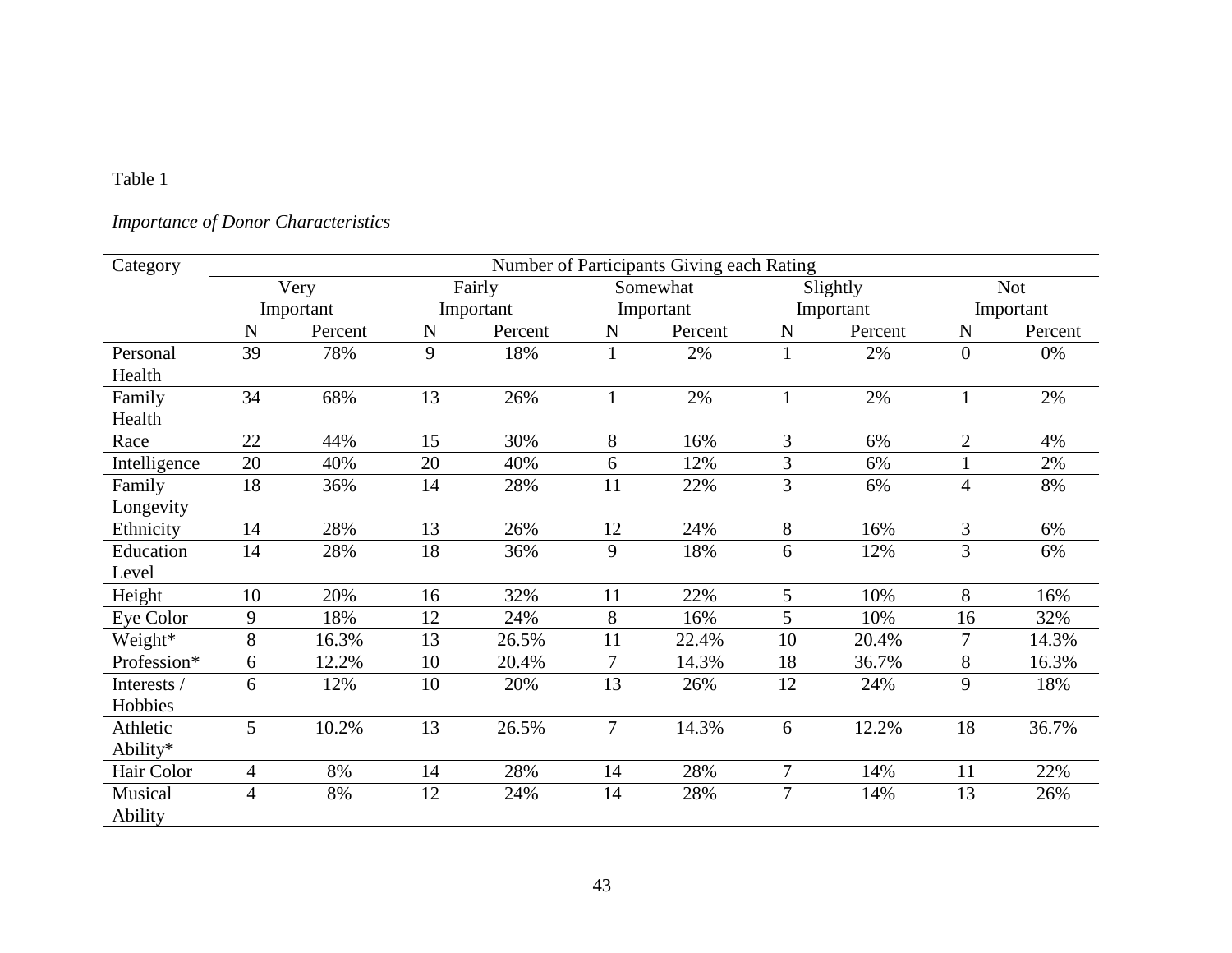# Table 1 Continued

# *Importance of Donor Characteristics*

| Category   | Number of Participants Giving each Rating                       |           |        |           |           |         |           |         |            |         |  |  |
|------------|-----------------------------------------------------------------|-----------|--------|-----------|-----------|---------|-----------|---------|------------|---------|--|--|
|            | Very                                                            |           | Fairly |           | Somewhat  |         | Slightly  |         | <b>Not</b> |         |  |  |
|            |                                                                 | Important |        | Important | Important |         | Important |         | Important  |         |  |  |
|            | N                                                               | Percent   | N      | Percent   | N         | Percent | N         | Percent | N          | Percent |  |  |
| Artistic   |                                                                 | 6%        | 10     | 20%       | 12        | 24%     | 12        | 24%     | 13         | 26%     |  |  |
| Ability    |                                                                 |           |        |           |           |         |           |         |            |         |  |  |
| Hair       | 3                                                               | 6%        | ┑      | 14%       | 10        | 20%     | 11        | 22%     | 19         | 38%     |  |  |
| Texture    |                                                                 |           |        |           |           |         |           |         |            |         |  |  |
| Skin Tone* |                                                                 | 4.1%      | 13     | 26.5%     | 15        | 30.6%   | 8         | 16.3%   | 11         | 22.4%   |  |  |
| Religion   |                                                                 | 2%        | 3      | 6%        |           | 6%      | n         | 13%     | 37         | 74%     |  |  |
|            | * In these categories only 49 of the 50 participants responded. |           |        |           |           |         |           |         |            |         |  |  |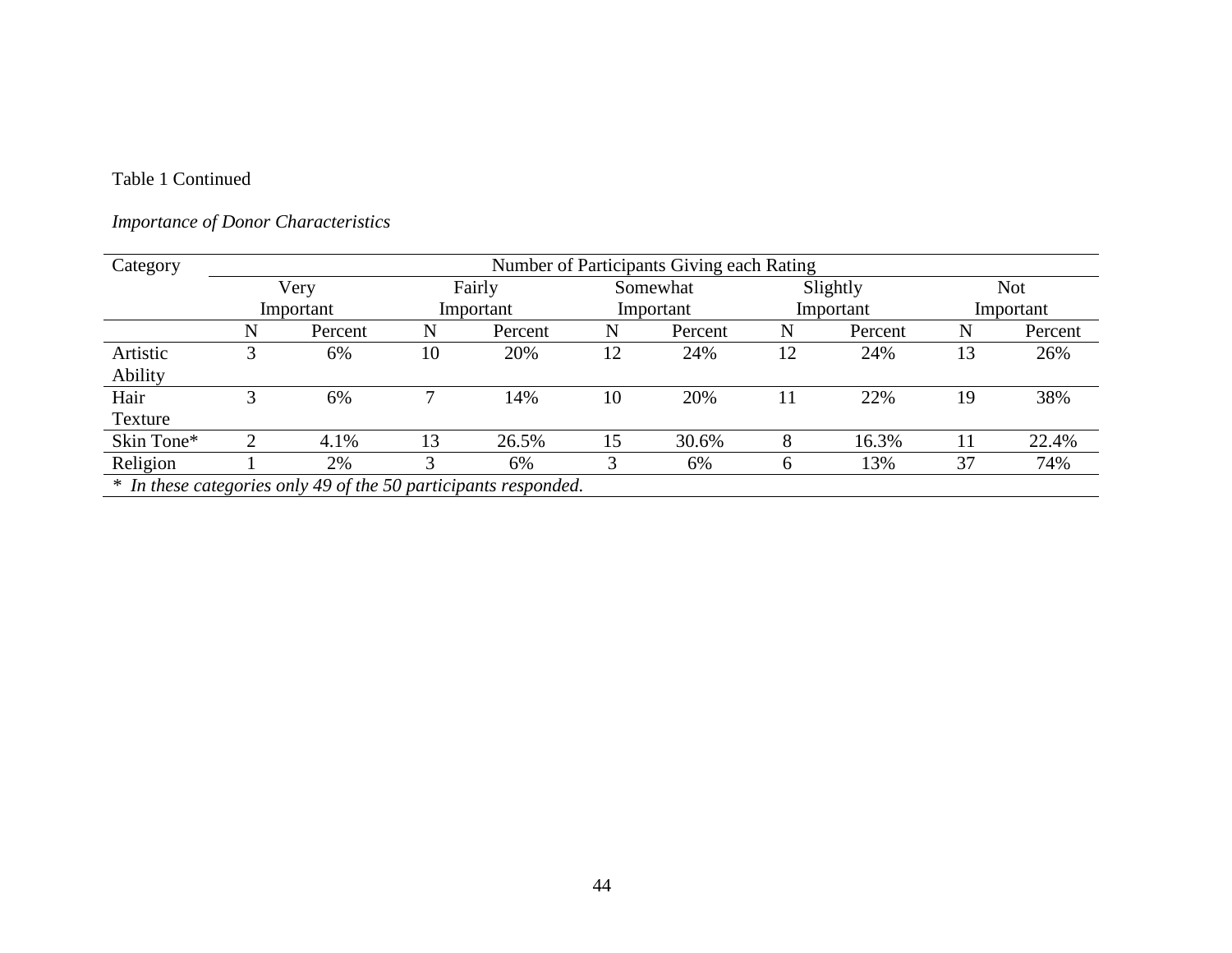### *Overall Characteristic Importance Score*

#### (Maximum = 200, unless otherwise noted)

| Category                             | Level of                |
|--------------------------------------|-------------------------|
|                                      | <b>Importance Score</b> |
| Personal Health<br>1.                | 186                     |
| 2.<br><b>Family Health</b>           | 178                     |
| 3. Intelligence                      | 155                     |
| $\overline{4}$ .<br>Race             | 152                     |
| 5. Family Longevity                  | 139                     |
| 6. Education Level                   | 134                     |
| 7. Ethnicity                         | 127                     |
| 8. Height                            | 115                     |
| 9. Weight*                           | 103                     |
| 10. Eye Color                        | 93                      |
| 11. Hair Color                       | 93                      |
| 12. Interests / Hobbies              | 92                      |
| 13. Musical Ability                  | 87                      |
| 14. Profession*                      | 86                      |
| 15. Skin Tone*                       | 85                      |
| 16. Athletic Ability*                | 79                      |
| 17. Artistic Ability                 | 78                      |
| 18. Hair Texture                     | 64                      |
| 19. Religion                         | 25                      |
| *Maximum score = 196 because only 49 |                         |
| participants responded               |                         |

provide a category that was not listed. Questions about each of the top five categories appeared on separate pages in the survey instrument, with each page prefaced by a statement that all questions on the page related to the first, second, third, fourth, or fifth most important category. For example, participants were asked to identify the very most important category to them personally and then comment on why it was so important. Then they were asked whether there was a trait or characteristic they preferred and, if so, what that trait was and how similar they felt it was to themselves and their partner. They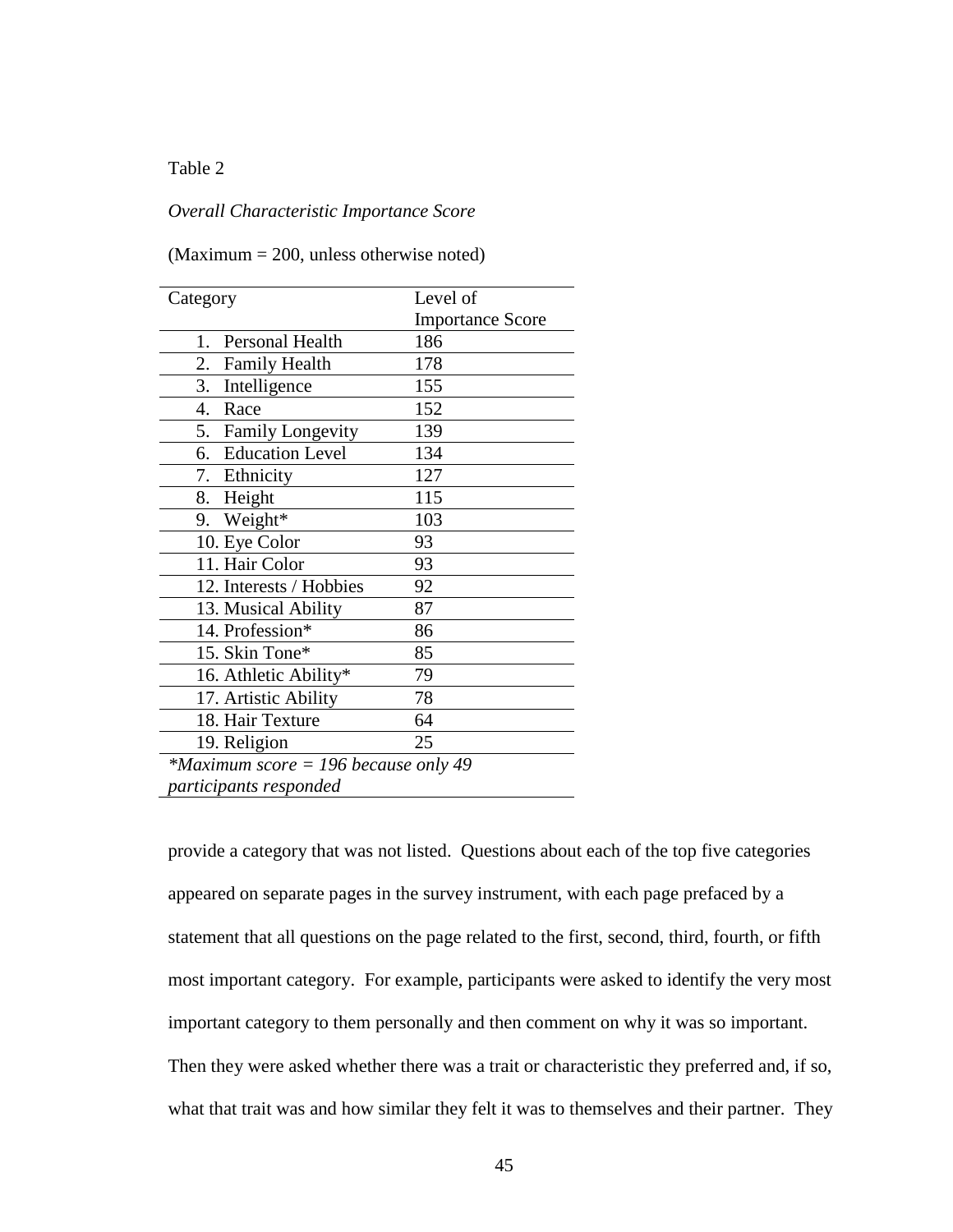were asked whether there was a trait or characteristic they were trying to avoid and again, what it was and the degree to which they felt it was similar to themselves and their partner. Finally, they were asked to comment on any difference of opinion between themselves and their partners about the preferred or avoided traits for this category.

 Table 3 shows the number of participants rating a characteristic as first, second, third, fourth, or fifth most important. (Note that not all respondents had five categories that they considered important enough to comment on.)

Participants were asked to provide a statement of why a specific trait or characteristic was important to them. These responses were coded for themes and fell into five general categories: (1) trying to influence a child's future success (including intelligence, talents, interests, and health); (2) matching one or both parents and/or extended family (including physical characteristics, ethnic and racial heritage, skills, and interests); (3) parent's "gut feelings" or the donor's traits (in these instance the participant commented on the donor trait but did not specifically say how it would impact the child or the family, as in other categories); (4) difference from parents and/or extended family (usually referenced health issues, height, or weight); and (5) "not sure / other" reasons for preferring or avoiding a trait. The distribution of responses across the five most important categories is shown in Table 4.

Matching the parents and/or the extended family was cited with greater frequency than other reasons (99 times). Of those 99 responses, in 54 instances the participant reported that they were trying to match traits or characteristics of both parents. In 35 cases they reported wanting to match the non-genetic mother, while in 6 cases they wanted to match the genetic mother. Three instances reported wanting to match the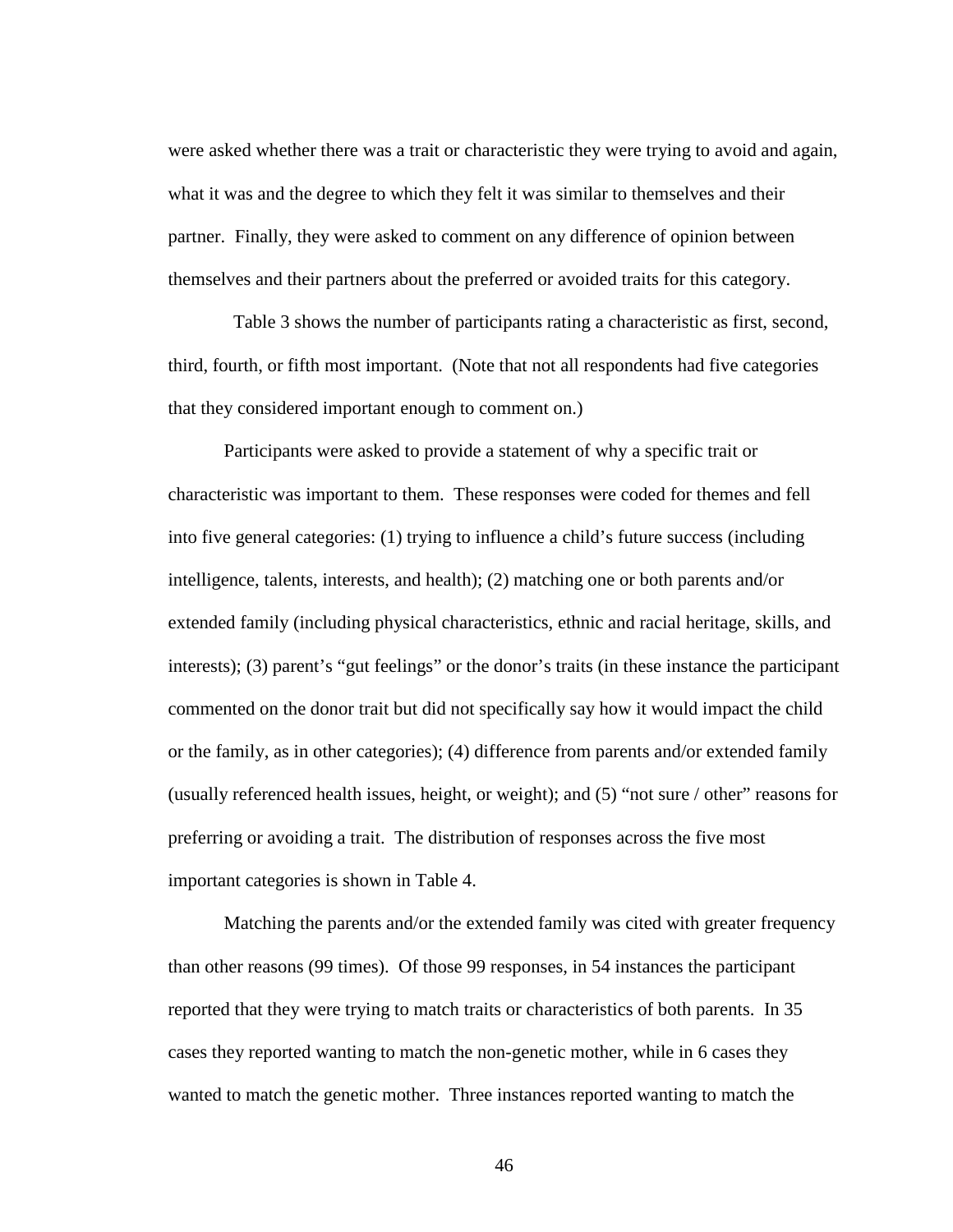|  | Frequency of Reporting Categories for the Five Most Important Characteristics |  |
|--|-------------------------------------------------------------------------------|--|
|  |                                                                               |  |

|   | First                   |                | Second                 |                | Third                   |                | Fourth                  |                | Fifth                   |
|---|-------------------------|----------------|------------------------|----------------|-------------------------|----------------|-------------------------|----------------|-------------------------|
|   | Importance              |                | Importance             |                | Importance              |                | Importance              |                | Importance              |
| N | Category                | N              | Category               | $\mathbf N$    | Category                | N              | Category                | N              | Category                |
| 9 | <b>Personal Health</b>  | 9              | <b>Family Health</b>   | 9              | Intelligence            | 8              | <b>Family Health</b>    | 6              | Intelligence            |
| 9 | Race                    |                | Intelligence           | 5              | Height                  | 5              | Intelligence            | 5              | <b>Athletic Ability</b> |
| 6 | Family Health           | 6              | Height                 | 5              | Race                    | 4              | <b>Education Level</b>  | $\overline{4}$ | Interests /             |
|   |                         |                |                        |                |                         |                |                         |                | Hobbies                 |
| 5 | Intelligence            | 5              | Personal Health        | 4              | Ethnicity               | 4              | <b>Skin Tone</b>        | 4              | Profession              |
| 5 | Personality*            | 4              | Ethnicity              | 4              | Family Health           | 4              | Weight                  | 3              | Personal Health         |
| 4 | Ethnicity               | 3              | Hair Color             | 3              | Eye Color               | 3              | Eye Color               | 3              | Weight                  |
| 3 | Hair Color              | 3              | Race                   | 3              | Interests / Hobbies     | 3              | Hair Color              | 2              | Hair Color              |
| 3 | Eye Color               | $\overline{2}$ | Blood type / RH        | 3              | Weight                  | 3              | Height                  | $\overline{2}$ | Height                  |
|   |                         |                | factor*                |                |                         |                |                         |                |                         |
|   | <b>Overall Physical</b> | $\overline{2}$ | Eye Color              | $\overline{2}$ | <b>Education Level</b>  | $\overline{2}$ | <b>Athletic Ability</b> | $\overline{2}$ | <b>Family Health</b>    |
|   | Characteristics*        |                |                        |                |                         |                |                         |                |                         |
|   | Height                  | $\overline{2}$ | Interests / Hobbies    | 2              | Personal Health         | $\overline{2}$ | <b>Musical Ability</b>  | $\overline{2}$ | Race                    |
|   | Interests / Hobbies     |                | Hair Type / Texture    | $\overline{2}$ | Personality*            | $\overline{2}$ | <b>Overall Physical</b> | $\overline{2}$ | Skin Tone               |
|   |                         |                |                        |                |                         |                | Characteristics*        |                |                         |
|   | <b>Musical Ability</b>  |                | Identity Release*      |                | <b>Athletic Ability</b> | $\overline{2}$ | Personal Health         |                | <b>Education Level</b>  |
|   | Profession              |                | <b>Musical Ability</b> |                | <b>Artistic Ability</b> | $\mathbf{2}$   | Religion                |                | Ethnicity               |
|   |                         |                | Profession             |                | Hair Color              | $\mathbf{1}$   | Hair Type /             |                | Hair Type /             |
|   |                         |                |                        |                |                         |                | Texture                 |                | Texture                 |
|   |                         |                | <b>Skin Tone</b>       |                | Profession              |                |                         | 1              | Successful              |
|   |                         |                |                        |                |                         |                |                         |                | pregnancies /           |
|   |                         |                |                        |                |                         |                |                         |                | sperm motility*         |
|   |                         |                | Successful             |                | Skin Tone               |                |                         |                |                         |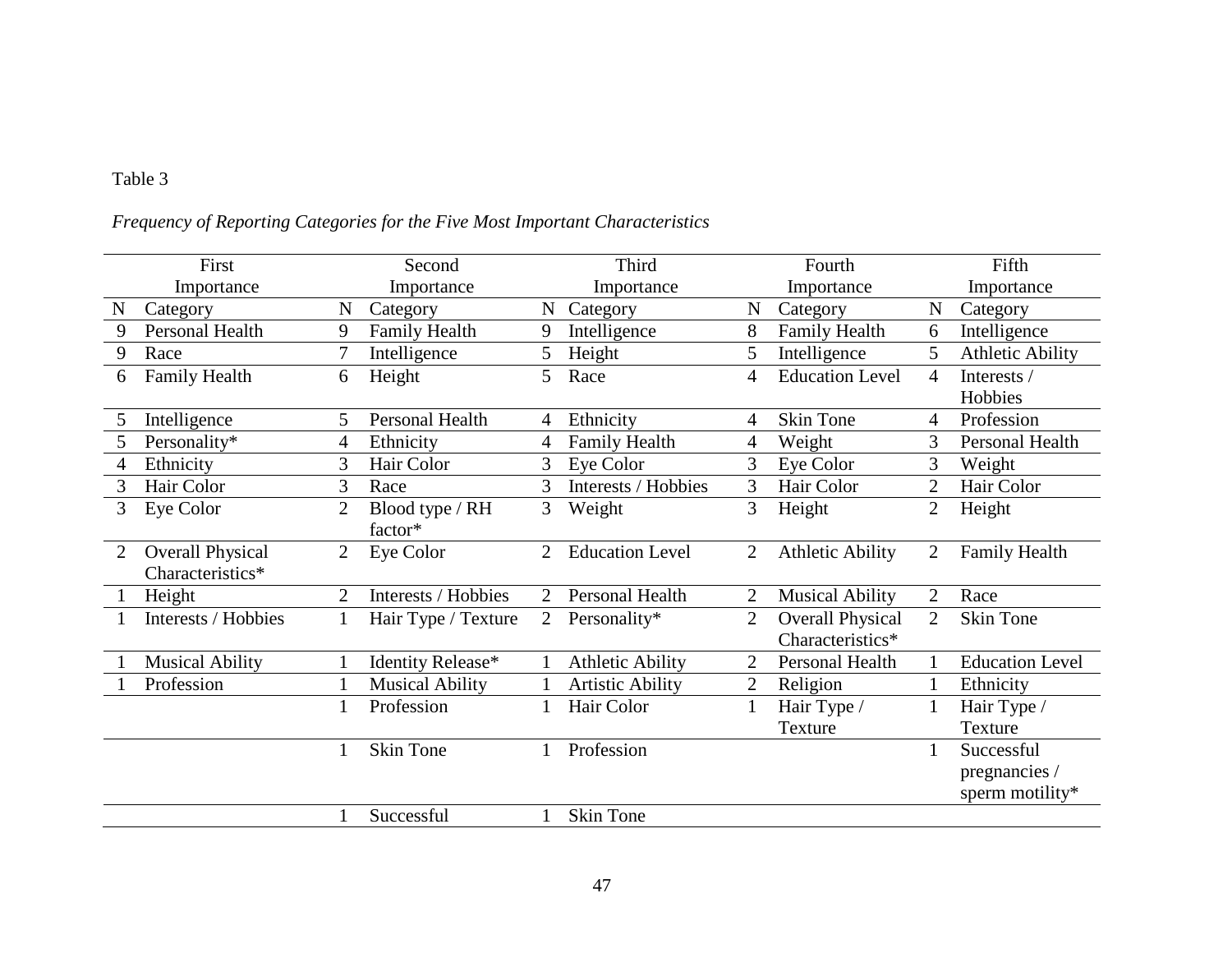|                                 | pregnancies / sperm                                                                                                         |
|---------------------------------|-----------------------------------------------------------------------------------------------------------------------------|
|                                 | motility*                                                                                                                   |
|                                 | Weight                                                                                                                      |
|                                 | * These categories were created by coding for themes when participants responded "other" and provided a category other than |
| what the researcher had listed. |                                                                                                                             |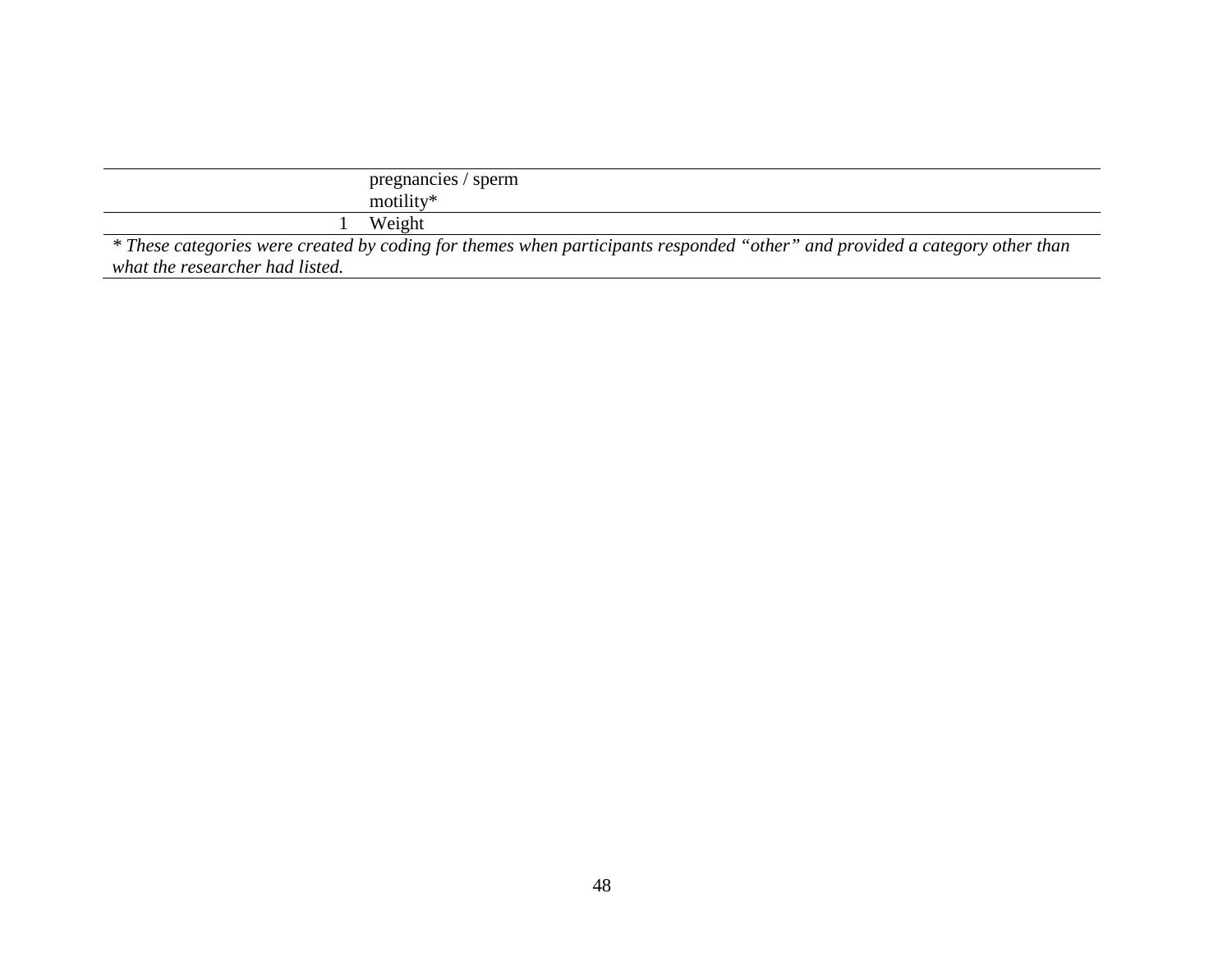|                                                      | First<br>Importance | Second<br>Importance | Third<br>Importance | Fourth<br>Importance | Fifth<br>Importance | Total |
|------------------------------------------------------|---------------------|----------------------|---------------------|----------------------|---------------------|-------|
| Child's Future<br><b>Success</b>                     | 16                  | 16                   | 16                  | 18                   | 9                   | 75    |
| Matching<br>Parents /                                | 30                  | 21                   | 22                  | 13                   | 12                  | 99    |
| Extended<br>Family                                   |                     |                      |                     |                      |                     |       |
| Parent Gut<br>Feelings /<br>Donor<br>Characteristics | $\mathbf{1}$        | $\overline{2}$       | $\overline{4}$      | 9                    | 15                  | 31    |
| Different from<br>Parents /<br>Extended<br>Families  | $\mathbf{1}$        | 6                    | 5                   | 5                    | $\overline{2}$      | 19    |
| Not Sure /<br>Other                                  | $\overline{2}$      | $\overline{4}$       |                     |                      |                     | 6     |
| Total                                                | 50                  | 49                   | 47                  | 45                   | 38                  |       |

#### *Reasons for Preferring or Avoiding Traits*

extended family (of the participant, her partner, or both) and one participant reported that she and her partner wanted to match future children that they might adopt. There were different frequencies with which participants cited each of the five rationale for their preferred characteristics. These frequencies are presented in Table 5.

## *Similarity Donor Traits to Self and Partner*

For each of their top five categories, participants were asked whether there was a characteristic or trait they preferred and/or a characteristic or trait they were trying to avoid. They were also asked to rate the degree to which they thought the preferred or avoided trait was similar to themselves and to their partner. Results from these portions of the research are summarized in Tables 6, 7, 8, 9, 10 and 11.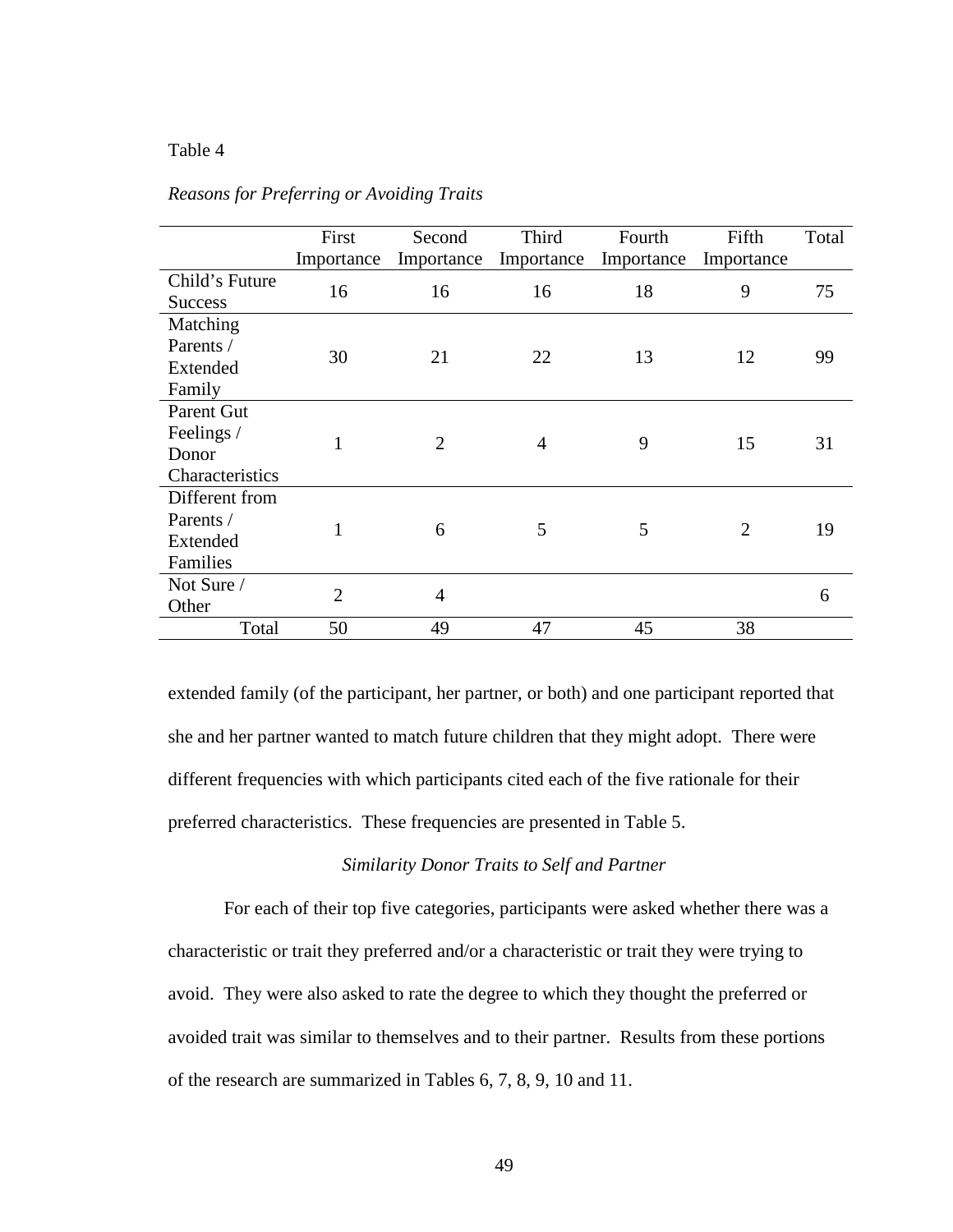|                         |                | Matching       | Parent Gut      | Different      |                |
|-------------------------|----------------|----------------|-----------------|----------------|----------------|
|                         | Child's        | Parents/       | Feelings/       | from Parents/  |                |
|                         | Future         | Extended       | Donor           | Extended       | Not Sure/      |
|                         | <b>Success</b> | Family         | Characteristics | Families       | Other          |
| Race                    |                | 19             |                 |                |                |
| Ethnicity               |                | 12             |                 |                | 1              |
| Hair Color              |                | 11             | $\mathbf{1}$    |                |                |
| Hair                    |                |                |                 |                |                |
| Type/Texture            |                | 1              | 1               |                |                |
| Eye Color               |                | 11             |                 |                |                |
| <b>Skin Tone</b>        |                | 6              | $\mathbf{1}$    | $\mathbf{1}$   |                |
| Height                  | 3              | $\overline{4}$ | $\overline{2}$  | 6              | $\overline{2}$ |
| Weight                  | $\overline{4}$ | $\mathbf{1}$   | $\mathbf{1}$    | 5              |                |
| Intelligence            | 14             | 14             | $\overline{4}$  |                |                |
| <b>Education Level</b>  | $\overline{2}$ | $\mathbf{1}$   | $\overline{4}$  |                |                |
| Profession              | $\mathbf{1}$   | 3              | $\overline{3}$  |                |                |
| Religion                |                | $\mathbf{1}$   | $\mathbf{1}$    |                |                |
| <b>Athletic Ability</b> | 3              | $\overline{4}$ | $\mathbf{1}$    |                |                |
| <b>Musical Ability</b>  | $\overline{2}$ | $\mathbf{1}$   | $\mathbf{1}$    |                |                |
| <b>Artistic Ability</b> |                |                |                 | $\mathbf{1}$   |                |
| Interests/Hobbies       | $\mathbf{1}$   | 3              | 5               |                |                |
| <b>Personal Health</b>  | 17             | $\overline{2}$ |                 | $\overline{2}$ |                |
| <b>Family Health</b>    | 23             |                | $\mathbf{1}$    | $\overline{4}$ | $\mathbf{1}$   |
| Family                  |                |                |                 |                |                |
| Longevity               |                |                |                 |                |                |
| Personality             | $\overline{2}$ | $\mathbf{1}$   | 3               |                | $\mathbf{1}$   |
| <b>Overall Physical</b> |                |                |                 |                |                |
| Characteristics         | $\mathbf{1}$   | 3              |                 |                |                |
| <b>Identity Release</b> | $\mathbf{1}$   |                |                 |                |                |
| Successful              |                |                |                 |                |                |
| Pregnancies /           |                |                |                 |                |                |
| <b>Sperm Mobility</b>   |                |                | 1               |                | 1              |
| Blood Type / RH         |                |                |                 |                |                |
| Factor                  |                | $\mathbf{1}$   |                 |                | $\mathbf{1}$   |

*Frequency with which Rational were given for Specific Donor Characteristics*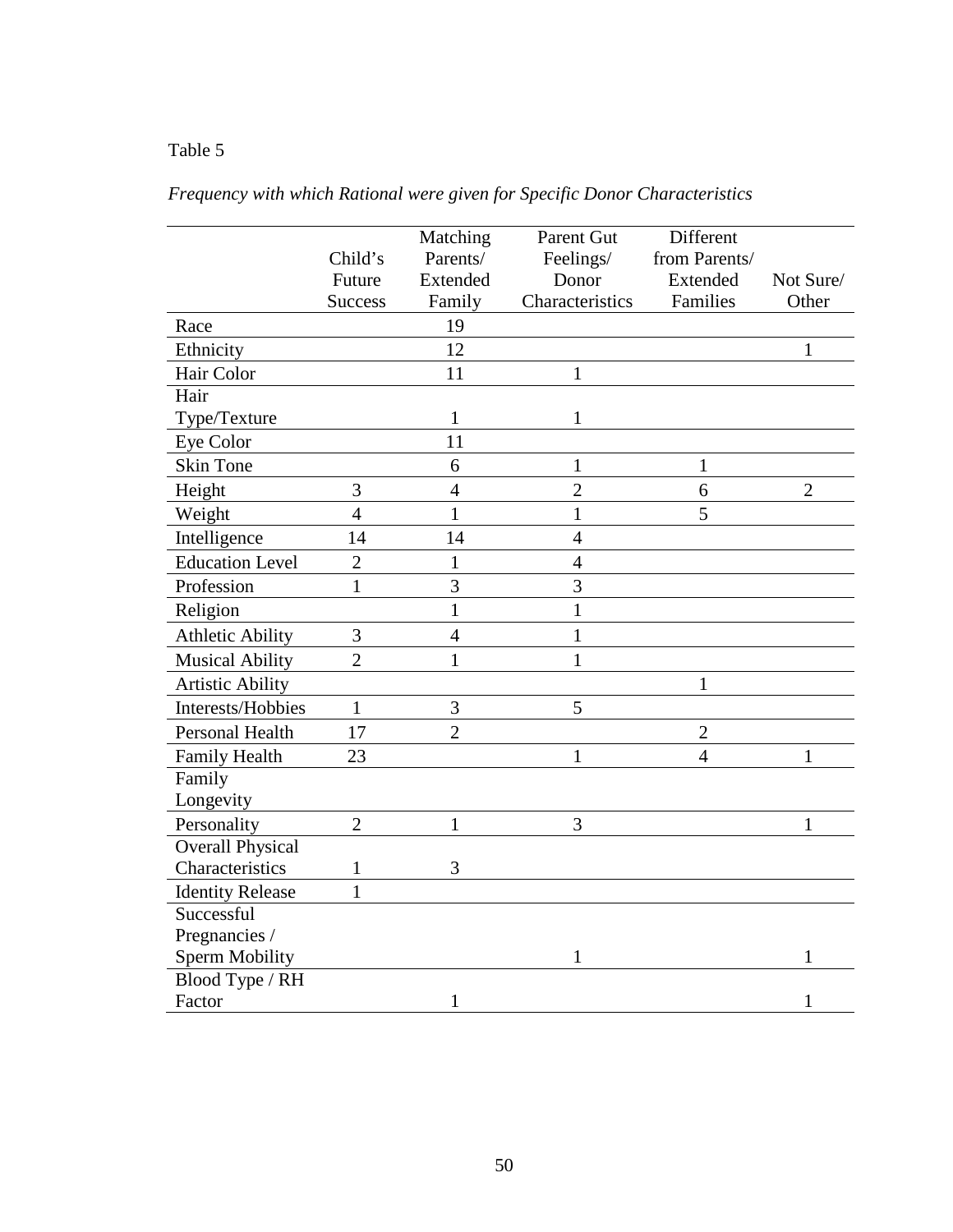|                         | First          |                | Second         |                |                | Third          |      | Fourth         |                | Fifth      |  |
|-------------------------|----------------|----------------|----------------|----------------|----------------|----------------|------|----------------|----------------|------------|--|
|                         |                | Importance     |                | Importance     |                | Importance     |      | Importance     |                | Importance |  |
|                         | Self           | Partner        | Self           | Partner        | <b>Self</b>    | Partner        | Self | Partner        | Self           | Partner    |  |
| Exactly the<br>Same     | 22             | 20             | 12             | 10             | 18             | 9              | 16   | 11             | 11             | 8          |  |
| Very<br>Similar         | 9              | 7              | 13             | 10             | 10             | 9              | 9    | 10             | 11             | 10         |  |
| Somewhat<br>Similar     | $\overline{4}$ | 3              | 6              | $\overline{7}$ | $\overline{4}$ | $\overline{7}$ | 5    | 3              | 4              | 6          |  |
| Somewhat<br>Different   | 3              | $\overline{2}$ | $\overline{2}$ | 6              | 3              | 6              |      | 7              | $\overline{2}$ | 3          |  |
| Completely<br>Different | 1              | 6              | 6              | 7              | 2              | 6              | 4    | $\overline{4}$ | $\overline{2}$ | 3          |  |
| Total<br>Responses      | 39             | 38             | 39             | 40             | 37             | 37             | 35   | 35             | 30             | 30         |  |

*Preferred Characteristics: Frequency of Reporting Similarity to Participant and Partner*

# Table 7

*Avoided Characteristics: Frequency of Reporting Similarity to Participant and Partner*

|                         |                | First          | Second     |                |                | Third          |            | Fourth         |                | Fifth   |
|-------------------------|----------------|----------------|------------|----------------|----------------|----------------|------------|----------------|----------------|---------|
|                         |                | Importance     | Importance |                | Importance     |                | Importance |                | Importance     |         |
|                         | Self           | Partner        | Self       | Partner        | Self           | Partner        | Self       | Partner        | Self           | Partner |
| Exactly the<br>Same     | 1              | 3              | 4          | 3              | $\overline{2}$ | $\overline{4}$ | 3          |                |                | 2       |
| Very<br>Similar         | $\overline{2}$ | 5              | 2          | 2              | $\overline{2}$ | 3              | 2          | $\overline{2}$ | $\overline{2}$ | 2       |
| Somewhat<br>Similar     | $\overline{4}$ | $\overline{4}$ | 4          | $\overline{2}$ | $\overline{2}$ | $\overline{4}$ | 4          | 3              | 4              | 3       |
| Somewhat<br>Different   | $\overline{4}$ | $\overline{4}$ | 4          | 7              | 3              | $\overline{4}$ | 2          | 5              | $\overline{2}$ | 3       |
| Completely<br>Different | 23             | 18             | 13         | 14             | 18             | 12             | 14         | 14             | 8              | 7       |
| Total<br>Responses      | 34             | 34             | 27         | 28             | 27             | 27             | 25         | 25             | 17             | 17      |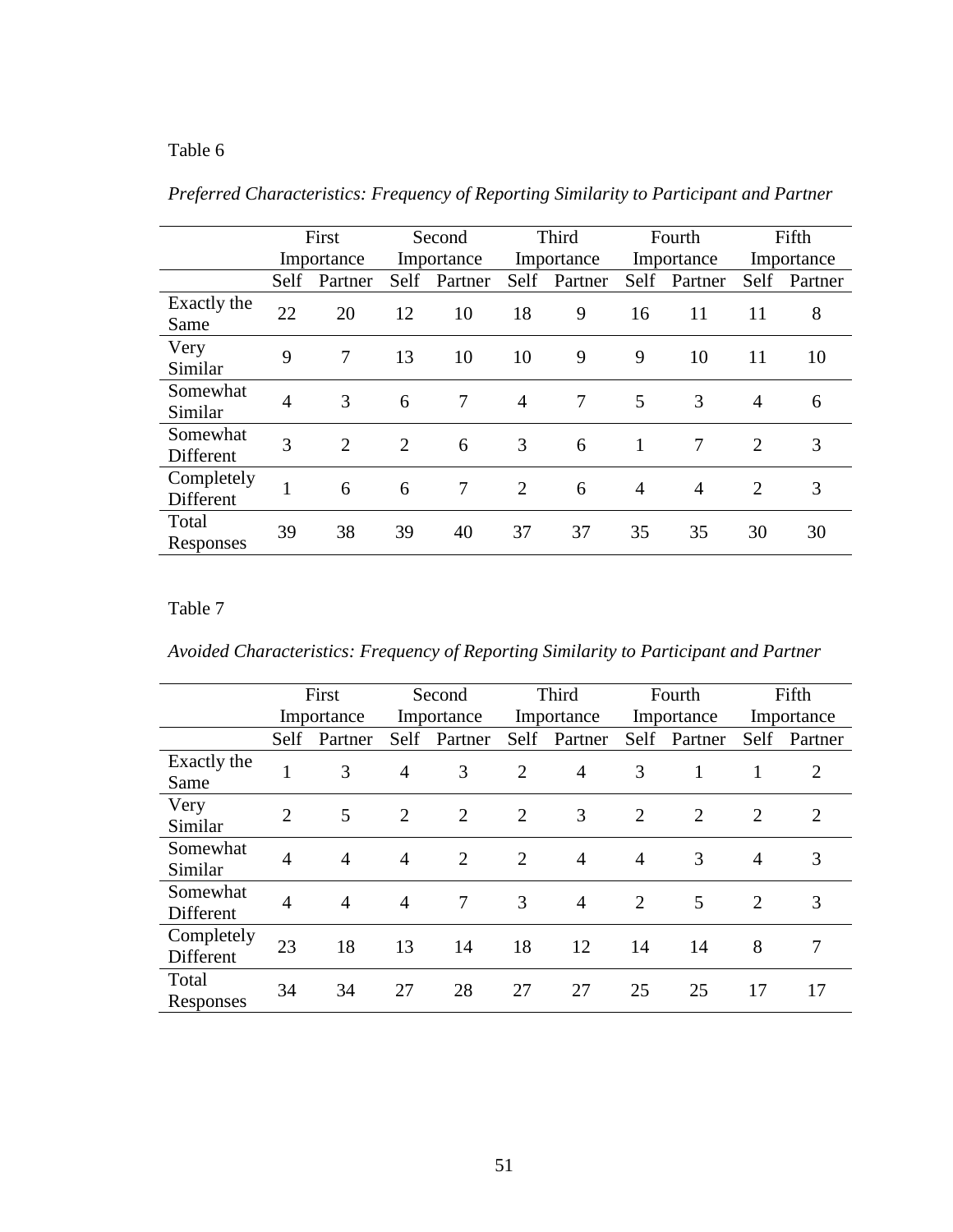Preferred traits were most often viewed as exactly the same or very similar to both participant and partner. With very few exceptions, the frequency of reporting the degree of similarity decreased as the level of similarity decreased. The opposite was found for avoided traits where very few participants viewed them as exactly the same or very similar and most rated them as completely different.

Another way to view the data is to give a score, based on numerical ranking, for the degree of similarity to self and partner. To create this score, the response "exactly the same" was given 4 points, "very similar" 3 points, "somewhat similar" 2 points, "somewhat different" 1 point, and "completely different" 0 points. The numerical scores are presented in Tables 8 and 9.

Using the weighted scores, all participants viewed the preferred traits as more similar to themselves than their partners. More variation was found with the avoided traits where for the first, third, and fifth categories the participants rated the avoided traits as more similar to their partners than themselves. This suggests that different mechanisms may be at work when selecting for or avoiding a trait; selecting for traits may be more about matching the non-genetic parent than the genetic parent but avoiding traits does not follow a similar pattern.

Yet another way to view the data is to compare the instances of participants reporting that the preferred donor trait or characteristic was similar to only themselves, only their partner, both, or neither. For this coding, responses of "exactly the same", "very similar", and "somewhat similar" were counted as "similar" while the responses "somewhat different" and "completely different" were counted as "not similar". The results of this method of coding are presented in Tables 10 and 11.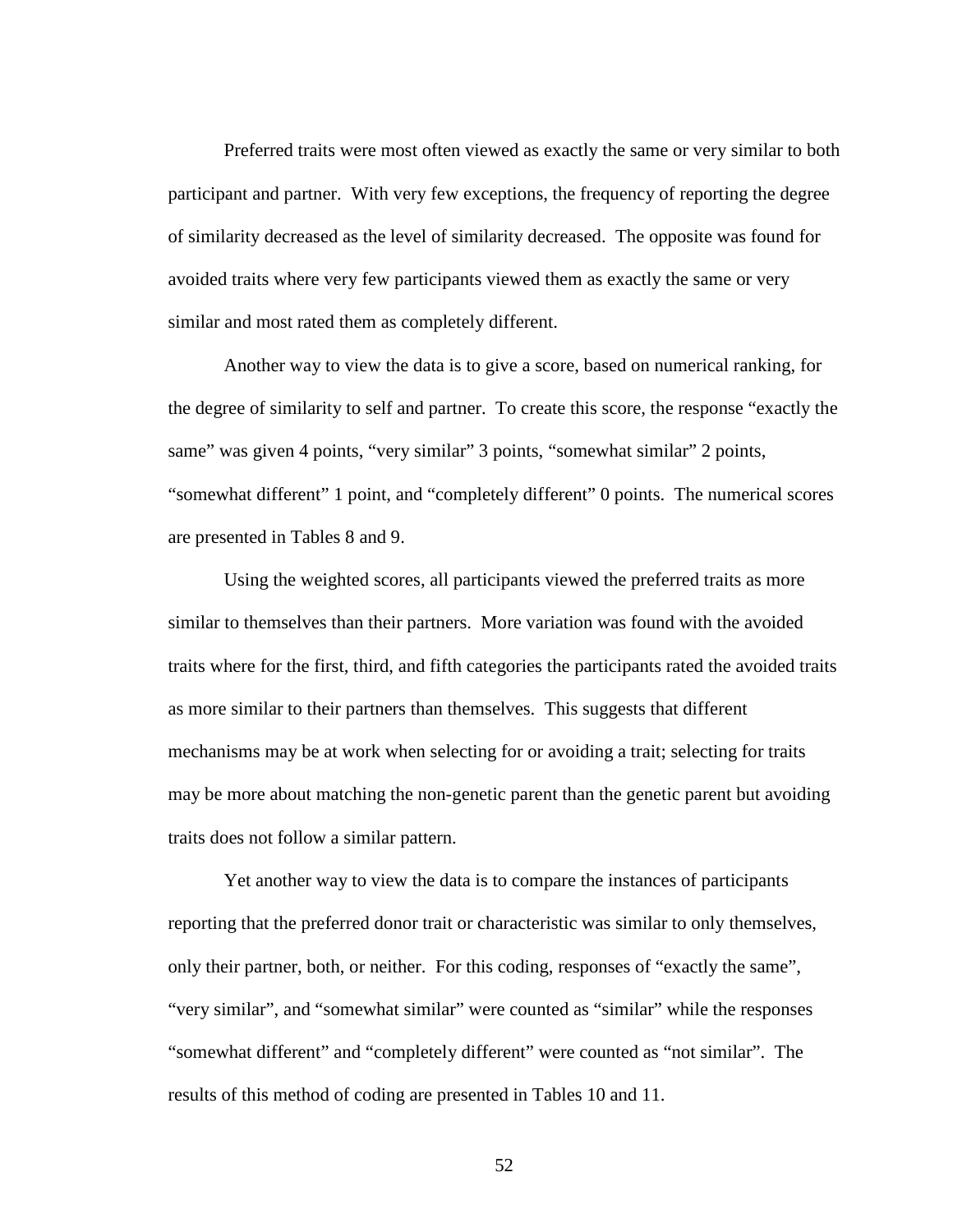|                          | First<br>Impt. | Second<br>Impt. | Third<br>Impt. | Fourth<br>Impt. | Fifth<br>Impt. | Total |
|--------------------------|----------------|-----------------|----------------|-----------------|----------------|-------|
| Similarity<br>to Self    | 126            | 101             | 113            | 102             | 87             | 529   |
| Similarity<br>to Partner | 109            | 90              | 83             | 87              | 77             | 446   |
| Total<br>Possible        | 156            | 160             | 148            | 140             | 120            | 724   |

# *Perceived Similarity of Preferred Donor Traits to Self and Partner*

Table 9

*Perceived Similarity of Avoided Donor Traits to Self and Partner*

|                          | First<br>Impt. | Second<br>Impt. | Third<br>Impt. | Fourth<br>Impt. | Fifth<br>Impt. | Total |
|--------------------------|----------------|-----------------|----------------|-----------------|----------------|-------|
| Similarity<br>to Self    | 22             | 34              | 21             | 28              | 20             | 125   |
| Similarity<br>to Partner | 39             | 29              | 37             | 21              | 23             | 149   |
| Total<br>Possible        | 136            | 112             | 108            | 100             | 68             | 524   |

# Table 10

*Preferred Characteristics: Similarity to Participant, Partner, Both, or Neither*

|                           | First<br>Impt. | Second<br>Impt. | Third<br>Impt. | Fourth<br>Impt. | Fifth<br>Impt. | Total |
|---------------------------|----------------|-----------------|----------------|-----------------|----------------|-------|
| Similar to<br>Participant | 9              | 8               | 9              | 9               | $\overline{2}$ | 37    |
| Similar to<br>Partner     | $\overline{4}$ | 3               | 0              | 4               | 0              | 11    |
| Similar to<br><b>Both</b> | 23             | 23              | 24             | 21              | 24             | 115   |
| Similar to<br>Neither     |                | 5               | 4              |                 | 4              | 15    |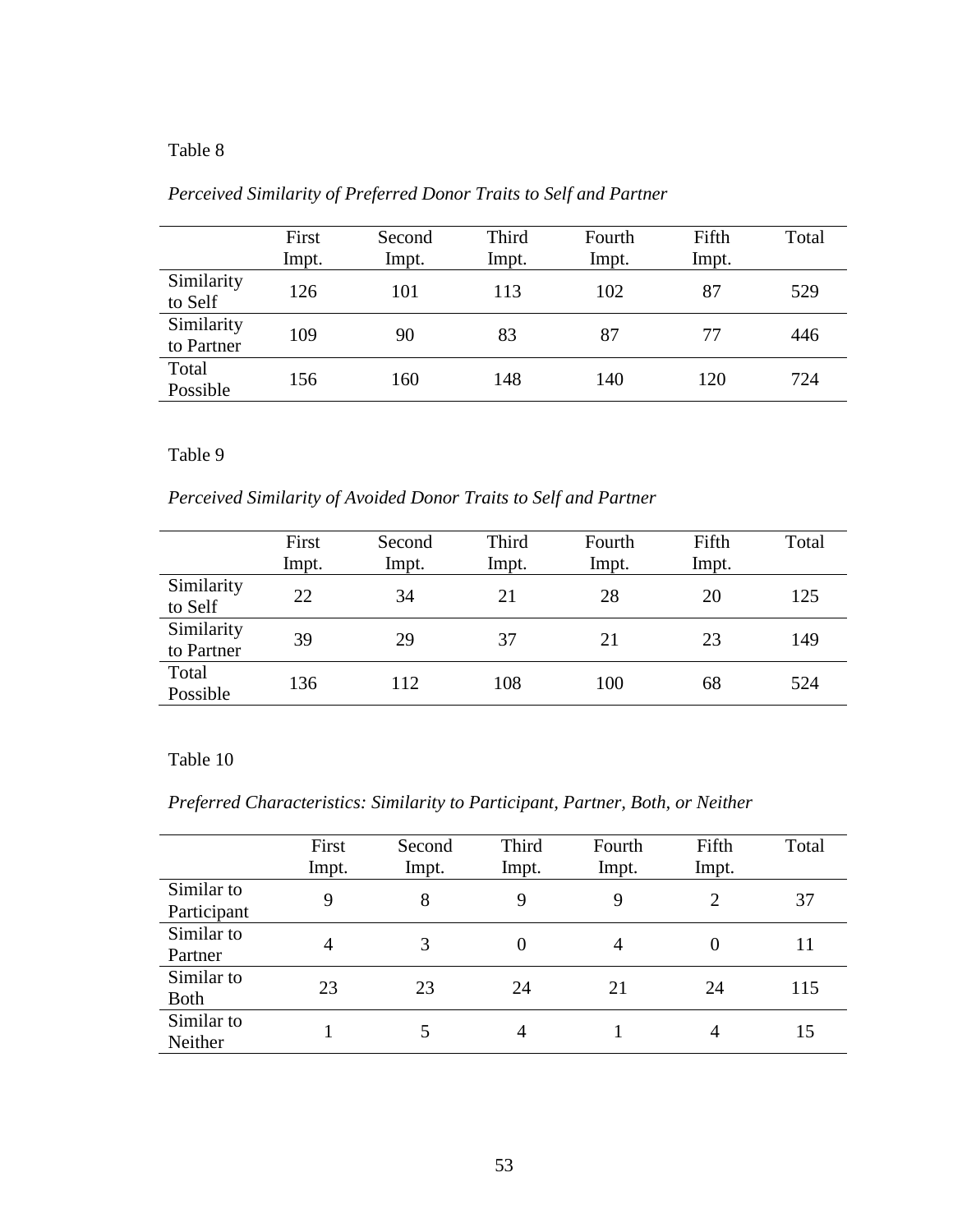|                           | First<br>Impt. | Second<br>Impt. | Third<br>Impt. | Fourth<br>Impt. | Fifth<br>Impt. | Total |
|---------------------------|----------------|-----------------|----------------|-----------------|----------------|-------|
| Similar to<br>Participant |                | 4               | 0              | 5               |                | 11    |
| Similar to<br>Partner     | 6              |                 |                | $\overline{2}$  |                | 15    |
| Similar to<br><b>Both</b> | 6              | 6               | 6              | 4               | 6              | 28    |
| Similar to<br>Neither     | 21             | 16              | 16             | 14              | 9              | 76    |

*Avoided Characteristics: Similarity to Participant, Partner, Both, or Neither*

Preferred characteristics were most often viewed as similar to both the participant and her partner. This suggests a great deal of homogeneity within the couples in this sample. Of the instances where similarity to only one partner was noted, similarity to the non-genetic parent was noted with a slightly higher frequency. Avoided characteristics were most often viewed as similar to neither parent. No pattern or trend for differences in reporting similarity or difference was noted as the level of importance of the category decreased.

### *Differences of Opinion*

The researcher was interested in whether disagreements about donor characteristics to be preferred or avoided were common in two-woman couples. In this sample, they were not: only seventeen differences of opinion were reported across the five most important categories on which participants commented and no differences were reported for the category of primary importance.

Most of the participants downplayed the differences of opinion with statements such as: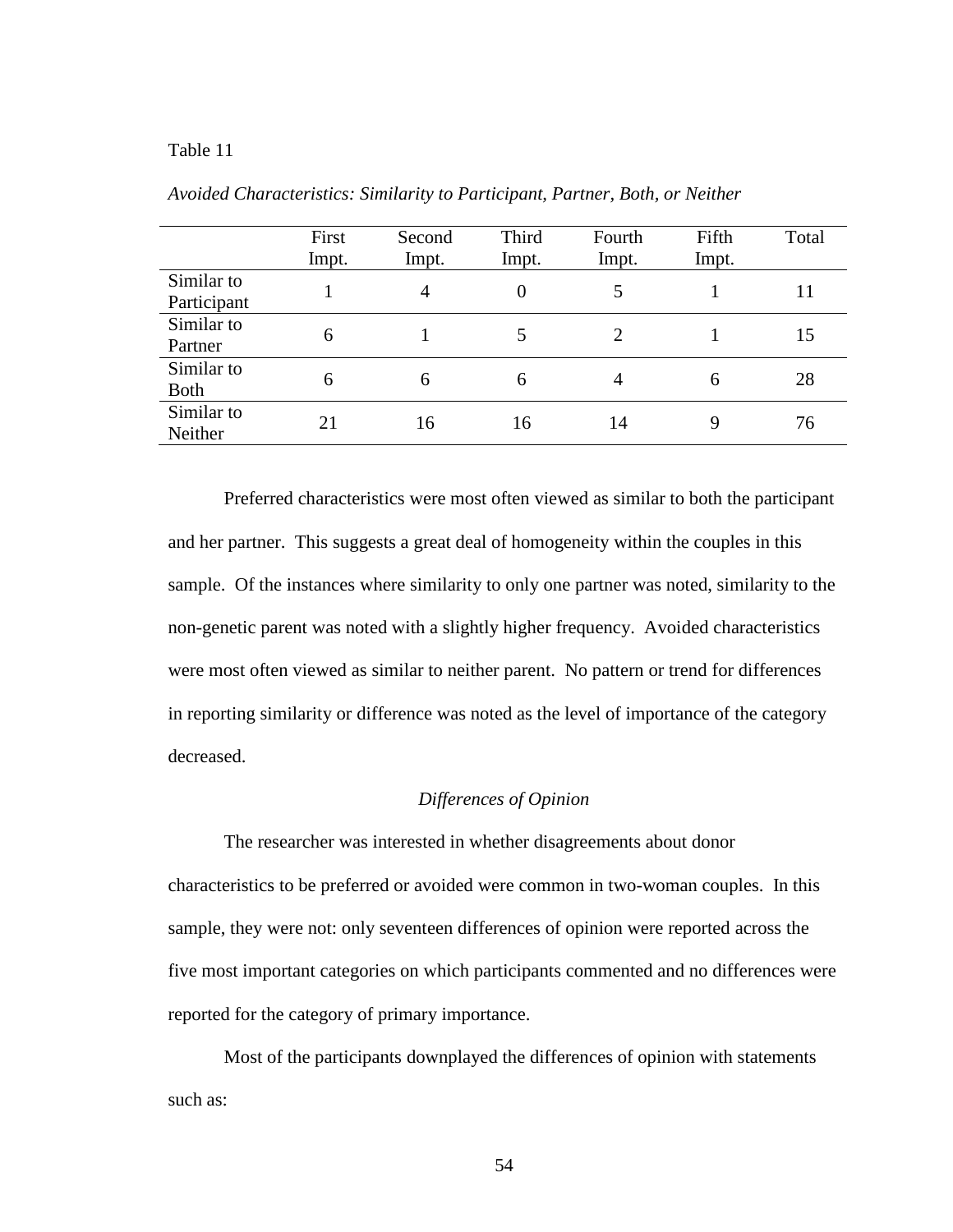"It was a little more important to me than her"

"She would not have cared so much"

"It was more important to me, but not really an issue."

"She felt more strongly than I did but we agreed"

"I felt more strongly"

"She thought I was being silly, but went along."

Although all of these comments downplay the differences of opinion, it is interesting that

in all but one case, the stronger preference was that of the non-genetic mother.

Others provided slightly more detail, but still did not describe situations of great

conflict:

"My partner has no strong feeling one way or the other about red hair but was happy to exclude red hair b/c or *[sic]* my preference."

"This was somewhat more important to her (I have olive skin color and the description of the donor was similar)"

"My wife didn't really see the height as important, but had no issue with me putting it as a high priority"

"My partner felt that her brown eyes would probably negate the blue eyes as they are a dominant characteristic and it wouldn't matter"

Situations which actually required some resolution between the two parents were

described in seven instances. In each of these, the participants reported on the

complexity that goes into selecting a donor and most discussed how some factors could

outweigh others.

"We had to change donors and had to decide between two options, one with wavy hair and the other with straight. My partner was open to the straight haired donor, but it made me really sad not to have the characteristic that was most important to her, so we went with the wavy haired donor. There were other issues with the straight haired donor, so it was not totally based on his hair texture, but it was what tipped the scales in the end."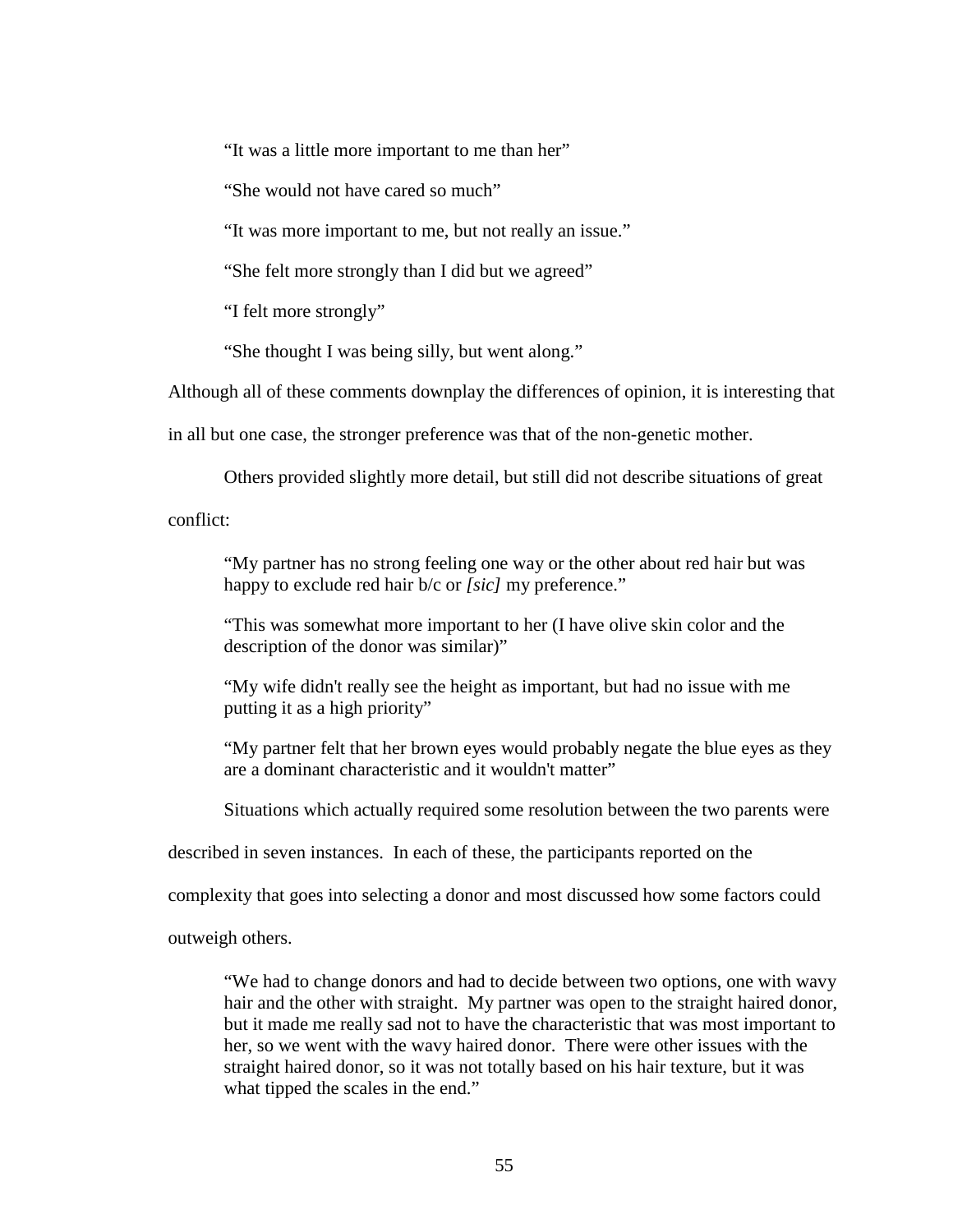"Not big differences, but having a donor with brown eyes like me was more important to her and I was more interested in interests and intelligence. We ranked donors individually and tried to find ones that had both characteristics. After photo matching it turned out to be a blue eyed donor that fit our other criteria best."

"Whether the donor was black or white mattered less to my partner, she was raised in a mixe *[sic]* race family. We resolved this issue by talking it through and respecting each other's needs. It mattered more to me that the donor be white, than *[sic]* it mattered to her that the donor be black."

"She was more intense about ruling potential donors out for certain aspects of their family's health background. For example, a donor's aunt was listed as having a lazy eye and she felt uneasy with proceeding with that donor. The next day, she realized that her own aunt had a lazy eye! It put the whole search into a perspective."

"It was more important to me than it was to her, in the end we picked a donor with pale skin (exactly what I'd been trying to avoid) because it wasn't the most important thing. But I would have preferred a darker-skinned donor."

"My partner was very concerned about diabetes and macular degeneration; I was more concerned about alcoholism/mental health issues. We resolved differences by trying to avoid both."

"The particular interests were not as important to me as they were to her. She didn't require certain interests but thought it would be a "bonus" if his interests indicated some sort of athletic or musical talent. She thought that these kinds of talents help children to feel a sense of confidence, learn team work, etc. I was fine with this. It wasn't a major conflict."

Overall, though, differences of opinion were rare according to the participants. It

is possible that when couples have very strong differences of opinion about selecting a

donor, they do not continue with the process of starting a family in this way. Serious

differences of opinion and an inability to resolve them are likely to indicate problem

areas in a relationship.

### *Traditional versus Non-Traditional Family of Origin*

The researcher hypothesized that participants who viewed their family of origin as

more traditional would be more likely to place importance on donor traits which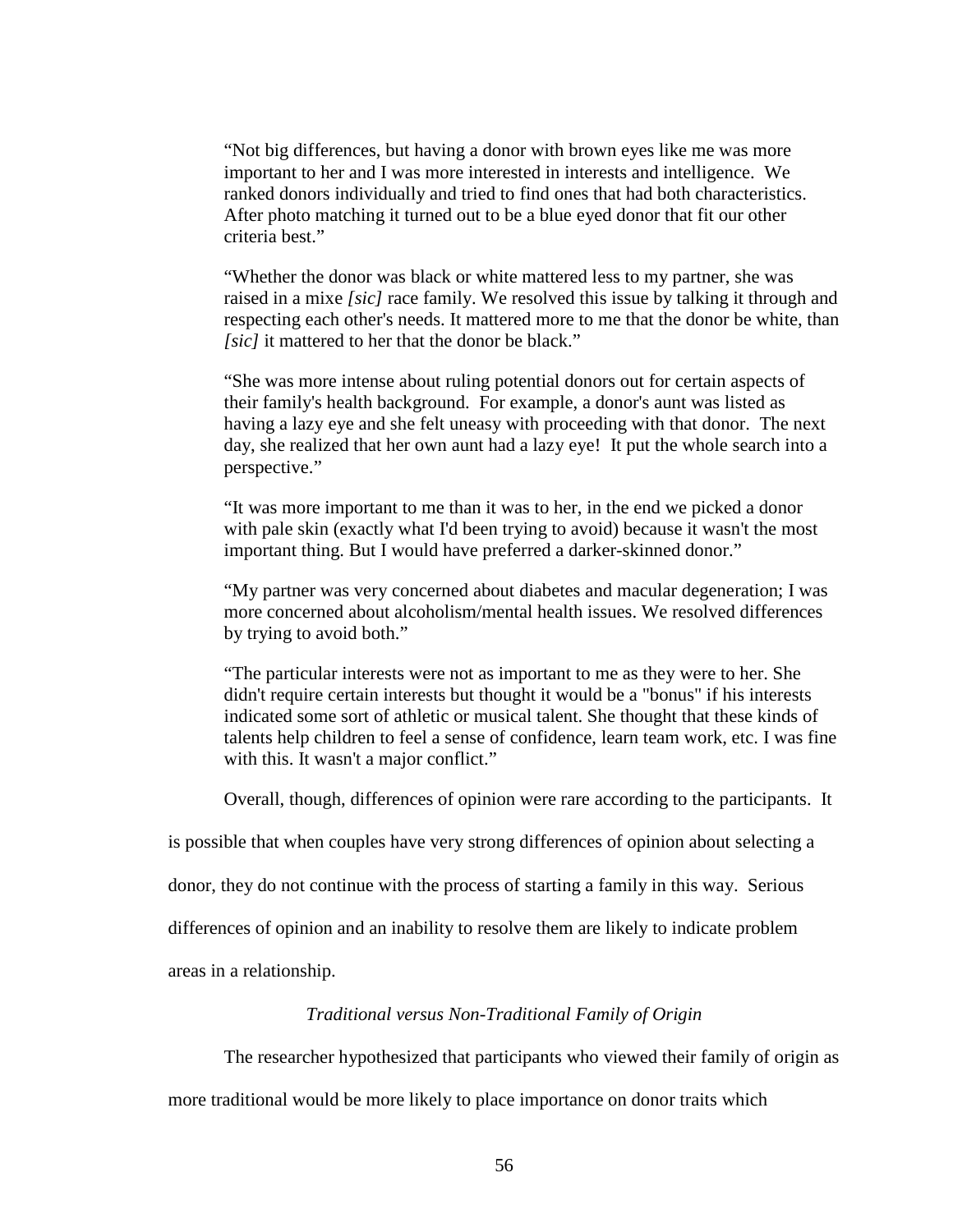resembled the non-genetic mother than would participants from non-traditional families of origin. This hypothesis was based on the idea that in families which are already viewed as non-traditional, a "non-traditional" child (i.e. one who did not resemble the parents) would not stand out as much as in an otherwise traditional family structure.

Participants were asked to rate the degree to which they felt their family of origin was traditional, given the options "very traditional", "somewhat traditional", and "not traditional". Most participants reported that their families of origin were traditional: 22 respondents felt that their family of origin was "very traditional", 21 felt it was "somewhat traditional", and 7 felt that it was "non-traditional". Participants were also asked to state why they felt their family was traditional or not. The researcher coded the themes in these open-ended responses into the following categories: "structure of the family", "roles in the family", and "culture of the family". The results of this coding are shown in Table 12.

A traditional or non-traditional structure of the family (e.g., references to stepparents, adoption, single parents, inter-racial relationships) seemed the most relevant to the current study, given the researcher's hypothesis that members of families who do not already "look like" one another might feel less interest in trying to have children who resemble them. When comparing the participant's ratings of similarity of preferred donor characteristics to themselves (see Table 8), there was no statistically significant difference between those who viewed their families of origin as structurally very traditional (average rating of 10.58), those who viewed the structure as somewhat traditional (average rating of 11.29), and those who viewed the structure as nontraditional (average rating of 10.67).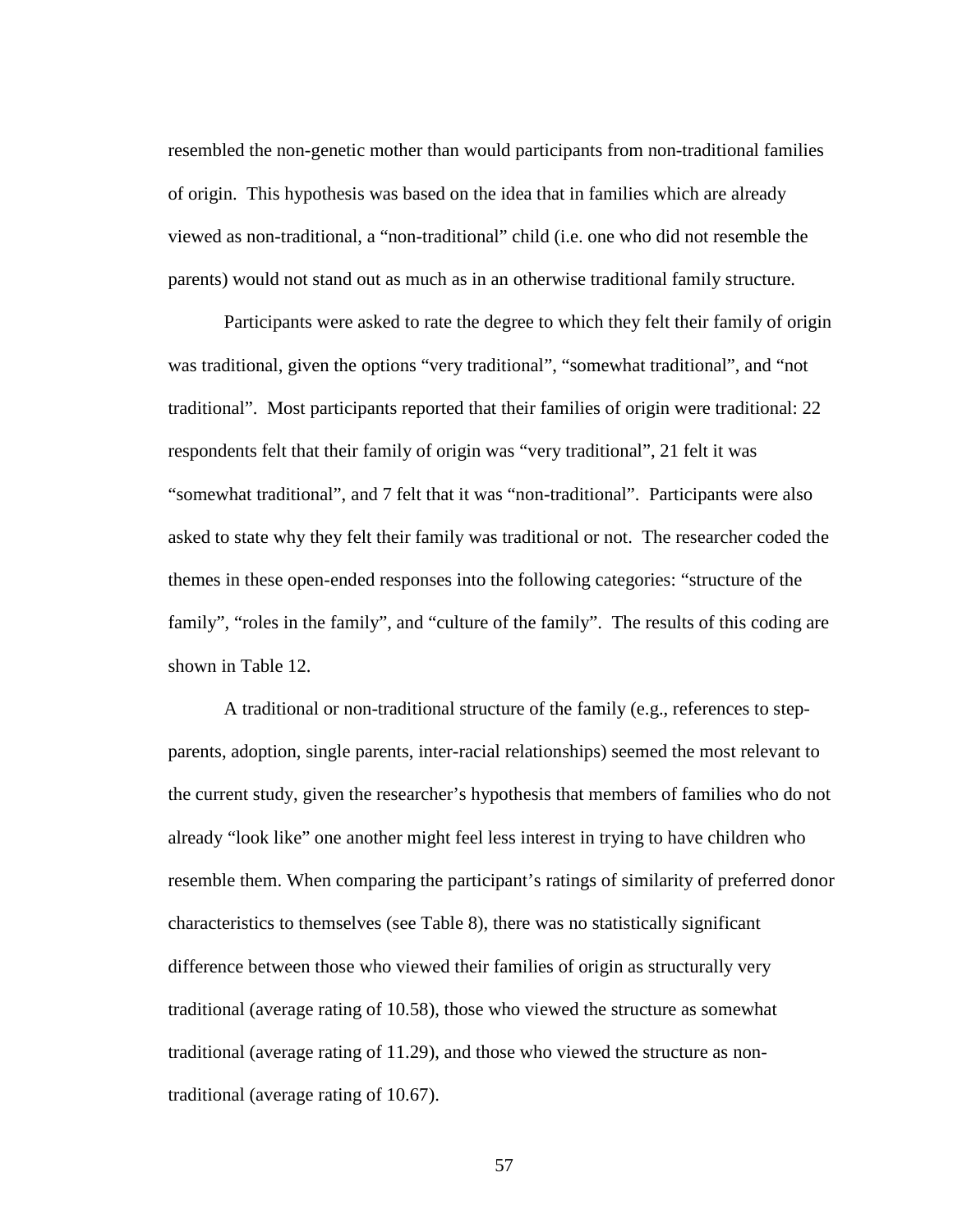#### Table 12:

#### *Traditional versus Non-Traditional Families of Origin*

|                      | Structure | Roles | Culture |
|----------------------|-----------|-------|---------|
| Very Traditional     |           |       |         |
| Somewhat Traditional |           |       |         |
| Non-Traditional      |           |       |         |

#### *Views and Roles of Family and Parenting*

The researcher was interested in how a woman's personal views and roles related to family and parenting influenced her preference for donor traits similar to or different from herself. For this section of the research, participants were asked about their legal connection to their child, interest in being the genetic parent to future children, views about starting a family, and interest in someday meeting the donor and/or any children of the same donor.

#### *Legal connection to non-genetic child*

Participants were asked whether they would be legally recognized as the parent of their child. The vast majority of the participants, 45, stated that they would be legally recognized as their child's parent. Some lived in states where second-parent adoption would add them as a parent, some lived in states where their legal connection to their partner meant that they would be recognized as a parent from the time of the child's birth, and some were carrying the pregnancies. Of the five who were either unsure or reported that they would not be recognized, the following reasons were given (one did not give a reason for selecting "unsure"):

"Unable at this time to attempt second parent adoption due to lawyer's hesitance to go to court in the county I live in."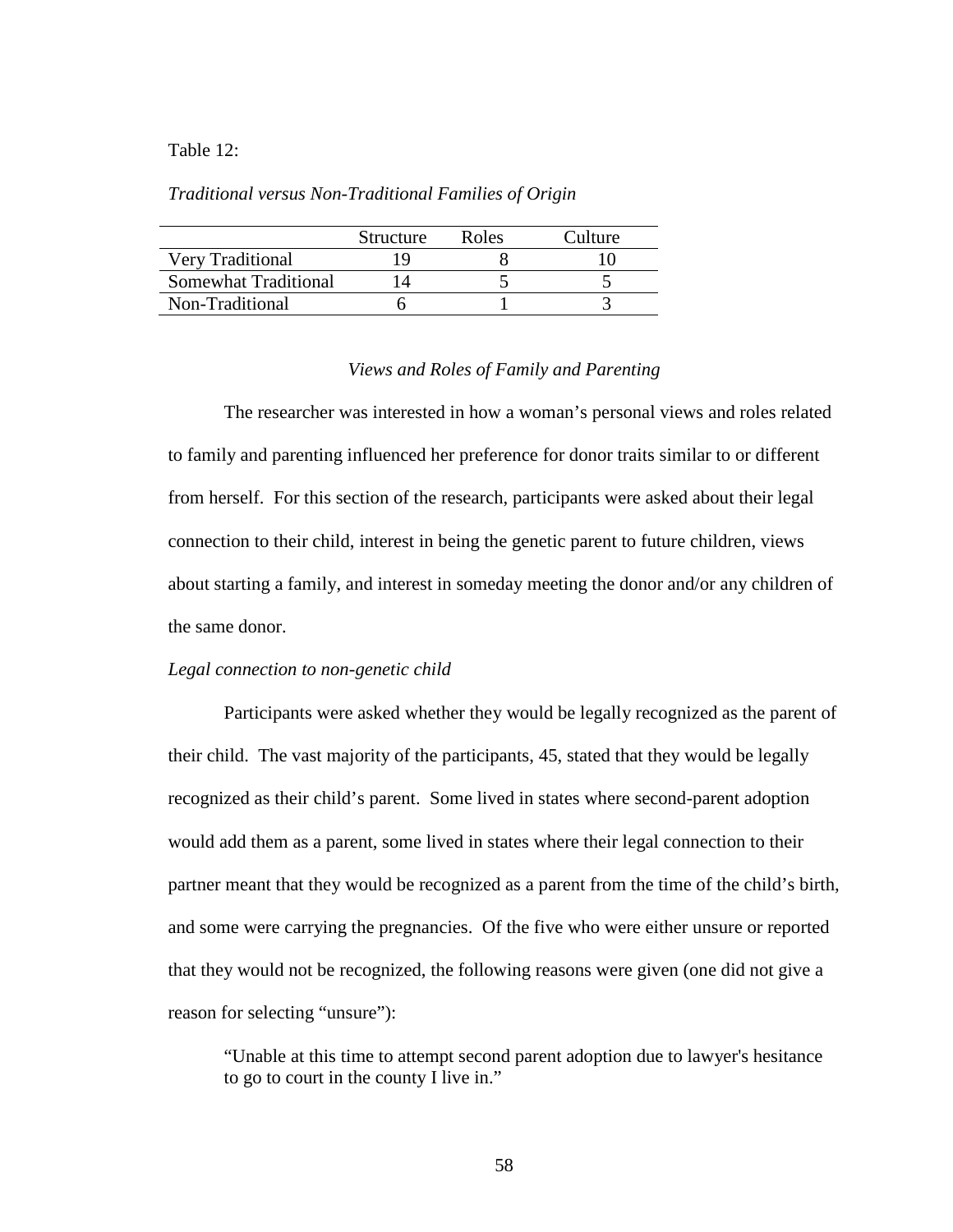"At this point, int *[sic]* he *[sic]* state of Ohio, I cannot have legal custody of my non-biological children w/o the biological mother (my partner) signing all legal custody rights over to me. We wouldn't do that, that's not very bright. I would never expect my partner to give away her natural rights, in order that I might have them. A lawyer did present this option. There is no second parent adoption in Ohio, but we re *[sic]* aware of two lawyers here who are working with juvenile court judges to grant the non-bioogical *[sic]* mother or father of same sex families shared parenting rights. I amnot *[sic]* sure how strong it stands up in court when custody/seperation *[sic]* batles *[sic]* happen, but it must mean something more than nothing if they are doing it. We can't afford the legal cost now, but I remain hopeful that we can follow through with this in the near future."

"If we don't conceive our child until after April 2009 I will be recognised *[sic]* our *[sic]* our child's legal parent at birth. If our child is conceived before that I will be able to apply for parental rights which will give me all the same rights as my partner."

"The state in which we currently reside allows for second parent adoptions, which we plan to do when the time comes. Nothing, however, is certain."

Since there was only one "no" response, a statistical comparison to look for a

correlation between legal parent status and donor preferences was not performed. This is

a potential area for future study.

#### *Future genetically-related children*

The researcher was interested in how a couple's donor preferences might change if they both planned to be genetically related to children; participants might feel less strongly about selecting donor traits similar to themselves if they planned to be genetically related to other children. Although this research did not focus on couples who had children related to both mothers, the participants were asked whether they planned to have more children and whether they would likely be the genetic parent to future children. Most of the participants thought it was likely that they would have more children (30 stated "definitely" or "probably"). Of those, 11 stated that they would be the genetic parent to future children, 5 stated that they might, and 13 stated that they would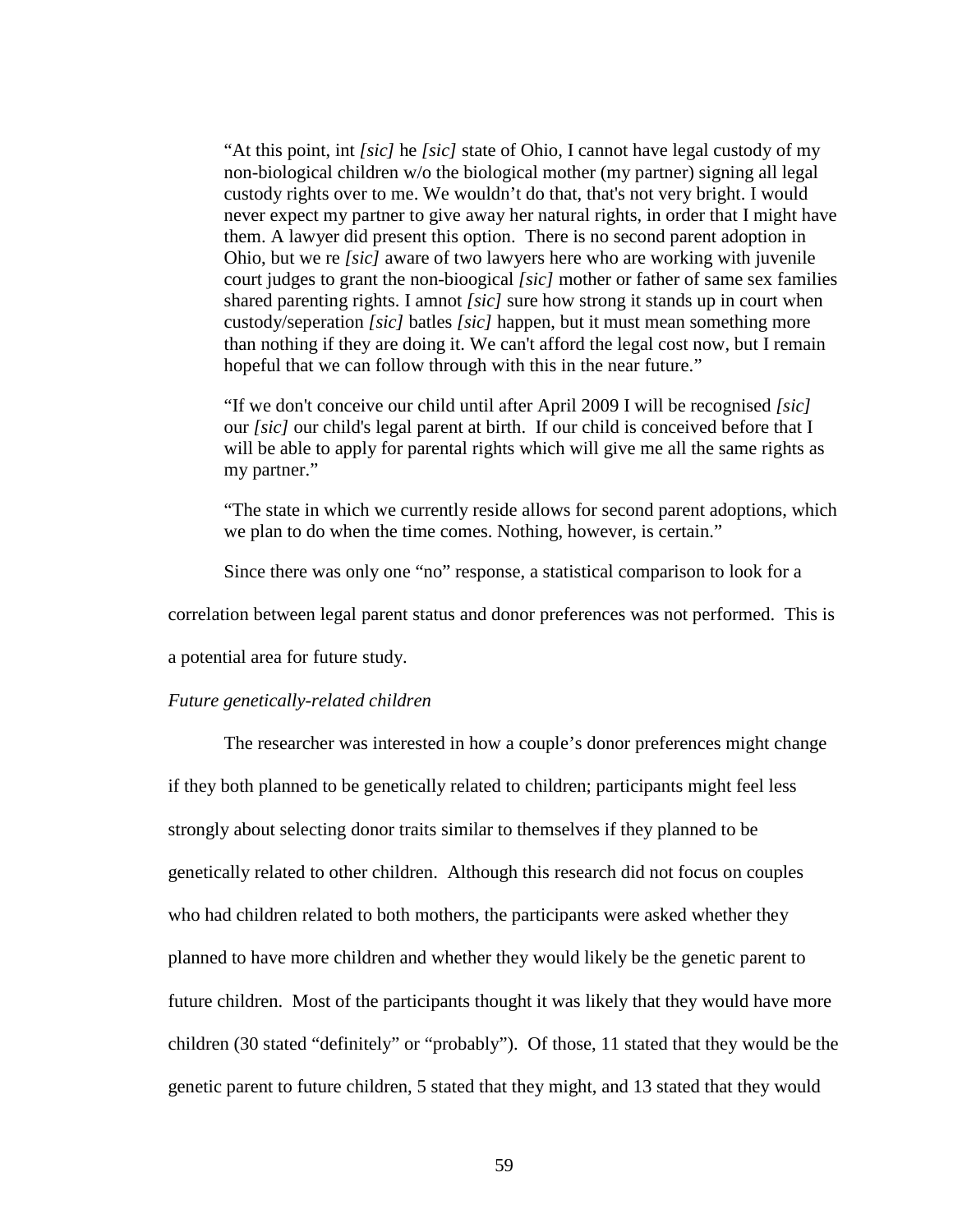not (1 did not respond). When comparing the perceived similarity of preferred donor traits to themselves (see Table 8), using only the results from the 11 participants who planned to be genetically related to future children and the 13 who planned to have more children but not be genetically related, those who did not plan to be genetically related showed a slightly higher similarity to self rating (average of 10.38 versus 9.64) but a ttest did not show a statistically significant difference between the groups ( $p=0.355$ ). *Feelings about starting a family*

Participants were asked to comment on the degree to which they had planned to have children (a scale from "I always knew I would have a child" to "I didn't think I would ever have a child"). The researcher was interested in whether having spent many years anticipating one's future children might influence a woman's decisions about donor similarity to herself. Sixteen participants reported that they "always knew" they would have a child, eighteen reported that they had "thought that they would probably" have a child, thirteen stated that they "weren't really sure" whether or not they would ever have a child, and three stated that they "did not ever think [they] would have a child." Combining the "always knew" and "probably" responses to form a "more anticipated" group and the "not sure" and "no" responses to form a "less anticipated" group, the researcher compared the perceived similarity of donor traits to self (as in Table 8). The "less anticipated" group had a slightly higher average score (11.38) compared to the "more anticipated" group  $(10.21)$  but a t-test did not show significance  $(p=0.218)$ . *Interest in contact with donor or other donor offspring*

The researcher was interested in how a participant's feelings about someday possibly meeting the donor, or other donor offspring, might influence both the traits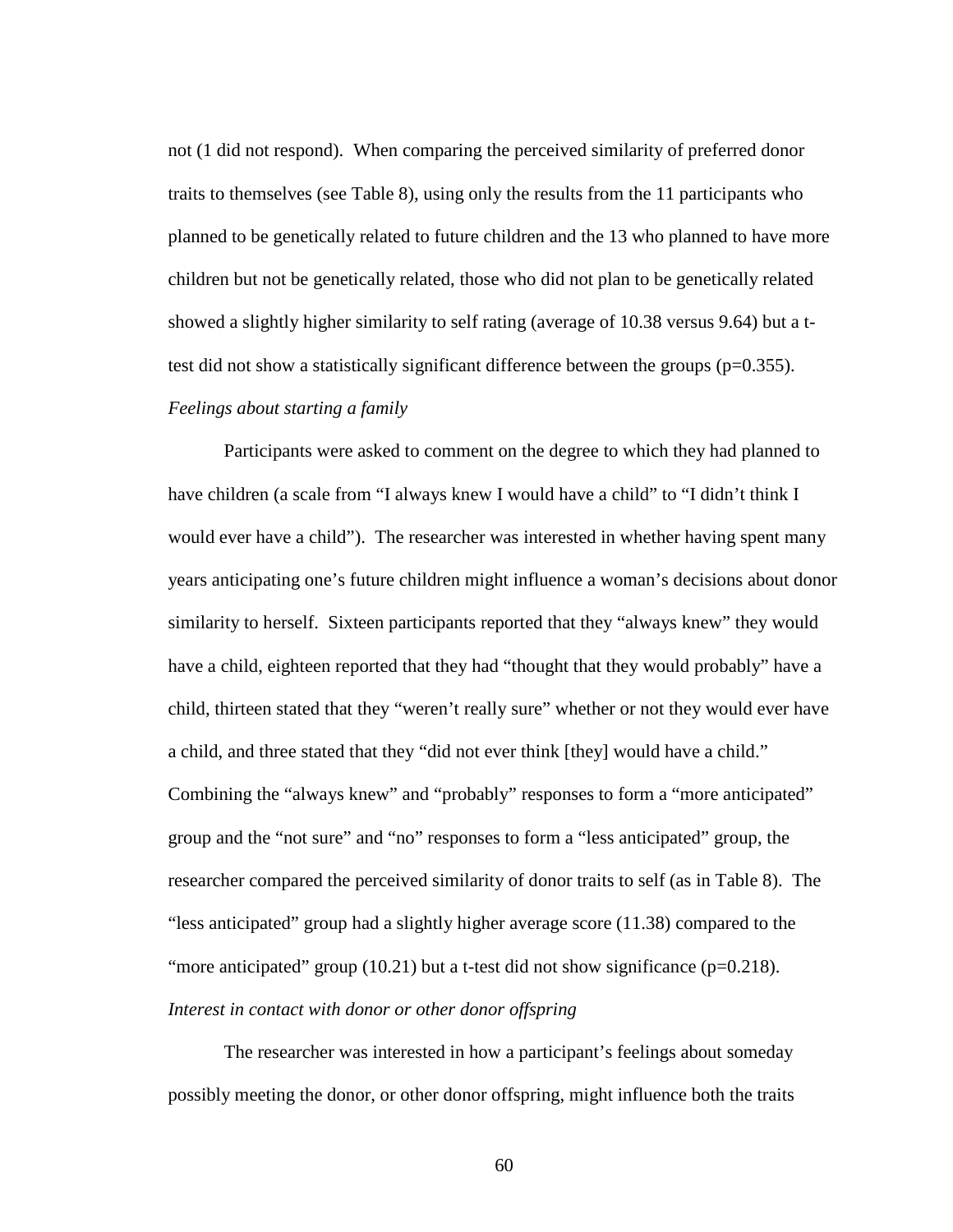which she prioritized and the rationale she stated for why these traits were important. The researcher hypothesized that individuals less interested in ever meeting the donor would be more likely to prioritize physical characteristic traits while those more interested would include more personality traits. The researcher also hypothesized that the more a participant was interested in meeting the donor someday, the more she would have referenced the "gut feelings and donor traits" as rationale for the choices she made during donor selection. Participants were asked to rate both their level of interest in someday meeting the donor and level of interest in someday meeting donor offspring using a five point rating scale from "definitely" to "definitely not".

The options in the questions about five most important categories were divided into physical characteristics (race, ethnicity, hair color, hair type/texture, eye color, skin tone, height, weight, personal health, family health, family longevity, overall physical characteristics, successful pregnancies/sperm motility, and blood type/RH factor) and personality characteristics (intelligence, education level, profession, religion, athletic ability, musical ability, artistic ability, interests/hobbies, personality, and identity release). Table 13 shows the number of participants who selected each option from "definitely" to "definitely not" with regards to interest in someday meeting the donor and, for each option, how many times the participants cited physical or personality characteristics in their top five importance categories. (For each participant, there were five opportunities to select either a physical or personality trait; one for each of the five most important categories.) The raw number of instances of selecting physical or personality traits was averaged in order to more easily compare across the five categories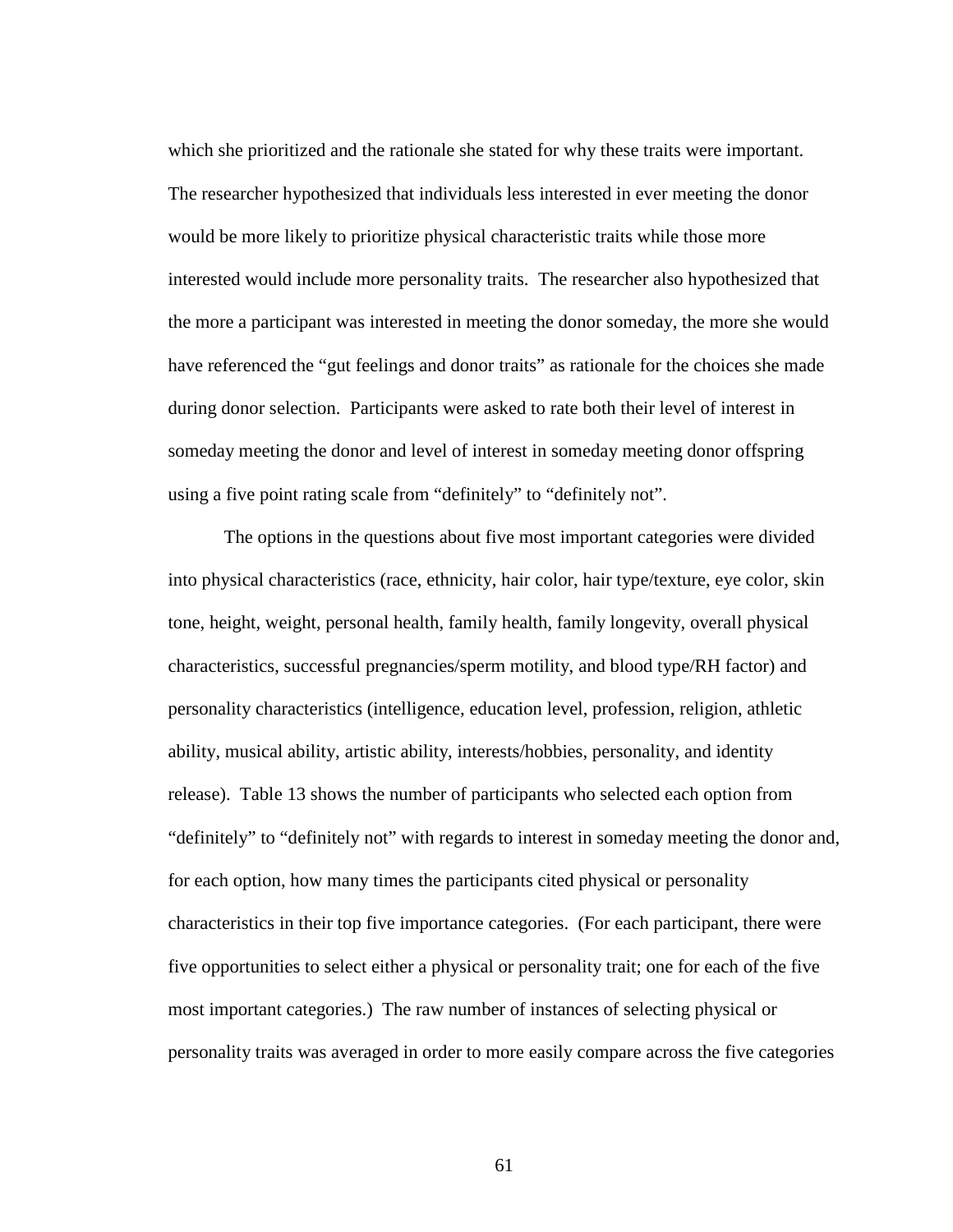of interest in meeting the donor. Table 14 shows similar analysis using the participant's level of interest in someday meeting other offspring of the same donor.

There was no visible correlation between interest level in meeting the donor someday and preference for physical or personality characteristics; all groups indicated greater preference for physical characteristics rather than personality characteristics. Most of these participants indicated that they were not interested in ever meeting the donor; it is possible that with a more balanced group, where equal numbers of participants were interested versus not interested, more of a difference between the selection patterns would be observed.

Level of interest in meeting other donor offspring showed a much more even distribution pattern than interest in someday meeting the donor; the largest group of participants (18) replied that "maybe" they would be interested in meeting the donor and there were 16 participants giving "more interested" responses and 16 giving "less interested" responses. Using a t-test to compare the "more interested" participants with the "less interested" participants did not show a significant difference in their preference for physical donor characteristics ("more interested" had a mean of 3.13 while "less interested" had a mean of 3.50), but did show a significant difference in preference for personality traits ("more interested" with a mean of 1.81 and "less interested" with a mean of 1.00;  $p < .01$ ). This demonstrates a stronger preference for personality traits among those with a stronger interest in someday meeting other donor offspring. The current data cannot show whether there is causality in either direction, only that a correlation exists between these two variables.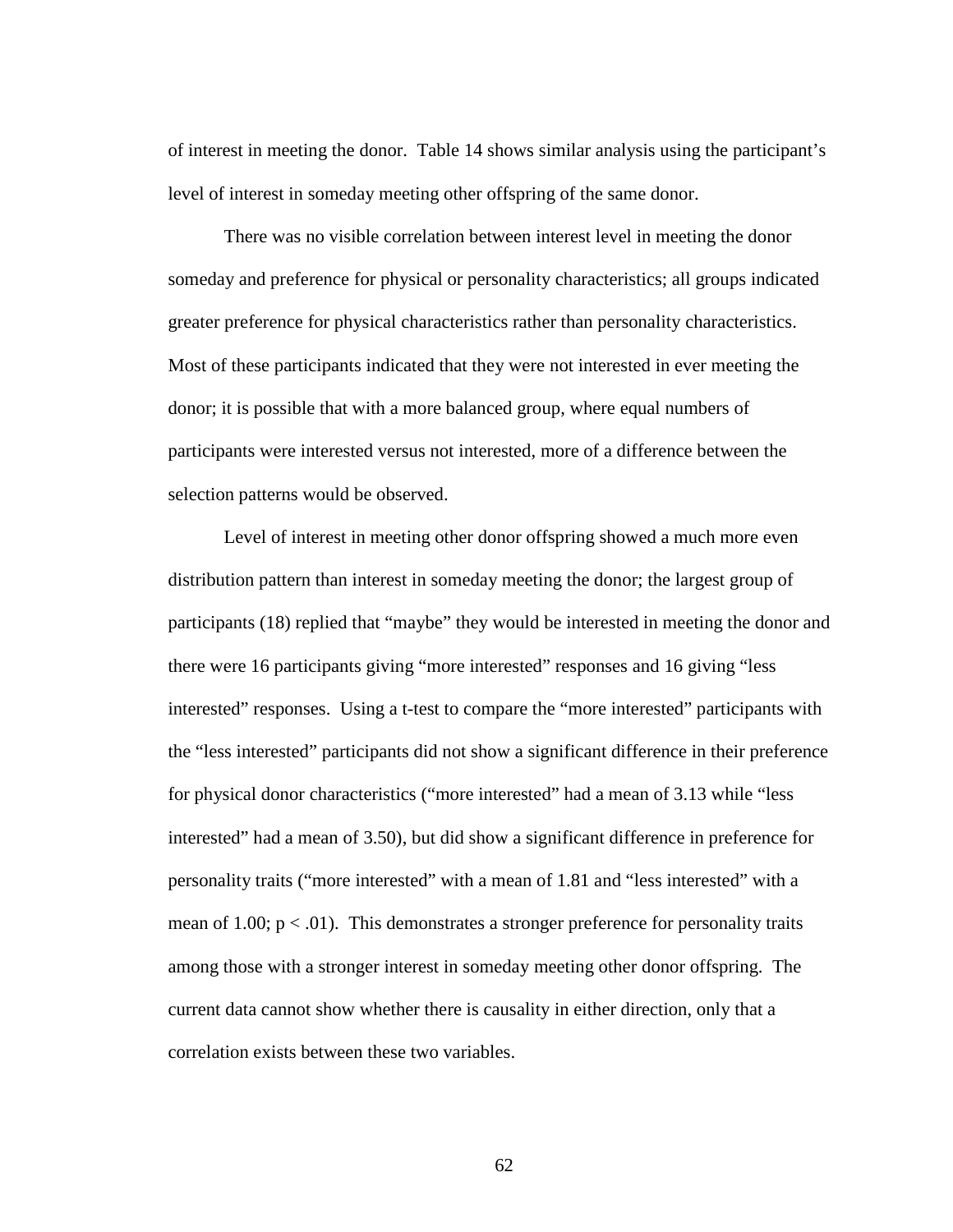#### *Interest in Donor Contact and Average Instances of Selecting Physical versus*

### *Personality Traits*

| Level of Interest in | Number of    | <b>Selecting Physical</b> | <b>Selecting Personality</b> |
|----------------------|--------------|---------------------------|------------------------------|
| Donor Contact        | Participants | Characteristics           | Characteristics              |
| Definitely Not       | 14           | 3.29                      | 1.14                         |
| Probably Not         | 13           | 2.85                      | 1.69                         |
| Maybe                | 14           | 3.14                      | 1.50                         |
| Probably             |              | 3.0                       | 2.0                          |
| Definitely           |              | 3.0                       |                              |

## Table 14

*Interest in Donor Offspring Contact and Average Instances of Selecting Physical versus* 

## *Personality Traits*

|                | Number of    | <b>Selecting Physical</b> | <b>Selecting Personality</b> |
|----------------|--------------|---------------------------|------------------------------|
|                | Participants | Characteristics           | Characteristics              |
| Definitely Not |              | 3.43                      | 0.86                         |
| Probably Not   |              | 3.56                      |                              |
| Maybe          | 18           | 2.67                      | 1.78                         |
| Probably       |              | 3.10                      | 1.80                         |
| Definitely     |              | 3.17                      | 1.83                         |

This finding lends support to the hypothesis that those who are thinking about the donor and potential offspring as real people (rather than just as a sperm specimen) are more likely to take the donor's personality into consideration when making their donor selection.

The researcher looked for a correlation between interest in someday having donor contact and rate of citing "gut feelings or donor traits" as rationale for donor preferences. While performing this analysis, the researcher gave a weighted count to the number of times that "gut feelings or donor traits" had been cited. When it was cited in the category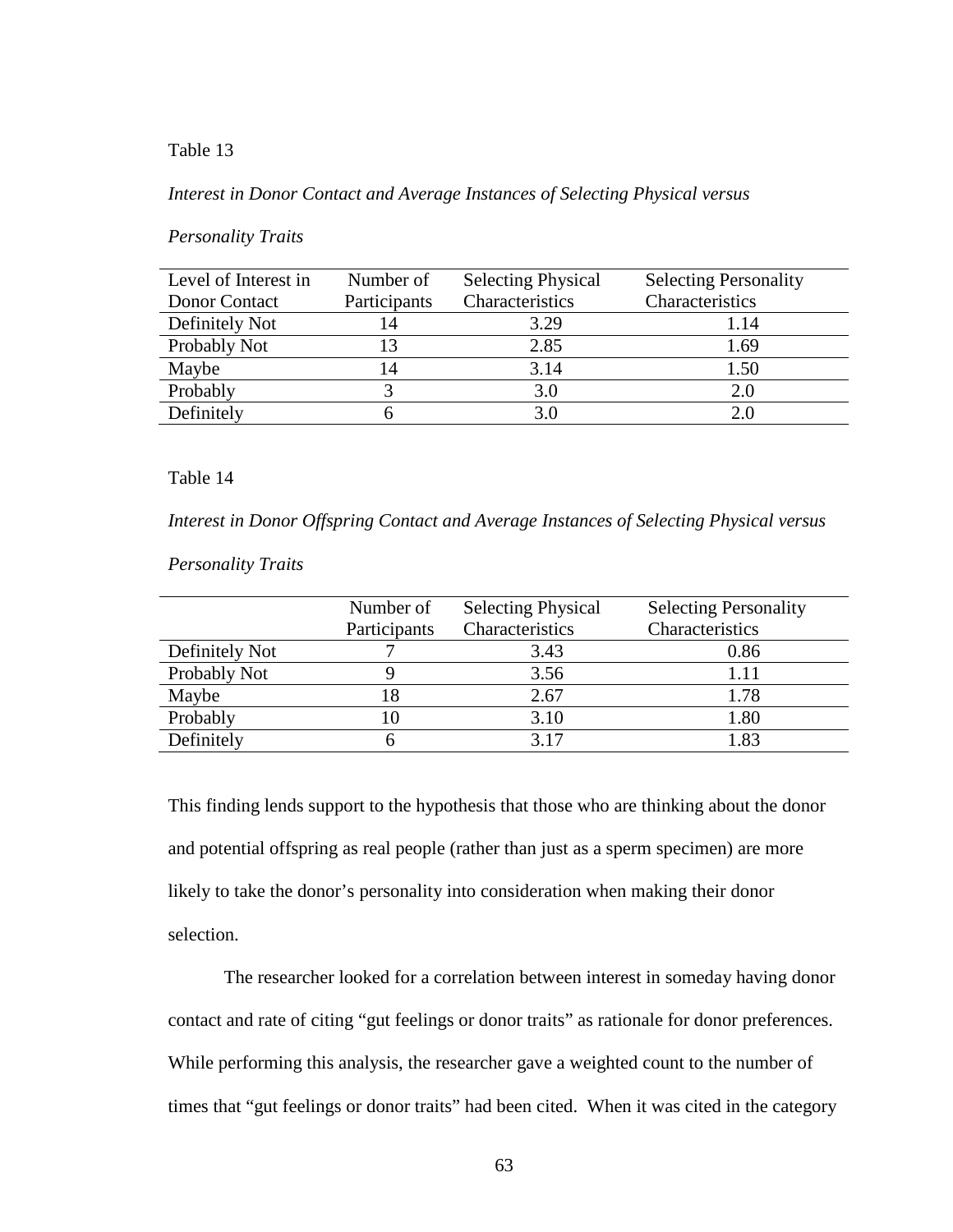of first importance, it received a score of five, when in the category of second importance, a score of four, and so on. For example, one participant indicated that education level was of third-most importance to her (receiving a score of three) because it "showed the donor as resourceful, informed, and possibly intelligent." When "gut feelings or donor traits" mentioned more than once by the same participant, the two scores (e.g. five for first importance and two for fourth importance) were summed. The total scores for each category of interest in meeting the donor were then averaged to make them easier to compare to each other. The resulting average scores are shown in Table 15, along with the number of participants in each category.

There was no trend in use of "gut feelings" or thoughts about the donor himself as the interest in someday meeting the donor increased. The sample sizes were too imbalanced (27 in the "not interested" group and only 9 in the "interested" group) to perform statistical analysis.

There was no visible correlation between interest level in meeting other donor offspring someday and preference for physical or personality characteristics.

Table 15

*Interest in Donor Contact and Citing "Gut Feelings or Donor Traits" as Rationale for Preferences*

|                | Number of    | <b>Average Instances Citing Gut</b> |
|----------------|--------------|-------------------------------------|
|                | Participants | <b>Feelings or Donor Traits</b>     |
| Definitely Not | 14           | 0.71                                |
| Probably Not   |              | 1.23                                |
| Maybe          | 14           | 1.36                                |
| Probably       |              |                                     |
| Definitely     |              | 117                                 |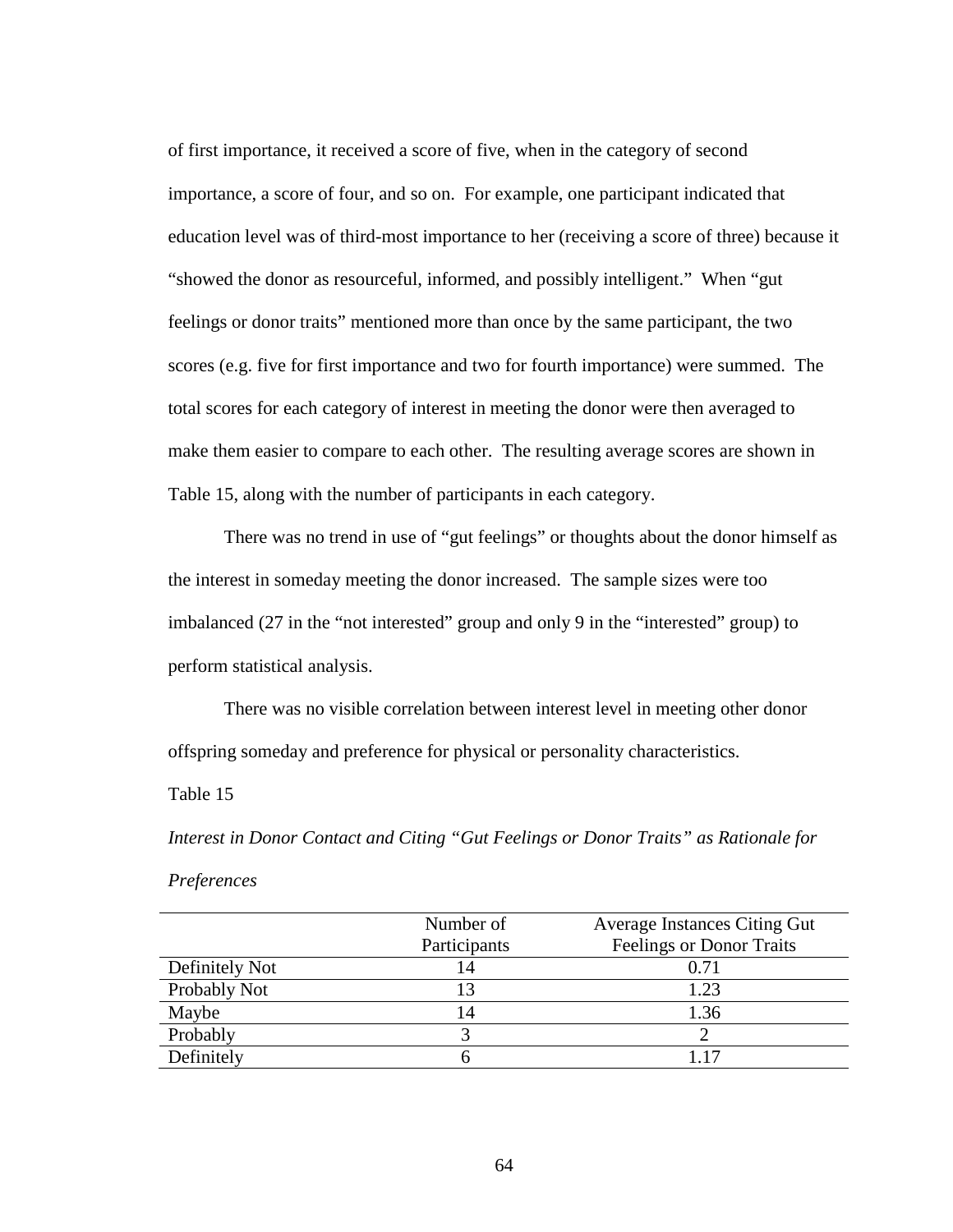#### *Experiences of Ethnicity*

Participants were asked to provide information about their experiences related to their ethnicity, specifically the degree to which they feel their ethnicity defines who they are, the amount of pride they felt about their ethnicity, the degree to which discrimination is a problem for people of their ethnicity, and the amount of discrimination they have personally experienced which they attribute to their ethnicity<sup>6</sup>. The researcher was interested in seeing whether any trends could be found with regards to how one's experience of ethnicity influences her donor preferences, specifically in terms of donor ethnicity, race, and physical traits.

Unfortunately, due to the very homogenous sample, almost entirely of European descent, there were few participants who felt that their ethnicity played a major role in defining who they were or who felt a strong level of pride in their ethnicity. Likewise, problems of discrimination, both in general society and personal experiences, were not noted by very many participants. For these reasons, statistical analysis of correlation between experiences of ethnicity and donor preferences was not conducted. The summary of the experiences of ethnicity can be found in Table 16.

## *Experiences of Gender*

The researcher was interested in whether one's experience of gender, specifically issues of gender conformity or non-conformity would influence donor preferences. As previously stated, all participants in this study identified their genders as "female" or

<sup>&</sup>lt;sup>6</sup> The researcher opted to look at the category of ethnicity rather than race because it allows for greater specificity and because many people who identify as white feel conflicted about feeling proud of their race due to the history of racism and white supremacist ideology in the United States.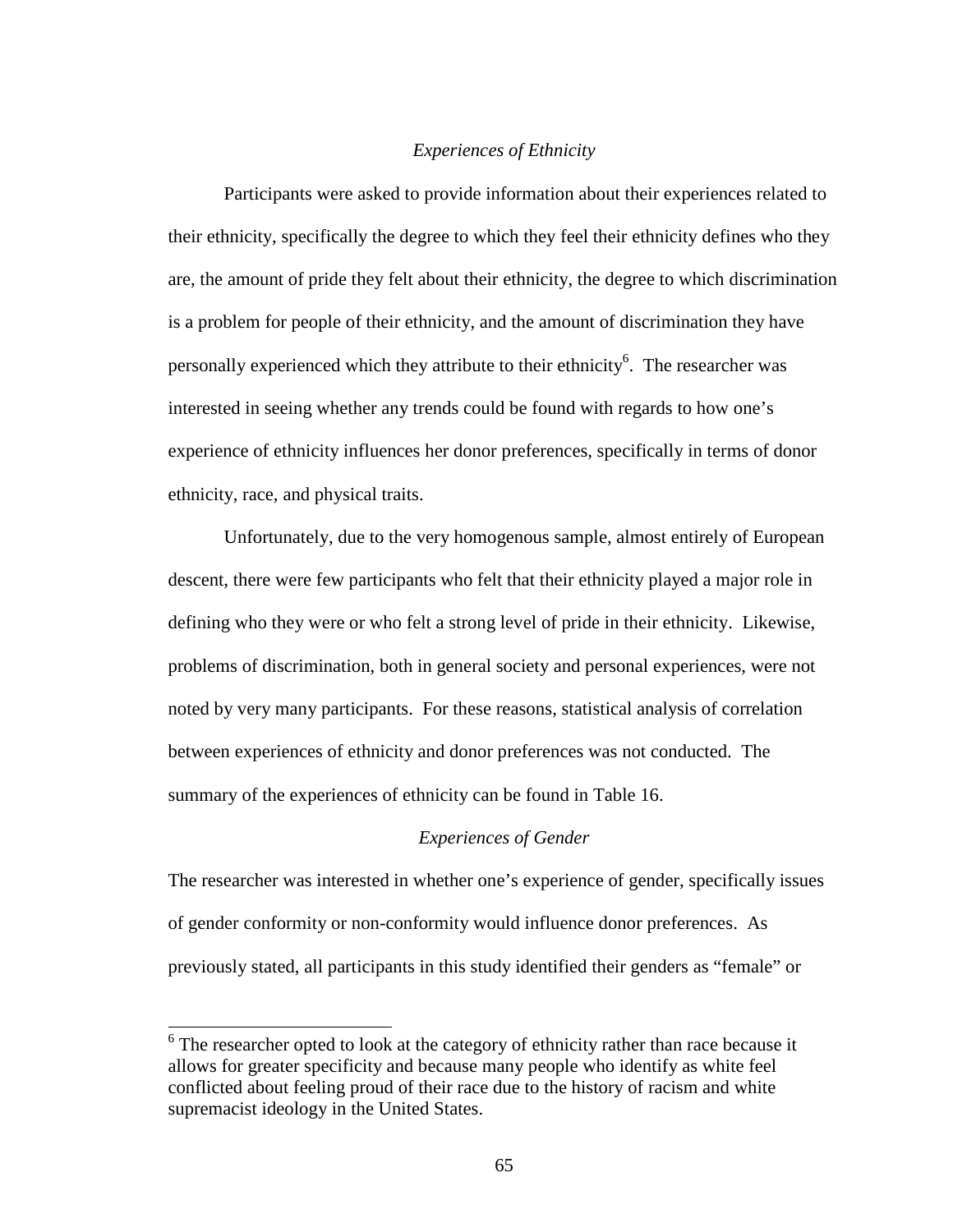|           | Ethnicity's Part | Pride in  | Problem of     | Experiences of |
|-----------|------------------|-----------|----------------|----------------|
|           | in Defining Self | Ethnicity | Discrimination | Discrimination |
|           |                  |           | (General)      | (Personal)     |
| Very High |                  |           |                |                |
| High      |                  |           |                |                |
| Middle    | 8                |           |                |                |
| Low       | 10               | 23        |                |                |
| None      |                  |           | 36             |                |
|           |                  |           |                |                |

| <i>Experiences of Ethnicity</i> |  |
|---------------------------------|--|
|                                 |  |

"woman" so there was no basis for statistical analysis along gender identity as there would have been had any identified as transgender or genderqueer. Participants were asked to comment on their gender presentation and various areas of their lives where they felt comfortable and included or uncomfortable and excluded due to gender presentation. These results are presented in Tables 17 and 18.

Most participants indicated that they felt comfortable in the various aspects of their lives which were listed in the research. Family received the highest percentage of participants stating their comfort, followed by social circles, places of employment, neighborhood, and larger community. The inverse was found when participants indicated areas of discomfort; very few participants cited family as a place of discomfort. Reports increased for place of employment followed by social circles, neighborhood, larger community and place of worship with the highest percentage.

The small sample size, and minimal diversity within the participants, again limited the ability to perform statistical analysis using these data. There were too few participants who identified as more on the masculine side of the spectrum (i.e., seven more masculine versus twenty-seven more feminine) to compare the groups.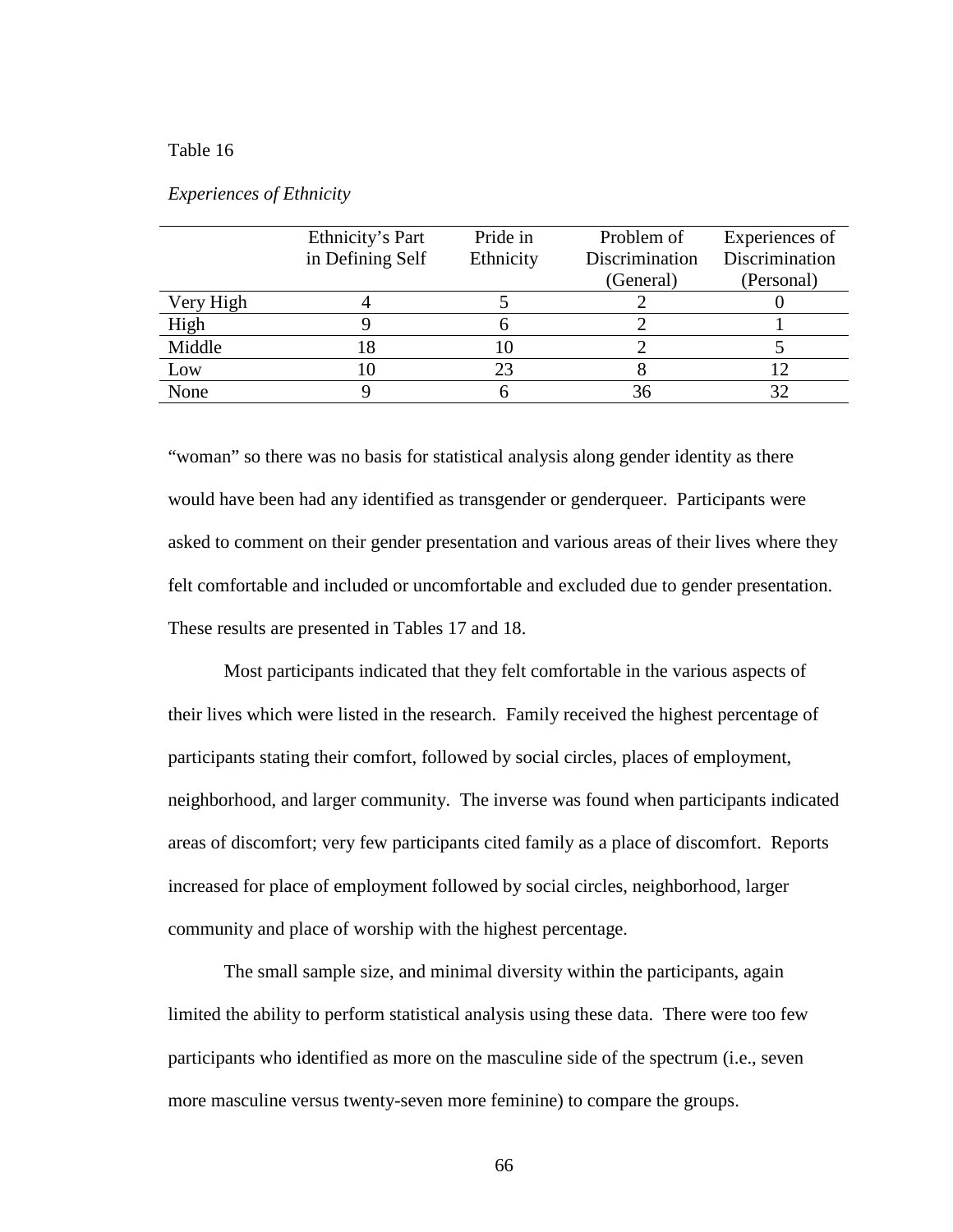|                            | Number of<br>Participants | Family | Neighborhood | Larger<br>Community | Social<br>Circles | Place of<br>Employment | Place of<br>Worship* | Overall |
|----------------------------|---------------------------|--------|--------------|---------------------|-------------------|------------------------|----------------------|---------|
| Traditionally<br>Feminine  | $\mathbf{r}$              | 100%   | 86%          | 86%                 | 100%              | 100%                   | 71%                  | 91%     |
| More Fem<br>then Masc      | 20                        | 100%   | 100%         | 95%                 | 95%               | 95%                    | 55%                  | 90%     |
| Androgynous/<br>Mixed      | 16                        | 86%    | 81%          | 81%                 | 86%               | 86%                    | 13%                  | 72%     |
| More Masc<br>then Fem      | 5                         | 100%   | 80%          | 60%                 | 100%              | 100%                   | $60\%s$              | 83%     |
| Traditionally<br>Masculine | $\mathcal{L}$             | 100%   | 100%         | 100%                | 100%              | 100%                   | 50%                  | 92%     |
| Overall                    | 50                        | 97%    | 89%          | 84%                 | 96%               | 96%                    | 50%                  |         |

# *Gender Presentation and Reports of Comfortable Areas of Life*

\* Several participants noted that they do not attend a place of worship so a score of less than 100% does not necessarily indicate that some were not comfortable, just that they did not attend a place of worship.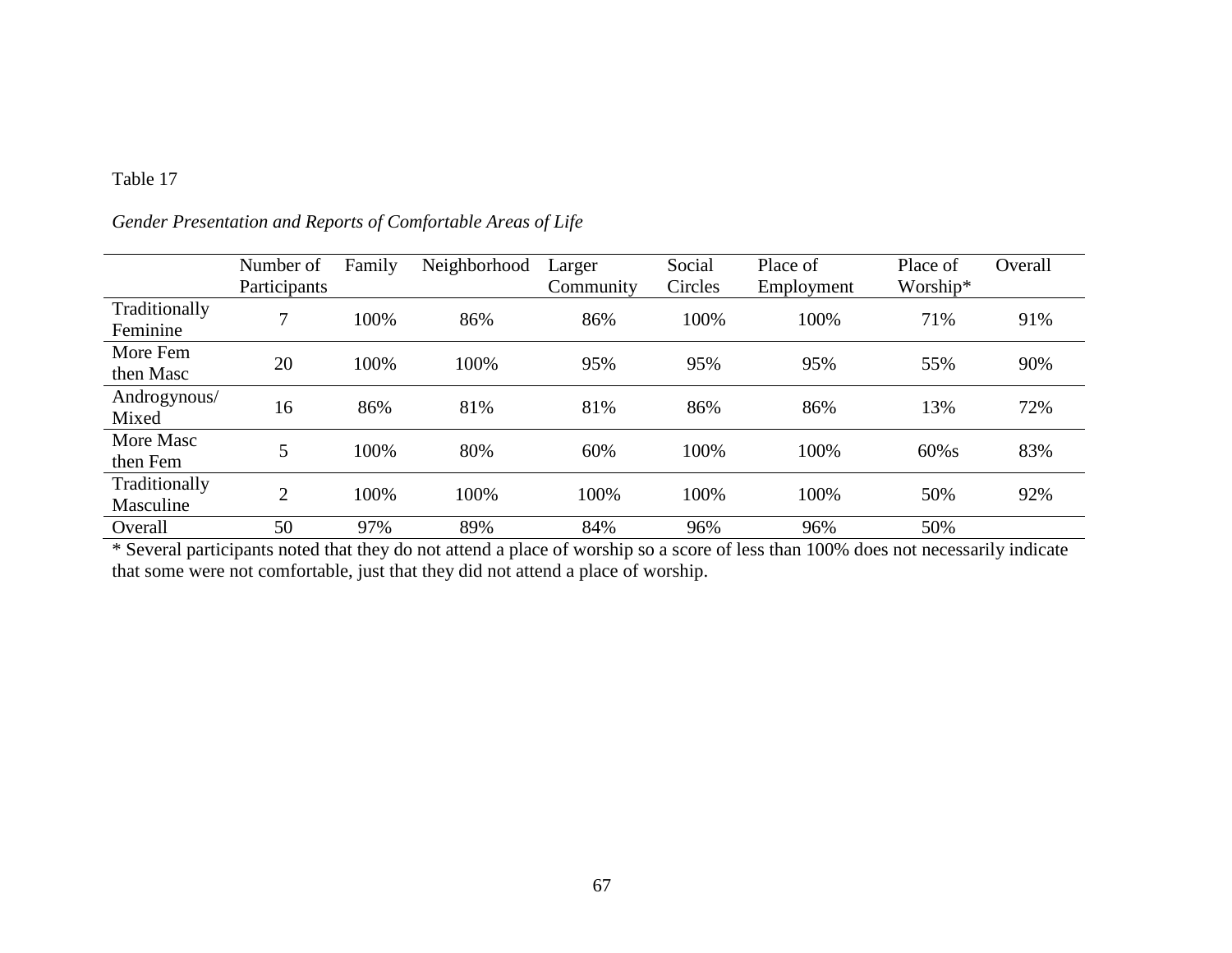|                            | Number of<br>Participants | Family         | Neighborhood     | Larger<br>Community | Social<br>Circles | Place of<br>Employment | Place of<br>Worship | Overall  |
|----------------------------|---------------------------|----------------|------------------|---------------------|-------------------|------------------------|---------------------|----------|
| Traditionally<br>Feminine  | $\mathbf{r}$              | $\overline{0}$ | $\boldsymbol{0}$ | $\boldsymbol{0}$    | $\boldsymbol{0}$  | $\overline{0}$         | $\boldsymbol{0}$    | $\theta$ |
| More Fem<br>then Masc      | 20                        | $\overline{0}$ | $\boldsymbol{0}$ | $\boldsymbol{0}$    | $\boldsymbol{0}$  | 5%                     | $\theta$            | 5%       |
| Androgynous/<br>Mixed      | 16                        | 6%             | 19%              | 19%                 | 13%               | 13%                    | 25%                 | 16%      |
| More Masc<br>then Fem      | 5                         | $\overline{0}$ | 20%              | 40%                 | $\overline{0}$    | $\overline{0}$         | $\overline{0}$      | 30%      |
| Traditionally<br>Masculine | $\bigcap$                 | $\overline{0}$ | $\boldsymbol{0}$ | $\boldsymbol{0}$    | $\boldsymbol{0}$  | $\overline{0}$         | 50%                 | 50%      |
| Overall                    |                           | 6%             | 20%              | 30%                 | 13%               | 9%                     | 38%                 |          |

*Gender Presentation and Reports of Uncomfortable Areas of Life*

\* 1 participant, who identified as "androgynous/mixed", noted discomfort due to gender presentation when traveling.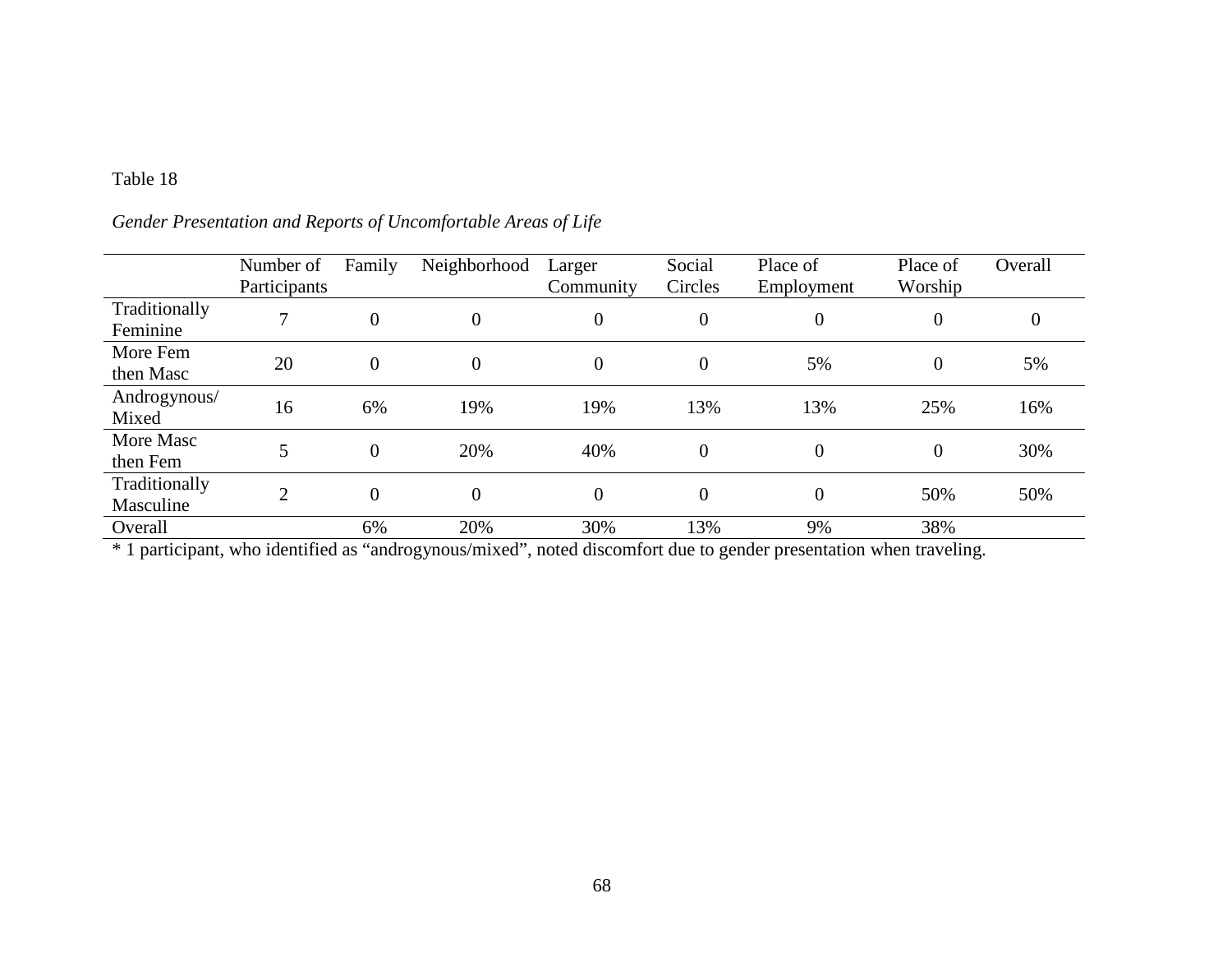Although most participants stated that they were comfortable in most areas of their lives, if the number of non-gender conforming participants had been higher, the comfort numbers may have decreased and the discomfort numbers increased.

#### *Experiences of Sexual Orientation*

Similar to the above sections, the researcher was interested in whether trends could be found between experiences of sexual orientation and preferences in donor characteristics. The researcher hypothesized that the more a queer person's sexual orientation was hidden from the outside world (through people assuming she was straight and her not feeling comfortable correcting them), the more she would be interested in a donor with physical characteristics similar to herself; this might limit the number of times one has to explain why she and her child do not resemble each other.

Participants were asked whether they thought that most people correctly guessed their sexual orientation; 19 stated "probably", 12 stated "maybe", and 19 stated "probably not". The "probably" group was compared, using a t-test, to the "probably not" group in terms of their rating of donor traits as being similar to themselves (as in Table 8); the "probably not" group had a higher mean score (11.63) than the "probably" group (9.05) although it did not reach significance ( $p=0.056$ ). A larger sample size might show that those who feel that strangers do not correctly guess their sexual orientation are more likely to prefer donor traits similar to themselves.<sup>7</sup>

 $7$  It is important to note that stating that people probably do not correctly guess one's sexual orientation identity does not necessarily mean that people guess that one is straight; it might include those who identify as bisexual and feel that people more often guess that they are lesbian.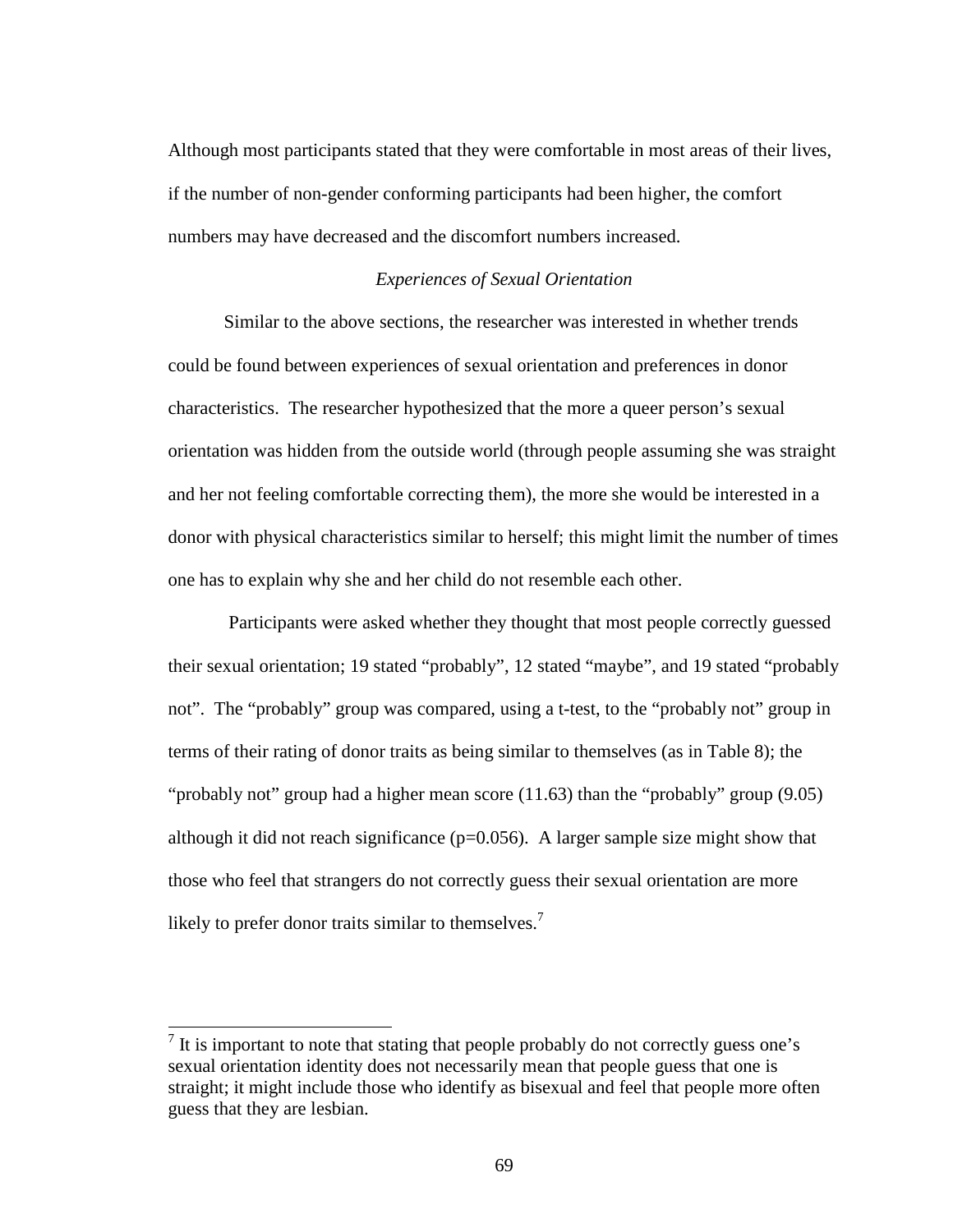Participants were asked how comfortable they felt correcting someone who incorrectly guessed their sexual orientation. No participants replied that they felt "very uncomfortable", one replied that she felt "fairly uncomfortable", 10 felt "somewhat comfortable", 22 felt "fairly comfortable", and 17 felt "very comfortable". Participants were also asked to comment on areas of their life where most people knew their sexual orientation and areas where they felt they had to keep it more hidden. Most of the participants in this study felt they were "out" in most areas of their lives. These results are presented in Table 19. As with other areas, the very uneven distribution across the groups prevents an analysis of whether there is a difference in donor preferences based on experiences of sexual orientation, specifically comfort with disclosing it.

While the small, and relatively homogeneous, sample in this study prevented most analysis of sub-groups, the overall view of how women select a donor who will be genetically related to their children provides interesting information which is discussed in the following chapter.

Table 19

| Most people Know | Careful about Expressing        |
|------------------|---------------------------------|
| 49               |                                 |
| 39               |                                 |
| 30               | 16                              |
| 49               |                                 |
| 44               | 13                              |
| 20               | 4                               |
|                  | $2 - with strangers$            |
|                  | $1$ – while traveling           |
|                  | $2$ – with professional clients |
|                  |                                 |

*Areas of Life where Sexual Orientation is Known or Guarded*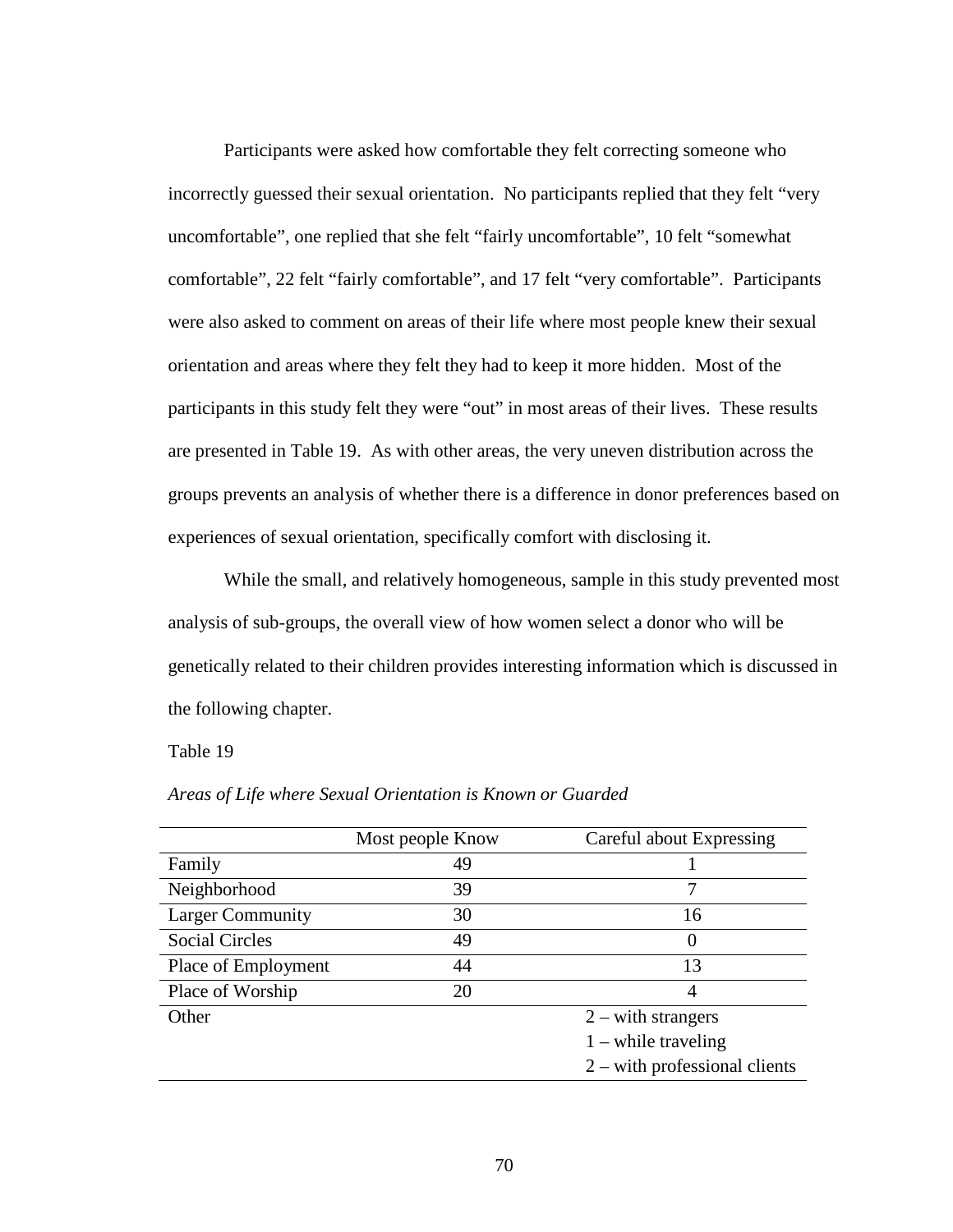## CHAPTER V

#### **DISCUSSION**

The intent of this research was to explore the preferences of non-genetic mothers when selecting an anonymous sperm donor. The researcher hoped to learn about which donor categories are considered most important and, within those categories, whether specific preferred traits resembled the genetic parent, non-genetic parent, neither, or both. The researcher also attempted to explore correlations between various aspects of a woman's sense of self and her donor preferences. Unfortunately, the large degree of variability within the sample, and the small degree of diversity in terms of the views and experiences of the sample, prevented the analysis of most possible correlations. When analyses were performed, a correlation between interest in someday meeting other donor offspring and the selection of donor personality traits emerged. That a significant result was found when comparing groups with equal numbers of participants supports the idea that future research which balanced participants across different aspects of life experiences and views might also find significant correlations in their donor selection patterns.

As the quantitative analysis did not demonstrate significant correlations, the findings are discussed in terms of three main themes which appeared: (1) there is great variety in which donor characteristics are prioritized and why, (2) participants often matched donor traits to themselves, but with some exceptions; and (3) participants'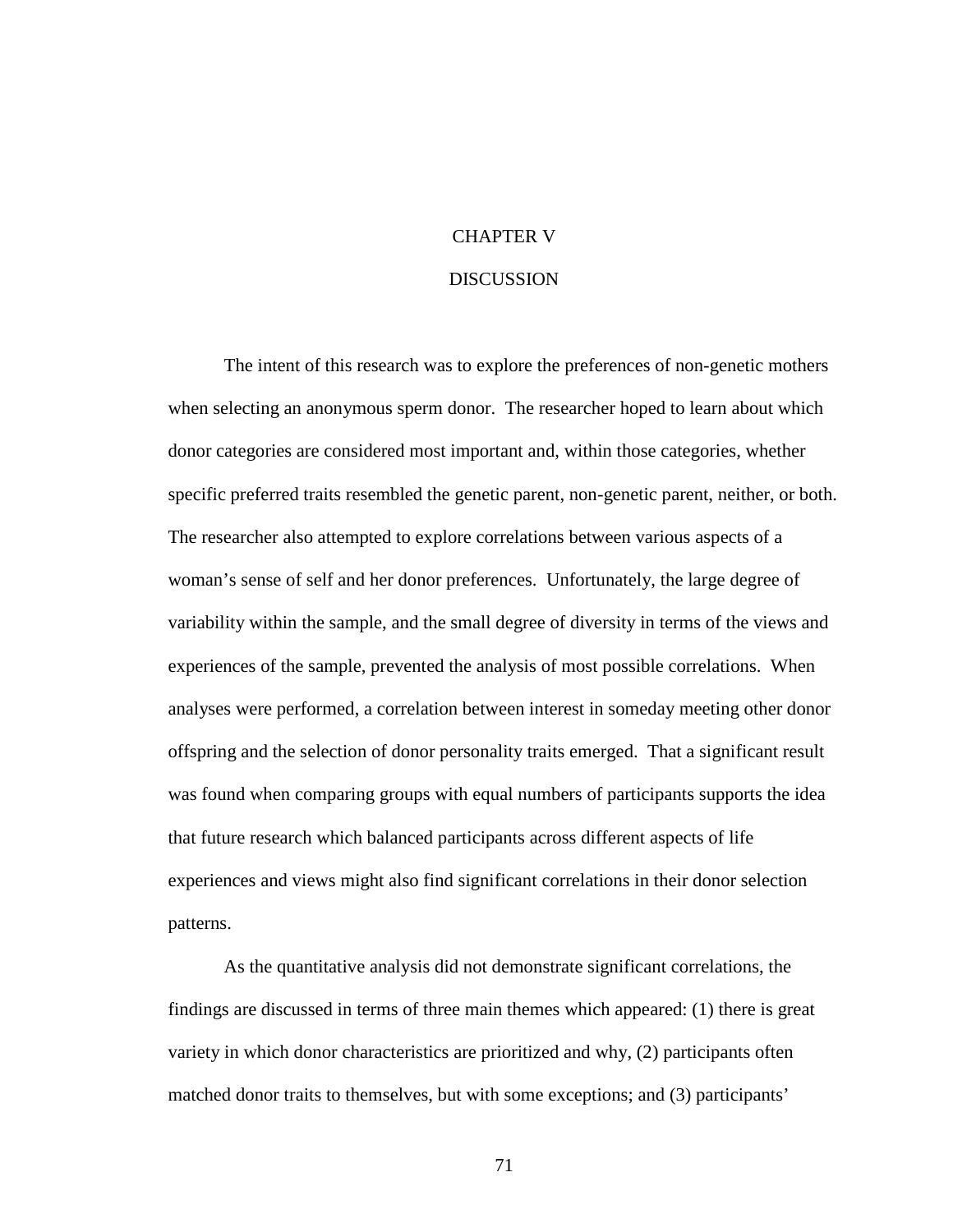preferences, for the most part, followed general societal norms and perceptions of success. A discussion of the findings, as well as suggestions for areas of further research, follows.

#### *Variety in Donor Preferences*

The participants in this study showed great variety when rating the importance of donor categories. All categories except "Personal Health" had importance ratings ranging from "very important" to "not important" (see Table 1). Some showed a continual increase or decrease in ratings of importance while others had an uneven distribution. The categories of race, ethnicity, intelligence, personal health, family health, and family longevity all started with high numbers of participants rating them "very important" and showed a decline in numbers of participants giving them "less important" ratings. This indicates that these categories were considered important by most participants, although there was some variation and some who considered them unimportant. The categories hair texture and religion all had small numbers of participants rating them "very important" and an increase in numbers of participants giving them less and less important ratings, indicating that they were not generally considered important, although there were individual exceptions. The other categories all showed different patterns of responses; some were weighted more towards the middle categories with few ratings of "very important" and "not important", some had a more even distribution across several of the categories, and some did not show any consistent pattern at all. The great degree of variance that can be seen in the importance ratings of these categories is illustrative of the great diversity in how individuals select an anonymous donor.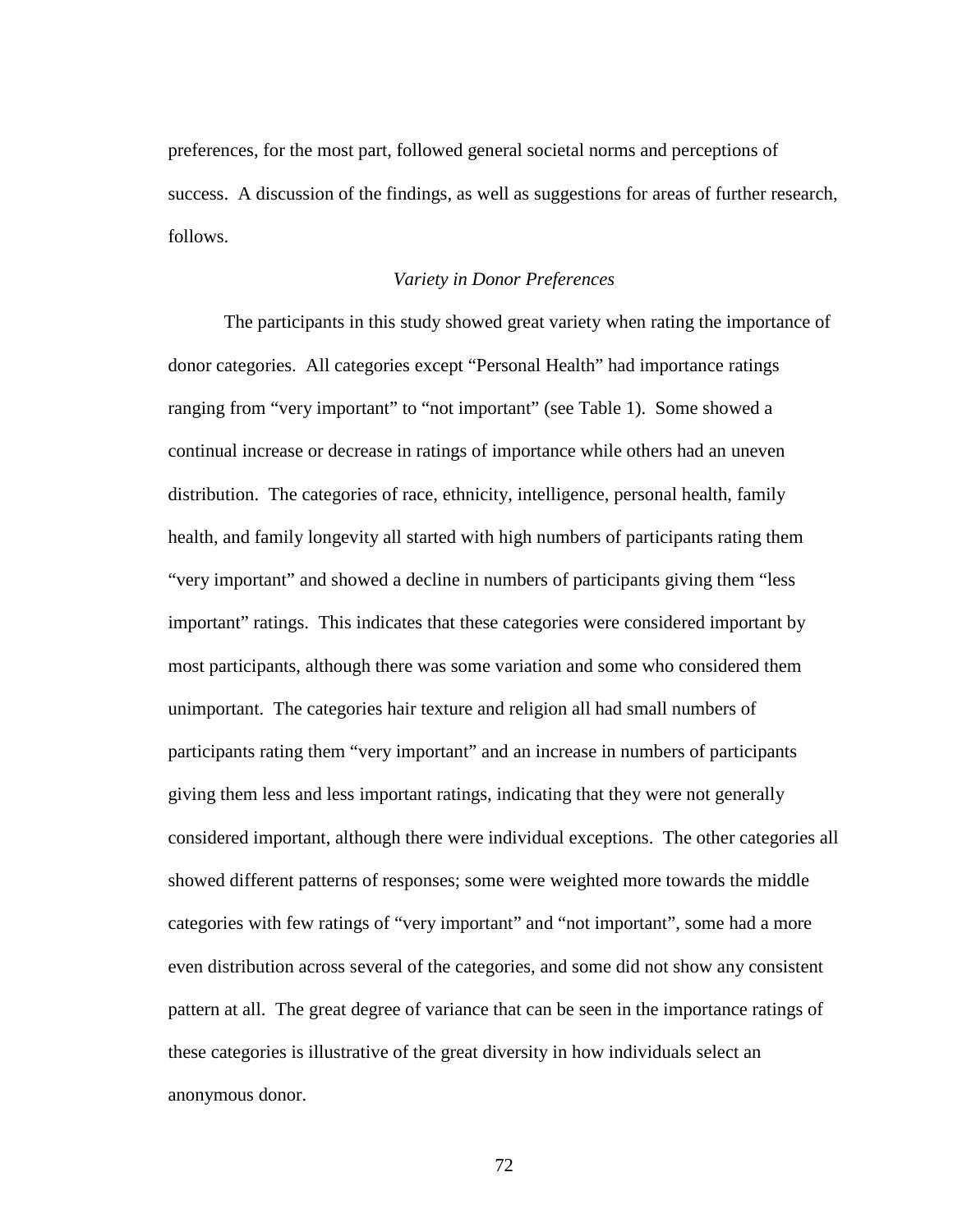Differences were found between the number of participants rating a donor category as "very important" and those who actually commented on that category when discussing their top five priorities. For example, personal health, family health, intelligence, race, and family longevity received the five highest weighted scores for importance (Table 2) but they had different numbers of participants rating them as "very important" (Table 1) and selecting them in the top five priorities. Although 39 participants rated personal health as "very important", only 21 participants cited it as among their five most important categories. Similarly, family health was ranked "very important" by 34 participants but only cited 29 times and race was ranked "very important" by 22 participants but only cited 19 times. This may indicate that these participants had more than five "very important" categories in the initial ranking, or it may indicate that they had "veto" traits or characteristics which they were not actively including in their donor search process (hence the exclusion from the five most important categories) but which were considered to be very important and perhaps swayed the participants' judgments about donors without their realization. Family longevity may be the most striking of these: it received an overall importance score of 139 (Table 2) and was rated as "very important" by 18 participants (Table 1) but was not cited a single time when the participants rated their five most important categories (Table 3). Intelligence was the only of these five categories in which a smaller number of people rated it was "very important" (20 participants) then placed it in their top five importance categories (32 participants).

Overall, the results with regards to the importance of donor categories show a great deal of variance. Almost every donor category listed was rated as important by at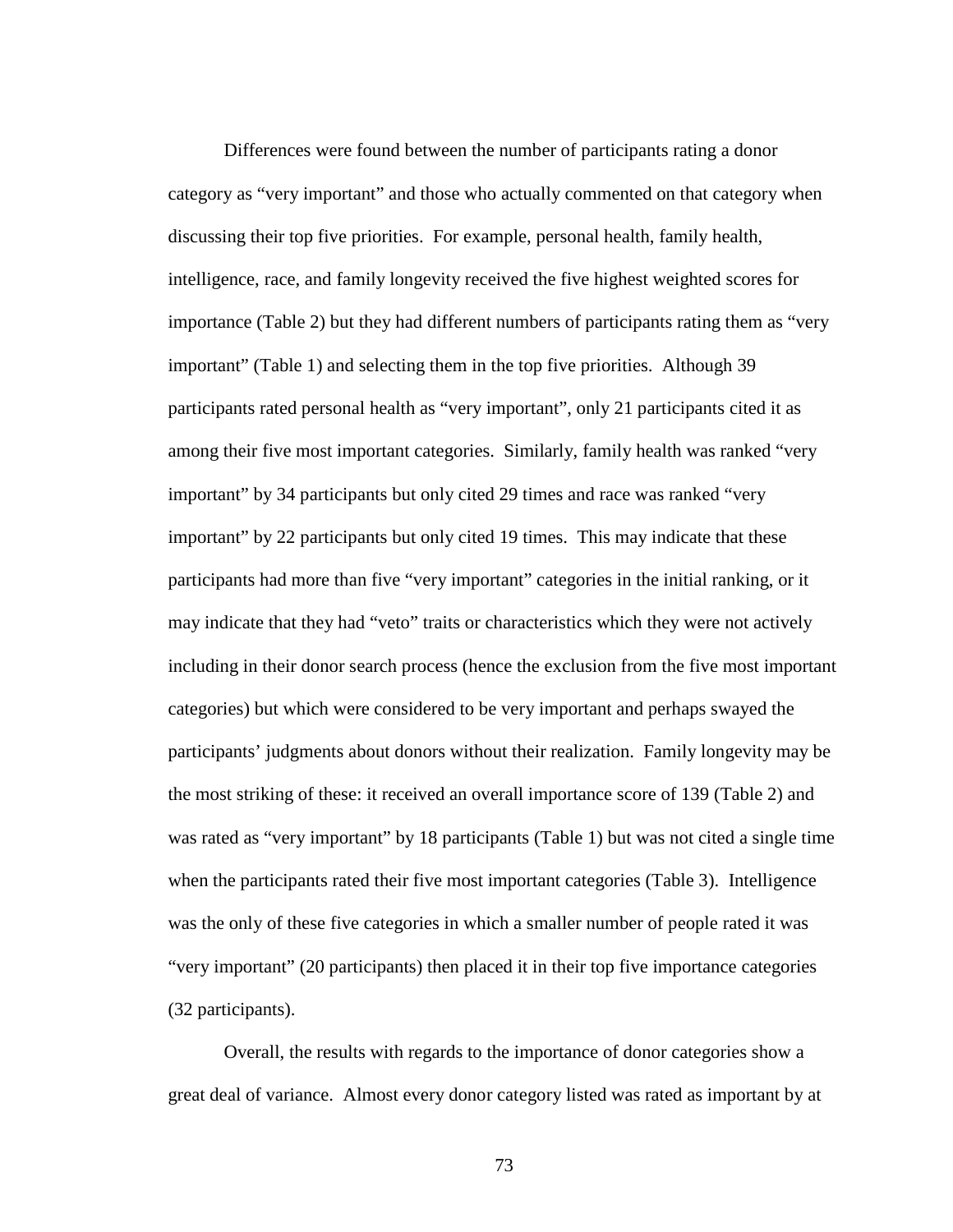least one participant and almost every category which received many "very important" scores also received some "not important" scores. This demonstrates that there is a great deal of variability in what women are looking for in an anonymous donor; exploring the reasons for this variability, why some things are important to one person while other things are important to another, is an area for further research and exploration. The rating of donor categories also shows some inconsistence with differing numbers of participants rating a category as "very important" versus selecting it as one of their five most important categories. This speaks more to the internal variability of the participants where there is some degree of difference between how important one considers a category to be and how actively one's search includes that category. For example, one might not actively be searching for donors whose grandparents lived to be over the age of 70, but one might consciously or unconsciously not feel good about (and hence not select) donors whose grandparents did not live to that age.

There was also great variety in terms of why participants indicated that these traits were important to them. As noted in the findings (Table 4), matching the parents or extended family was the most frequently cited rationale followed by interest in a child's future success, gut feelings about the donor characteristics, and finally selecting for a trait different from the parents or extended family. Instances of selecting a donor trait to match the family decreased as the order of importance of the trait decreased while gut feelings about the donor showed the opposite pattern. This indicates that matching the family is of primary importance to parents but then, after that desire has been fulfilled, the "gut feelings" and thoughts about the donor himself act as a secondary mechanism for screening donors. This further illustrates the great complexity that goes into selecting a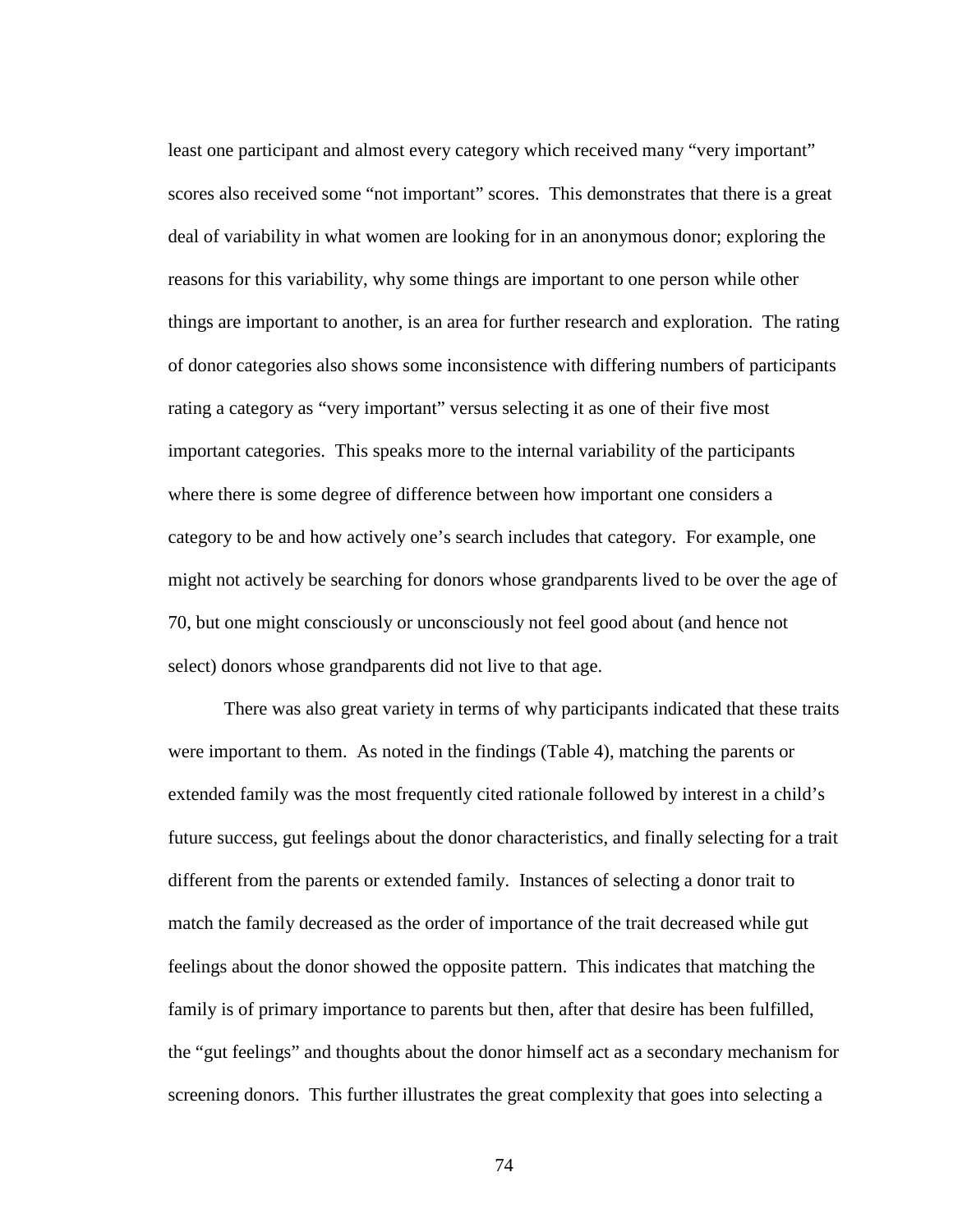donor; interest in a child's success, which stayed fairly consistent across the top four levels of importance, and matching the family appear to be of primary importance while feelings about the donor himself appears to be of secondary importance. These gut feelings are likely the final determining factor between two or more donors who have all "passed" the initial screening criteria of similarity and success.

Participants appeared to have different rationale for preferring different donor characteristics (Table 5). Matching parents or extended family was cited exclusively, or almost exclusively, for race, ethnicity, hair color, and eye color. The child's future success was the second most frequently cited rational. Arguably, all parents hope for their children to be successful, but the process of a donor search forces parents to determine what they think will make their children successful. In this study, the categories of personal health and family health were primarily cited as contributing to future success; the category of intelligence also had a high "future success" score, although it was the same as the "matching family" score. Other categories showed too even a distribution across multiple rationale to be able to group them. These patterns demonstrate a following of society's view that members of a family should look similar in order to be able to be viewed as a family unit. They also show support for society's view that health is an indicator of success and that health conditions have strong genetic ties. These ideas will be discussed further in the "matching to parents" and "societal norms" sections of this chapter.

#### *Matching Donor to Parents*

As stated above, matching the donor to the one or both of the parents was the most commonly cited rationale for preferring a specific donor characteristic. This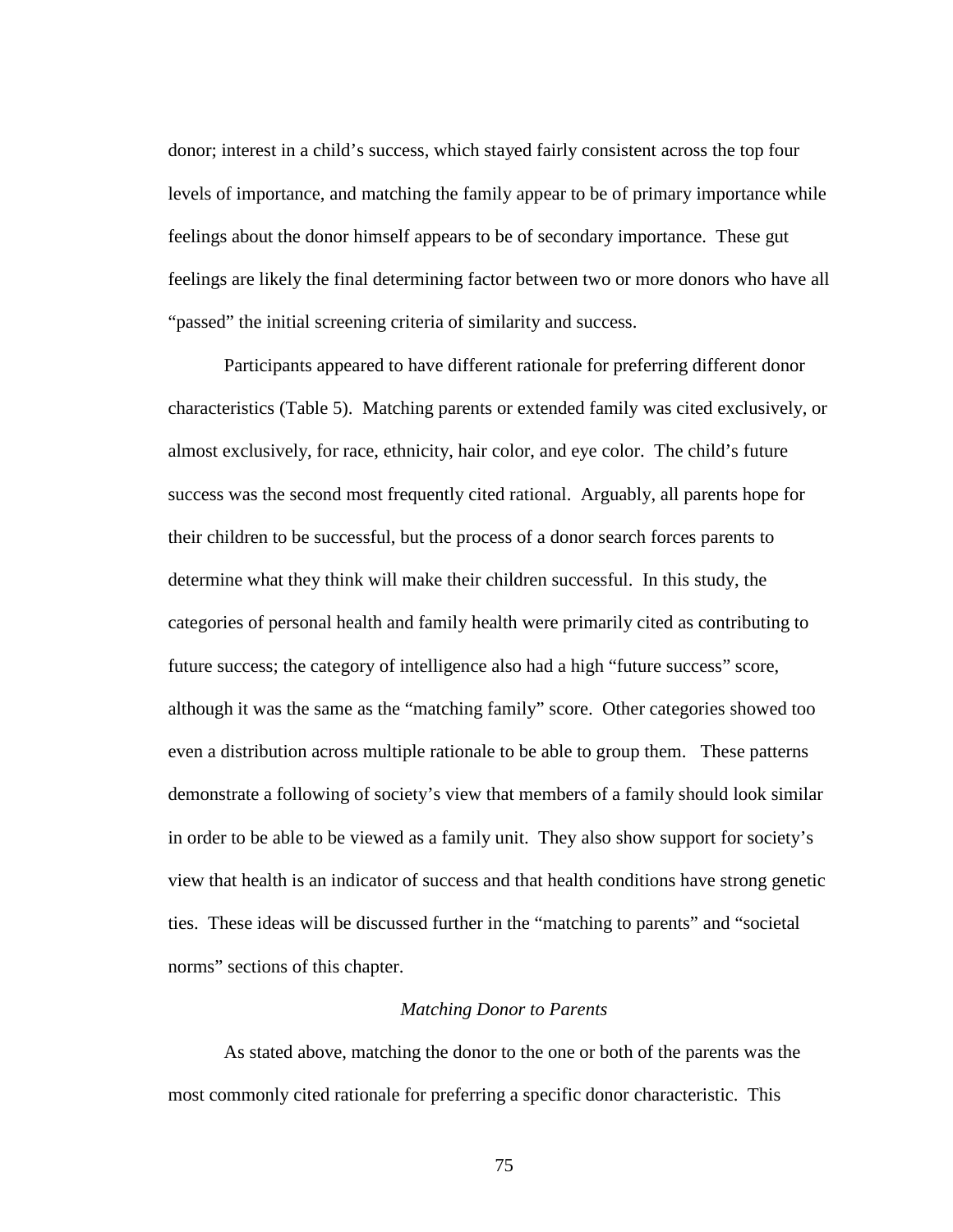supports previous findings that matching the non-genetic parent is considered a high priority (e.g. Jones, 2005; Koeplin, 2008; Kranz & Daniluk, 2006; Scheib, Riordan, & Shaver, 2001). In this way, the general societal view of families as looking like and being similar to each other is maintained. As observed by Jones (2005), this can be viewed both as adhering to heteronormative behavior and as subverting it, as the ability to have physically similar offspring is no longer the exclusive purview of heterosexual couples.

Some participants noted that they felt it would be easier for their children to

resemble the parents although they did not frame it in the same sense of "future success"

as they did with other categories. For example:

"Well *[sic]* we are both white, and it would be easier to race *[sic]* a child of the same race."

"As lesbians living in the South (Georgia), we feel that we face enough challenges living as an alternative family. We didn't want to compound the issue by using a donor of a different background, which would bear mixed-race children. We also had concerns about being able to provide and encourage a sense of culture within an ethnic group to which we do not belong."

"We were very (internally, not with each other) conflicted about this issue. We are white and would not have minded a donor of another race EXCEPT that we were trying to make life a bit easier for our daughter by helping her to appear more similar to both Moms (perhaps she would receive less invasive questions). We also were trying to limit the number of variables in her life that might bring on feelings of pain or isolation, since we are already sensitive to the fact that she is part of a gay/non-traditional family. We thoguht *[sic]* that if her race made her appear very different from us and our extended family, that might create even more feelings of differentness than she already may have."

No participants addressed the advantages that white privilege would have for their

children and whether that factored into their selection preferences. One could argue that

quotes such as the above demonstrate a subconscious preference for wanting to pass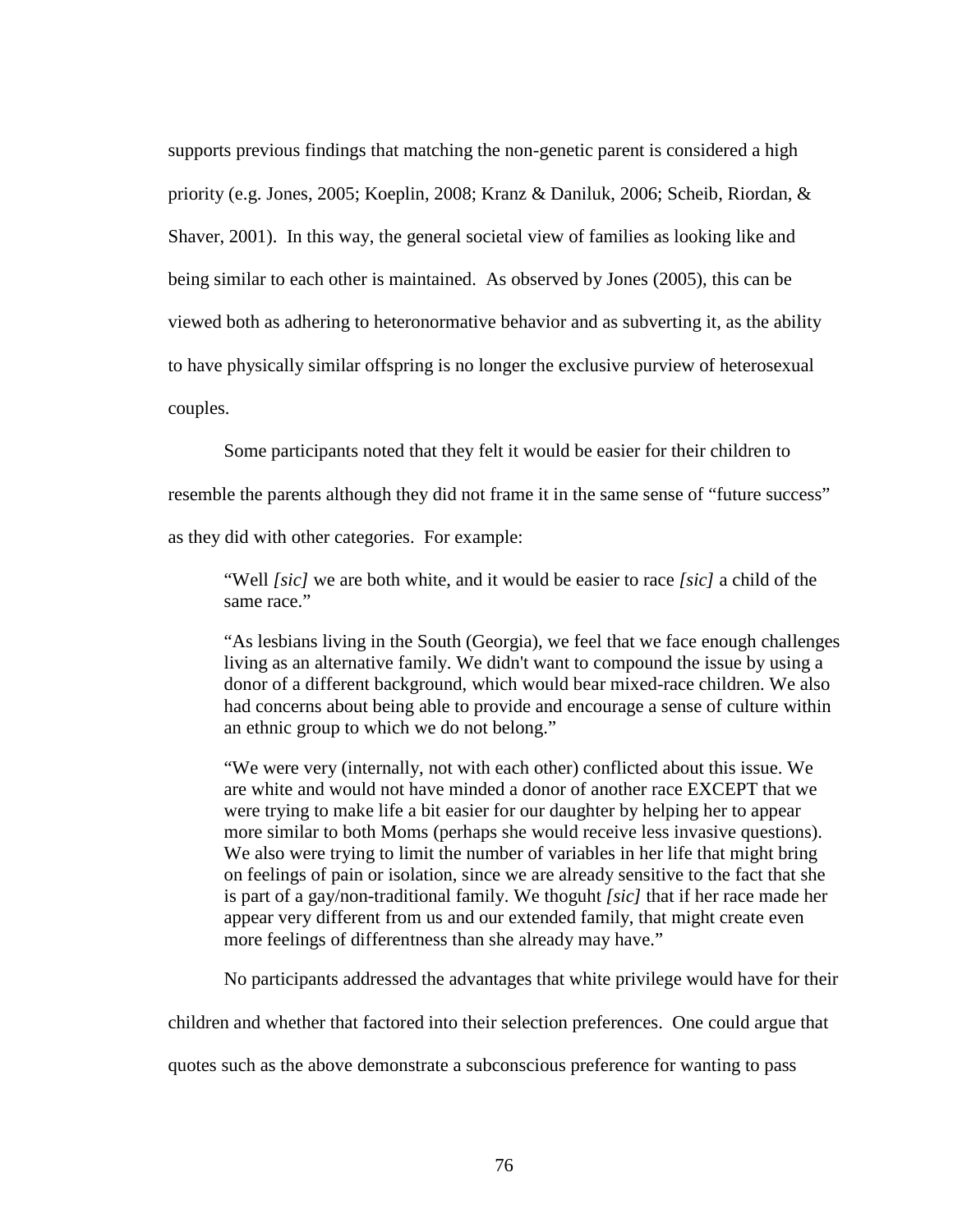along white privilege to one's child. The issue of race will be discussed further in the societal norms section of this chapter.

Race was not the only category in which participants expressed an interest in shared physical traits. Many wrote of wanting their children to look like them, presumably to establish a sense of connection within the family and to "look like a family" to outsiders. As one participant wrote, she "wanted to avoid little old ladies asking, 'Where'd you get that red hair!?' all the time," and so selected against red-haired donors as neither she nor her partner had red hair. "Coming out" is generally considered an ongoing process to be navigated as one encounters new situations and new people, rather than a one-time event. The desire to avoid questions which might force oneself to disclose the non-heterosexual make-up of the family and the non-traditional means of conception was the reason the researcher looked for correlation between donor preferences and degree of comfort clarifying one's sexual orientation to those who guess it incorrectly. Unfortunately, the sample in this research was not large enough and did not have enough variation in degree to which participants felt comfortable or uncomfortable outing themselves for any trends to be found. This is an area where future research with a more deliberate selection of participants across groups with different levels of comfort could be very helpful.

Participants also expressed interest in matching the donor for traits other than physical characteristics. Matching was cited with the same, or nearly the same, frequency as future success for intelligence, athletic ability, musical ability, interests and hobbies, and personality. This demonstrates a fairly solid view that these aspects of oneself have a genetic or heritable component. They also show an interest in a sense of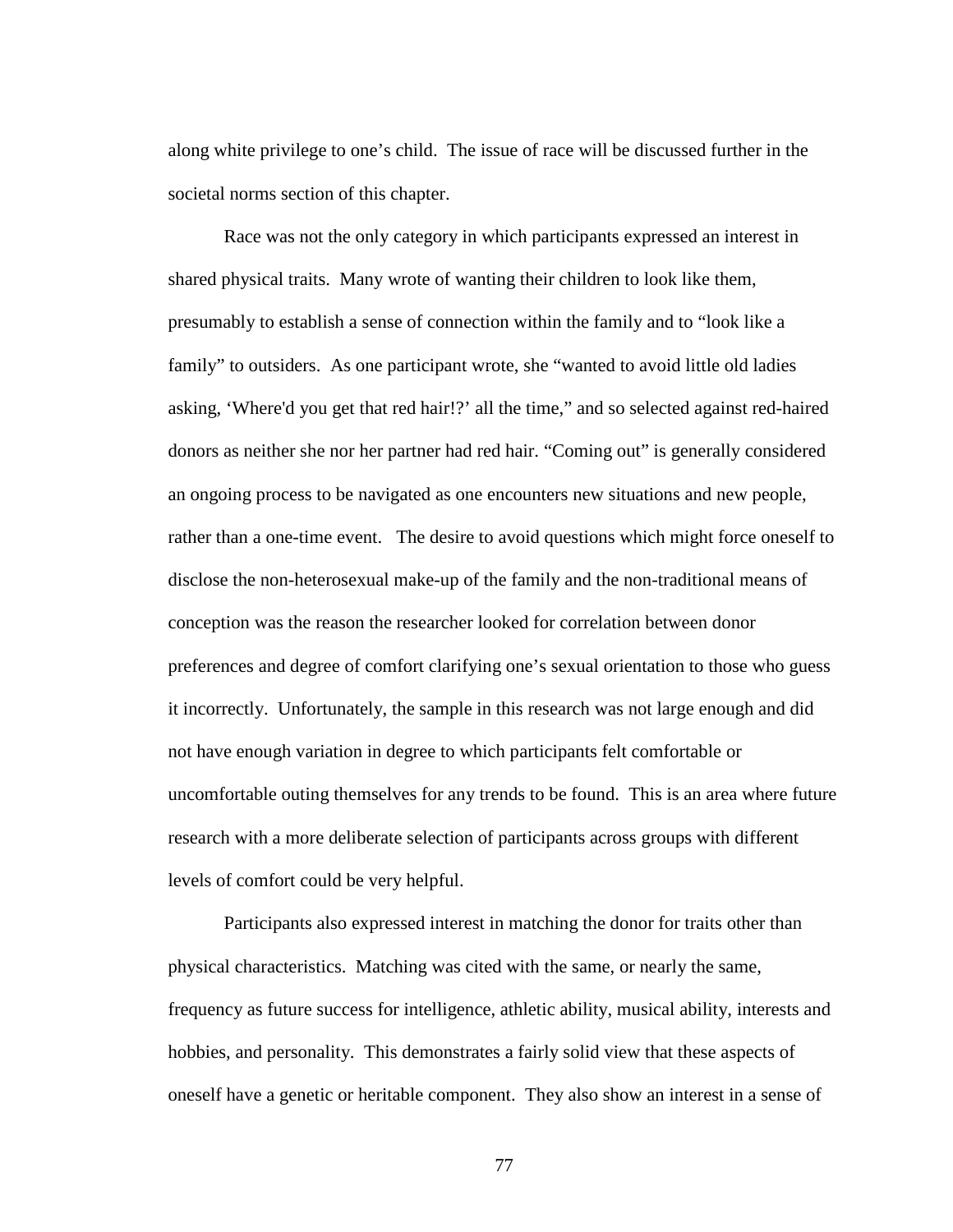connection between the non-genetic mom and the donor through wanting him to have similar skills and interests such as one participant who wrote, "I wanted a donor that was intelligent, but also seemed to have a personality similiar *[sic]* to mine."

There were also examples of participants specifically seeking donor traits different from themselves and their partners. This occurred in the categories of skin tone, height, weight, artistic ability, personal health, and family health. In each of these, the participant wrote of trying to compensate for or balance a trait in themselves or their partners which they saw as undesirable or disadvantageous. These patterns will be discussed further in the following section.

#### *Societal Norms and Perceptions of Success*

For the most part, participants in this study followed general societal ideas, especially in three areas which will be discussed: race, desirability of being tall and thin, and health as genetically transferrable. It is not terribly surprising that the participants, who came from a fairly homogeneous group of individuals from the United States, Canada, and Europe, would voice similar viewpoints. Although, given the fact that they were already living their lives and starting their families in a non-traditional fashion, it was possible that they would have showed greater departure from these social norms.

Participants who commented on the category of race expressed support for the validity of race as a category with genetic meaning, rather than it being a socially constructed category. It was often cited as the first category for narrowing down the donor list to those who would resemble one or both parents; as stated by one participant, "We wanted to use a donor that looked like both of us. Race was an easy place to start that took out donors that looked the least like us." This statement illustrates the status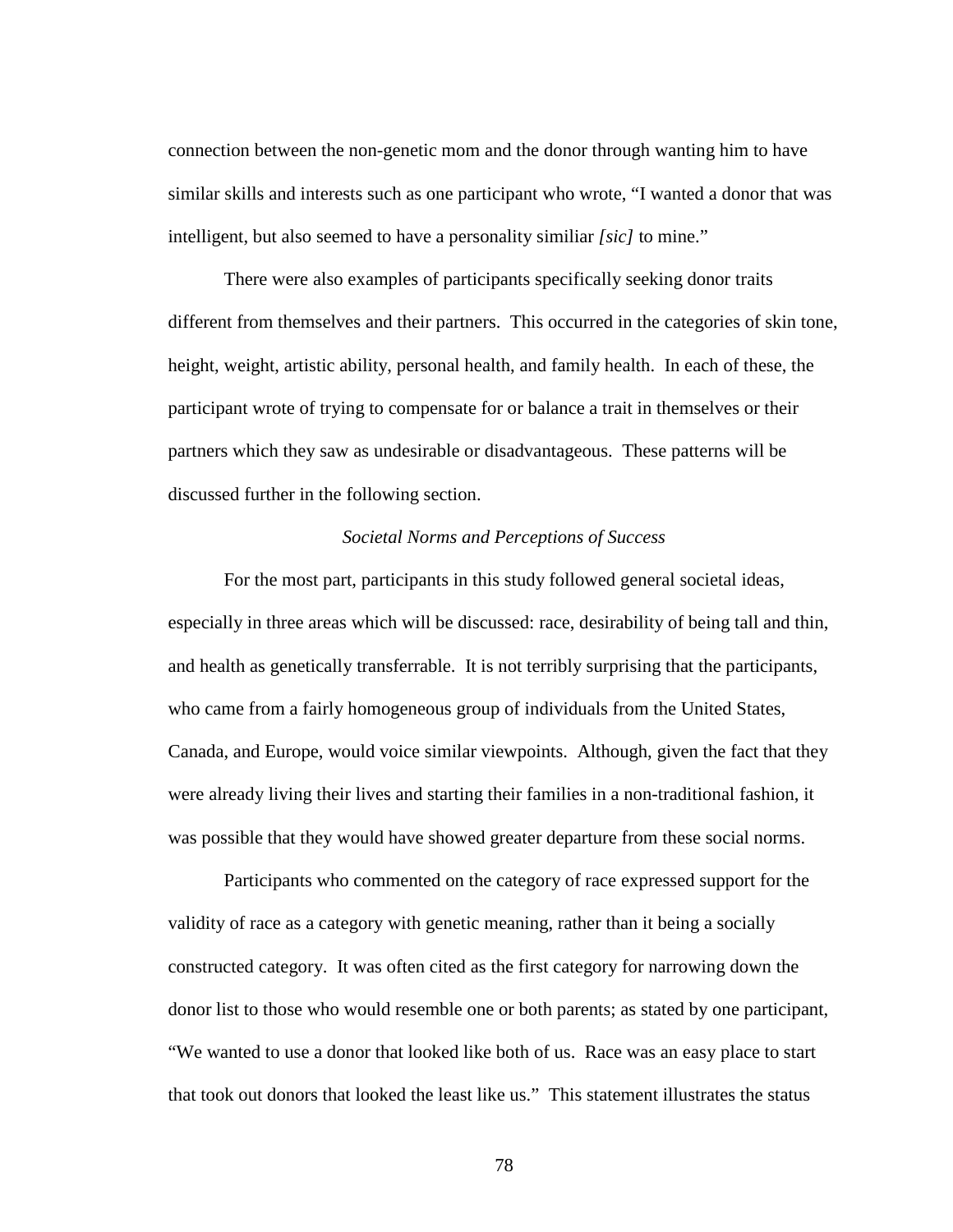that race is given in our society and glosses over the huge variability of appearance which is found within all racial categories; most sperm-donor catalogues list hair color, eye color, skin tone, and hair type which could give a more accurate representation of physical similarity than the general category of race. Granted, part of the prominence of using race as a donor search category might be influenced by the cryobanks themselves who often list race first on a search page; some also take great pains to ensure that vials of sperm are color-coded by racial category as a way to further endure that no "mistakes" are made (Szkupinski Quiroga, 2007).

The participants who identified as white were not the only ones who had a preference for a donor with a race similar to themselves, supporting the findings of Koeplin (2008) that inter-racial couples try to match the donor, by race or characteristics, to the non-genetic mother. In the current research, one participant wrote, "we are a biracial couple and wanted a child of color," while another stated, "we are a interracial couple and wanted to select a donor which shared our ethnic background." Of note, though, is that in neither of these cases did the participant specify a specific race which they preferred or a race which they were avoiding, unlike many participants who identified as white and specifically stated that they preferred a white donor or were avoiding donors of color. Instead, one of these respondents listed "ethnicity" as what they preferred (without providing further details) and another stated "chance for a brown skinned baby." This may be indicative of the challenges of finding a donor of color who matches all of one's criteria (see Koeplin, 2008 and Szkupinski Quiroga, 2007) so that matching skin tone or other characteristics may be more possible than matching a specific race. It may also be due to the frequency with which "white" versus "non-white"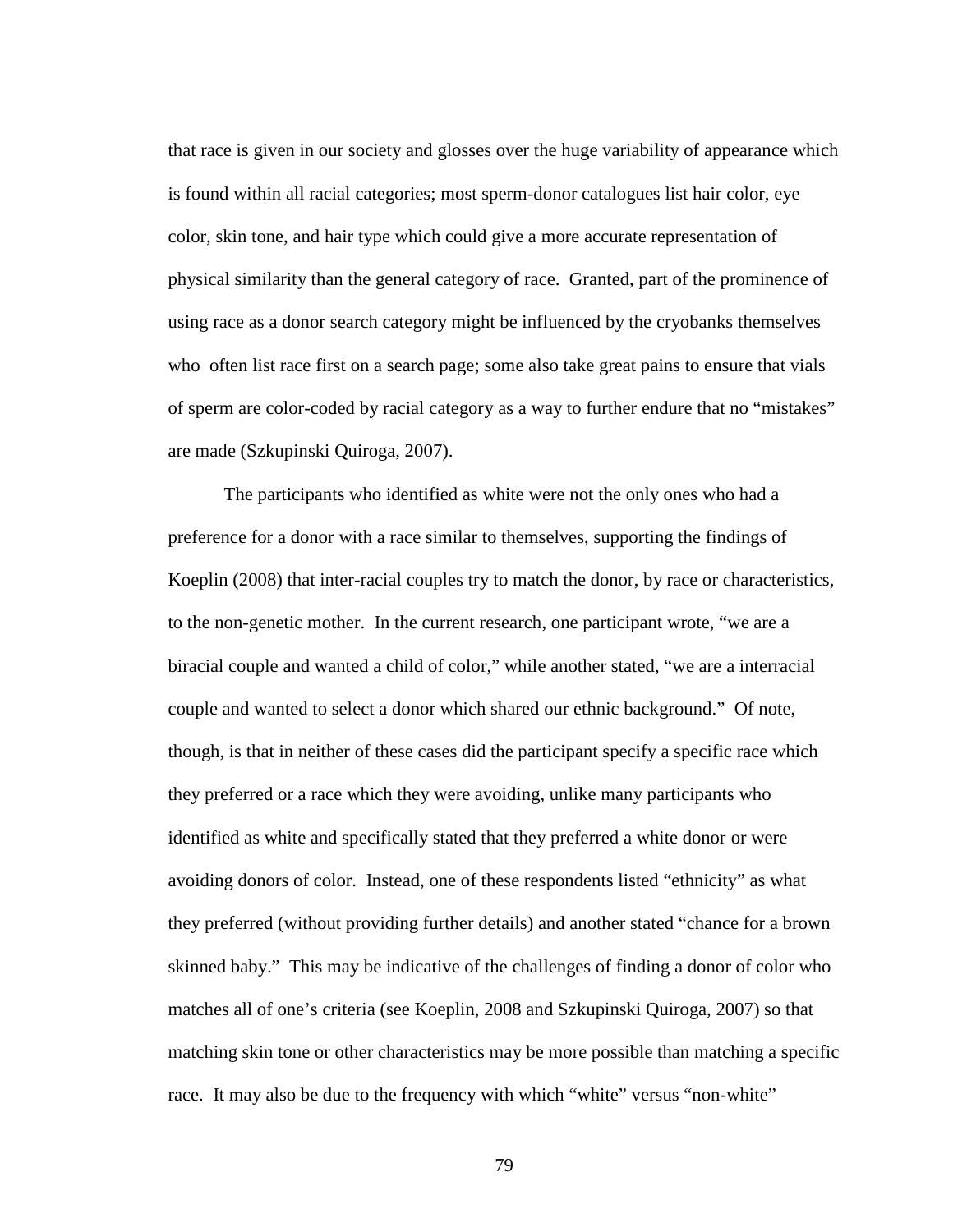distinctions are made, lumping all people of color into one category and preserving the idea that whiteness is a "pure" category. In the United States, this idea of pure whiteness stretches back to laws decreeing that an individual with so much as one non-white ancestor was not considered to be white, whereas a person of color with one white ancestor was still considered a person of color.

Two participants in this research indicated that they sought a donor who was racially different from themselves. One, who identified as white, indicated that they had matched the donor to her partner stating, "My partner is Chinese and we wanted a Chinese donor as well." She did not provide further elaboration about why this was important given the fact that the partner would be the genetic parent, but it may show a departure in the view that a child's race should be that of its parents (or a combination of its parents). This participant also indicated that she and her partner planned to have more children and that she planned to be the genetic parent to future children; this could have influenced the decision to have a Chinese donor if they planned to use the same donor for all children and wanted to show a connection that way. One other participant broke from the norm of matching race to parents and stated that they "planned to adopt too and it was likely that the child would be of color. We wanted to create some sort of 'relatedness'." Though this departs from the view that offspring should resemble their parents, it supports the view that families should have some degree of similarity. As opposed to other families quoted in previous sections who felt that it would be very challenging for their child were s/he not to resemble the parents, these participants were more concerned that it would be challenging for siblings not to resemble each other.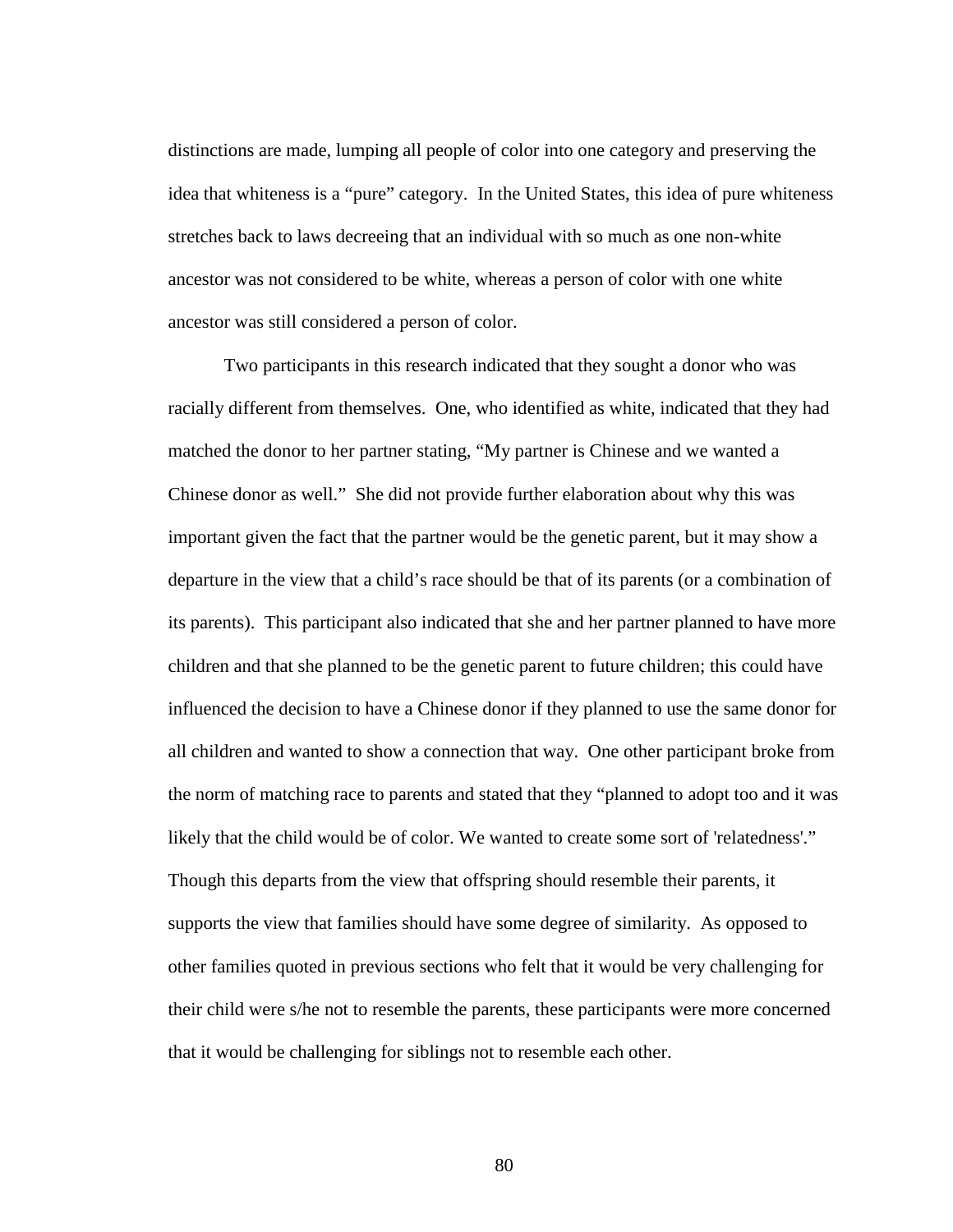Other categories of preference also demonstrated social norms. The areas of height and weight were two categories where there was frequent mention of a desirable height (tall) or weight (slim) and that these would be advantageous to children. Both of these areas are fairly subjective; although exact heights and weights for the donors are frequently listed, it is up to the parents to decide whether these represent a "good height" and "good weight".

The category of height showed slightly more complexity than the category of weight: among participants who noted that they considered themselves "short", some sought a similar (short) donor while others sought a different (tall) donor. Those who sought what they considered to be short donors referenced an interest in having similarity between the donor and themselves:

"To have similar physical donor characteristics to myself (and my partner). We're both short."

"I'm short and I didn't want to pick a donor with really tall genes."

Other participants referenced their personal negative experiences of being short or a

general view that it is advantageous to be tall:

"We both come from fairly short families and thought this would be a chance to even the playing field for our child."

"We're both on the shorter end of the scale and have disliked it our entire lives."

"I'm quite short. Reaching cabinets is important."

"My partner and I are both SHORT (5'2" and 5/3") and it's a pain to be so short. We're hoping our kids won't have any trouble finding pants that fit (unlike their moms)!"

"I'm short and didn't want our child to go through life always having to have pants hemmed."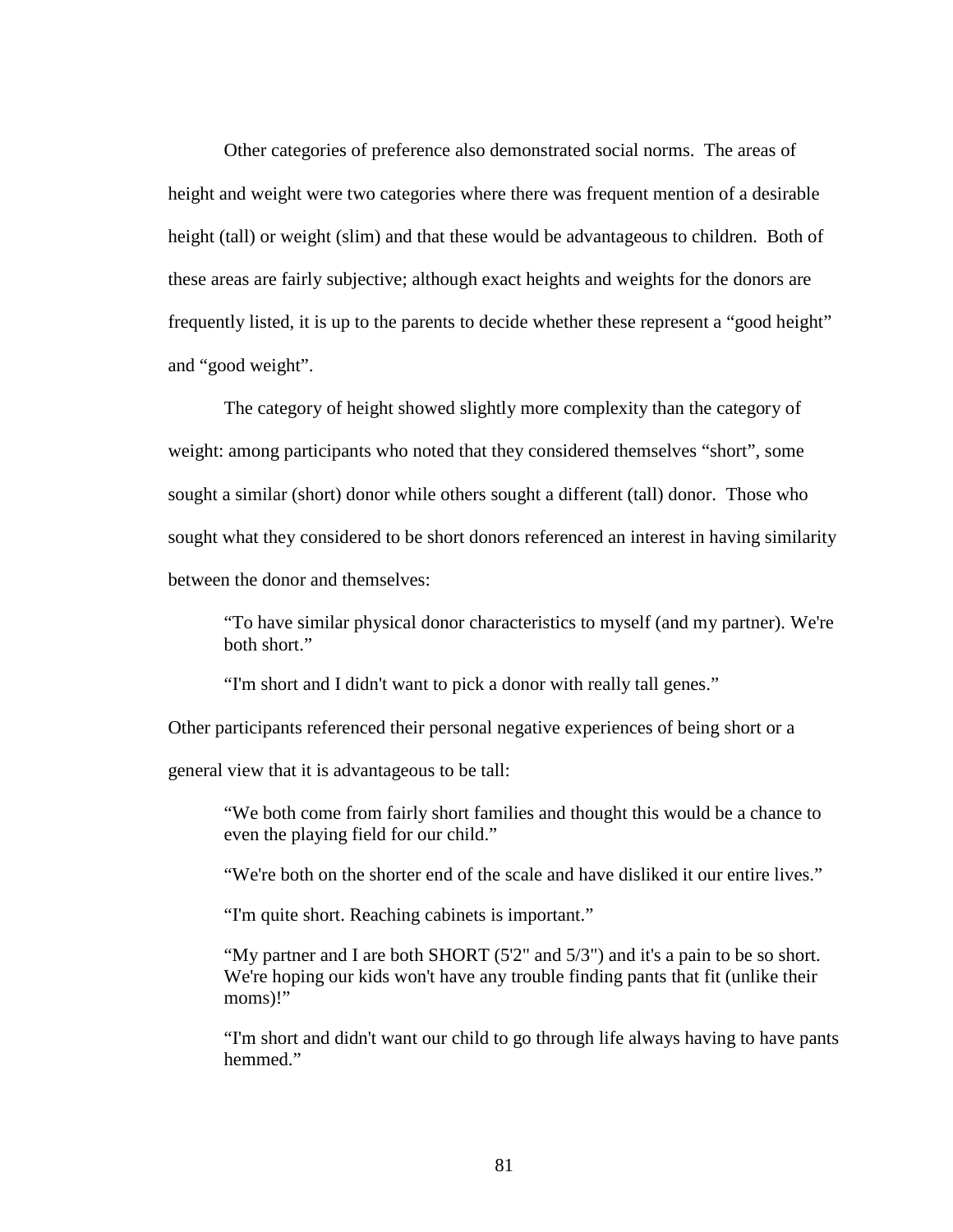Some participants who viewed themselves as tall referenced selecting a tall donor for similarity's sake.

"We're tall and like tall and fits with athletics."

"My partner is of average height, while I am tall, and we wanted the most accurate combination of our characteristics after health history"

Two participants explicitly stated that they felt being tall was preferable to being short:

"We think that being tall is an advantage in life, so we want this for our baby."

"Because tall people are more successful in life."

No participant wrote about viewing herself as tall and searching for a shorter donor, although one participant did respond, "We didn't want a donor who was too too *[sic]* tall or short." A bias against selecting a "short" donor when one is not short oneself demonstrates the societal idea that it is preferable to be tall.

Similarly, evidence of social bias was shown with regards to the issue of weight. Contemporary United States culture views "excessive" weight as a social, moral, and health issue; people viewed as overweight or obese face a great deal of social stigma and stereotyping, the effect of which may be greater on women than men (Cossrow, Jeffery, & McGuire, 2001). Participants in this study who mentioned weight all wrote of selecting for "good" (i.e. low) weight and selecting against what they saw as likelihood that the donor, or his family members, were "overweight". Some wrote of trying to counteract their own experience or the genetic mother's biology:

"My partner and I are prone to being a bit overweight so it seemed wise to have a thinner donor to even things ouut *[sic]* a bit!"

"Much history of obesity in my family"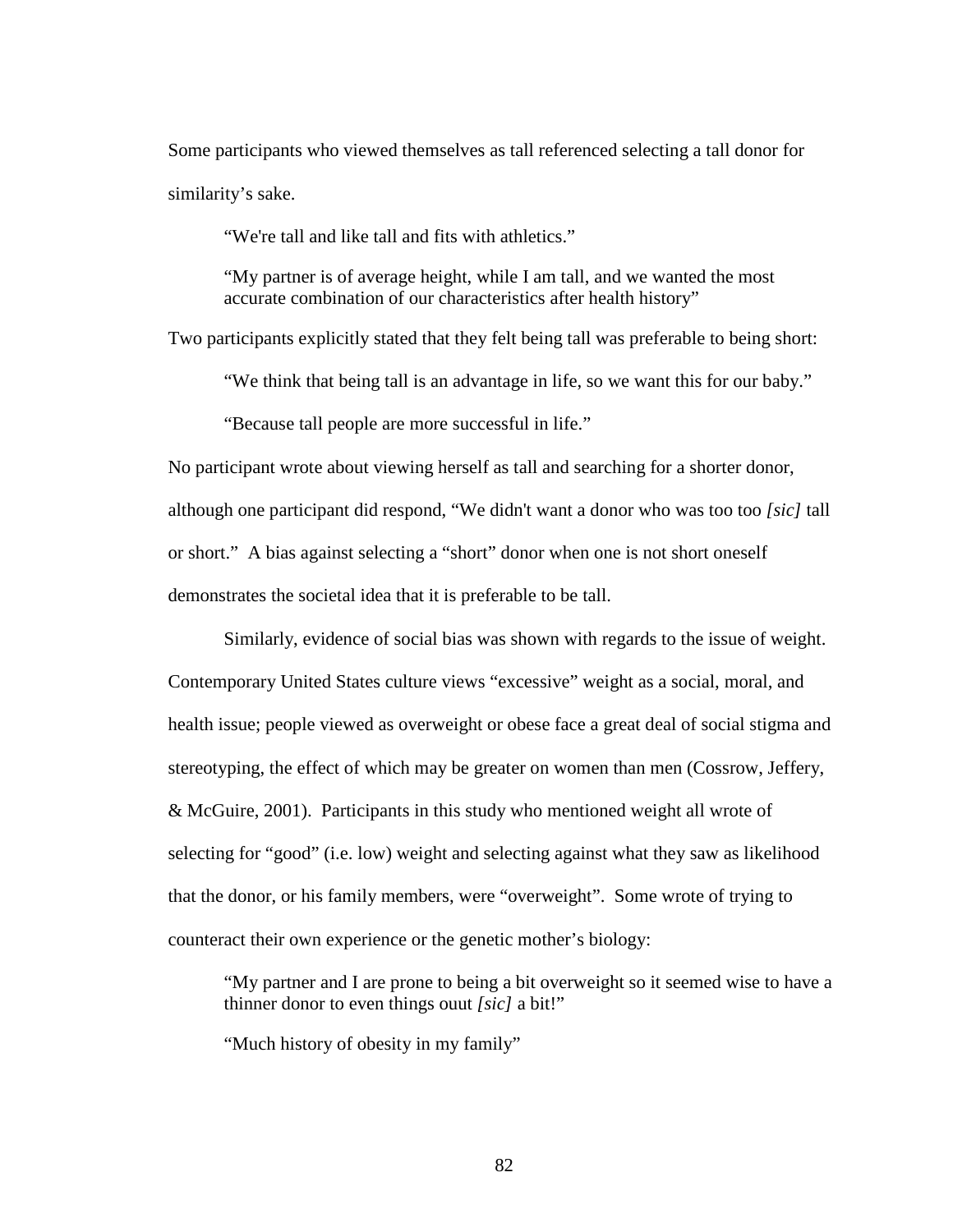"Birth mom has obesity in her family, so we wanted to balance that out genetically with a smaller, thin donor. Hopefully this will help our child avoid obesity."

"I want my baby to have skinny genes! My partner and I tend to be on the heavier side."

Others simply stated a preference for a "good" weight donor without referencing

anything personal to themselves or their partner.

"Want child to avoid weight problems"

"We wanted to make sure our donor was proportionate in height and weight."

"We wanted to avoid a possible genetic link or predispostion *[sic]* to obesity."

"To help increase the odds of good genetics for body type for our child."

Being overweight was stigmatized in a way that being short was not. Several participants

listed overweight or obesity as a serious and negative health issue, sometimes putting it in

the same realm as drug and alcohol use.

"We wanted to insure that our donor was of fair or good health because we wanted to pass along some of these healthy genes to our daughter. He didn't need to have perfect health, but we wanted it to be reasonable (in terms of illness, weight, mental health, drug use, etc.)"

"I have a family history of alcoholism and I am overweight; I wanted to avoid these things as much as possible."

Quotes such as these demonstrate the prevailing view of large body size as being a health issue which also has a moral component (as to drug and alcohol use). They are also illustrative of how the current fear of obesity is operating in the United States where it is rarely considered that someone can have a large body type and be as healthy as or healthier than someone with a thin body type.

Weight is a subjective area; while participants selecting for height sometimes referenced specific heights (e.g. above 6 feet, below 5 foot 11 inches), those selecting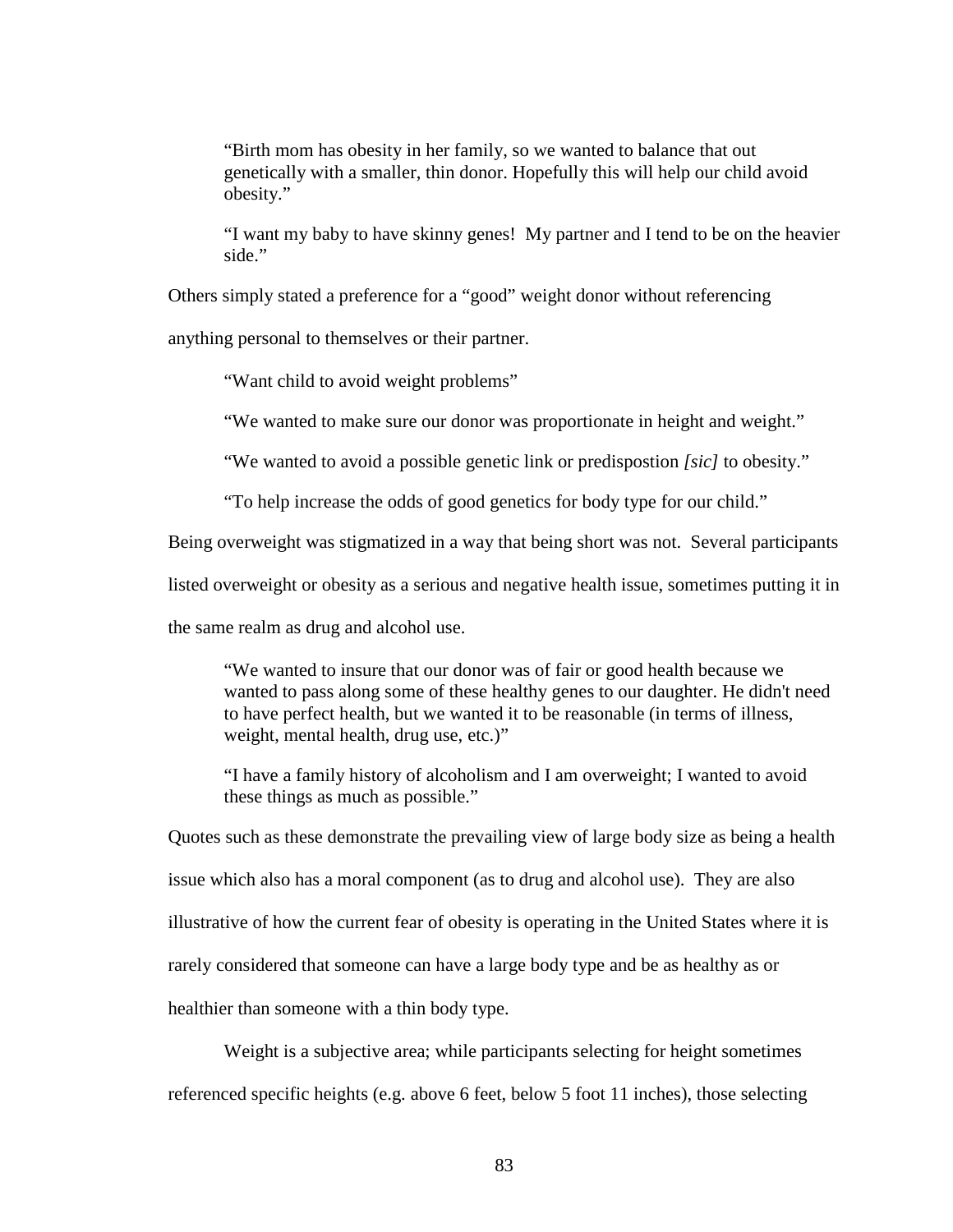against "excessive" weight used terms such as "overweight", "obese", "large", "heavy", and "thick". Cryobank searches generally provide an exact weight as they do an exact height. It is not clear why participants were able to state specific heights and not specific weights but it is likely due to weight being a much more subjective issue, an issue of body type and body shape rather than just the weight registering on a scale. For this reason, participants were left to draw their own conclusions about what constituted a "good" body type, shape, or weight; these conclusions were likely influenced by their own life experiences and sense of self and society. How views of weight and size, especially a perception of their genetic heritability, influence preferences for donors is an area for future study.

Health was an area which was uniformly viewed as genetically transferrable. While participants had different views of the heritability of intelligence, personality, or skills, all who referenced health saw it as something which would (or at least could) be passed from donor to child. Preferences were voiced in positive manners such as "Wanted to have the best possible chance of having a healthy child," as well as a negative such as, "We wanted to minimize the risk of inherited tendencies toward various diseases." This was one of the few areas where the participants specifically mentioned genetics with statements such as, "It didn't really matter so much to me what our child looked like, and physical, artistic, and musical abilities can be influenced by parenting. Health, on the other hand, can certainly be genetic." and "Having good health in the donor as well as in the family background was important because we wanted the best genetic material for our baby." Presumably, they also considered many other areas to be genetically transferrable but did not use similar statements. The explicit emphasis on the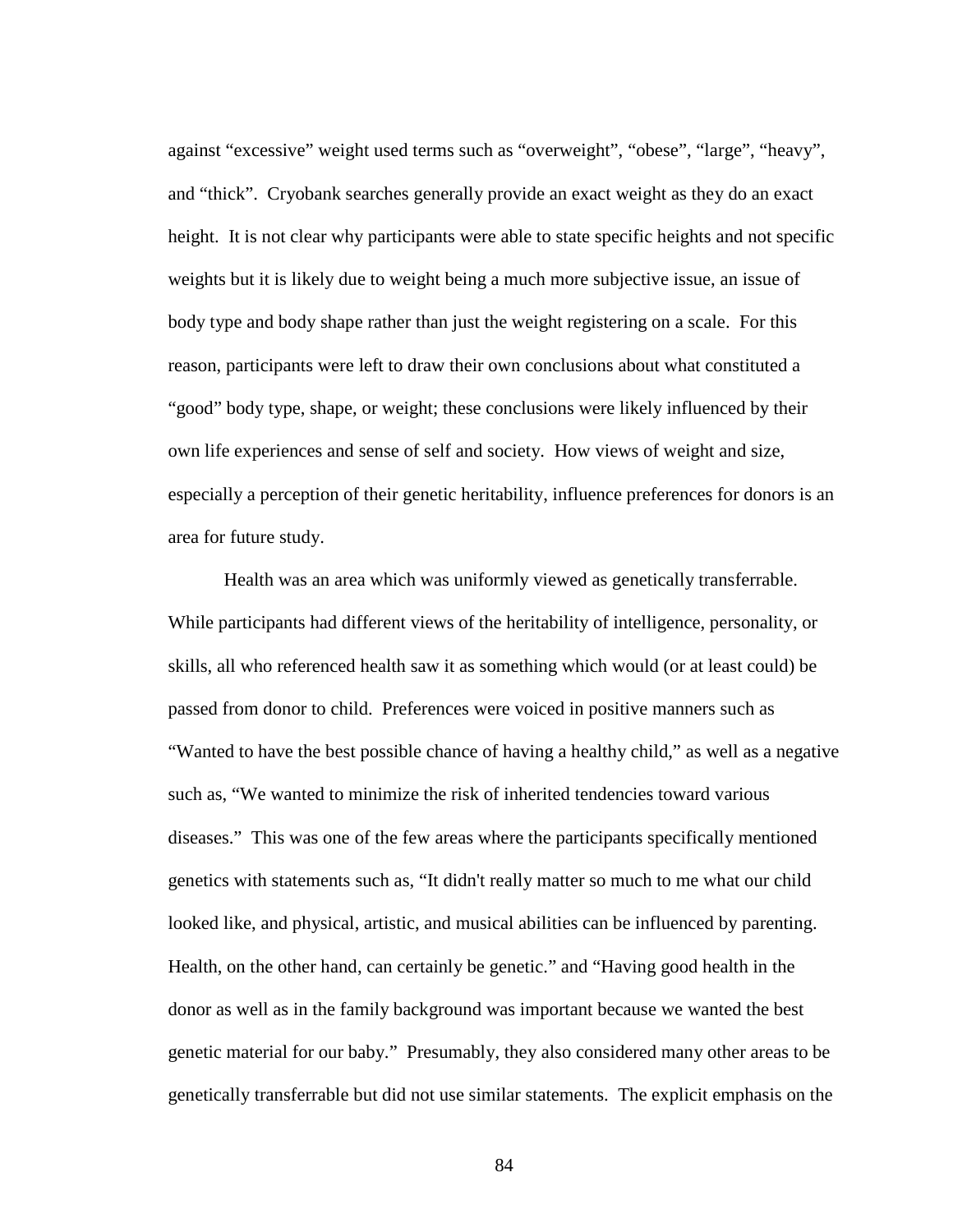link between health and genetics is likely due to prevailing societal conversations about mapping the genome and finding "the gene" for various health conditions.

#### *Ideas Specific to Donor Insemination*

All participants in this study had selected to start their families using donor insemination. The researcher did not enquire specifically into why they preferred this method to other methods of starting a family such as adoption but in responding to how the genetic parent was chosen, many wrote of the desire of one partner to experience pregnancy and birth, not just to be a parent. The ability to conceive a child, carry a pregnancy, and give birth is often presented in our society as an essential part of being a woman. For the participants in this study, or their partners, some part of the biological and genetic component of "mothering" felt important; whatever that component is, it likely factors into the results of this research. Participants were presented with the option to select the "best" possible donor in order to have the "best" possible child. The same sorts of processes would not be at work with most of these individuals were they considering adoption where they would be unlikely to prefer only children who resembled them or only children from very healthy, educated families. A different psychological process is at work when the family will have some biological and genetic connection to the child; future study in this area would benefit from qualitative interviews throughout the process of deciding how to start a family.

This research also focused specifically on families using anonymous sperm donors. Many families seek a known donor for financial reasons, a sense of greater connection and possibly involvement in the child's life, a shared genetic background (by using a male family member of the non-genetic mom), or some combination of the above.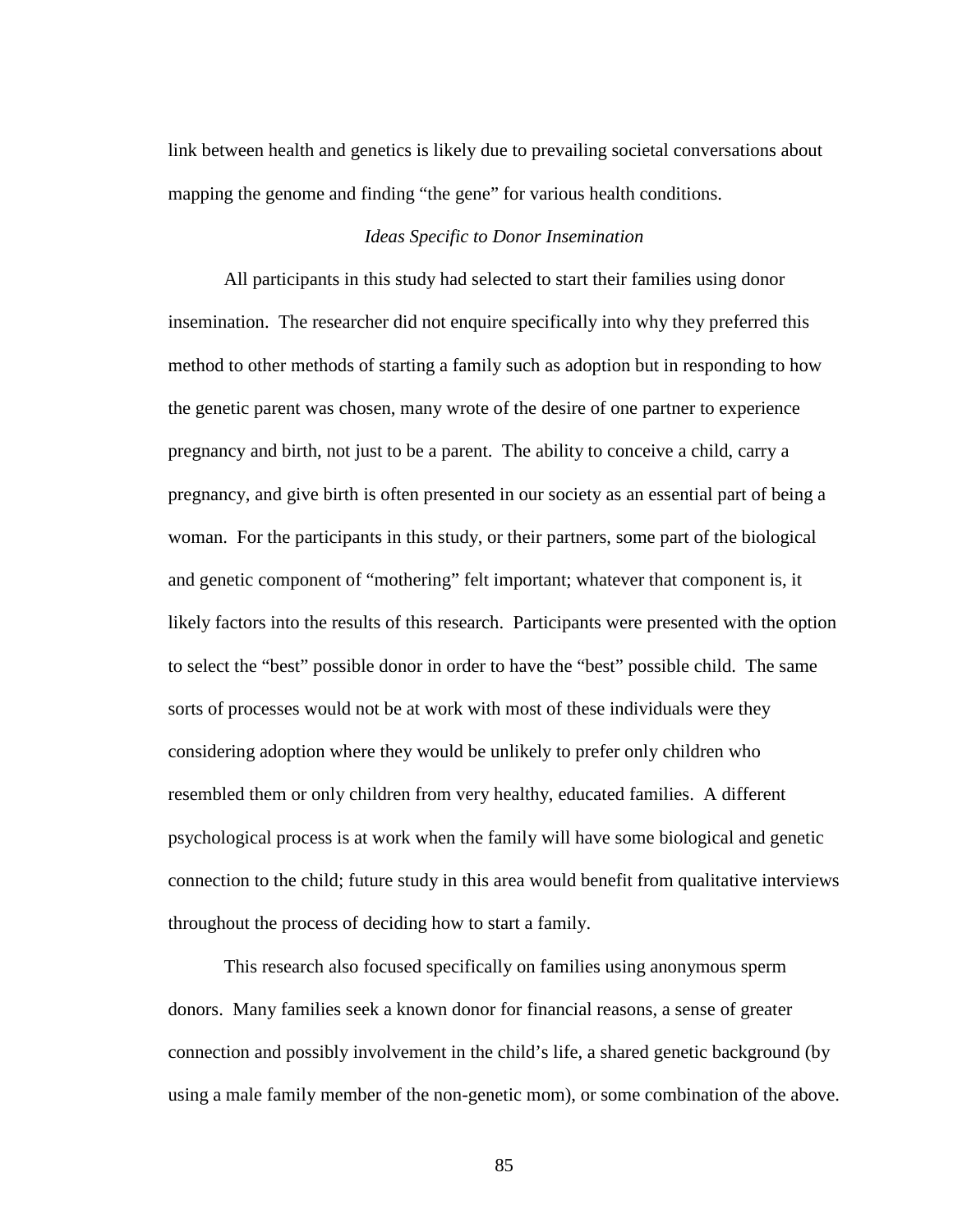For the participants in this study, those reasons were not important, or some other factor made an anonymous donor more preferable. Yet, in this research, many participants demonstrated a desire to feel a connection with the donor and an interest in matching donor traits to themselves. It could be that there was an increased sense of safety in using an anonymous donor as there would not be a man with a genetic link to the child who could vie for social or legal rights. In discussing the sense of jealousy towards the donor which can develop in the non-genetic parent, Ehrensaft (2005, p. 51) writes, "It is my strong belief that we can take the reproduction out of sex, but we cannot so easily take the sex out of reproduction." This may account for why so few participants in the research, only nine, expressed a probable or definite interest in someday meeting the donor. There remains a sense that his genetic connection to the child could somehow threaten the relationship of the non-genetically related mother, despite the fact that nearly all of the participants (45) had legal rights to their children.

Finally, it is worth noting that what participants looked for in a donor was not always the same as what they looked for in their partner. This specifically came into play in the areas of health, height, and weight. As two-woman couples, the participating couples never had the intention of genetically reproducing with each other, but it is likely that heterosexual couples fall in love without discriminating against the other person's health history, height, and weight in the same way they would with a donor. In those heterosexual couples where one partner has less desirable health, height, or weight, they generally do not seek out a sperm or egg donor with "better" traits except in some situations of genetically passed conditions which cause serious health complications. Yet, when forced to choose from a list of donors, the participants in this research actively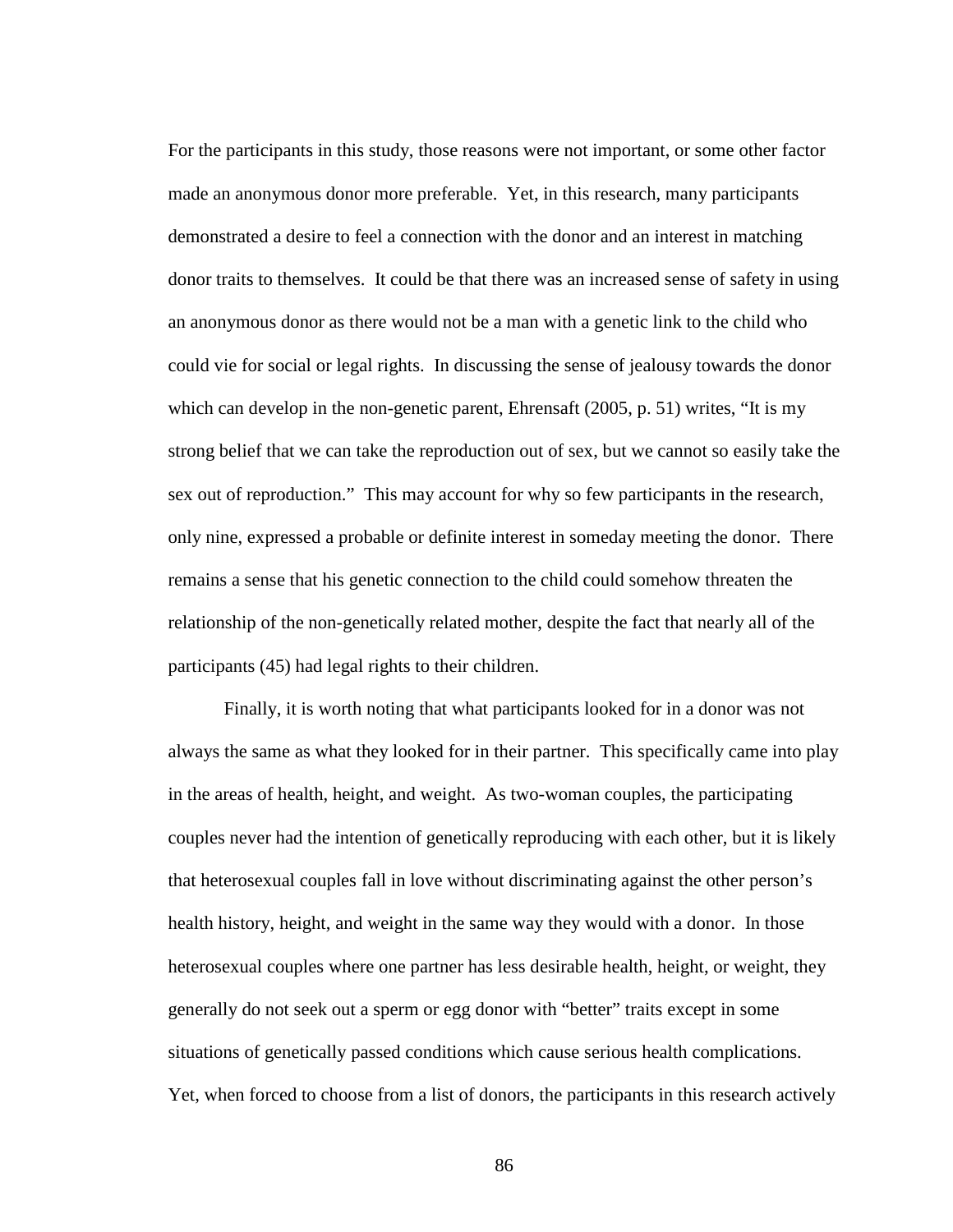tried to counteract what they saw as less desirable conditions, despite the fact that in some, such as height and weight, the desirability is very much constructed by society. This indicates that, to some degree, a different psychological process is triggered when searching for a mate versus searching for a donor, at least in some categories where social advantage is preferred.

Overall, this research provided an introduction to the preferences and rationale of non-genetic mothers when selecting a donor who will be genetically related to their children. It demonstrated the great variety in terms of which characteristics are important to different women and for what reasons. Further research conducted at the time that women are actively in the process of selecting a donor would be helpful as it would be possible to see how initial narrowing of categories takes place and then how selection between two or more "final candidates" occurs. Being able to ask in the moment why one donor seemed better than another would provide valuable information. It would also be valuable to conduct further research with a less homogeneous group of participants. The women surveyed in this study were primarily white, highly educated, high-income residents of urban areas. A study in which those factors were controlled in order to provide more diverse viewpoints might yield different results.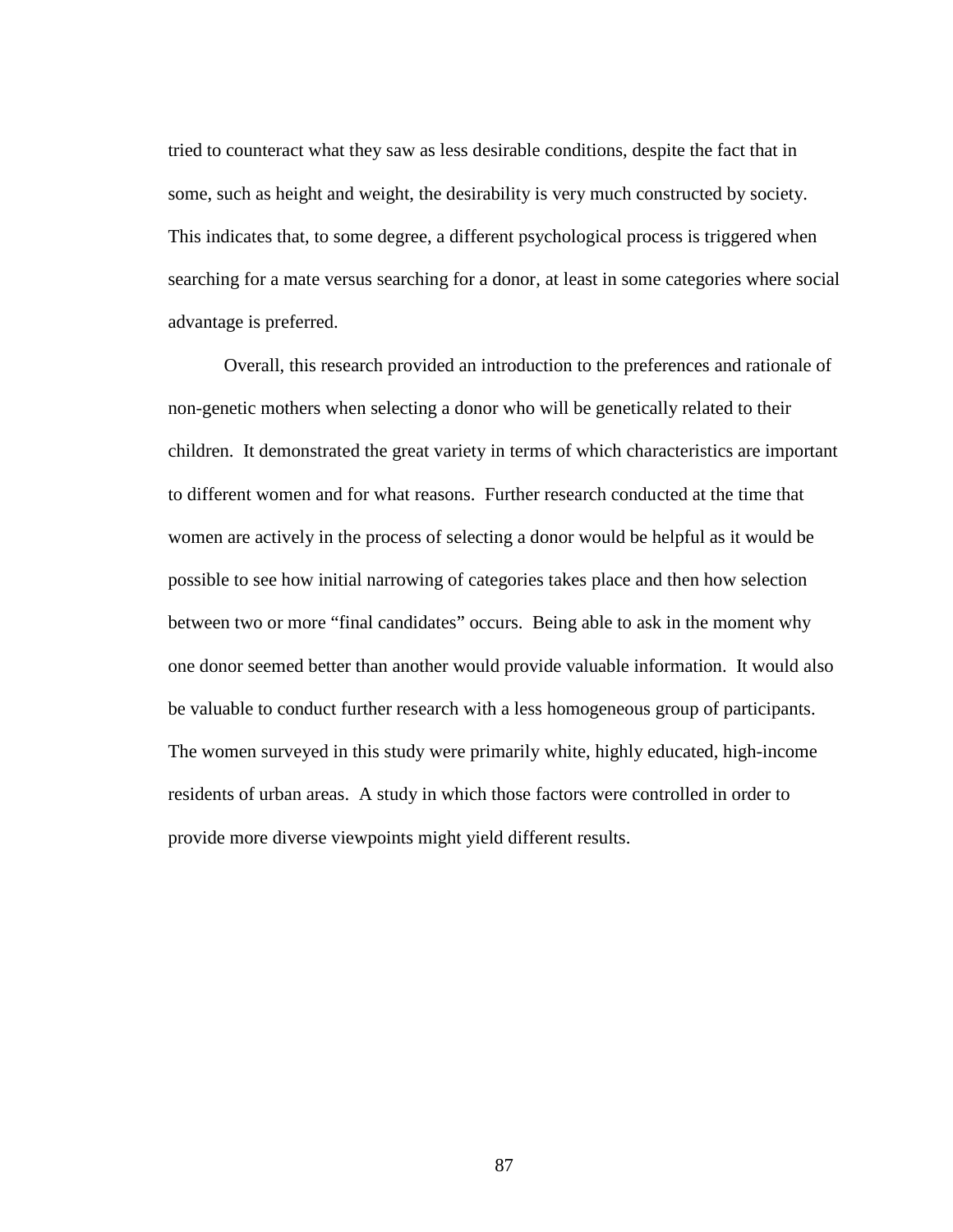#### REFERENCES

- Agigian, A. (2004). *Baby Steps: How lesbian alternative insemination is changing the world.* Middletown, Connecticut: Wesleyan University Press.
- California Cryobank. (2008). Retrieved August 1, 2008 from www.cryobank.com.
- Cossrow, N., Jeffery. R., & McGuire, M. (2001). Understanding weight stigmatization: A focus group study. *Journal of Nutritional Education, 33*(4), 208-214.
- Ehrensaft, D. (2005). *Mommies, daddies, donors, and surrogates: Answering tough questions and building strong families.* New York: Guilford Press.
- Fairfax Cryobank. (2008). Retrieved August 1, 2008 from www.fairfaxcryobank.com
- Judicial Branch of Georgia. (2009). *XXVI: Legitimation/Paternity.* Retrieved January 17, 2009 from www.georgiacourts.org/councils/cjcj/PDF/Benchbook%20Chapters/ch26.PDF
- Gartrell, N., Banks, A., Hamilton, J., Reed, N., Bishop, H., & Rodas, C. (1999). The national lesbian family study: 2. Interviews with mothers of toddlers. *American Journal of Orthopsychiatry, 69*(3), 362-369.
- Gartrell, N., Banks, A., Reed, N., Hamilton, J., Rodas, C., Deck, A. (2000). The national lesbian family study: 3. Interviews with mothers of five-year-olds. *American Journal of Orthopsychiatry, 70*(4), 542-548.
- Gartrell, N., Deck, A., Rodas, C., Peyser, H., & Banks, A. (2005). The national lesbian family study: 4. Interviews with the 10-year-old children. *American Journal of Orthopsychiatry, 75*(4), 518-524.
- Gartrell, N., Hamilton, J., Banks, A., Mosbacher, D., Reed, N., Sparks, C. H., et al. (1996). The national lesbian family study: 1. Interviews with prospective mothers. *American Journal of Orthopsychiatry, 66*(2), 272-281.
- Gartrell, N., Rodas, C., Deck, A., Peyser, H., & Banks, A. (2006). The USA national lesbian family study: Interviews with mothers of 10-year-olds. *Feminism & Psychology, 16*(2), 175-192.
- Gomes Costa, R. (2007). Racial classification regarding sperm donor selection in Brazil. *Developing World Bioethics, 7*(2), 104-111.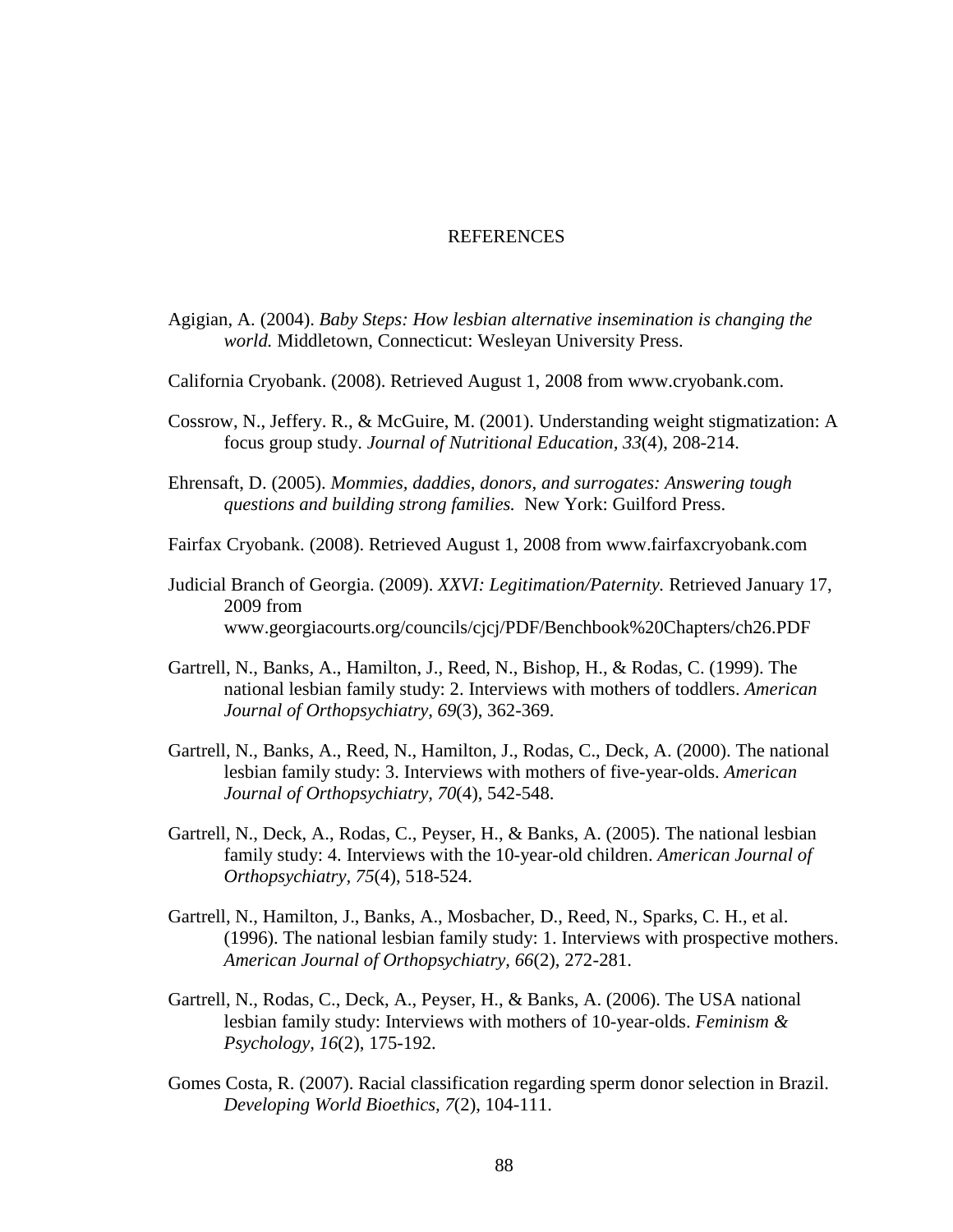- Jagose, A. (1996). *Queer theory: An introduction.* New York: New York University Press.
- Jones, C. (2005). Looking like a family: Negotiating bio-genetic continuity in British lesbian families using licensed donor insemination. *Sexualities, 8*(2), 221-237.
- Koeplin, K. (2008). *The impact of race on the decision-making process for interracial lesbian couples opting to conceive through donor insemination.* Unpublished master's thesis, Smith College, Northampton, Massachusetts.
- Kranz, K. C., & Daniluk, J. C. (2006). Living outside of the box: Lesbian couples with children conceived through the use of anonymous donor insemination. *Journal of Feminist Family Therapy, 18*(1), 1-33.
- Lehr, V. (1999). *Queer Family Values: Debunking the myth of the nuclear family.* Philadelphia, Pennsylvania: Temple University Press.
- Leff, L. (2008, May 29). *California supreme court hears lesbian insemination case.* Associated Press. Retrieved June 28, 2008, from http://www.venturacountystar.com/news/2008/may/29/california-supreme-courthears-lesbian-case/
- Mamo, L. (2007). *Queering Reproduction.* Durham, North Carolina: Duke University Press.
- McClellan, D. L. (2001). The "other mother" and second-parent adoption. *Journal of Gay and Lesbian Social Services, 13*(3), 1-21.
- Millbank, J. (2003). From here to maternity: A review of the research on lesbian and gay families. *Australian Journal of Social Issues, 38*(4), 541-600.
- National Conference of State Legislatures, (2009). *Same sex marriage, civil unions, and domestic partnerships.* Retrieved April 30, 2009 from http://www.ncsl.org/programs/cyf/samesex.htm**.**
- National Gay and Lesbian Task Force, (2009). *Second-parent adoption map.* Retrieved April 30, 2009 from http://www.thetaskforce.org/reports\_and\_research/second\_parent\_adoption\_laws
- Pepper, S. (2005). *The ultimate guide to pregnancy for lesbians: How to stay sane and care for yourself from preconception through birth.* San Francisco: Cleis Press.
- Scheib, J. (1994). Sperm donor selection and the psychology of female mate choice. *Ethology and Sociology, 15*(3), 113-129.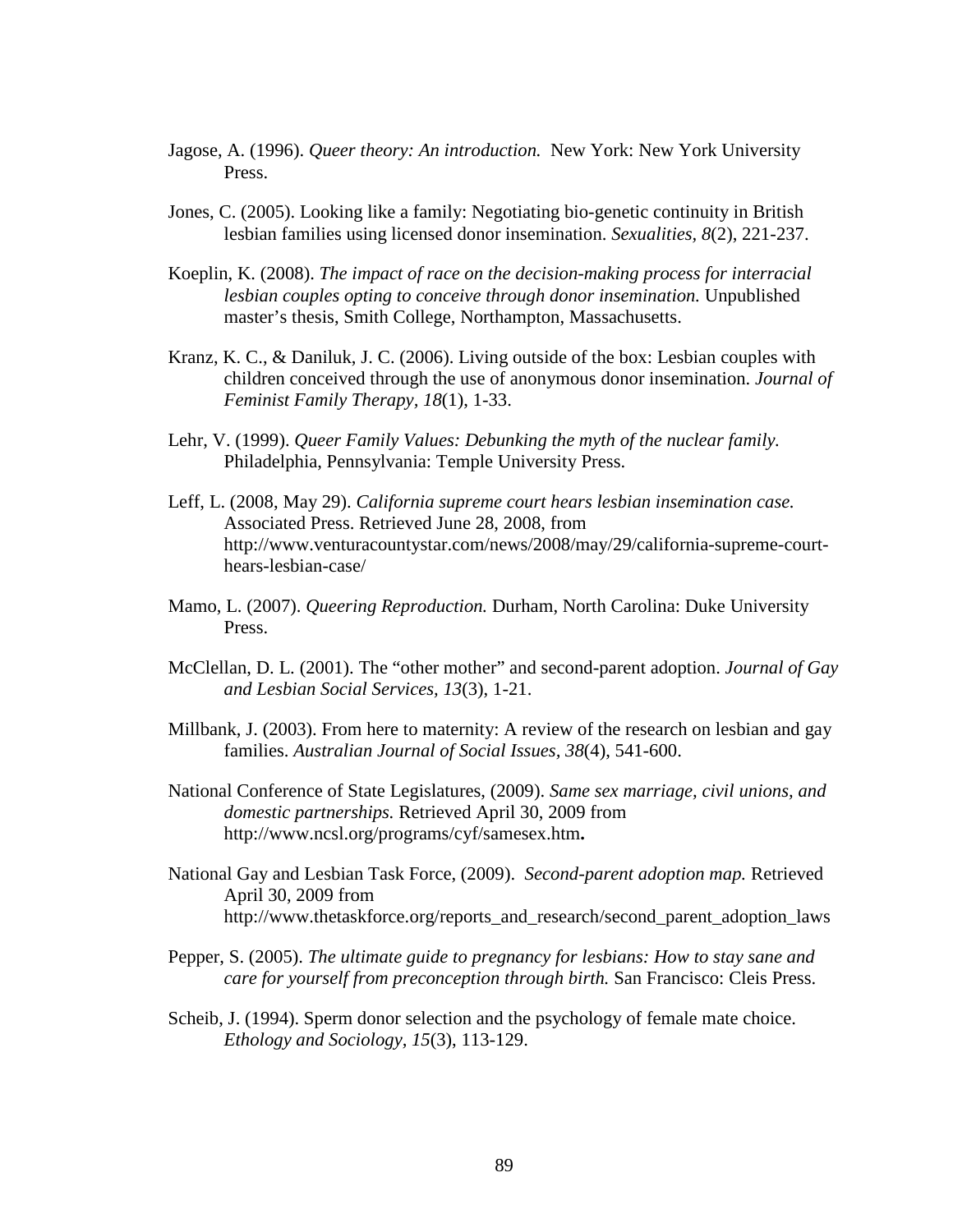- Scheib, J. E.., Riordan, M., & Shaver, P. R. (2001). Choosing between anonymous and identity-release sperm donors: Recipient and donor characteristics. *Reproductive Technologies, 10*(1), 50-58.
- Szkupinski Quiroga, S. (2007). Blood is thicker than water: Policing donor insemination and the reproduction of whiteness. *Hypatia, 22*(2), 143-161.
- Toves, K., & Brill, S. (2002). *The essential guide to lesbian conception, pregnancy, and birth.* Los Angeles: Alyson Books.
- Turnbull, A. (2007). *Are we family? The perceptions and experiences of planned lesbian families who have conceived children via anonymous donor insemination as they seek out their children's donor half-siblings and their families.* Unpublished master's thesis, Smith College, Northampton, Massachusetts.
- Vanfraussen, K., Ponjaert-Kristoffersen, I. & Brewaeys, A. (2003). Family functioning in lesbian families created by donor insemination. *American Journal of Orthopsychiatry, 73*(1), 78-90.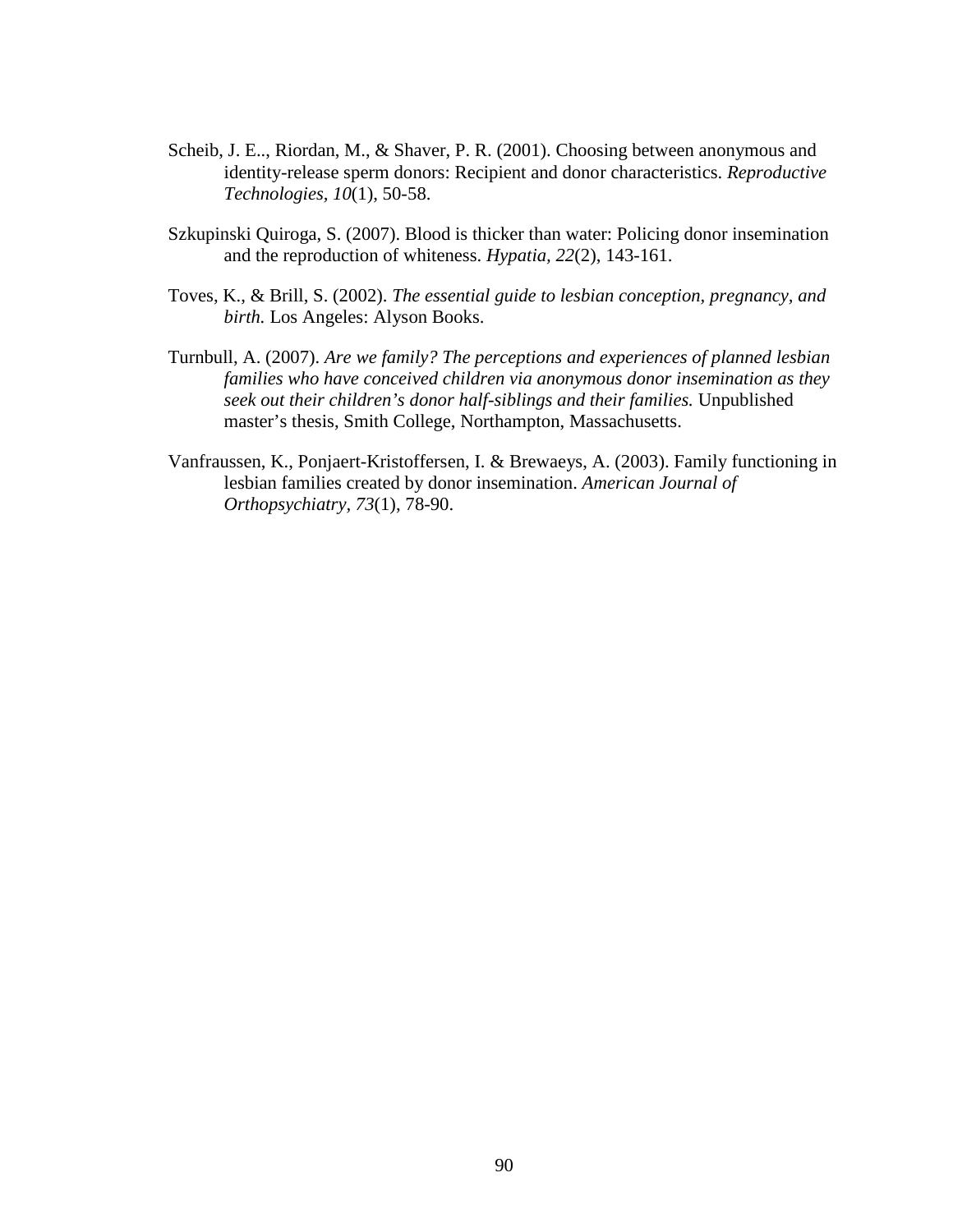#### APPENDIX A

#### HUMAN SUBJECTS REVIEW APPROVAL LETTER

January 19, 2009

Carmel Drewes

Dear Carmel,

Your revised materials have been reviewed. You did an excellent job with the revision and I am glad that you found our suggestions useful. All is now in order (with two minor exceptions) and we are happy to give final approval to your study.

There are two small things and we approve with the understanding that you will send Laurie Wyman the two pages in need of correction so that your permanent file will be complete. The two points are as follows: In the Application under risks you say you won't disclose identities. Please delete as you won't know anyone's identity and this is a confusing comment in an anonymous study.

Secondly, in the Consent, in the first sentence of paragraph 5 you have left out a word: identifying what?

*Please note the following requirements:*

**Consent Forms**: All subjects should be given a copy of the consent form.

**Maintaining Data**: You must retain all data and other documents for at least three (3) years past completion of the research activity.

*In addition, these requirements may also be applicable:*

**Amendments**: If you wish to change any aspect of the study (such as design, procedures, consent forms or subject population), please submit these changes to the Committee.

**Renewal**: You are required to apply for renewal of approval every year for as long as the study is active.

**Completion**: You are required to notify the Chair of the Human Subjects Review Committee when your study is completed (data collection finished). This requirement is met by completion of the thesis project during the Third Summer.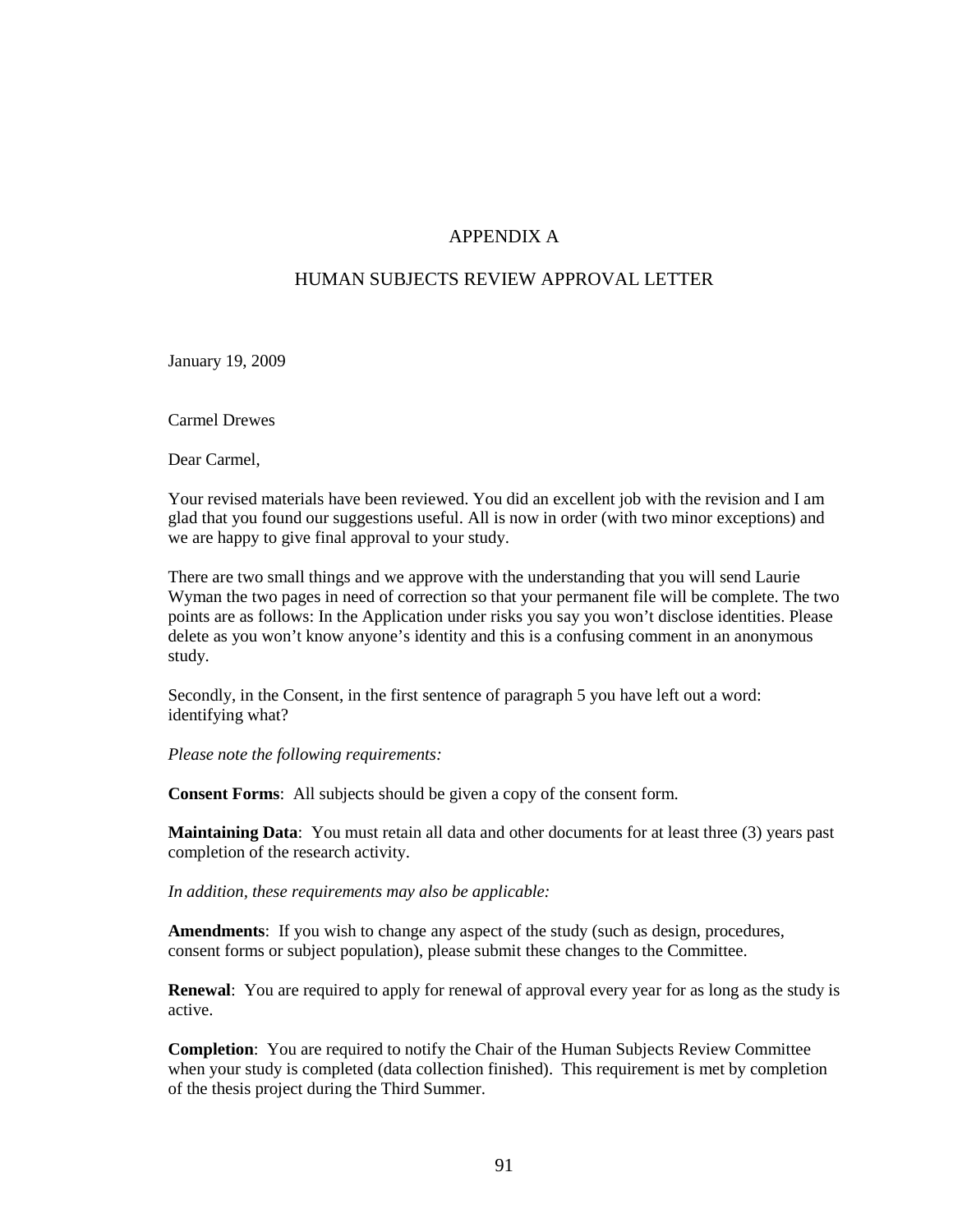Good luck with your interesting study. I hope you get many responders. You never know when you send something out into cyberspace.

Sincerely,

Ann Hartman, D.S.W. Chair, Human Subjects Review Committee

CC: Narviar Calloway, Research Advisor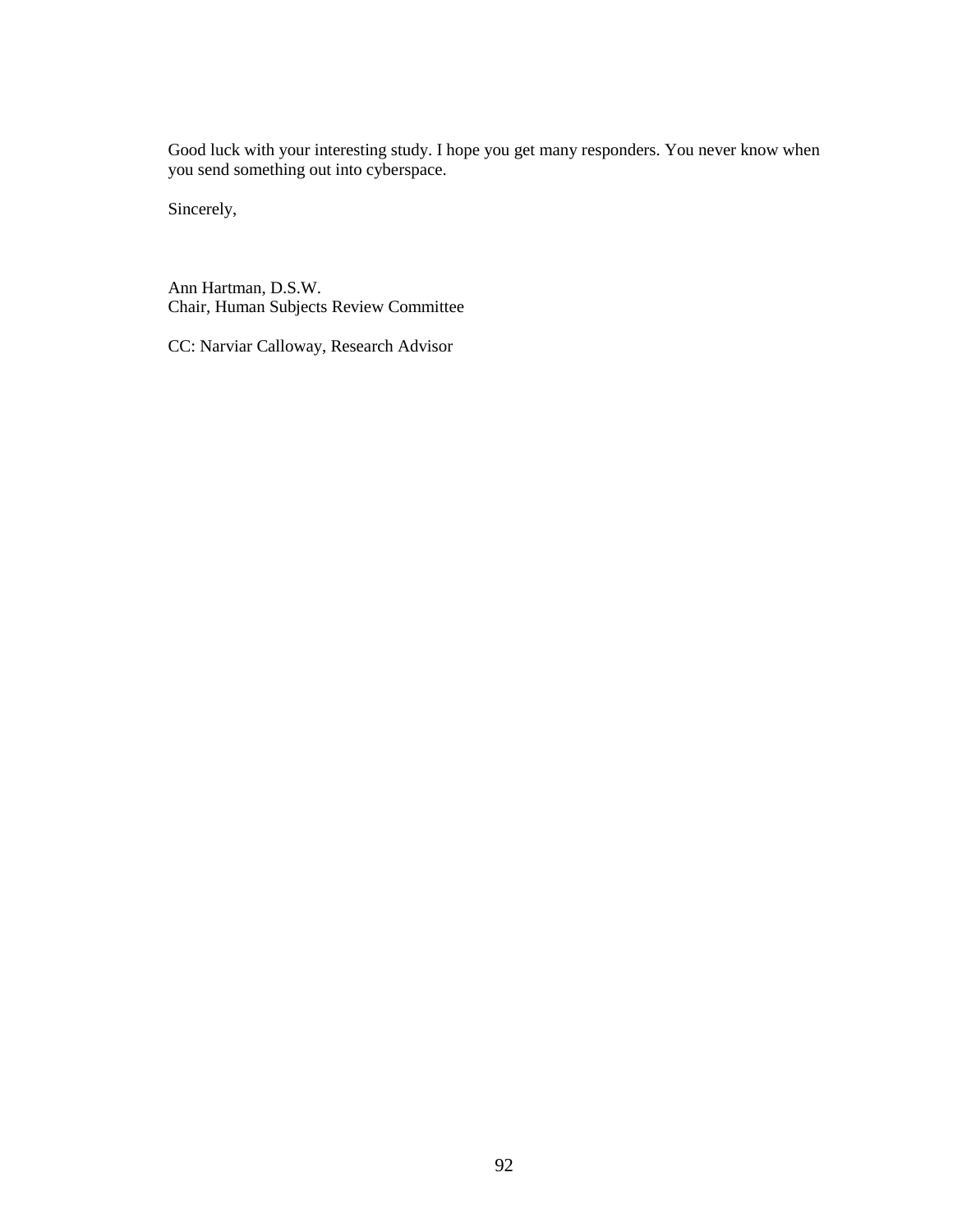## APPENDIX B

## INFORMED CONSENT

Dear Participant,

Thank you for your interest in my research project on preferences of non-genetic mothers when selecting an anonymous sperm donor. My name is Carmel Drewes and I am a graduate student in the Smith College School for Social Work. The current research is being conducted in partial fulfillment of my Master of Social Work degree. The results of this research will be published as my thesis and may possibly be submitted for print in journal articles or for conference presentations.

Research participants in this project will complete a one-time survey instrument online using the program Survey Monkey. I expect that it will take most participants approximately 30 minutes to complete the survey. All participants in this study will be non-genetic mothers who are starting a family with another woman using anonymous donor sperm.

There are no major risks involved in participating in this study; however, it is possible that the survey may stimulate questions related to your donor selection process or other aspects of your life that you have not considered. I have attached a list of resources related to issues of LGBT parenting and I encourage you to utilize these resources should you wish to explore these issues further.

The benefits to participating in this research include both personal and societal benefits. On a personal level, you may find that, being the non-genetic parent, you have not had as many opportunities to share your views throughout the process of conception; this research aims to give voice to parents who are sometimes overlooked or whose role is minimized. You may find it enjoyable to remember back to the donor selection process and this may make you feel closer to your partner and any children conceived through this process. The larger society will benefit from the results of this research because it brings attention to the nuances of planning families in a non-traditional way. The results of this survey may be especially helpful for counselors and medical professionals who work with two-mom couples during donor-selection. There is no compensation for participating in this research.

Should you choose to participate in this research, your responses will be confidential; you will not provide your name or any other identifying information. My thesis advisor and a data analyst will see the raw data but no one will know which responses are yours. When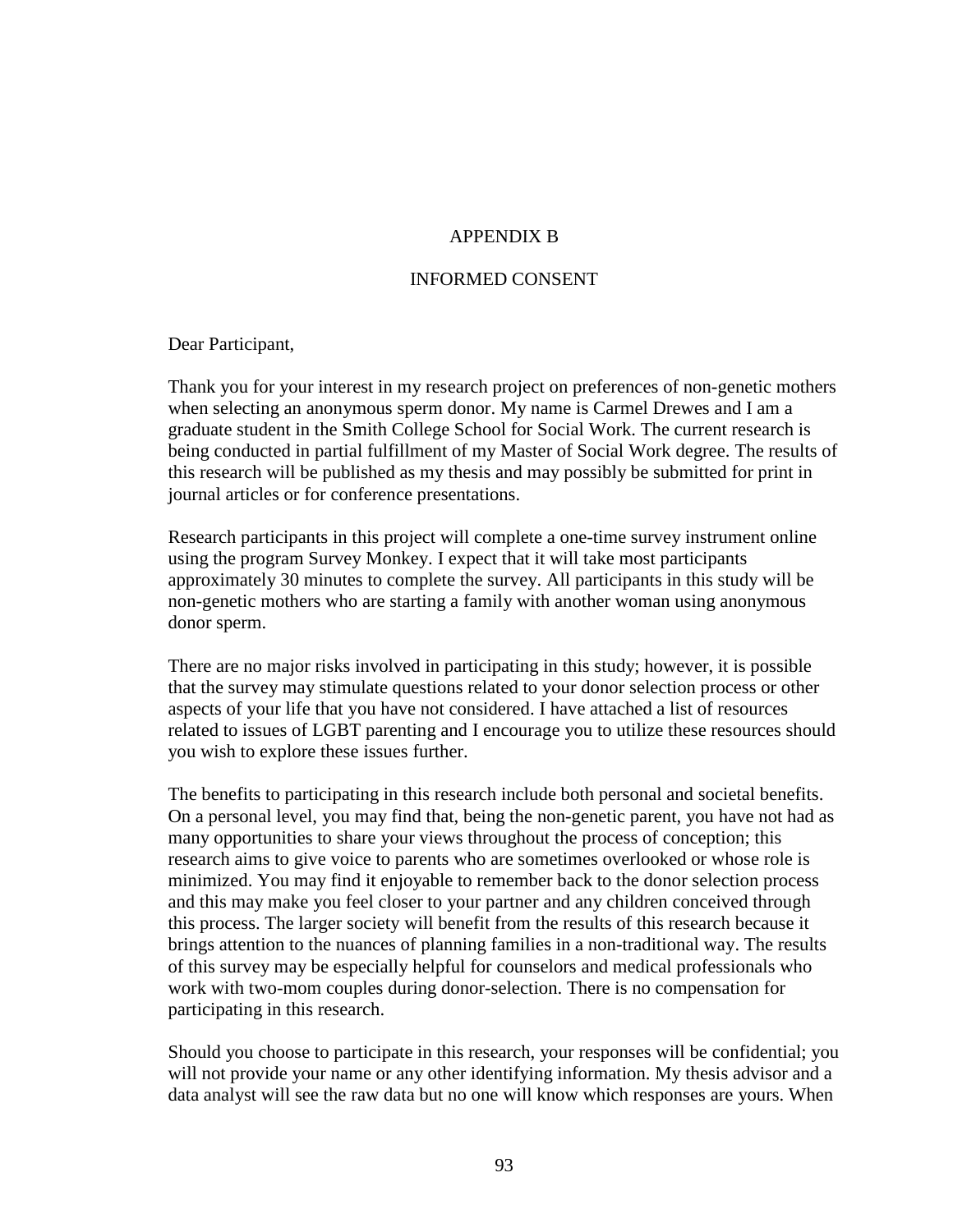I share the results of the research, I will present aggregate data. If I use any quotes of specific wording, I will make sure it cannot be identified as a specific participant's response. All of the data collected in this research, whether on paper or in electronic format, will be stored in accordance with Federal guidelines. Paper files will be kept in a locked file box and all electronic files will be password protected. I will store data for three years and then, unless I am using it for publications or presentations, I will destroy it. If I store data past the three-year timeline, I will destroy it as soon as I no longer need it.

Participation in this research project is completely voluntary; you are under no obligation to participate. If you participate, you may change your mind and withdraw at any time up until the point that you submit your survey; it will be impossible to identify and exclude your particular survey after submission as they are anonymous. If you withdraw after partially completing the survey, any responses that you did provide will be discarded and not included in the research. If you have any concerns about your rights or any aspect of the study, I encourage you to contact me by phone or email or contact the Chair of the Smith College School for Social Work Human Subjects Review Committee at 413-585- 7974.

Thank you in advance for your time should you choose to participate.

Sincerely,

Carmel T. Drewes cdrewes@email.smith.edu office: 770-677-9376

## PLEASE PRINT THIS PAGE FOR YOUR RECORDS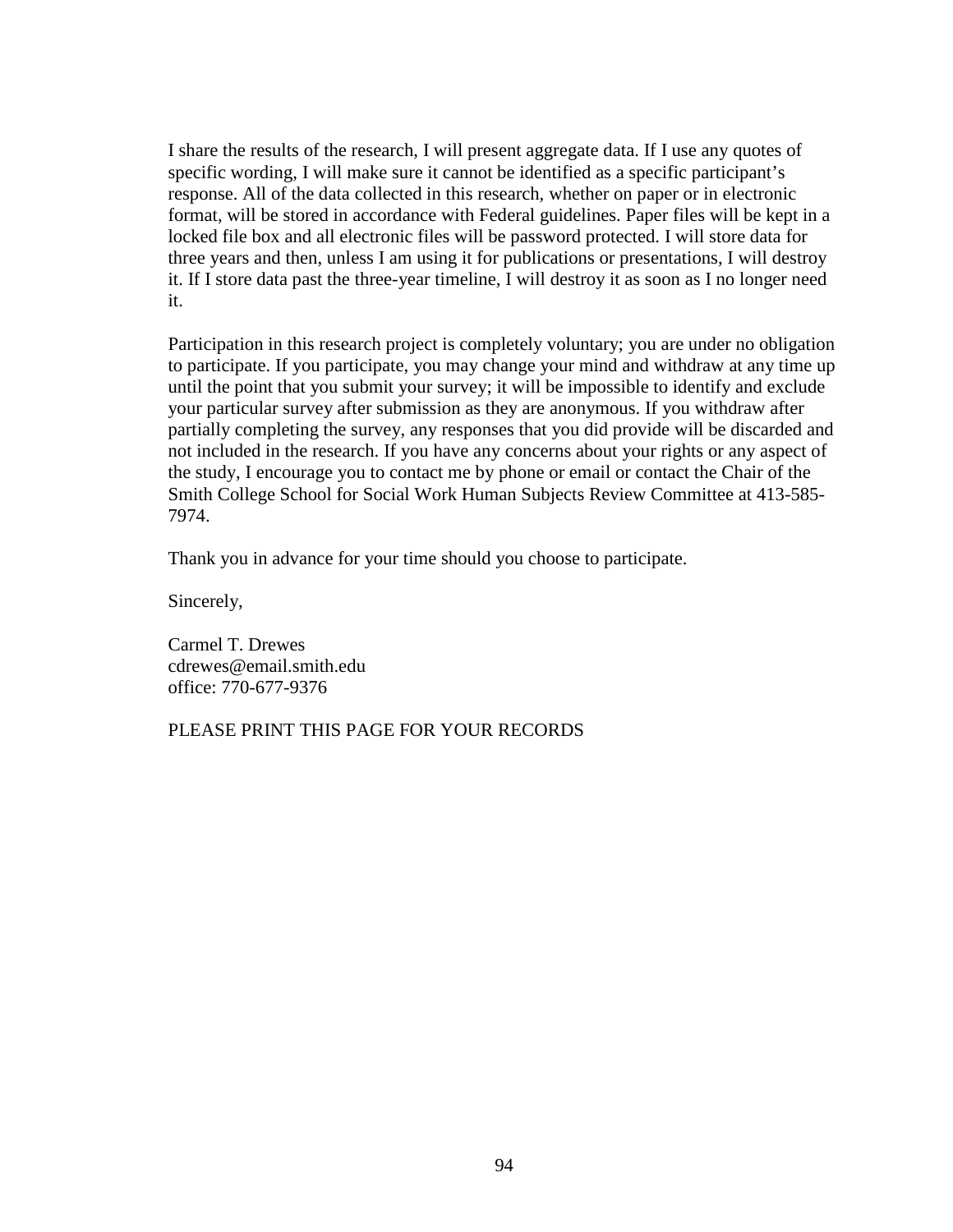# APPENDIX C

#### RECRUITMENT MATERIALS

Online / Email Solicitation:

I would like to ask for your help in finding participants for my Master of Social Work thesis research on anonymous donor preferences of non-genetic mothers. I am excited to have this opportunity to give voice to the experiences of women starting families in this way.

Participants in my research must meet the following criteria:

(a) self identify as a woman starting a family with another woman,

(b) neither woman in the partnership has previous children (i.e. through birth, foster-care, adoption, or step-parenting),

(c) participants and their partners have selected an anonymous sperm donor in the past 36 months, and

(d) participants are not/will not be the genetic (i.e. egg/ovum) parent. (Participant's partner is/will be the genetic parent.)

The research consists of answering an anonymous online survey which takes about 30 minutes. The survey can be found at http://www.surveymonkey.com/NonGeneticMoms It will be active until March 31, 2009 or until 100 participants have responded.

I encourage you to forward this information to any friends, family members, and other professional or personal contacts who you think might be eligible to participate.

Please feel free to contact me with any questions about this research.

Thank you in advance for your time.

Sincerely,

Carmel T. Drewes MSW candidate, Smith College School for Social Work cdrewes@email.smith.edu (office) 770-677-9376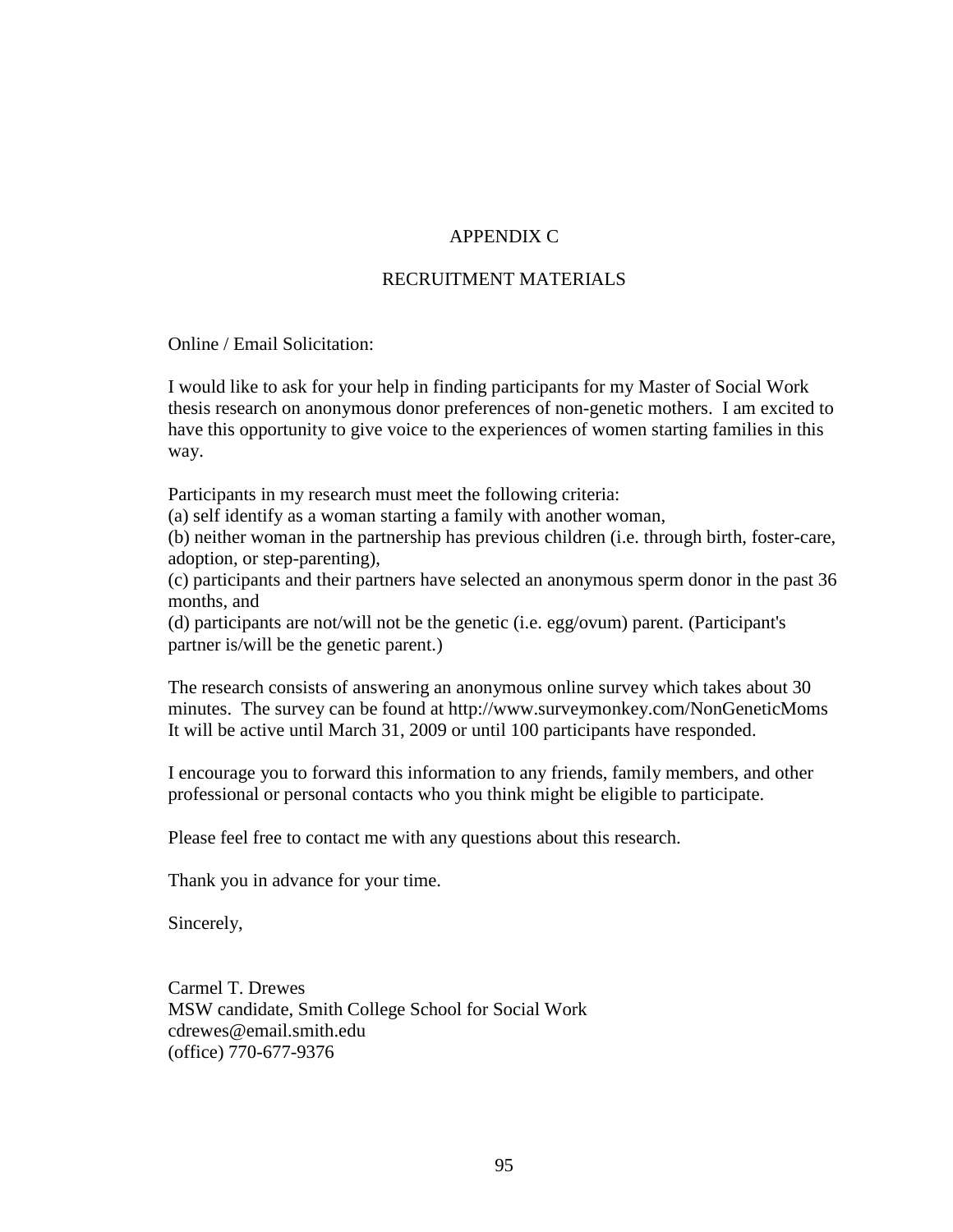Email Contact to Queer/Feminist/Women's Bookstores:

Dear friends at  $\qquad \qquad$ 

I am wondering whether your store has an announcement bulletin board. I am soliciting research participants for my Master's thesis about two-mom families who use donor insemination. Being a huge fan of women's/feminist/queer bookstores, I am contacting several throughout the country to ask whether I could mail some flyers to be posted on an announcement board.

Below is a summary of my research solicitation; this is the information that I would include on any flyers.

Thank you for your consideration of this request, Carmel Drewes cdrewes@email.smith.edu

(Followed by the "Email/Online Solicitation on the previous page.)

Email Contact to Queer / People of Color Organizations:

Dear friends at \_\_\_\_\_\_\_\_\_\_,

I am wondering whether your organization has an announcement bulletin board or other way to publicize community information. I am soliciting research participants for my Master's thesis about two-mom families who use donor insemination and am specifically trying to reach more lesbian/bisexual/queer women of color. I am contacting organizations that work with LGBT people of color to ask whether I could mail some flyers publicizing this research opportunity.

Below is a summary of my research solicitation; this is the information that I would include on any flyers.

Thank you for your consideration of this request, Carmel Drewes cdrewes@email.smith.edu

(Followed by the "Email/Online Solicitation on the previous page.)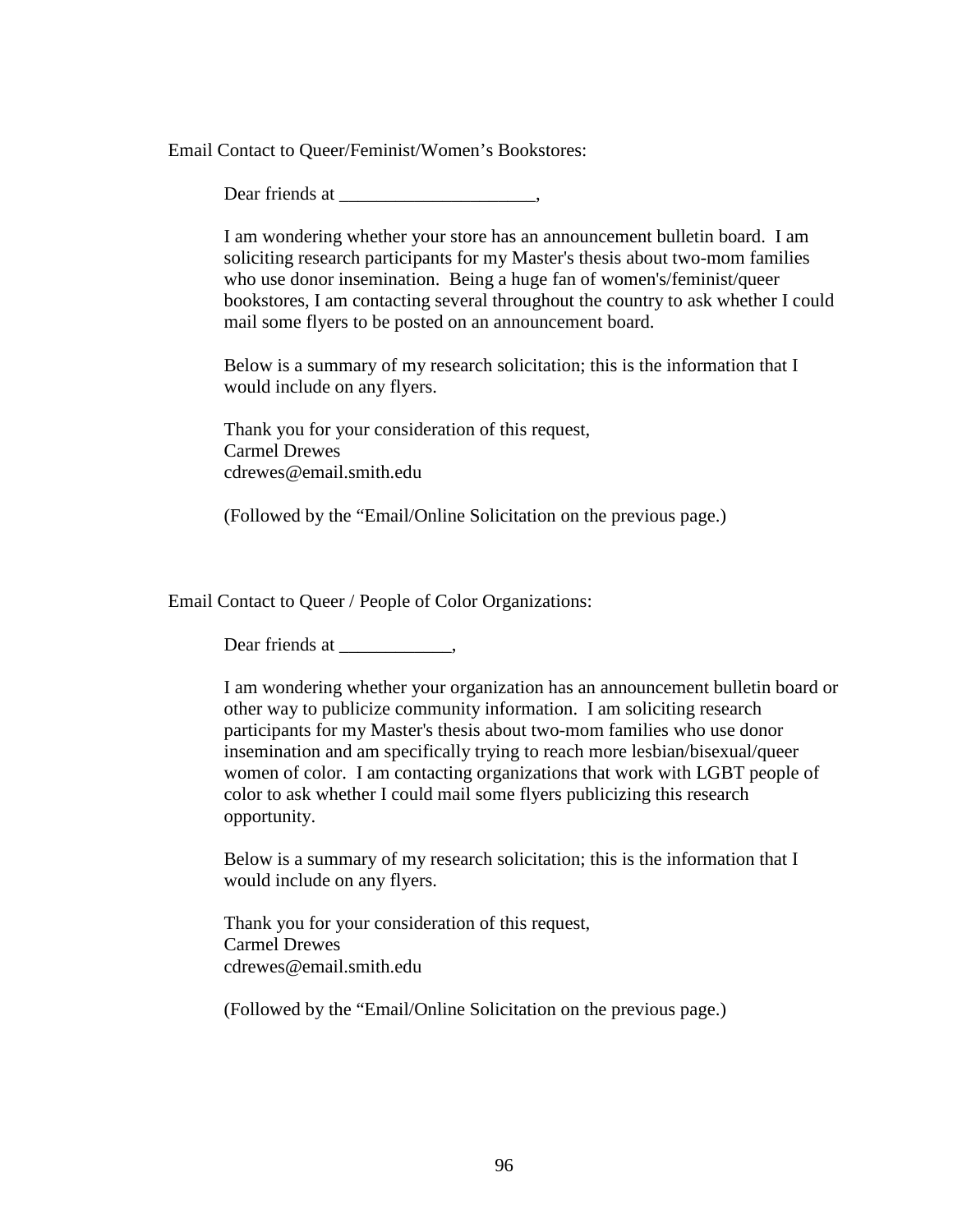Paper Flyer sent to Bookstores and Organizations:

# Research opportunity for Non-Genetic Parents in Two-Mom Families

- Do you self identify as a woman starting a family with another woman?
- Did you and your partner select an anonymous sperm donor within the past 36 months?
- Do neither you nor your partner have any other children (either biologically related, foster, adopted, or step-children)?
- Are you the non-genetic mom (whether or not you carried the pregnancy)?

If so, I am very interested in learning about your preferences in selecting your anonymous donor.

I am conducting a research study to learn more about the characteristics that non-genetic mothers prefer when selecting an anonymous donor to start a family. This research is part of my Master of Social Work degree at Smith College. It is done using an anonymous online survey that takes about 30 minutes. The survey will be active until March 31, 2009 or until 100 people have responded.

I encourage you to use this opportunity to help people better understand the dynamics in two-mom families. Please feel free to contact me by email or phone with any questions about this research.

| Anonymous Donor Preferences of Non-Genetic Moms<br>www.SurveyMonkey.com/NonGeneticMoms<br>Carmel Drewes, cdrewes@email.smith.edu<br>Research Opportunity:<br>office) 770-677-9376 |
|-----------------------------------------------------------------------------------------------------------------------------------------------------------------------------------|
| Anonymous Donor Preferences of Non-Genetic Moms<br>www.SurveyMonkey.com/NonGeneticMoms<br>Carmel Drewes, cdrewes@email.smith.edu<br>Research Opportunity:<br>office) 770-677-9376 |
| Anonymous Donor Preferences of Non-Genetic Moms<br>www.SurveyMonkey.com/NonGeneticMoms<br>Carmel Drewes, cdrewes@email.smith.edu<br>Research Opportunity:<br>office) 770-677-9376 |
| Anonymous Donor Preferences of Non-Genetic Moms<br>www.SurveyMonkey.com/NonGeneticMoms<br>Jarmel Drewes, cdrewes@email.smith.edu<br>Research Opportunity:<br>office) 770-677-9376 |
| Anonymous Donor Preferences of Non-Genetic Moms<br>www.SurveyMonkey.com/NonGeneticMoms<br>Carmel Drewes, cdrewes@email.smith.edu<br>Research Opportunity:<br>office) 770-677-9376 |
| Anonymous Donor Preferences of Non-Genetic Moms<br>www.SurveyMonkey.com/NonGeneticMoms<br>Carmel Drewes, cdrewes@email.smith.edu<br>Research Opportunity:<br>office) 770-677-9376 |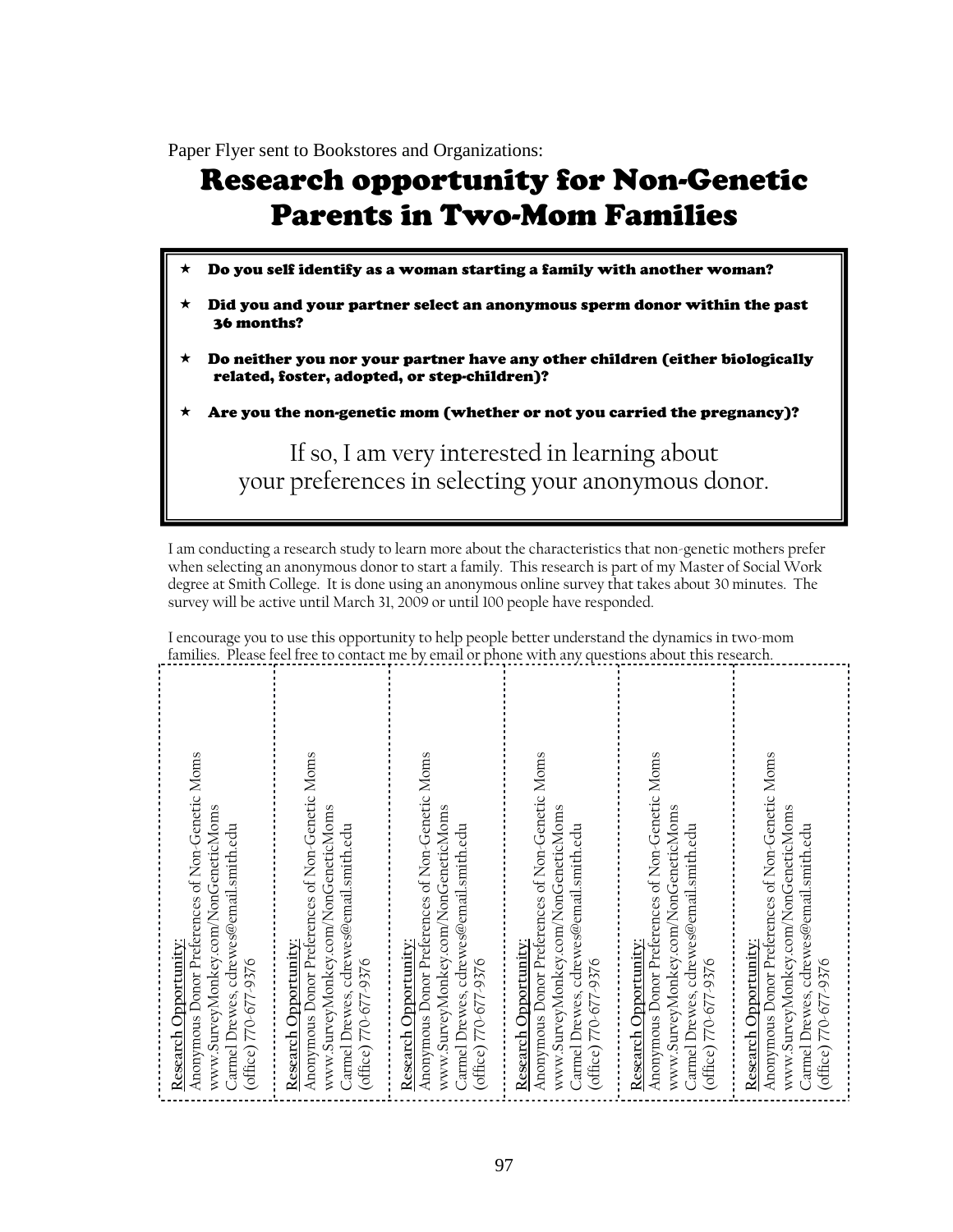# APPENDIX D

## DATA COLLECTION TOOL

The data collection took place using the online program SurveyMonkey. The survey is shown below, divided into pages as it was online. Check-boxes indicate that participants were to select from the responses provided; blank rectangles indicate open-ended responses; tables with a list of choices indicate an option list from which the participant could select one item.

Page 1: Eligibility Criteria

Thank you for your interest in this research on the anonymous donor preferences of nongenetic mothers. In order to start, please review and respond to the eligibility criteria below.

Feel free to contact me if you have any questions: Carmel Drewes, cdrewes@email.smith.edu, 770-677-9376.

Please indicate whether you agree with ALL of the following eligibility criteria:

(A) I am a woman starting a family with another woman

(B) Neither my partner nor I have any previous children (biological, foster, adopted, or step-children).

(C) I am not the genetic parent (i.e. my egg was not used).

(D) My partner and I selected an anonymous sperm donor in the past 36 months.

 $\Box$  Yes, I Agree  $\Box$  No, I do NOT Agree

Page 2: Informed Consent (See Appendix B)

Page 3: Process

1. Where are you in the process of starting your family?

- $\Box$  Attempting conception
- $\Box$  Pregnant (self or partner)
- $\Box$  Child is born
- 2. Which cryobank(s) did you use?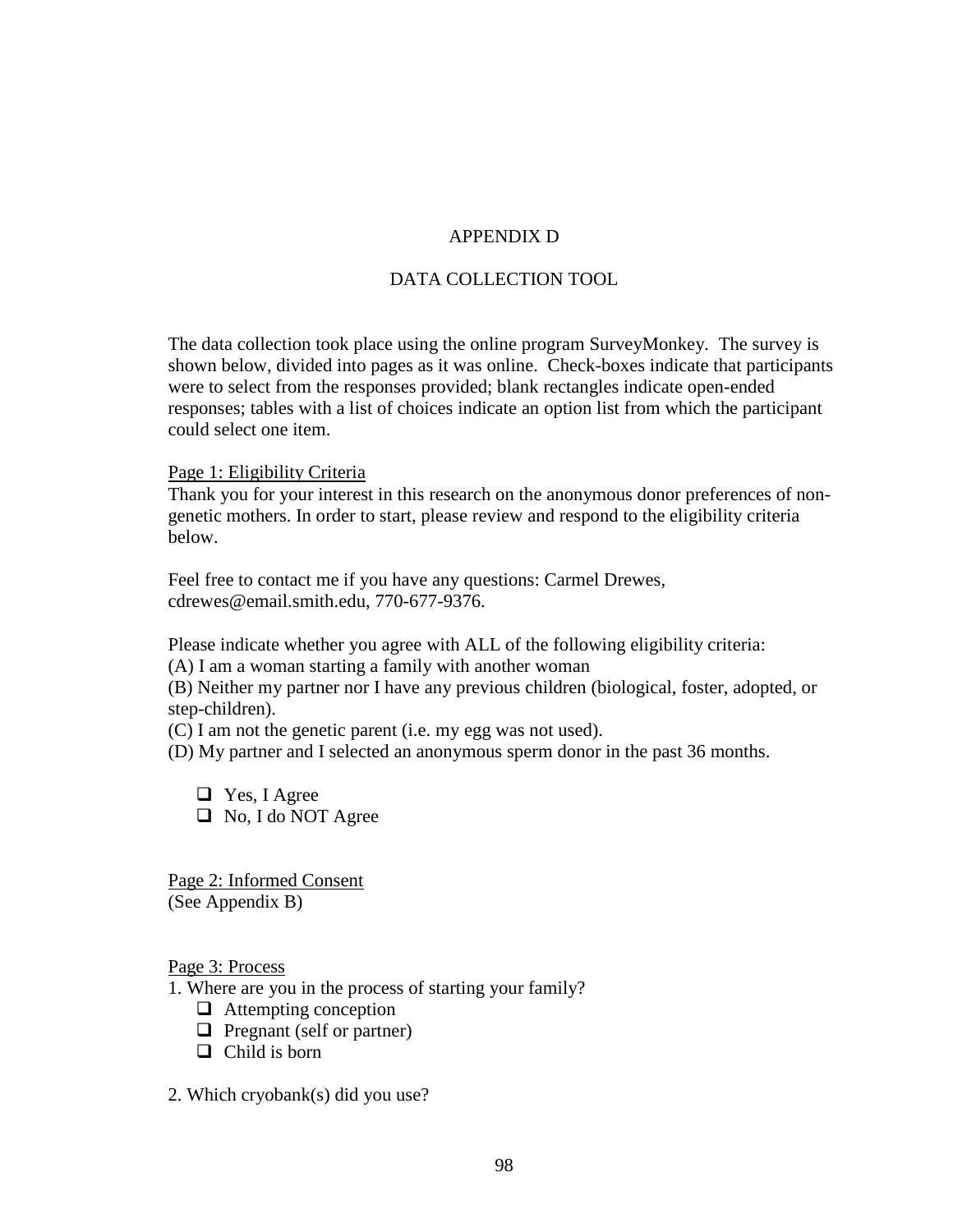3. Which method(s) of insemination did you use?

- $\Box$  ICI (intracervical, unwashed sperm, generally uses a syringe to inseminate)
- $\Box$  IUI (intrauterine, prewashed sperm, generally uses a catheter to inseminate)
- $\Box$  IVF (invitro fertilization, implantation of embryo)
- **U**nsure

4. How did you and your partner decide who would be the genetic parent?

Page 4: Category Importance

These categories are frequently used by cryobanks as search tools. Please indicate each category's importance to you ("you" the individual, not "you" the couple) during the donor search process:

|                  | Very                        | Fairly                      | Somewhat      | Slightly  |                          |
|------------------|-----------------------------|-----------------------------|---------------|-----------|--------------------------|
|                  | Important                   | Important                   | Important     | Important |                          |
| Race             | $\Box$                      | $\Box$                      |               | $\Box$    | $\overline{\phantom{a}}$ |
| Ethnicity        | ❏                           | $\Box$                      | П             | □         | $\Box$                   |
| Hair Color       | ❏                           | ❏                           | └             | □         | $\Box$                   |
| Hair Type /      | ❏                           | $\Box$                      | $\Box$        | $\Box$    | П                        |
| <b>Texture</b>   |                             |                             |               |           |                          |
| Eye Color        | $\mathcal{L}_{\mathcal{A}}$ | $\mathcal{L}_{\mathcal{A}}$ | $\Box$        | ◻         | $\Box$                   |
| <b>Skin Tone</b> | $\Box$                      | $\Box$                      | ❏             | $\Box$    | $\Box$                   |
| Height           | ⊒                           | ❏                           | $\Box$        | ❏         | ❏                        |
| Weight           | $\Box$                      | $\Box$                      | $\Box$        | $\Box$    | $\Box$                   |
| Intelligence     | $\Box$                      | $\Box$                      |               | П         | $\Box$                   |
| Education        | ר                           | □                           | □             | П         | $\mathbf{I}$             |
| Level            |                             |                             |               |           |                          |
| Profession       | ❏                           | $\Box$                      |               | $\Box$    |                          |
| Religion         | $\Box$                      | $\Box$                      | $\Box$        | $\Box$    | $\Box$                   |
| Athletic         | □                           | П                           | П             | П         | П                        |
| Ability          |                             |                             |               |           |                          |
| Musical          | □                           | П                           |               | П         |                          |
| Ability          |                             |                             |               |           |                          |
| Artistic         | ר                           | П                           | ⊓             | ∩         |                          |
| Ability          |                             |                             |               |           |                          |
| Interests /      | ∩                           | ⊓                           | ⊓             | ∩         | ⊓                        |
| Hobbies          |                             |                             |               |           |                          |
| Personal         | ┓                           | П                           | $\mathcal{L}$ | ⊓         |                          |
| Health           |                             |                             |               |           |                          |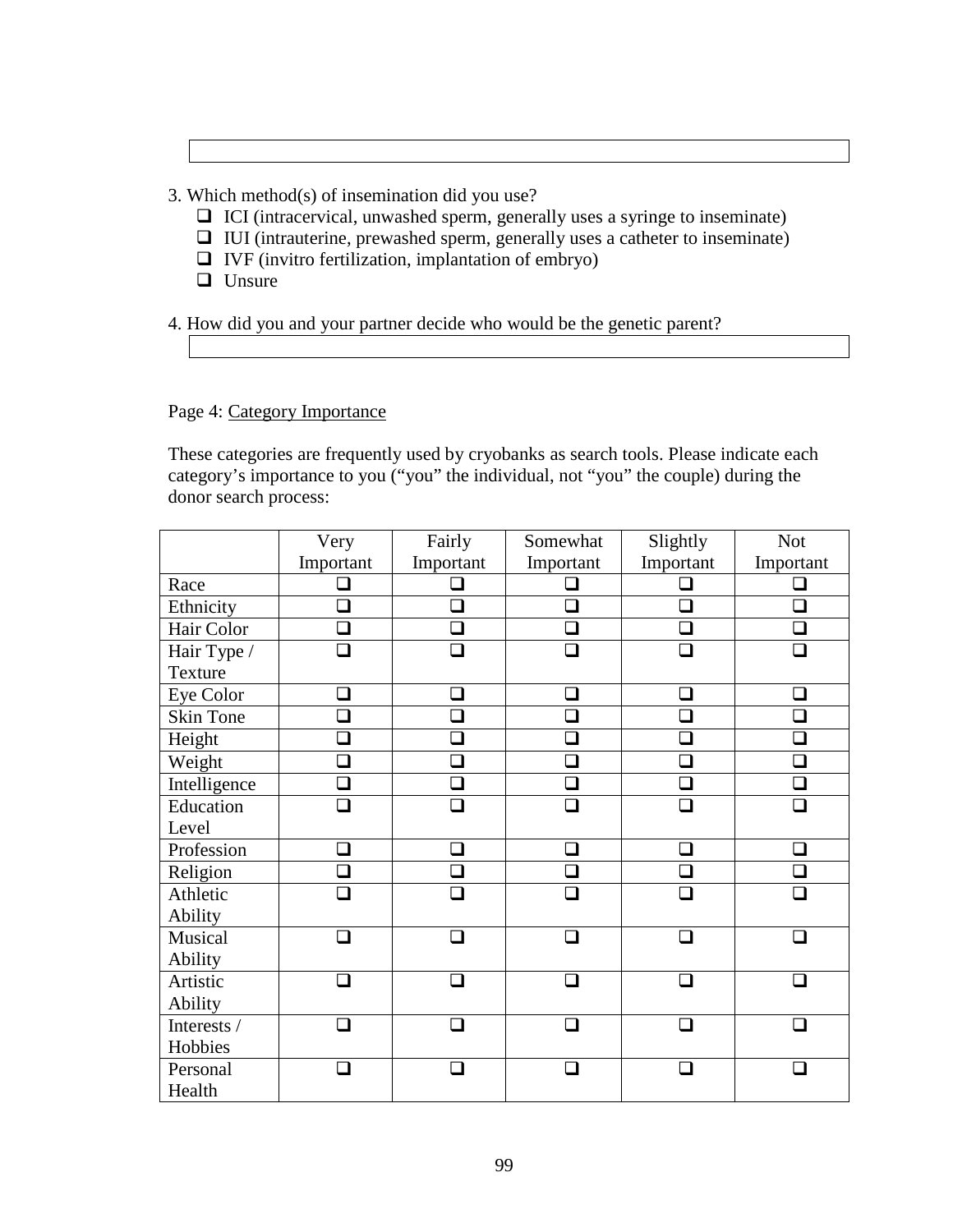| Background          |  |  |  |
|---------------------|--|--|--|
| Family              |  |  |  |
| Health              |  |  |  |
| History             |  |  |  |
| Family              |  |  |  |
| Longevity<br>Record |  |  |  |
|                     |  |  |  |

Other (please specify category and level of importance)

The next series of questions asks about your preferences in your top five most important categories. You will be asked about traits or characteristics which you preferred and traits or characteristics which you wished to avoid. It is not necessary to respond to both what you preferred and wanted to avoid if it does not make sense to do so. For example, you may state that you preferred brown hair rather than stating that you wanted to avoid blond, red, and black hair.

Page 5: First Priority

All of the questions on this page relate to the donor category that was the VERY MOST IMPORTANT to you personally.

1. Which of these categories was the very most important to you?

| Race                           |
|--------------------------------|
| Ethnicity                      |
| Hair Color                     |
| Hair Type / Texture            |
| <b>Eye Color</b>               |
| <b>Skin Tone</b>               |
| Height                         |
| Weight                         |
| Intelligence                   |
| <b>Education Level</b>         |
| Profession                     |
| Religion                       |
| <b>Athletic Ability</b>        |
| <b>Musical Ability</b>         |
| <b>Artistic Ability</b>        |
| Interests / Hobbies            |
| Personal Health Background     |
| <b>Family Health History</b>   |
| <b>Family Longevity Record</b> |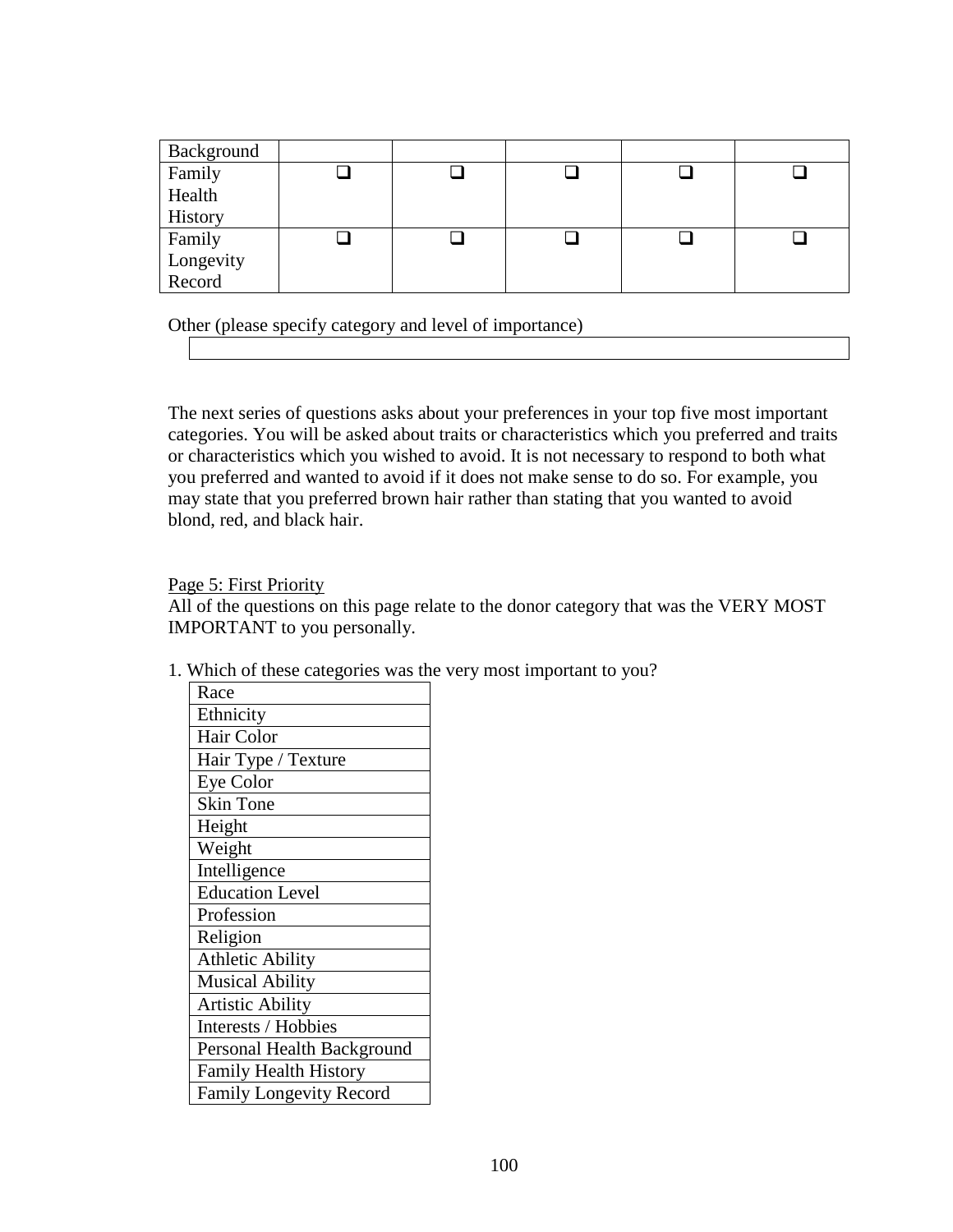| Other: |  |  |  |
|--------|--|--|--|
|        |  |  |  |

2. Why was this category first in importance to you?

3. In this category, was there a trait or characteristic that you preferred?

- □ Yes
- $\Box$  No

If YES, please complete 3A, 3B, 3C below.

If NO, please skip to question 4.

3A. What was the trait / characteristic you preferred?

- 3B. How similar do you feel that trait/characteristic is to YOU?
	- **Q** Completely Different
	- □ Somewhat Different
	- $\Box$  Somewhat Similar
	- Very Similar
	- $\Box$  Exactly the Same

3C. How similar do you feel that trait/characteristic is to YOUR PARTNER?

- **Q** Completely Different
- $\Box$  Somewhat Different
- $\Box$  Somewhat Similar
- Very Similar
- $\Box$  Exactly the Same

4. In this category, was there a trait or characteristic that you wanted to avoid?

- □ Yes
- $\Box$  No

If YES, please complete 4A, 4B, 4C below.

If NO, please skip to question 5.

4A. What was the trait / characteristic you wanted to avoid?

- 
- 4B. How similar do you feel that trait/characteristic is to YOU?
	- **Q** Completely Different
	- Somewhat Different
	- $\Box$  Somewhat Similar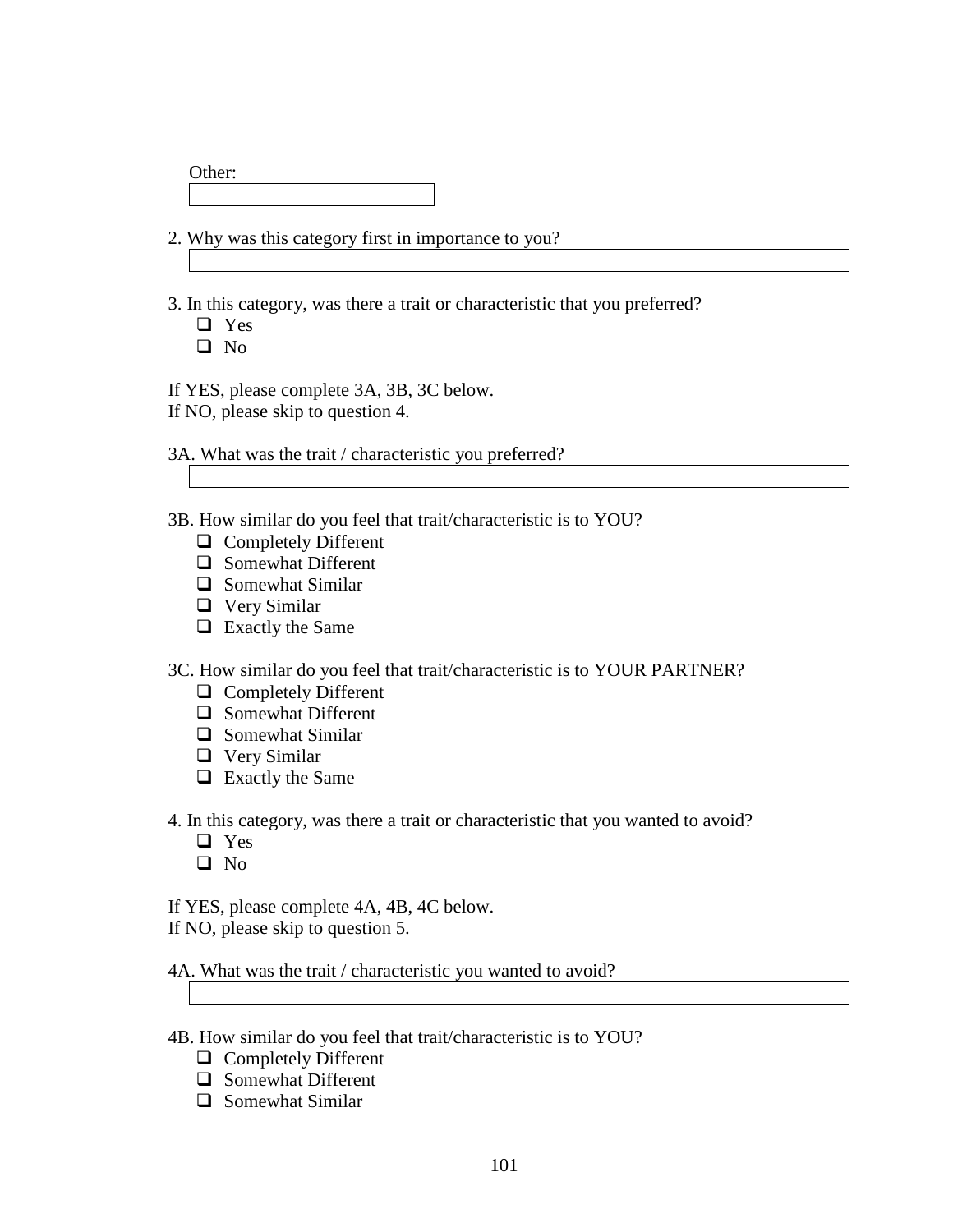- Very Similar
- $\Box$  Exactly the Same

4C. How similar do you feel that trait/characteristic is to YOUR PARTNER?

- **Q** Completely Different
- Somewhat Different
- $\Box$  Somewhat Similar
- □ Very Similar
- $\Box$  Exactly the Same

5. Did you and your partner have different opinions about preferences for this category?

- □ Yes
- $\Box$  No

If YES, please describe the difference of opinion and how it was resolved. If NO, please continue on to the next page.

## Page 6: Second Priority

All of the questions on this page relate to the donor category that was the SECOND MOST IMPORTANT to you personally.

1. Which of these categories was the second most important to you?

| Race                           |
|--------------------------------|
| Ethnicity                      |
| Hair Color                     |
| Hair Type / Texture            |
| <b>Eye Color</b>               |
| <b>Skin Tone</b>               |
| Height                         |
| Weight                         |
| Intelligence                   |
| <b>Education Level</b>         |
| Profession                     |
| Religion                       |
| <b>Athletic Ability</b>        |
| <b>Musical Ability</b>         |
| <b>Artistic Ability</b>        |
| Interests / Hobbies            |
| Personal Health Background     |
| <b>Family Health History</b>   |
| <b>Family Longevity Record</b> |
|                                |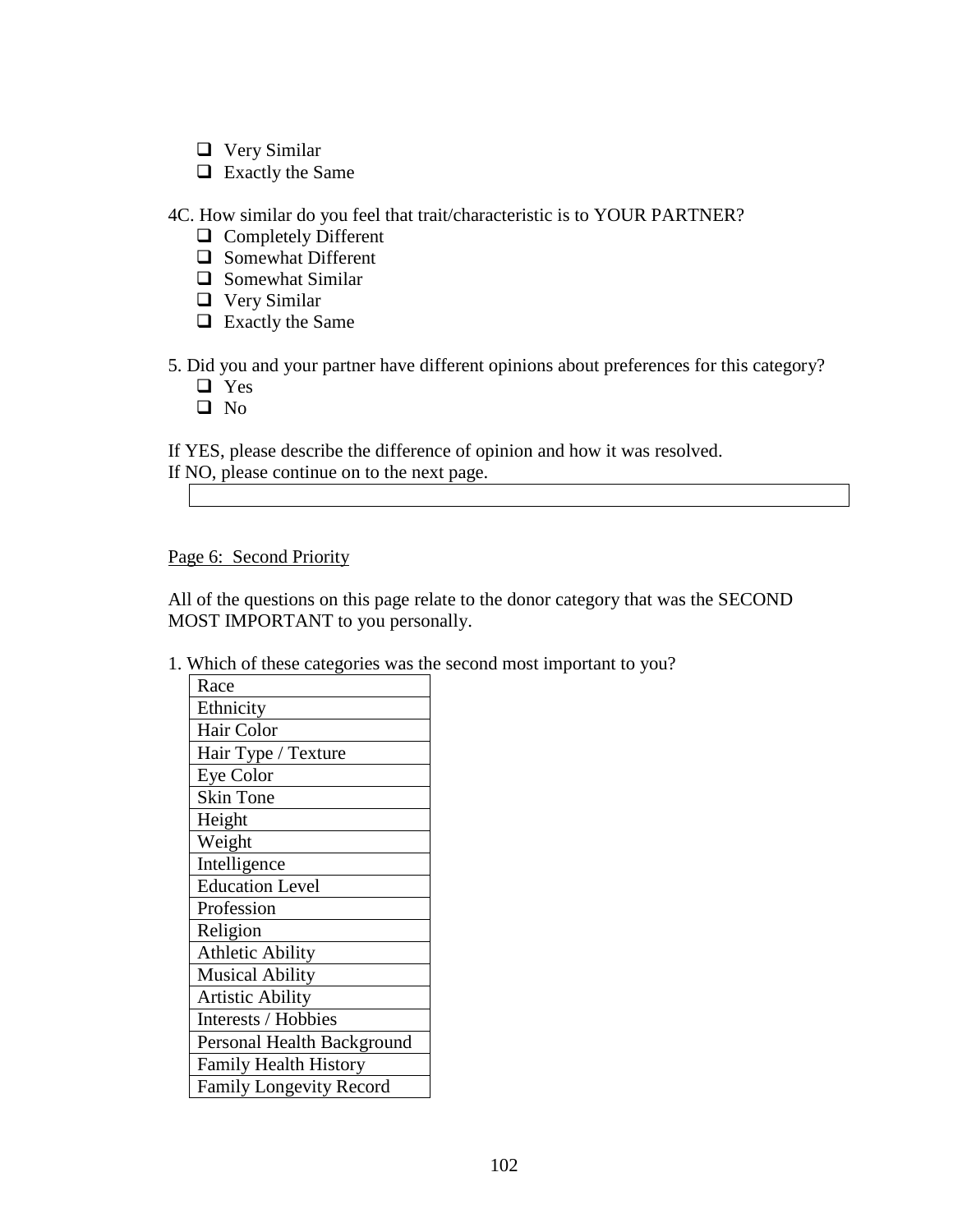| Other: |  |  |  |
|--------|--|--|--|
|        |  |  |  |

2. Why was this category second most importance to you?

3. In this category, was there a trait or characteristic that you preferred?

- □ Yes
- $\Box$  No

If YES, please complete 3A, 3B, 3C below.

If NO, please skip to question 4.

3A. What was the trait / characteristic you preferred?

- 3B. How similar do you feel that trait/characteristic is to YOU?
	- **Q** Completely Different
	- □ Somewhat Different
	- $\Box$  Somewhat Similar
	- □ Very Similar
	- $\Box$  Exactly the Same

3C. How similar do you feel that trait/characteristic is to YOUR PARTNER?

- **Q** Completely Different
- $\Box$  Somewhat Different
- $\Box$  Somewhat Similar
- Very Similar
- $\Box$  Exactly the Same

4. In this category, was there a trait or characteristic that you wanted to avoid?

- □ Yes
- $\Box$  No

If YES, please complete 4A, 4B, 4C below.

If NO, please skip to question 5.

4A. What was the trait / characteristic you wanted to avoid?

- 4B. How similar do you feel that trait/characteristic is to YOU?
	- **Q** Completely Different
	- Somewhat Different
	- $\Box$  Somewhat Similar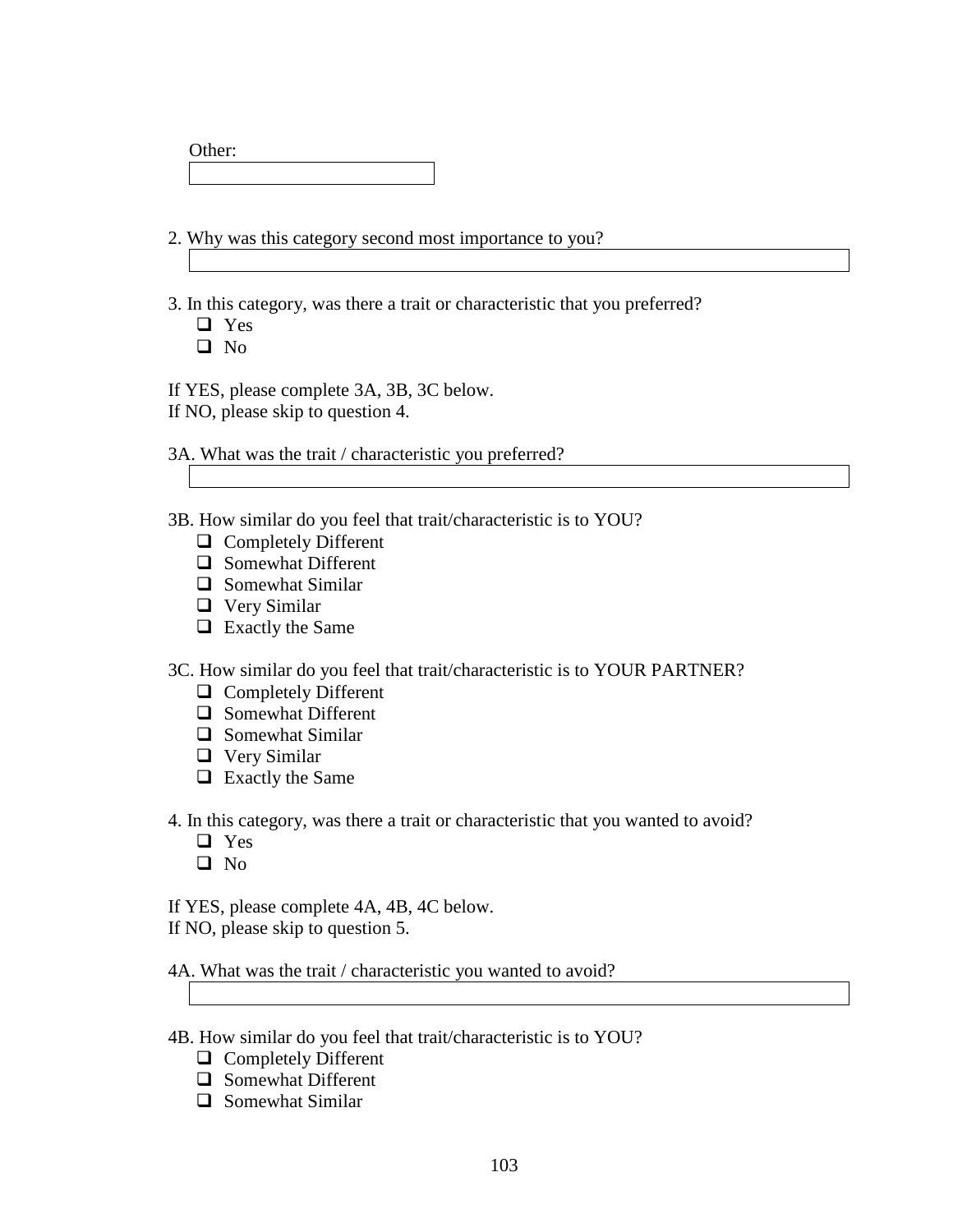- □ Very Similar
- $\Box$  Exactly the Same

4C. How similar do you feel that trait/characteristic is to YOUR PARTNER?

- **Q** Completely Different
- $\Box$  Somewhat Different
- $\Box$  Somewhat Similar
- Very Similar
- $\Box$  Exactly the Same

5. Did you and your partner have different opinions about preferences for this category?

- □ Yes
- □ No

If YES, please describe the difference of opinion and how it was resolved.

| If NO, please continue on to the next page. |
|---------------------------------------------|
|---------------------------------------------|

# Page 7: Third Importance

All of the questions on this page relate to the donor category that was the THIRD MOST IMPORTANT to you personally.

1. Which of these categories was the third most important to you?

| Race                         |
|------------------------------|
| Ethnicity                    |
| Hair Color                   |
| Hair Type / Texture          |
| <b>Eye Color</b>             |
| <b>Skin Tone</b>             |
| Height                       |
| Weight                       |
| Intelligence                 |
| <b>Education Level</b>       |
| Profession                   |
| Religion                     |
| <b>Athletic Ability</b>      |
| <b>Musical Ability</b>       |
| <b>Artistic Ability</b>      |
| Interests / Hobbies          |
| Personal Health Background   |
| <b>Family Health History</b> |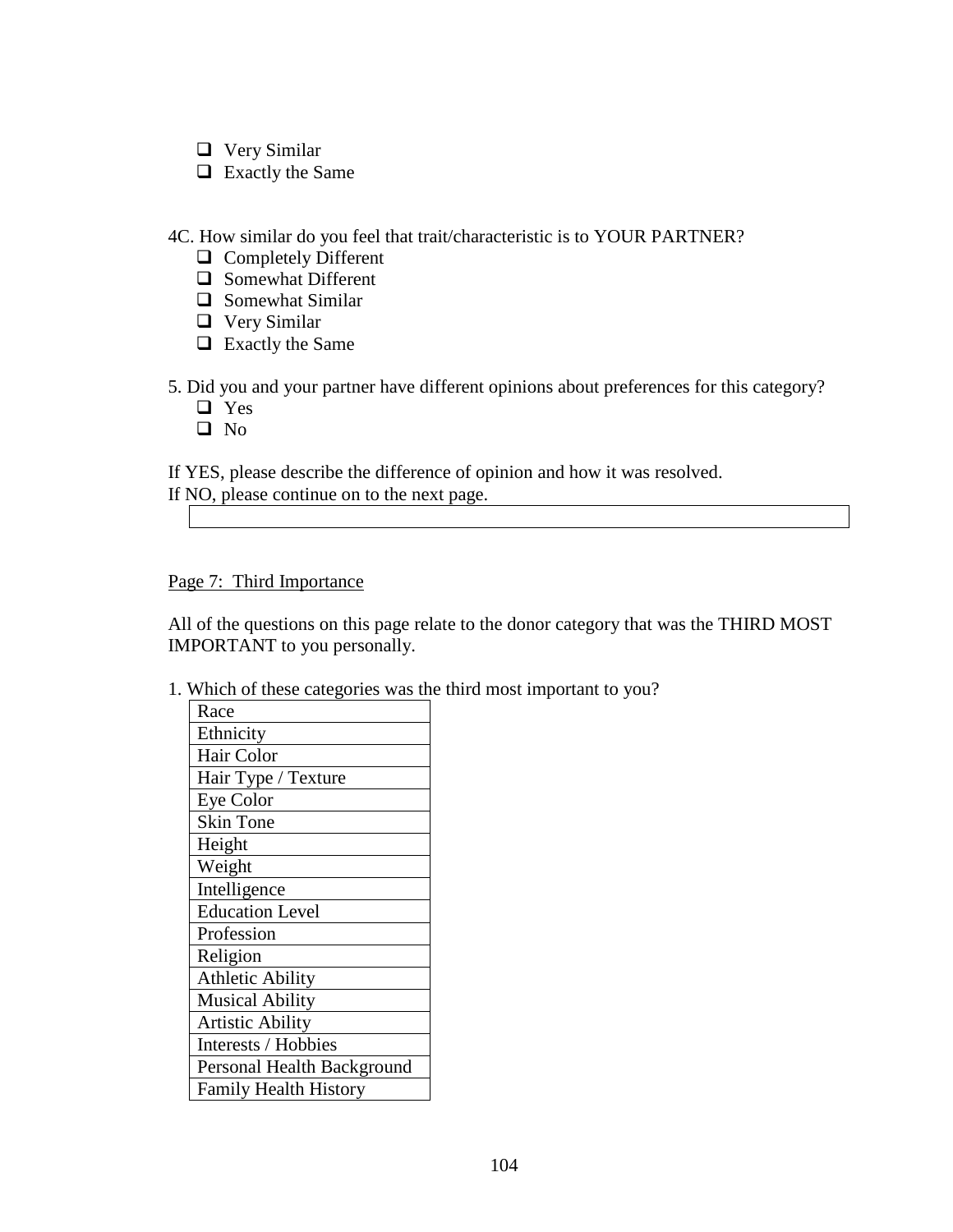Family Longevity Record

Other:

2. Why was this category third most importance to you?

3. In this category, was there a trait or characteristic that you preferred?

□ Yes

 $\Box$  No

If YES, please complete 3A, 3B, 3C below.

If NO, please skip to question 4.

3A. What was the trait / characteristic you preferred?

- 3B. How similar do you feel that trait/characteristic is to YOU?
	- □ Completely Different
	- □ Somewhat Different
	- $\Box$  Somewhat Similar
	- Very Similar
	- $\Box$  Exactly the Same

3C. How similar do you feel that trait/characteristic is to YOUR PARTNER?

- **Q** Completely Different
- $\Box$  Somewhat Different
- $\Box$  Somewhat Similar
- □ Very Similar
- $\Box$  Exactly the Same

4. In this category, was there a trait or characteristic that you wanted to avoid?

- **Q** Yes
- $\Box$  No

If YES, please complete 4A, 4B, 4C below.

If NO, please skip to question 5.

4A. What was the trait / characteristic you wanted to avoid?

- 4B. How similar do you feel that trait/characteristic is to YOU?
	- **Q** Completely Different
	- **Q** Somewhat Different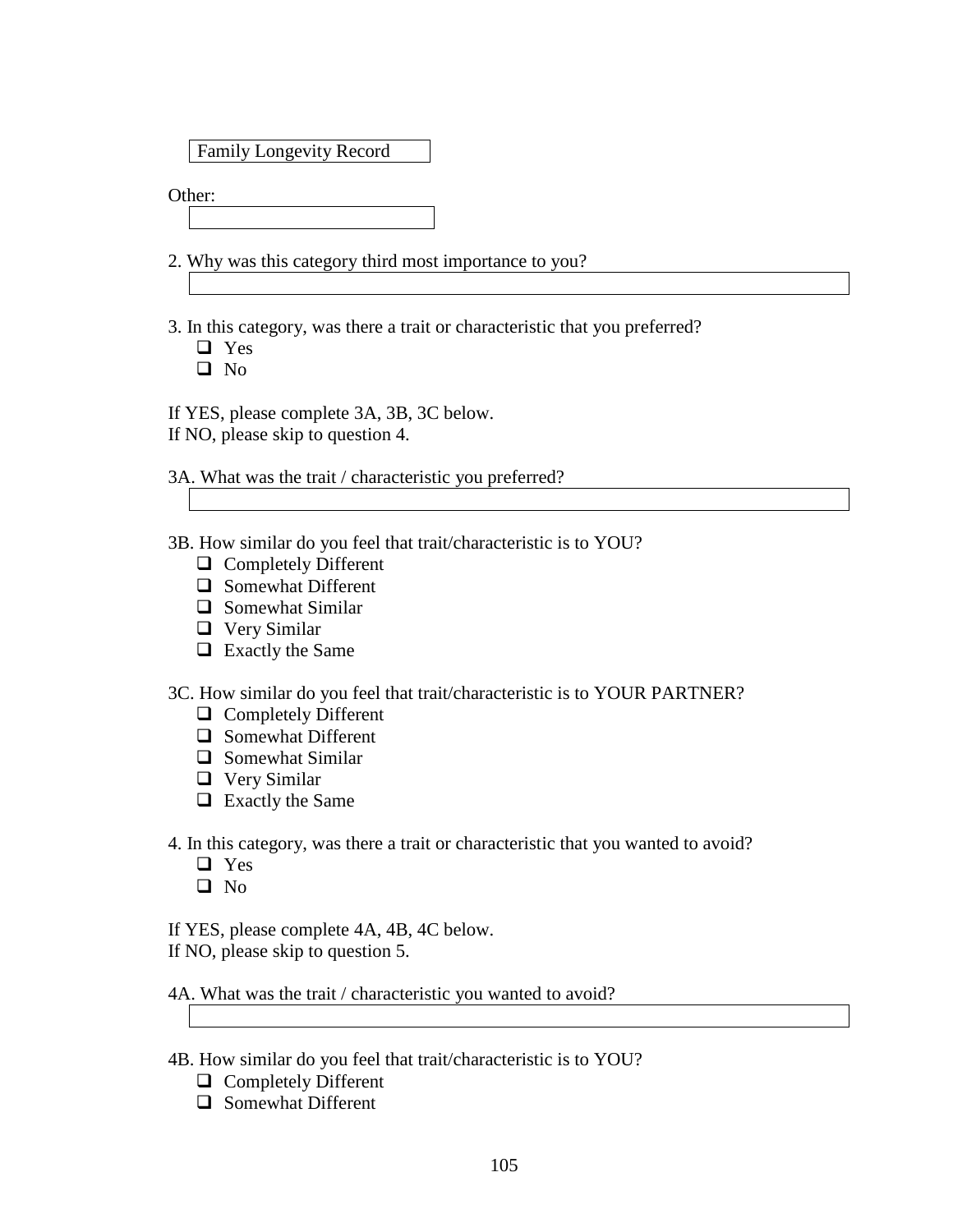- $\Box$  Somewhat Similar
- Very Similar
- $\Box$  Exactly the Same

4C. How similar do you feel that trait/characteristic is to YOUR PARTNER?

- **Q** Completely Different
- $\Box$  Somewhat Different
- $\Box$  Somewhat Similar
- Very Similar
- $\Box$  Exactly the Same

5. Did you and your partner have different opinions about preferences for this category?

- □ Yes
- □ No

If YES, please describe the difference of opinion and how it was resolved.

|  | If NO, please continue on to the next page. |  |  |
|--|---------------------------------------------|--|--|
|  |                                             |  |  |

Page 8: Fourth Importance

All of the questions on this page relate to the donor category that was the FOURTH MOST IMPORTANT to you personally.

1. Which of these categories was the fourth most important to you?

| Race                         |
|------------------------------|
| Ethnicity                    |
| Hair Color                   |
| Hair Type / Texture          |
| <b>Eye Color</b>             |
| <b>Skin Tone</b>             |
| Height                       |
| Weight                       |
| Intelligence                 |
| <b>Education Level</b>       |
| Profession                   |
| Religion                     |
| <b>Athletic Ability</b>      |
| <b>Musical Ability</b>       |
| <b>Artistic Ability</b>      |
| Interests / Hobbies          |
| Personal Health Background   |
| <b>Family Health History</b> |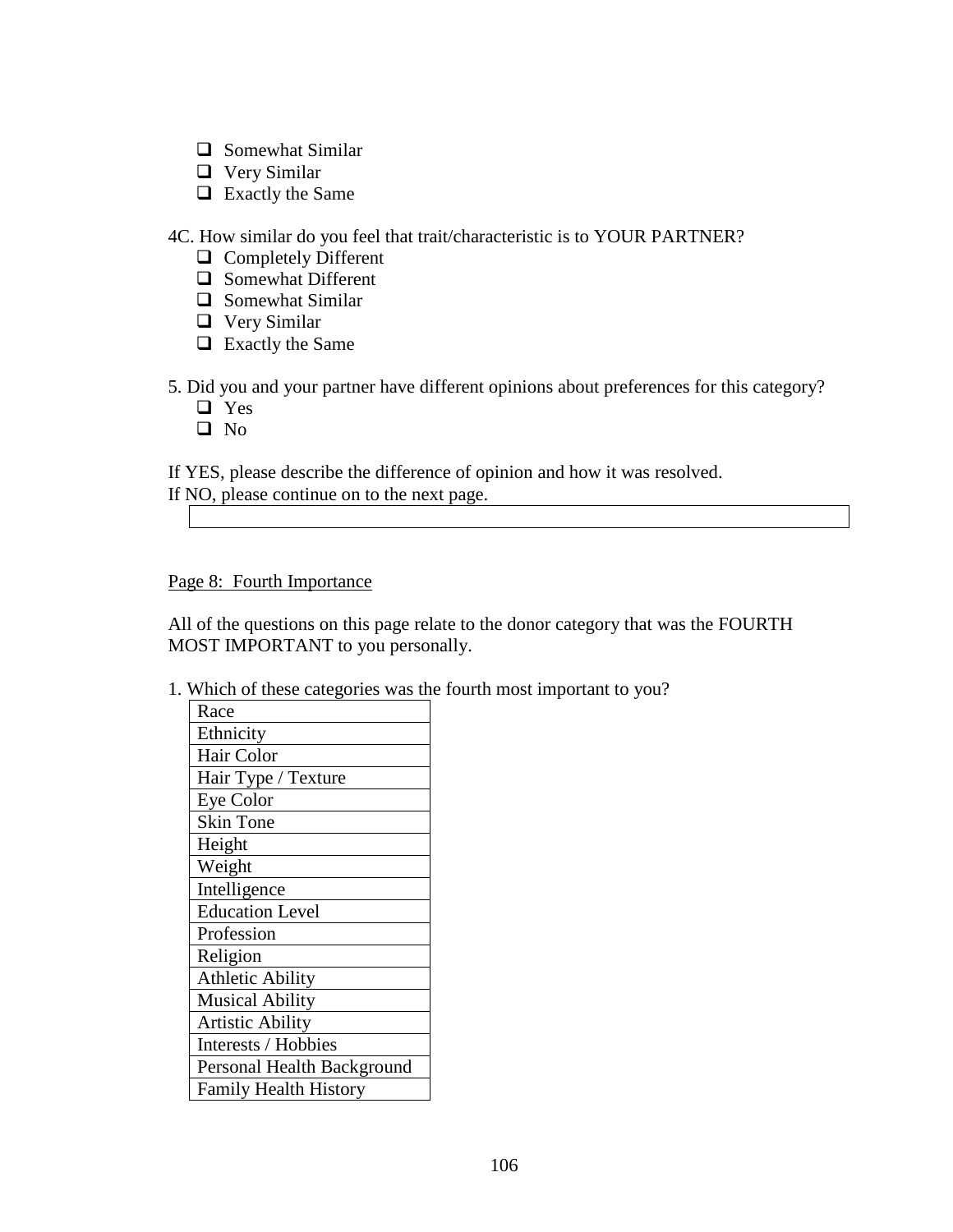### Family Longevity Record

Other:

2. Why was this category fourth most importance to you?

3. In this category, was there a trait or characteristic that you preferred?

Yes

 $\Box$  No

If YES, please complete 3A, 3B, 3C below.

If NO, please skip to question 4.

3A. What was the trait / characteristic you preferred?

3B. How similar do you feel that trait/characteristic is to YOU?

- □ Completely Different
- □ Somewhat Different
- $\Box$  Somewhat Similar
- Very Similar
- $\Box$  Exactly the Same

3C. How similar do you feel that trait/characteristic is to YOUR PARTNER?

- **Q** Completely Different
- $\Box$  Somewhat Different
- $\Box$  Somewhat Similar
- Very Similar
- $\Box$  Exactly the Same

4. In this category, was there a trait or characteristic that you wanted to avoid?

- □ Yes
- No
- If YES, please complete 4A, 4B, 4C below.

If NO, please skip to question 5.

4A. What was the trait / characteristic you wanted to avoid?

- 4B. How similar do you feel that trait/characteristic is to YOU?
	- □ Completely Different
	- □ Somewhat Different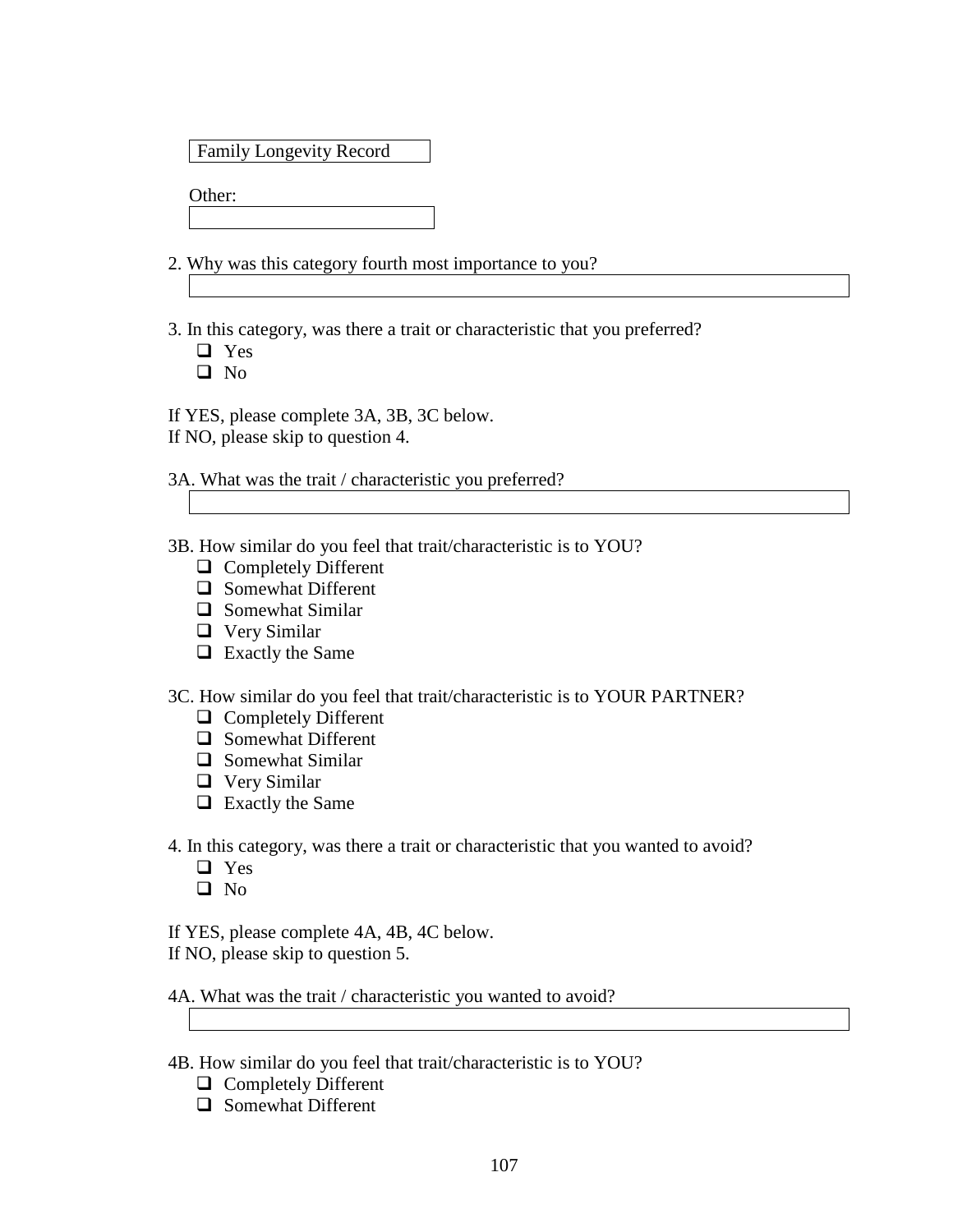- $\Box$  Somewhat Similar
- Very Similar
- $\Box$  Exactly the Same

4C. How similar do you feel that trait/characteristic is to YOUR PARTNER?

- **Q** Completely Different
- $\Box$  Somewhat Different
- $\Box$  Somewhat Similar
- Very Similar
- $\Box$  Exactly the Same

5. Did you and your partner have different opinions about preferences for this category?

- □ Yes
- □ No

If YES, please describe the difference of opinion and how it was resolved.

|  | If NO, please continue on to the next page. |  |  |
|--|---------------------------------------------|--|--|
|  |                                             |  |  |

Page 9: Fifth Importance

All of the questions on this page relate to the donor category that was the FIFTH MOST IMPORTANT to you personally.

1. Which of these categories was the fifth most important to you?

| Race                         |  |  |  |  |
|------------------------------|--|--|--|--|
| Ethnicity                    |  |  |  |  |
| Hair Color                   |  |  |  |  |
| Hair Type / Texture          |  |  |  |  |
| <b>Eye Color</b>             |  |  |  |  |
| <b>Skin Tone</b>             |  |  |  |  |
| Height                       |  |  |  |  |
| Weight                       |  |  |  |  |
| Intelligence                 |  |  |  |  |
| <b>Education Level</b>       |  |  |  |  |
| Profession                   |  |  |  |  |
| Religion                     |  |  |  |  |
| <b>Athletic Ability</b>      |  |  |  |  |
| <b>Musical Ability</b>       |  |  |  |  |
| Artistic Ability             |  |  |  |  |
| Interests / Hobbies          |  |  |  |  |
| Personal Health Background   |  |  |  |  |
| <b>Family Health History</b> |  |  |  |  |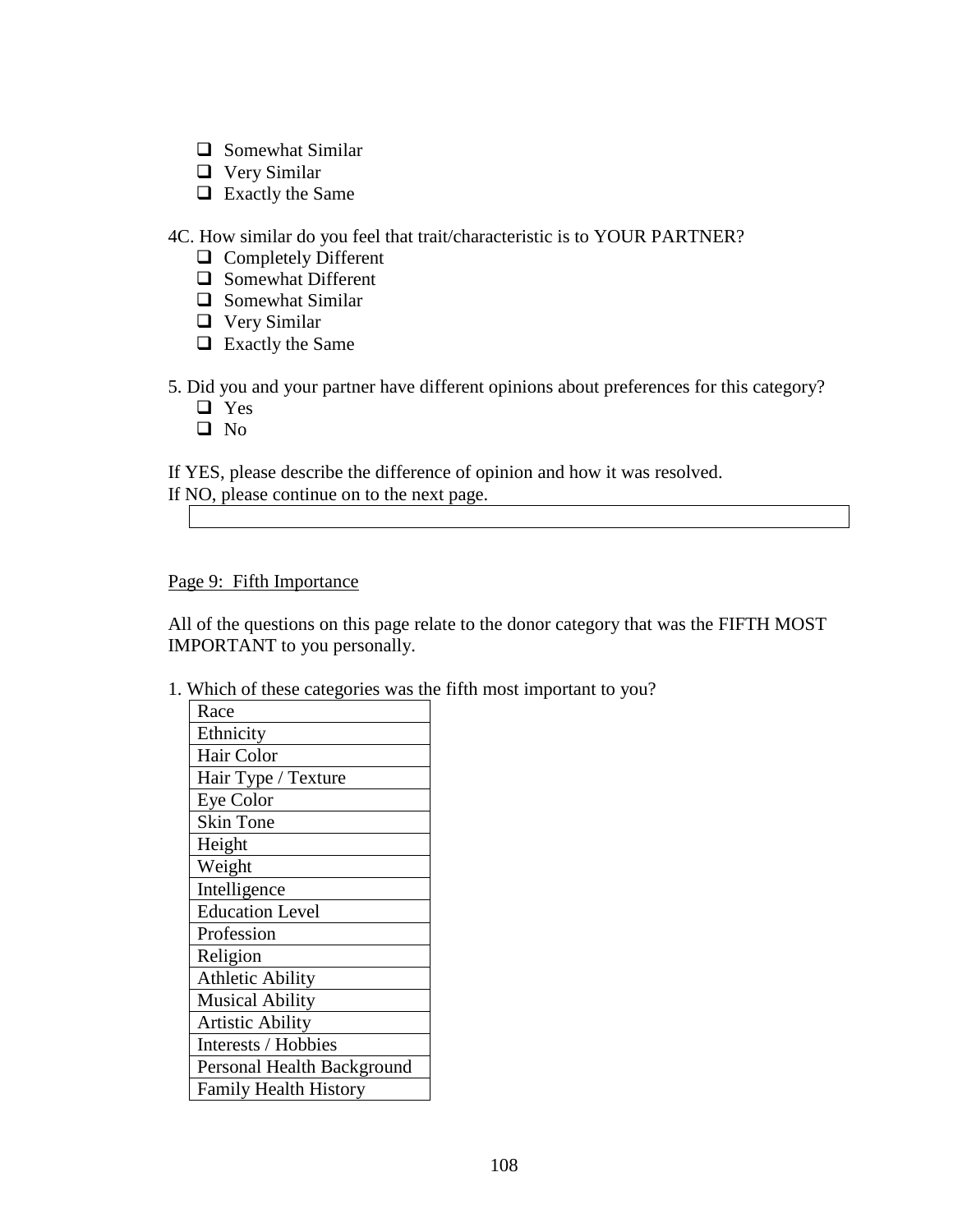### Family Longevity Record

Other:

2. Why was this category fifth most importance to you?

3. In this category, was there a trait or characteristic that you preferred?

Yes

 $\Box$  No

If YES, please complete 3A, 3B, 3C below.

If NO, please skip to question 4.

3A. What was the trait / characteristic you preferred?

3B. How similar do you feel that trait/characteristic is to YOU?

- □ Completely Different
- □ Somewhat Different
- $\Box$  Somewhat Similar
- Very Similar
- □ Exactly the Same

3C. How similar do you feel that trait/characteristic is to YOUR PARTNER?

- □ Completely Different
- $\Box$  Somewhat Different
- $\Box$  Somewhat Similar
- Very Similar
- □ Exactly the Same

4. In this category, was there a trait or characteristic that you wanted to avoid?

- □ Yes
- $\Box$  No
- If YES, please complete 4A, 4B, 4C below.

If NO, please skip to question 5.

4A. What was the trait / characteristic you wanted to avoid?

- 4B. How similar do you feel that trait/characteristic is to YOU?
	- **Q** Completely Different
	- Somewhat Different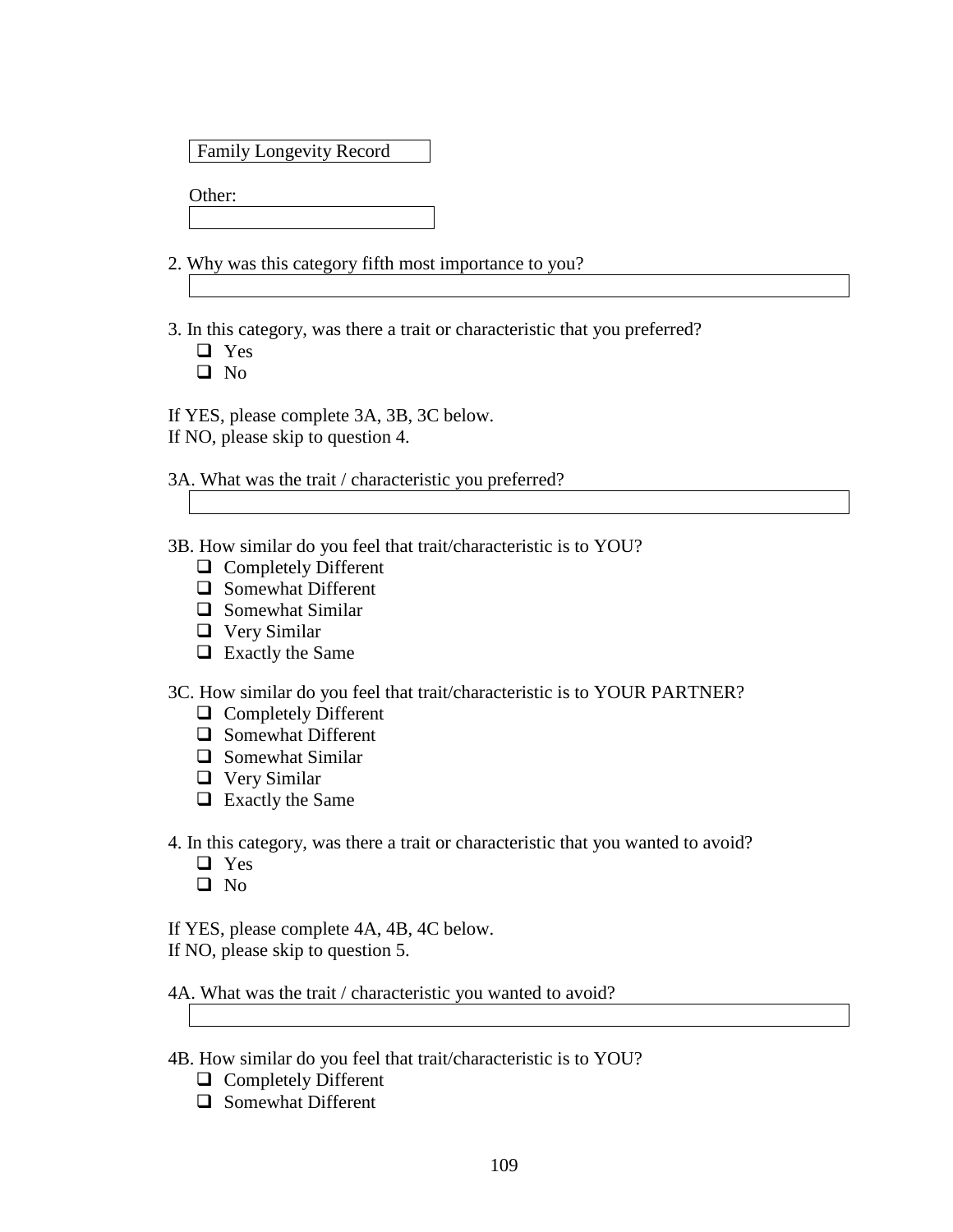- $\Box$  Somewhat Similar
- Very Similar
- $\Box$  Exactly the Same

4C. How similar do you feel that trait/characteristic is to YOUR PARTNER?

- **Q** Completely Different
- $\Box$  Somewhat Different
- $\Box$  Somewhat Similar
- Very Similar
- $\Box$  Exactly the Same
- 5. Did you and your partner have different opinions about preferences for this category?
	- □ Yes
	- □ No

If YES, please describe the difference of opinion and how it was resolved.

Page 10: Family Experience

The following questions provide more information about your experiences and views related to your family.

- 1. How long have you and your current partner been together?
- 2. What term(s) do you usually use for your partner?
	- **Q** Wife
	- **D** Partner
	- $\Box$  Spouse
	- $\Box$  Significant Other
	- **Lover**

Other (please specify):

- 3. What is the status of your relationship with your partner?
	- $\Box$  Legally married
	- $\Box$  Legally partnered/committed
	- $\Box$  Formally partnered/committed (i.e. a public ceremony, through not legally recognized)
	- $\Box$  Informally partnered/committed (i.e. an agreement between the two of you without public ceremony)
- 4. Why did you and your partner choose this legal/social status for your relationship?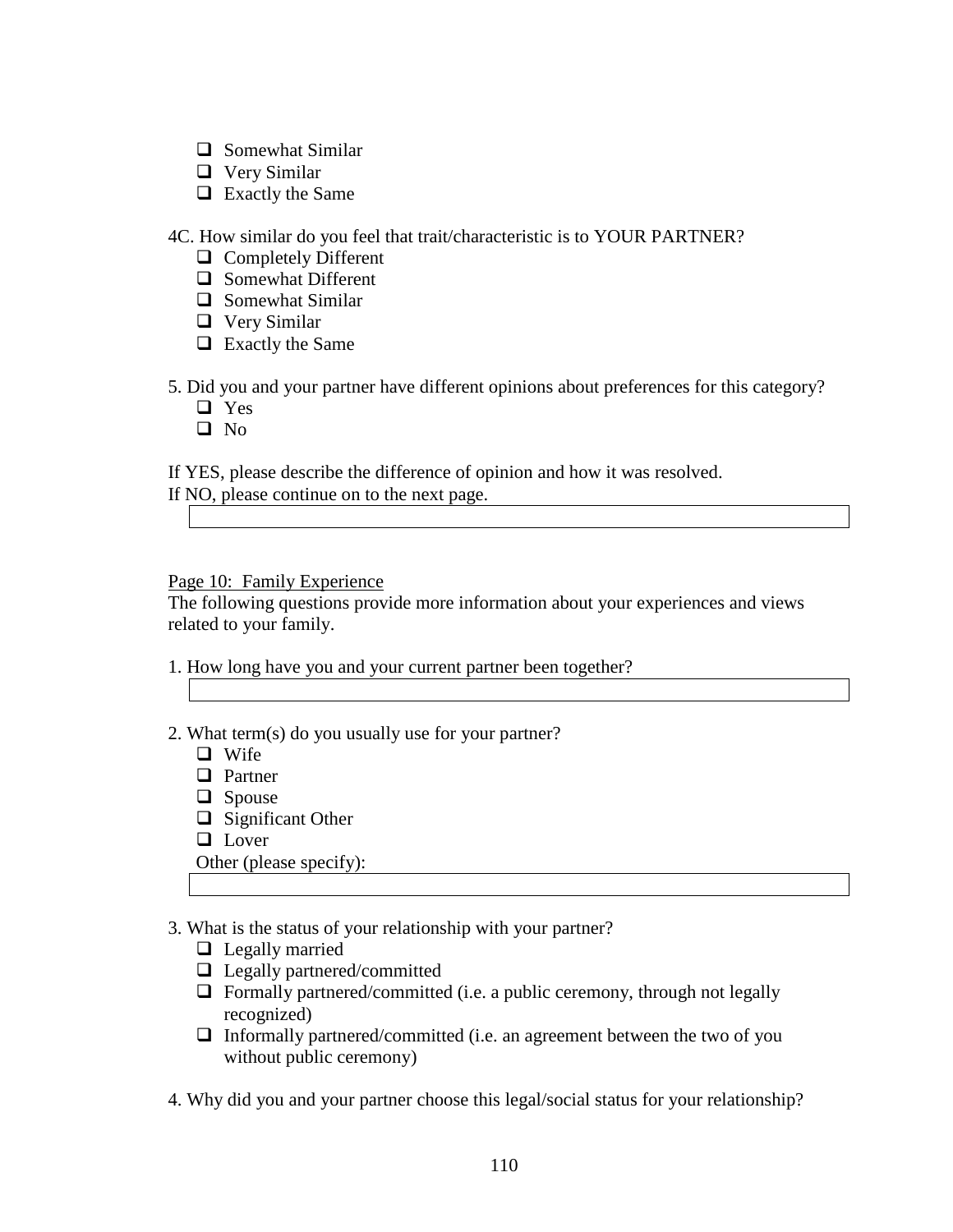5. Which of these statements best reflects your view on starting a family?

- $\Box$  I always knew I would have a child
- $\Box$  I thought I would probably have a child
- $\Box$  I wasn't really sure whether or not I would ever have a child
- $\Box$  I didn't think I would ever have a child

6. How do you describe your role in the household?

7. Are you/will you be your child's gestational parent? (i.e. carrying the pregnancy)

- □ Yes
- $\Box$  No

8. Are you/will you be legally recognized as your child's parent?

- **D** Yes
- $\Box$  No
- $\Box$  Unsure

Please elaborate:

9. Do you and your partner plan to have more kids?

- $\Box$  Definitely
- **D** Probably
- $\Box$  Maybe
- $\Box$  Probably not
- $\Box$  Definitely not

If you and your partner have more kids, do you think you will be the genetic parent?

- □ Yes
- **O** Maybe
- □ No
- $\Box$  n/a
- 10. How interested are you in someday having contact with your child's donor?
	- **Definitely interested**
	- $\Box$  Probably interested
	- $\Box$  Maybe interested
	- $\Box$  Probably not interested
	- $\Box$  Definitely not interested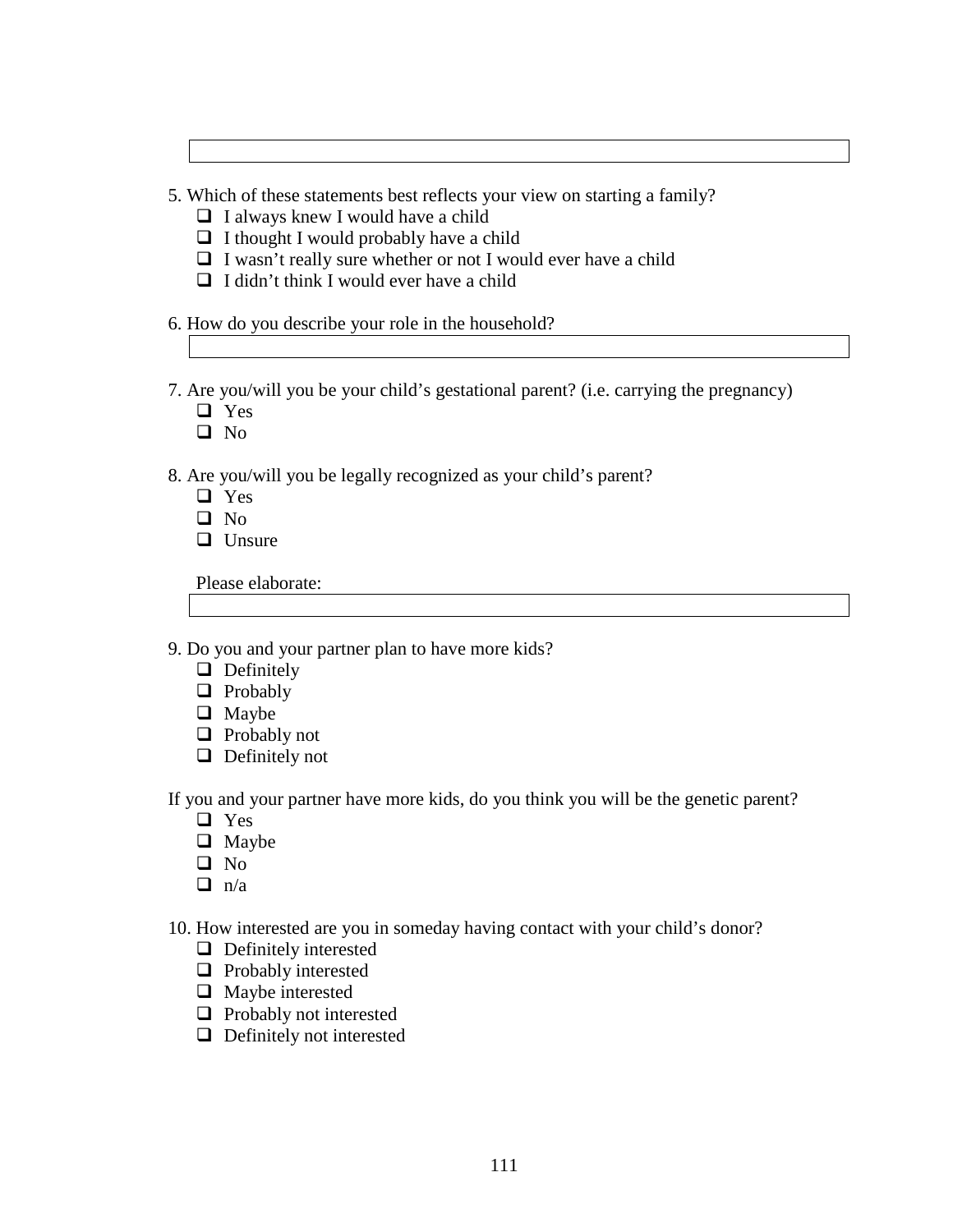11. How interested are you in someday having contact with any other children conceived using the same donor?

- $\Box$  Definitely interested
- $\Box$  Probably interested
- $\Box$  Maybe interested
- $\Box$  Probably not interested
- $\Box$  Definitely not interested

# 12. How traditional was your family or origin?

- **U** Very traditional
- $\Box$  Somewhat traditional
- $\Box$  Not traditional

13. What specific things made your family of origin traditional or not traditional?

## Page 11: Experience of Ethnicity

The following questions provide more information about your experiences and views related to your ethnicity / ethnic identity.

- 1. How do you typically label your ethnicity?
	-
- 2. How important is your ethnicity in defining who you are?
	- Very Important
	- **Example 3** Fairly Important
	- $\Box$  Somewhat Important
	- $\Box$  Slightly Important
	- □ Not Important

# 3. Is your ethnicity a source of pride for you?

- $\Box$  Yes, always
- $\Box$  Yes, most of the time
- **Q** Sometimes
- $\Box$  No, not often
- $\Box$  No, never

# 4. How much of a problem is discrimination against people of your ethnicity?

- $\Box$  A very large problem
- $\Box$  A large problem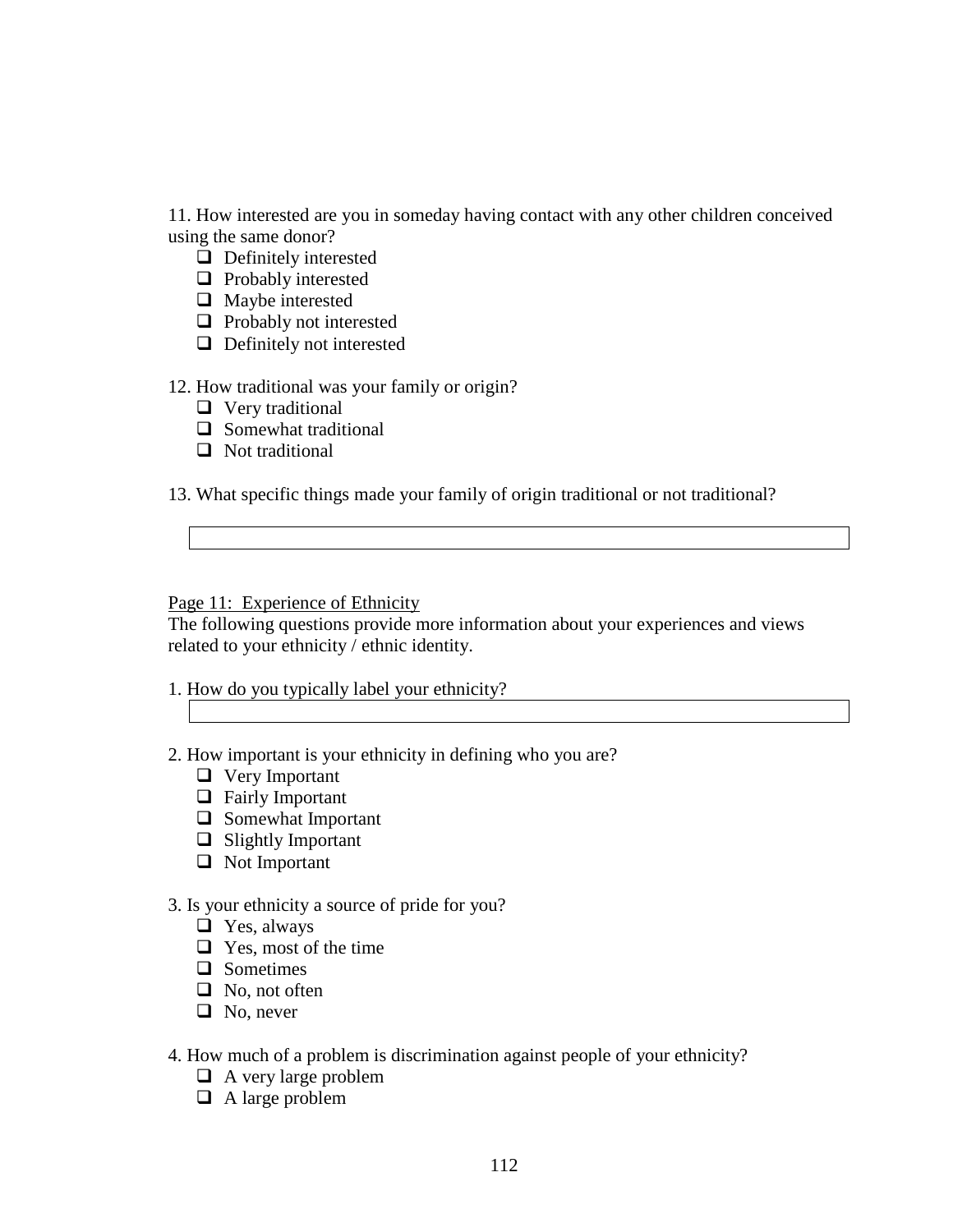- A moderate problem
- $\Box$  A small problem
- $\Box$  Not a problem

5. How often have you personally experienced discrimination because of your ethnicity?

- $\Box$  Very frequently
- $\Box$  Frequently
- $\Box$  Occasionally
- $\Box$  Infrequently
- **Q** Never

Page 12: Experience of Gender

The following questions provide more information about your experiences and views related to your gender / gender presentation.

- 1. How do you typically label your gender?
- 2. How would you describe your gender presentation?
	- $\Box$  Traditionally feminine
	- $\Box$  More traditionally feminine than masculine
	- **Androgynous or mixed**
	- $\Box$  More traditionally masculine than feminine
	- $\Box$  Traditionally masculine

3. In which of these settings do you feel comfortable and included, with regards to your gender presentation? (check all that apply)

- **D** Family
- □ Neighborhood
- $\Box$  Larger community
- $\Box$  Social circles
- **Employment**
- $\Box$  Place of worship

Other(s) (please specify):

4. In which of these settings do you feel uncomfortable or excluded, because of your gender presentation? (check all that apply)

- **D** Family
- □ Neighborhood
- $\Box$  Larger community
- $\Box$  Social circles
- **Employment**
- $\Box$  Place of worship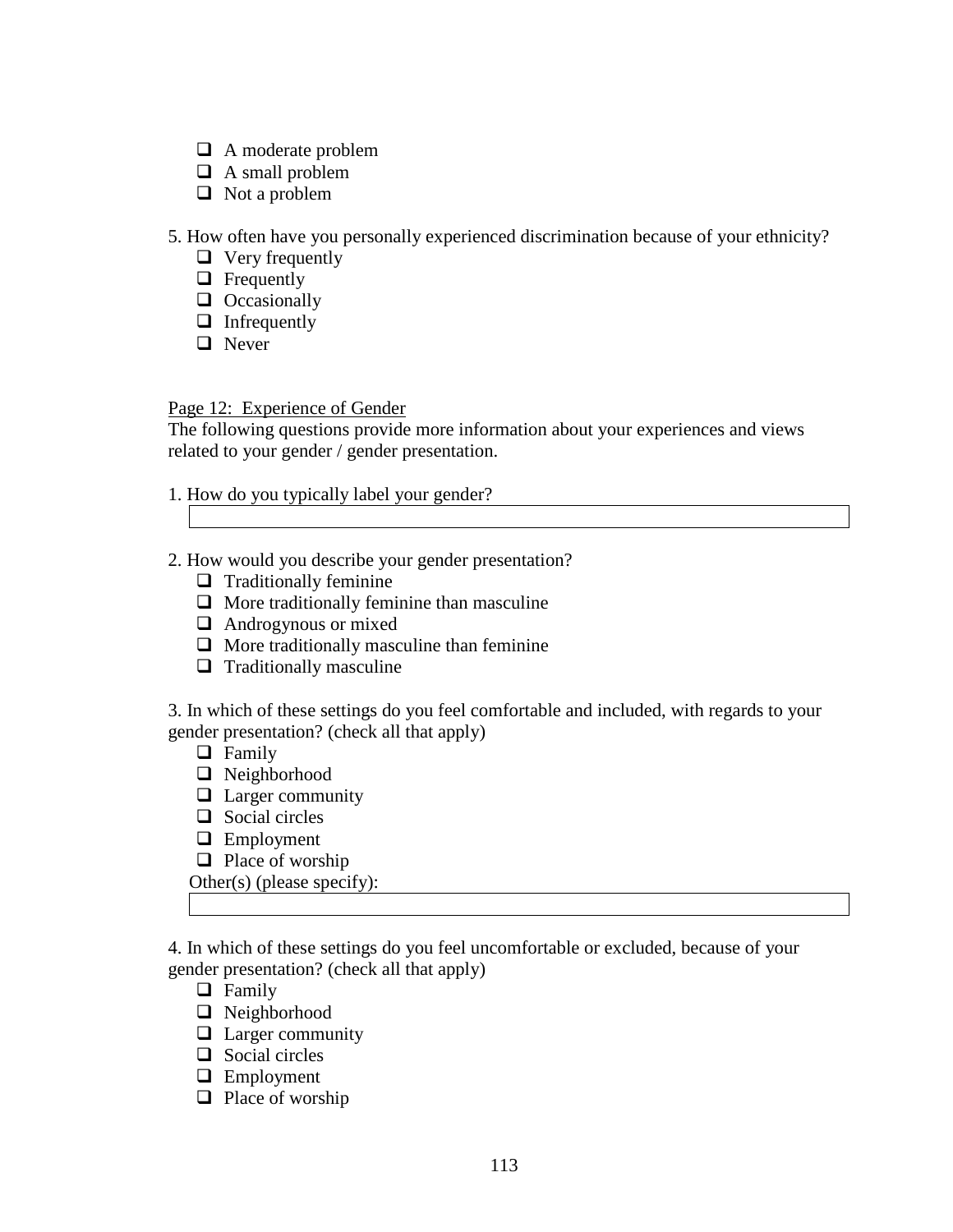Other(s) (please specify):

#### Page 13: Experience of Sexual Orientation

The following questions provide more information about your experiences and views related to your sexual orientation.

1. How do you typically label your sexual orientation?

- 2. Do you think that strangers who see you correctly guess your sexual orientation?
	- **Q** Probably
	- **Q** Maybe
	- **Probably Not**

3. How comfortable do you generally feel correcting people who incorrectly guess your sexual orientation?

- $\Box$  Very comfortable
- $\Box$  Moderately comfortable
- $\Box$  Somewhat comfortable
- $\Box$  Fairly uncomfortable
- □ Very uncomfortable

4. In which of these settings do most people know how you identify your sexual orientation? (check all that apply)

- **D** Family
- Neighborhood
- **Larger community**
- $\Box$  Social circles
- **Employment**
- $\Box$  Place of worship
- Other(s) (please specify):

5. In which of these settings do you feel like you need to be careful about expressing your sexual orientation identity? (check all that apply)

- **D** Family
- Neighborhood
- $\Box$  Larger community
- $\Box$  Social circles
- **Employment**
- $\Box$  Place of worship

Other(s) (please specify):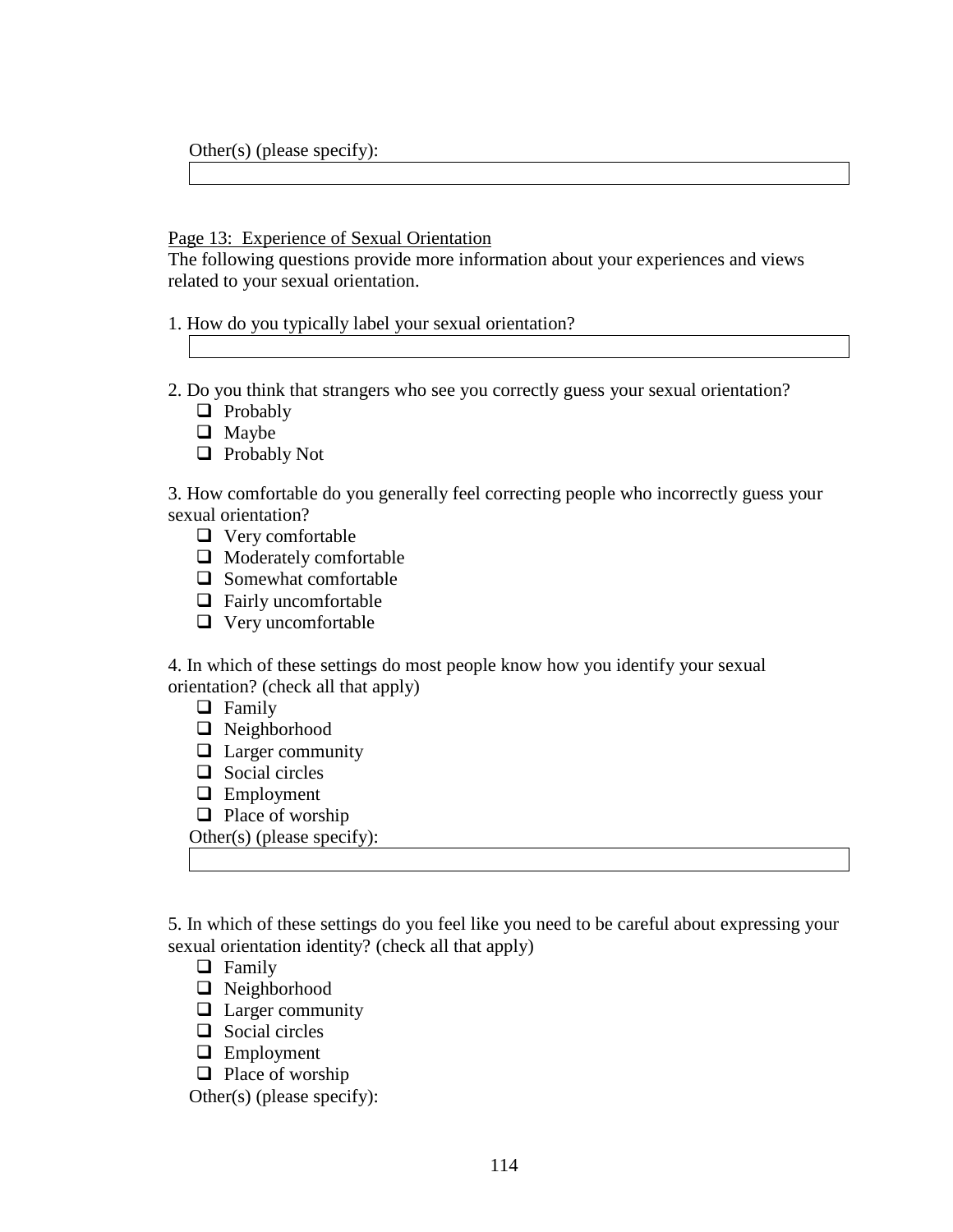# Page 14: Demographics

Demographic information will be used in aggregate to describe the participants in this study.

- 1. How old are you?
- 2. In which state do you currently live?

| 111<br>WIILUI<br>siaic<br><u>uv</u><br>yvu | u |
|--------------------------------------------|---|
| Alabama                                    |   |
| Alaska                                     |   |
| Arizona                                    |   |
| Arkansas                                   |   |
| $\overline{\mathrm{C}}$ alifornia          |   |
| Colorado                                   |   |
| $\overline{\mathrm{Connecticut}}$          |   |
| Delaware                                   |   |
| Florida                                    |   |
| Georgia                                    |   |
| Hawaii                                     |   |
| Idaho                                      |   |
| Illinois                                   |   |
| Indiana                                    |   |
| Iowa                                       |   |
| Kansas                                     |   |
| Kentucky                                   |   |
| Louisiana                                  |   |
| Maine                                      |   |
| Maryland                                   |   |
| Massachusetts                              |   |
| Michigan                                   |   |
| Minnesota                                  |   |
| Mississippi                                |   |
| Missouri                                   |   |
| Montana                                    |   |
| Nebraska                                   |   |
| Nevada                                     |   |
| New Hampshire                              |   |
| New Jersey                                 |   |
| New Mexico                                 |   |
| New York                                   |   |
| North Carolina                             |   |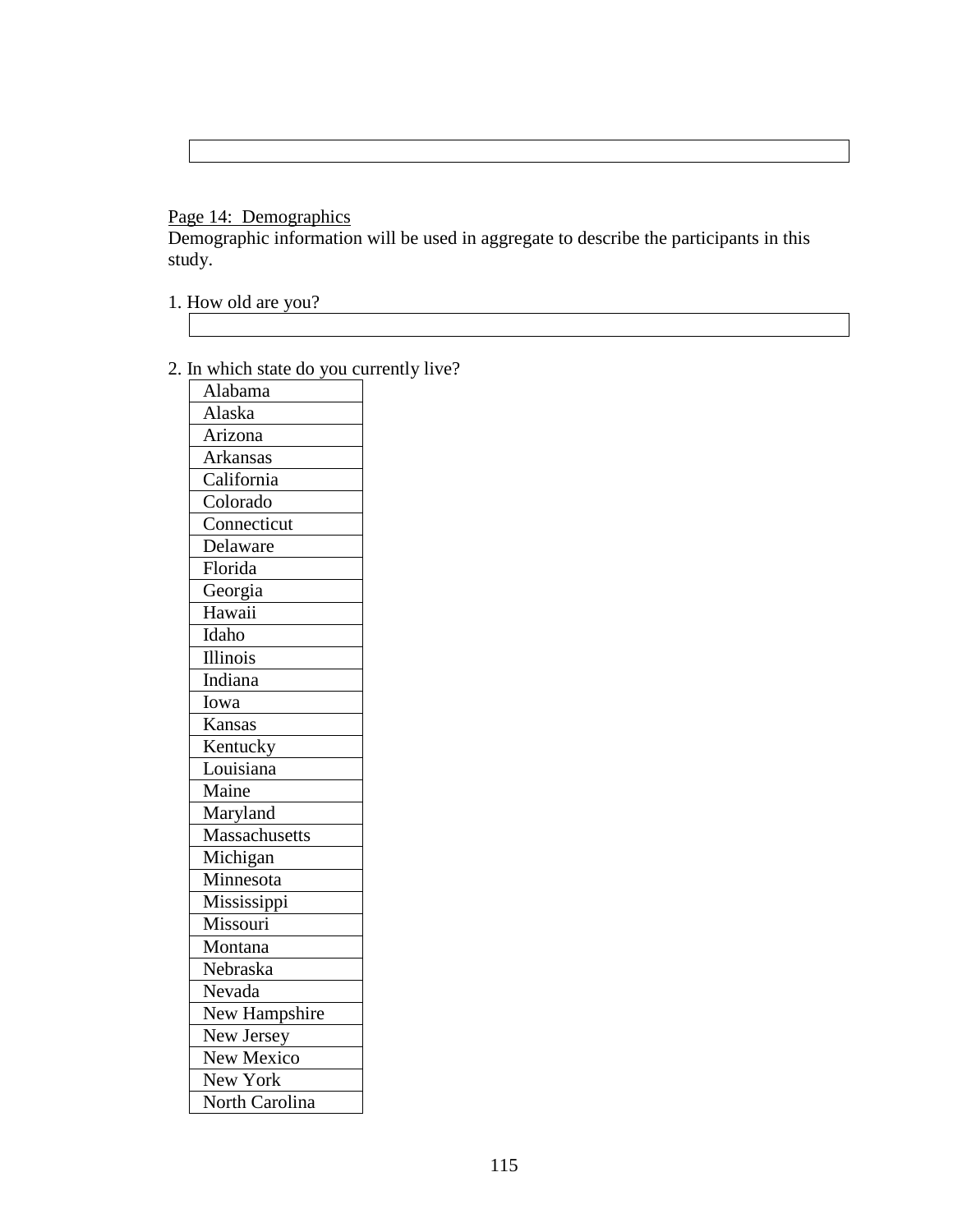Other (please specify):

3. How would you describe the place where you currently live?

- $\Box$  Large city
- $\Box$  Medium city
- $\Box$  Small city
- $\Box$  Town/Village
- □ Rural area

4. How do you classify your current socio-economic status?

- **Q** Wealthy
- **u** Upper middle-class
- Middle-class
- **Lower middle-class**
- $\Box$  Working class
- □ Poor

5. What is the highest education level you have completed?

6. Do you have partial study towards another degree (either past or currently enrolled)?

- □ Yes
- $\square$  No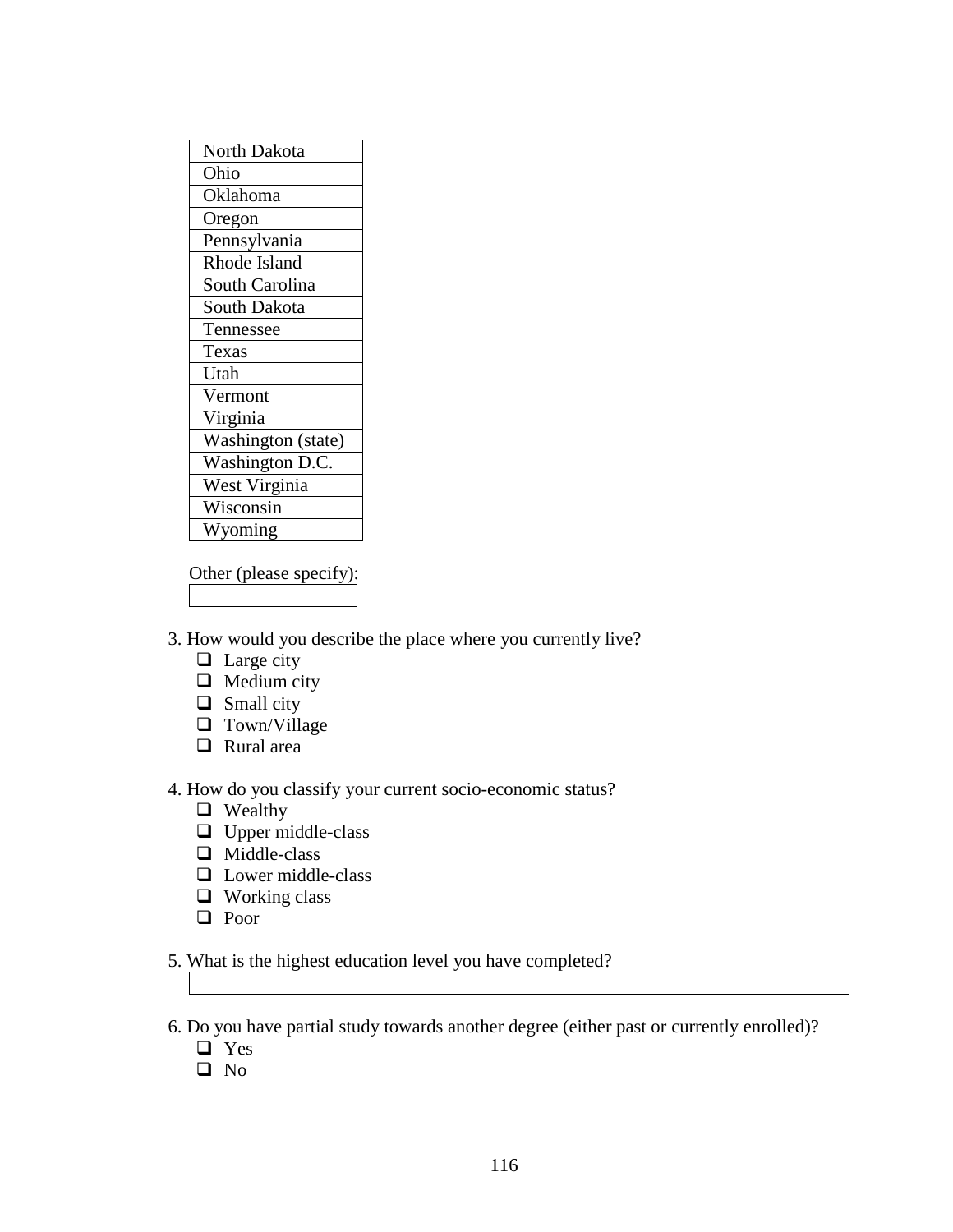#### If YES, which degree?

7. Are you currently employed outside the home?

- $\Box$  No, not looking for work
- $\Box$  No, looking for work
- $\Box$  Yes, full-time
- $\Box$  Yes, part-time

8. What is your current job title? (If not currently employed, please provide your most recent job title.)

Thank you very much for your time and help with this research! On the next page, please be sure to click the "Done" button so that your responses will be counted.

Page 15: Resources

Please be sure to select "Done" at the bottom of this page to finish the survey. (Selecting "Done" will close this page so please print it for your records first.)

The following resources focus on legal, social, and political aspects of LGBT family issues; I encourage you to contact them, should you desire additional information or support.

Association for Lesbian, Gay, Bisexual, and Transgender Issues in Counseling: Directory of member therapists, website also contains research on LGBT mental health issues

www.algbtic.org/therapst/index.htm

Family Equality Council: LGBT family information: support groups, political activities, resources www.familyequality.org 617-502-8700 info@familyequality.org

Gay Parent Magazine: Information, support, and resources for LGBT parents www.gayparentmag.com 718-380-1780 gayparentmag@gmail.com

Human Rights Campaign: LGBT parenting information and political action opportunities